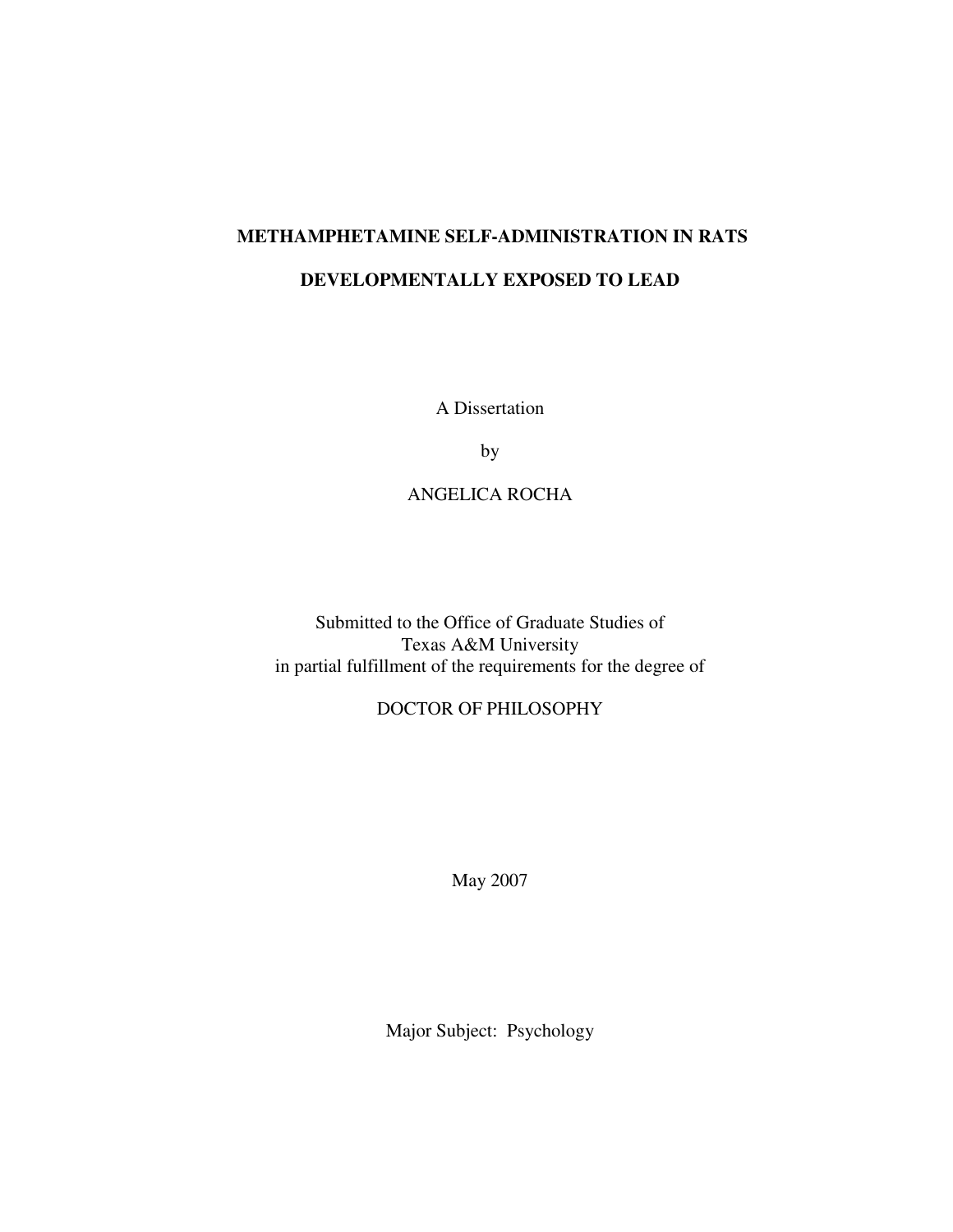### **METHAMPHETAMINE SELF-ADMINISTRATION IN RATS**

### **DEVELOPMENTALLY EXPOSED TO LEAD**

A Dissertation

by

# ANGELICA ROCHA

# Submitted to the Office of Graduate Studies of Texas A&M University in partial fulfillment of the requirements for the degree of

# DOCTOR OF PHILOSOPHY

Approved by:

| Co-Chairs of Committee, | Jack R. Nation      |
|-------------------------|---------------------|
|                         | Paul J. Wellman     |
| Committee Members,      | <b>Barry Setlow</b> |
|                         | Gerald R. Bratton   |
| Head of Department,     | Les Morey           |

May 2007

Major Subject: Psychology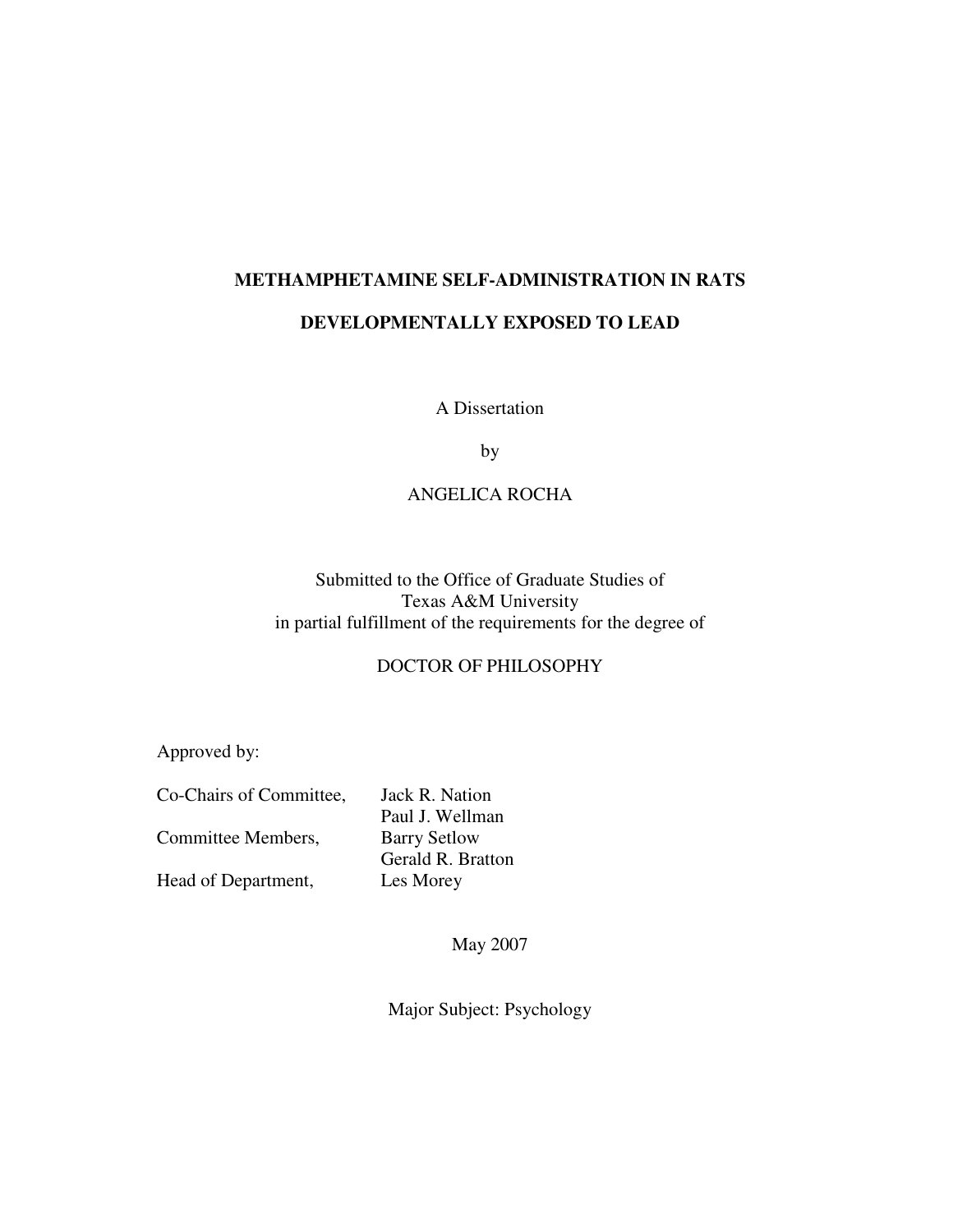#### **ABSTRACT**

Methamphetamine Self-administration in Rats Developmentally Exposed to Lead. (May 2007) Angelica Rocha, B.A., California State University, San Marcos; M.S., Texas A&M University

Co-Chairs of Advisory Committee: Dr. Jack R. Nation Dr. Paul Wellman

Methamphetamine is gaining mainstream popularity across the United States at the same time that lead exposure remains at elevated levels. Perinatal (gestation/lactation) lead exposure has been found to modify the reward efficacy of various drugs of abuse (e.g., cocaine, opiates) across the phases of initial selection, use, and abuse. Lead-induced changes in sensitivity to methamphetamine have not been examined in animals perinatally exposed to lead. Accordingly, four studies were conducted to examine the effects of perinatal lead exposure on adult self-administration of intravenous (i.v.) methamphetamine across all relevant transition points of drug addiction.

Adult female rats were administered a 16-mg lead or a control solution for 30 days prior to breeding with non-exposed males. Exposure continued through pregnancy and lactation and was discontinued at weaning (postnatal day [PND] 21). Animals born to control or lead-exposed dams received indwelling jugular catheters as adults (PND 60 and PND 90) and subsequently were randomly assigned to one of the four studies mentioned above, using only one male rat per litter for each study.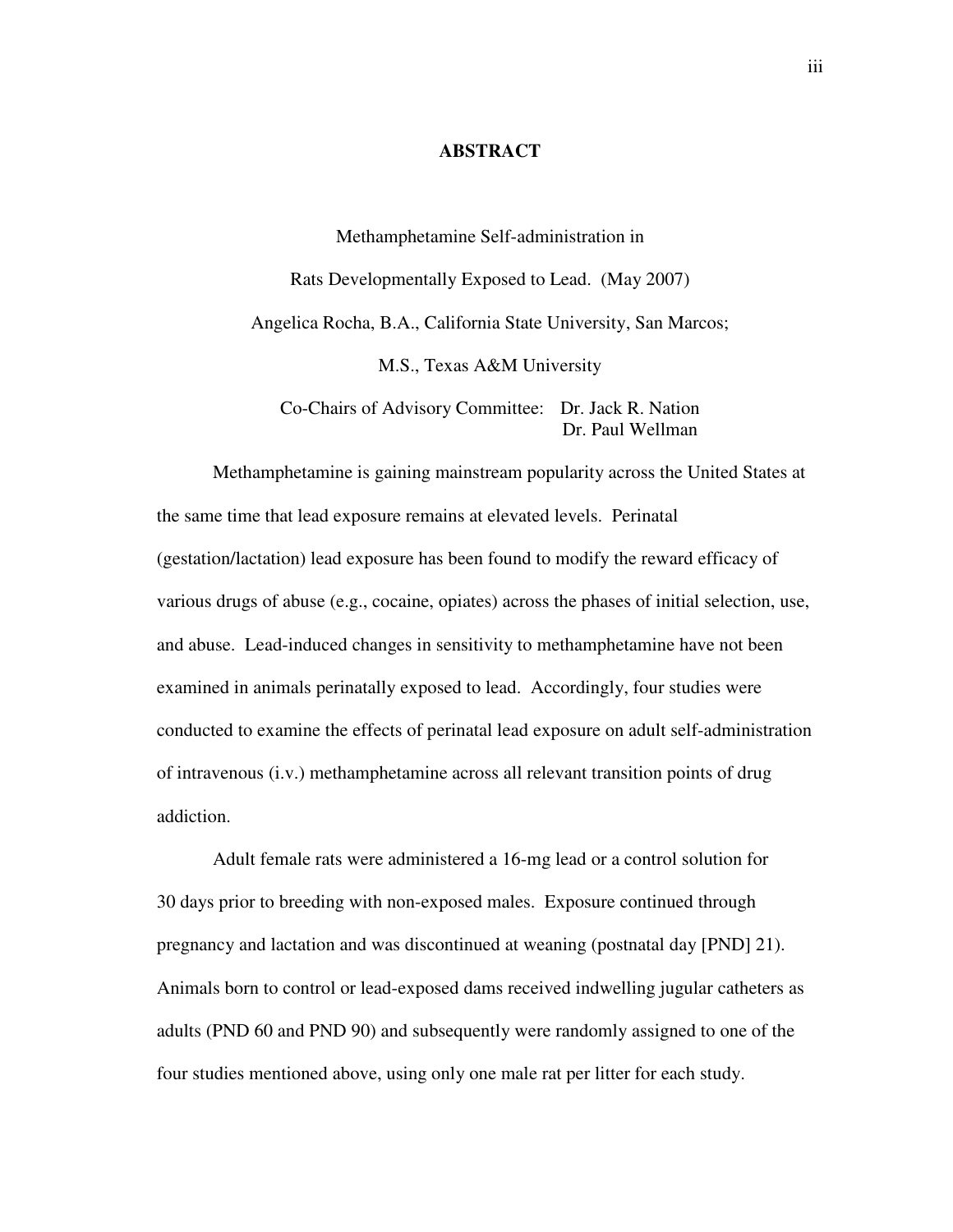In Experiment 1, an acquisition study revealed that perinatal exposure to environmentally relevant levels of lead resulted in a smaller percentage of rats reaching the criterion for intravenous (i.v.) methamphetamine (.02 mg/kg) acquisition, relative to non-exposed controls. In Experiment 2, a dose-effect curve yielded a biphasic pattern of attenuation of the self-administration of methamphetamine (.04 mg/kg) in lead-exposed animals. In Experiment 3, lead-exposed animals reached lower breaking points for methamphetamine (.04 mg/kg) in a progressive ratio task, in comparison to control animals. Finally in Experiment 4, a reinstatement study revealed that perinatally leadexposed animals showed a decreased propensity to relapse to methamphetamine (.04 mg/kg) self-administration after a period of forced abstinence. The general attenuation to the rewarding efficacy of methamphetamine observed in animals perinatally exposed to lead may functionally translate into a form of tolerance or counteradaptation. The data collected from these four studies further strengthen the possibility that pollutants in the environment may play a modulatory role in substance abuse.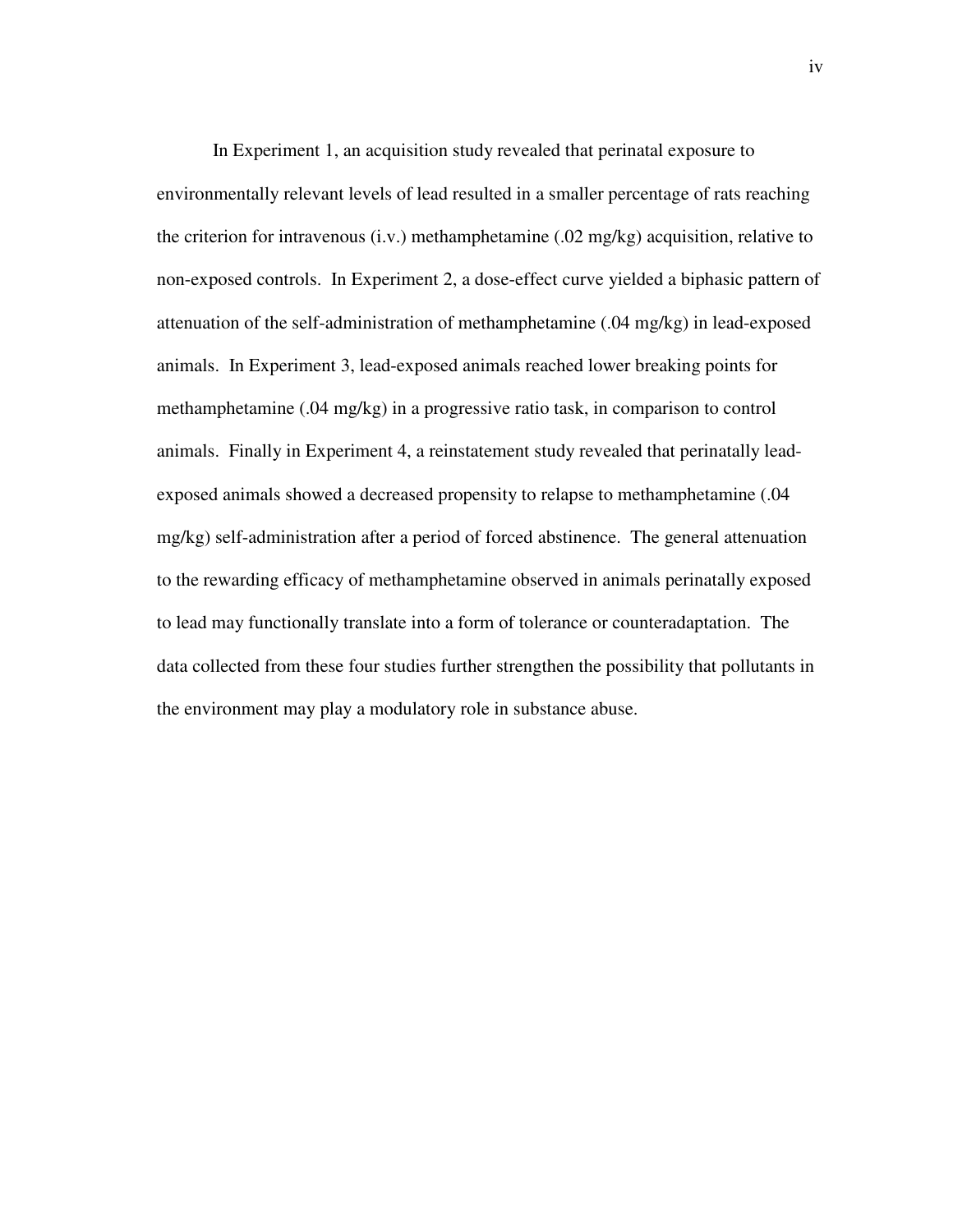#### **ACKNOWLEDGEMENTS**

I would like to thank Jack Nation, Paul Wellman, Barry Setlow, and Gerald Bratton for their intellectual contributions to this work and for the guidance, direction, and support they provided me throughout my tenure at Texas A&M.

Further, I would like to extend my gratitude to Rodrigo Valles, Nicholas Jones, Diana Joseph, and Avanthi Tayi whose direct assistance and technical expertise were instrumental in the completion of my dissertation.

I dedicate this work to my family and friends who have been loving and indispensable sources of support. Finally, I would like to acknowledge my parents for instilling in me the importance of living a life of conviction and purpose and, in so doing, helping me pursue and attain this academic achievement.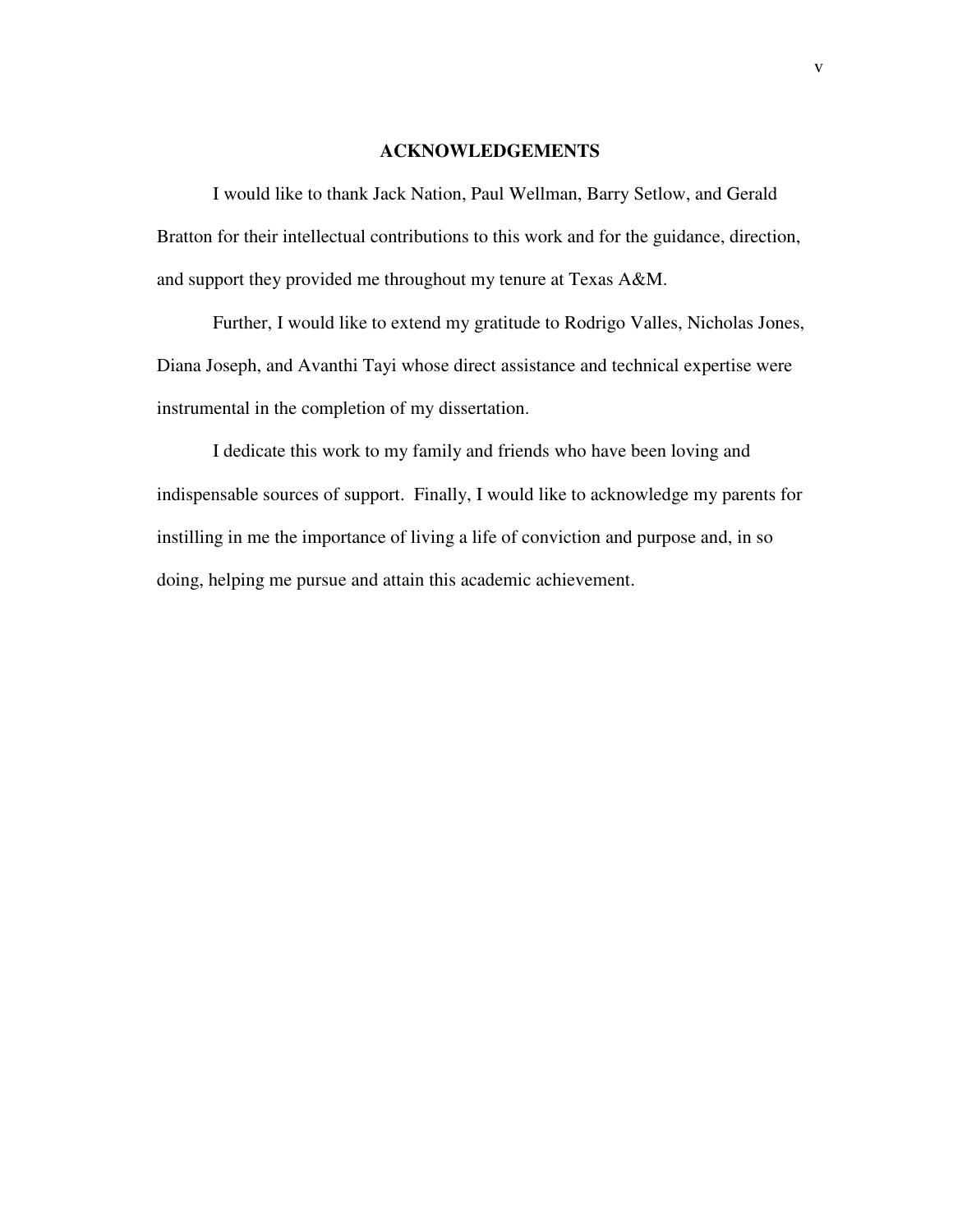# **TABLE OF CONTENTS**

vi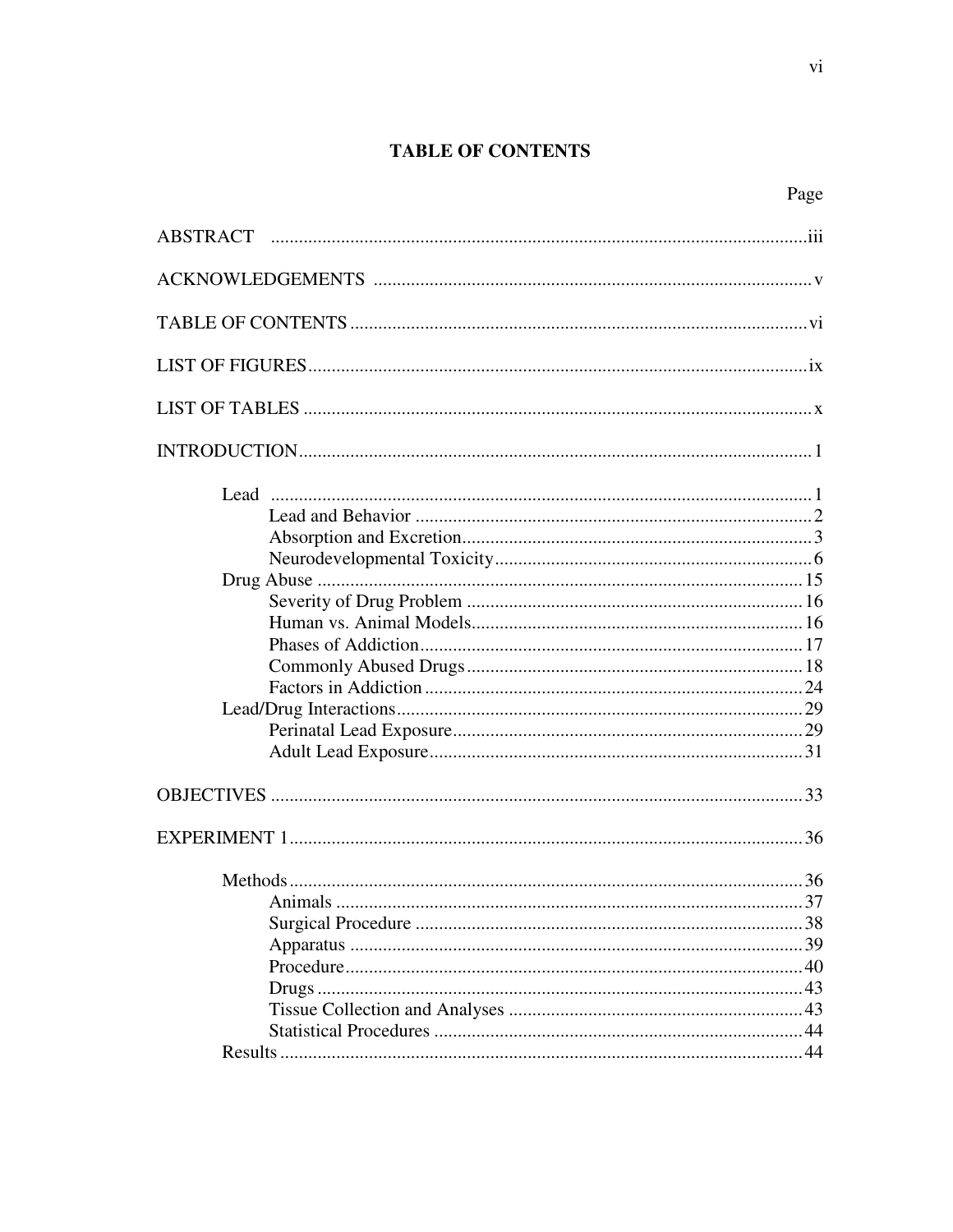# Page

| Acquisition of Methamphetamine Self-Administration44 |  |
|------------------------------------------------------|--|
|                                                      |  |
|                                                      |  |
|                                                      |  |
|                                                      |  |
|                                                      |  |
|                                                      |  |
|                                                      |  |
|                                                      |  |
|                                                      |  |
|                                                      |  |
|                                                      |  |
|                                                      |  |
|                                                      |  |
|                                                      |  |
|                                                      |  |
|                                                      |  |
|                                                      |  |
|                                                      |  |
|                                                      |  |
|                                                      |  |
|                                                      |  |
|                                                      |  |
|                                                      |  |
|                                                      |  |
|                                                      |  |
|                                                      |  |
|                                                      |  |
|                                                      |  |
|                                                      |  |
|                                                      |  |
|                                                      |  |
|                                                      |  |
|                                                      |  |
|                                                      |  |
|                                                      |  |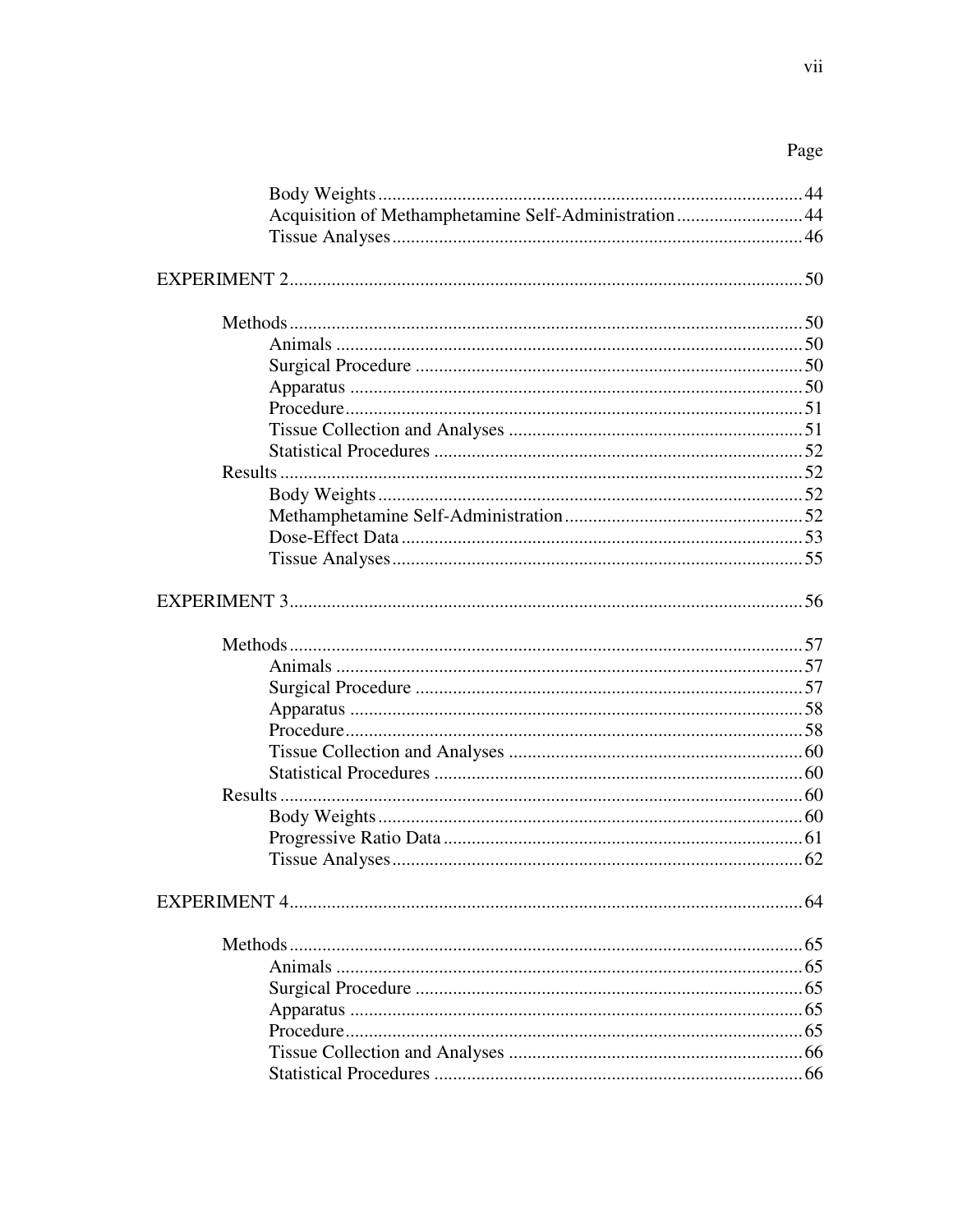# Page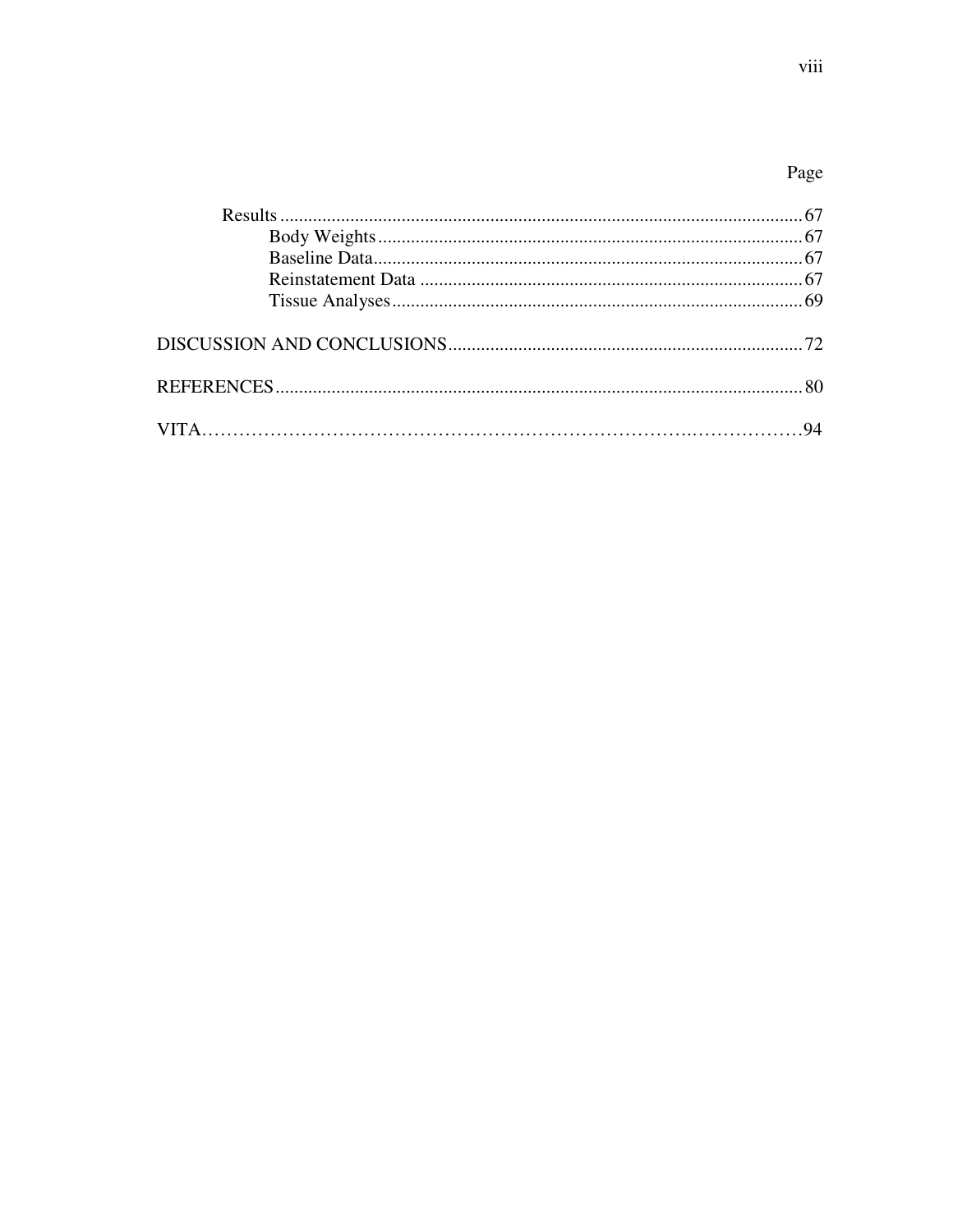# **LIST OF FIGURES**

|                | FIGURE                                                                                                                                                                             |     |
|----------------|------------------------------------------------------------------------------------------------------------------------------------------------------------------------------------|-----|
| $\mathbf{1}$   | Cumulative percentage $(\%)$ of Group 0-mg $(n=8)$ and<br>Group 16-mg $(n=7)$ rats meeting the criterion for the<br>acquisition of methamphetamine (.02 mg/kg) self-administration |     |
| $\overline{2}$ | Mean active (.02 mg/kg methamphetamine) and inactive lever<br>responses for all animals in Groups 0-mg and 16-mg across                                                            |     |
| 3              | Mean (SEM) active lever responses for Group 0-mg $(n=7)$<br>and 16-mg $(n=8)$ at each dose of methamphetamine during                                                               | .54 |
| $\overline{4}$ | Mean (SEM) total number of lever responses in a Session, for<br>Groups 0-mg and 16-mg at each methamphetamine dose tested                                                          |     |
| 5              | Mean (SEM) number of active lever responses for                                                                                                                                    |     |
| 6              | The mean (SEM) % of baseline responding for Groups 0-mg<br>and 16-mg during hr 5 (reinstatement testing) after saline                                                              |     |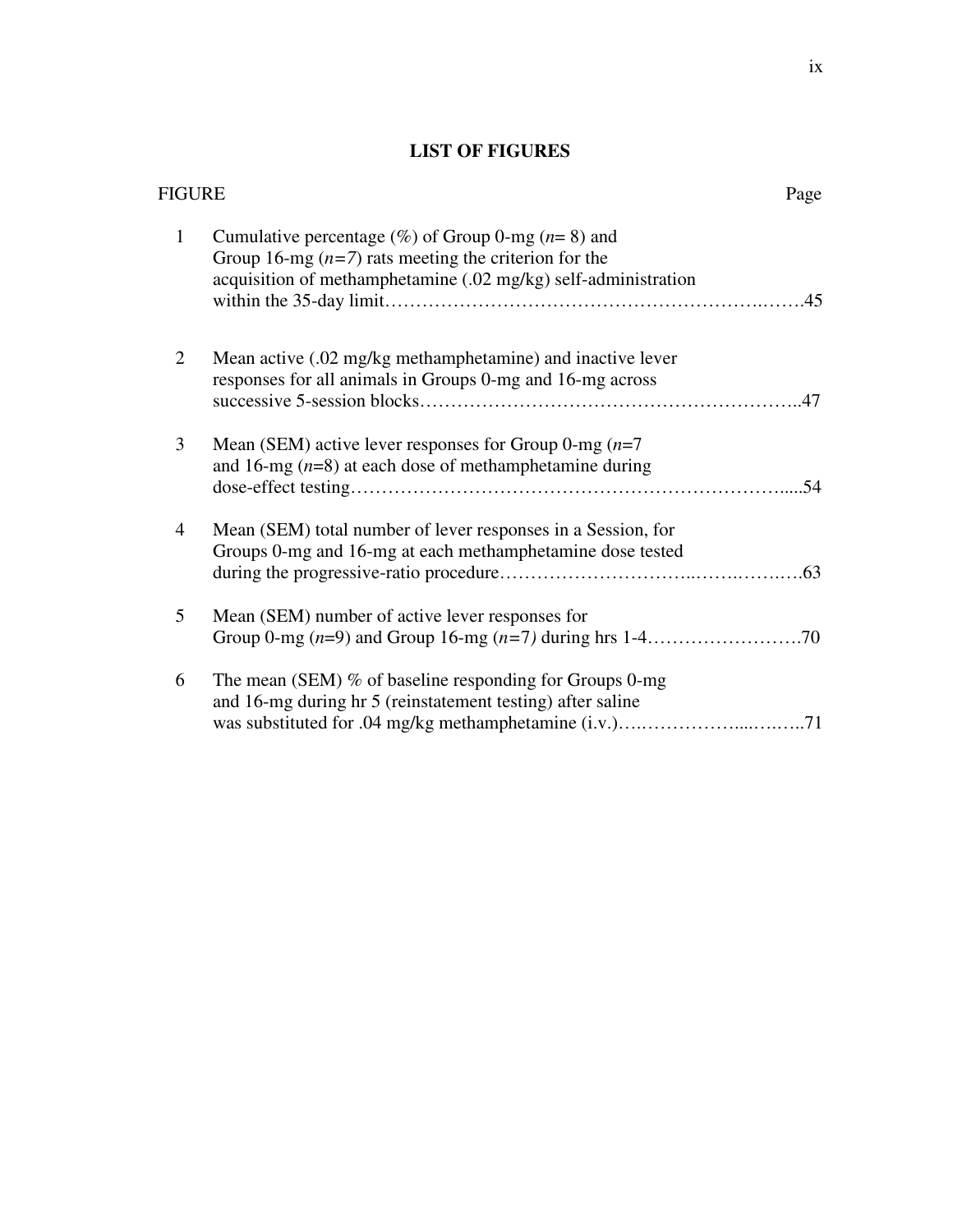# **LIST OF TABLES**

| TARI F |                                                                                                                                                                                        | Page |
|--------|----------------------------------------------------------------------------------------------------------------------------------------------------------------------------------------|------|
| 1      | Mean (SEM) blood and tissue lead concentration values for dams,                                                                                                                        |      |
| 2      | Mean active (methamphetamine) lever responses and (SEM)<br>values over the respective 2-day baseline training sessions that<br>preceded each testing dose for control (Group 0-mg) and |      |
| 3      | Mean and (SEM) values for average number of active<br>(methamphetamine) lever responses during the 2-day<br>baseline session that preceded each respective PR testing                  |      |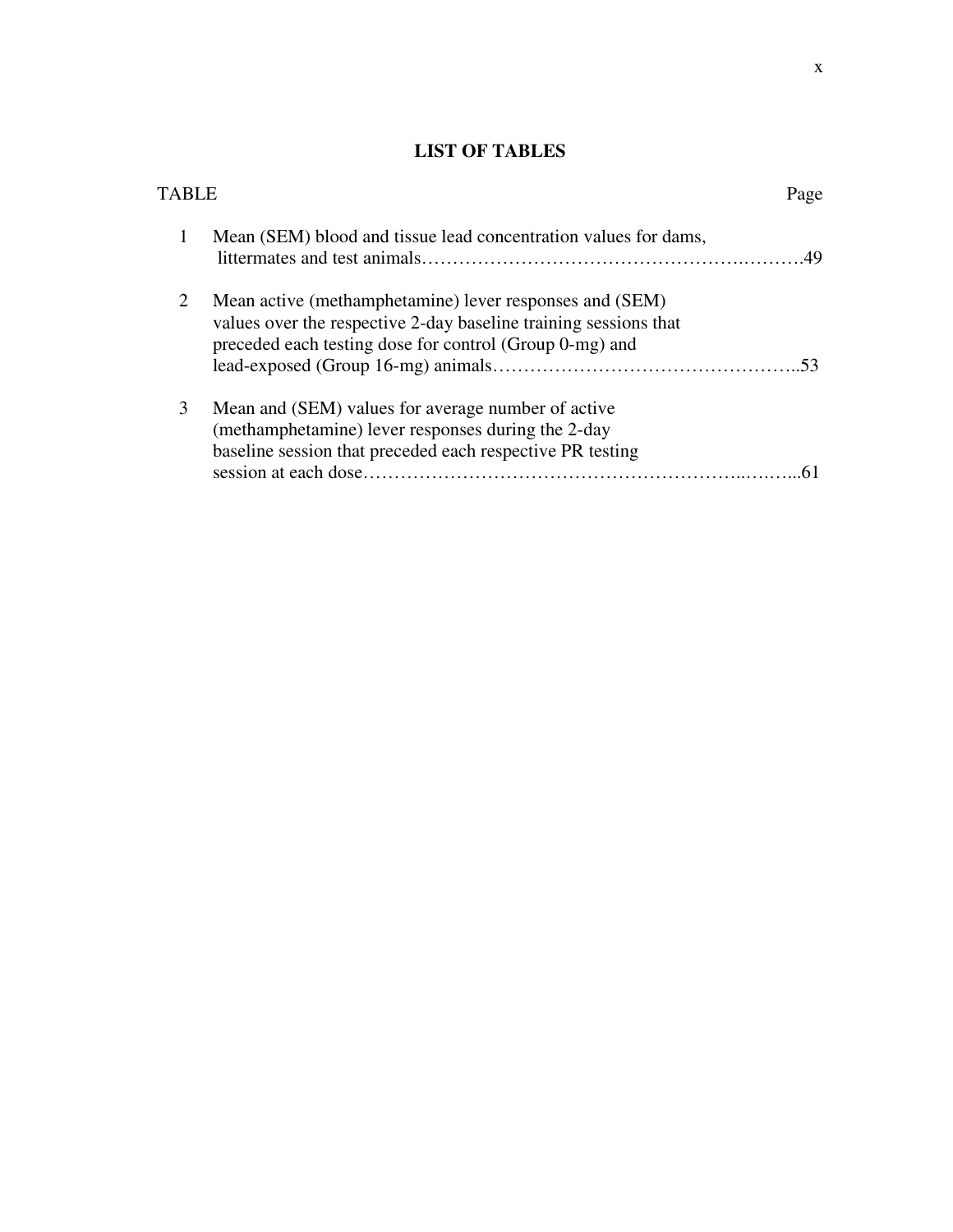#### **INTRODUCTION**

#### **Lead**

Environmental lead emissions plummeted following the phasing-out of leaded paint in 1978, and lead-based gasoline in the early 1980's (Hubbs-Tait *et al*, 2005). However, lead continues to be one of the major toxicants in North America producing widespread health risks to those who come into contact with the heavy metal. According to the National Health and Nutrition Examination Survey (NHANES) III study (1991- 1994) there were approximately 900,000 children with blood lead levels that were equal to or exceeded the level considered "safe" by the Centers for Disease Control and Prevention, i.e., 10 µg/dL, compared to about 14 million children in 1978 (Pirkle *et al*, 1998).

A social reality is that economically disadvantaged individuals who lack resources to move out of substandard housing in the inner city are at increased risk for lead exposure. A recent account estimates that 70% of children in inner cities are exposed to lead at much higher levels than the general population (Mielke, 1999). Older homes are more likely to contain lead-based alloys and pipes that pollute the water supply and increase vulnerability to the adverse side effects produced by lead (Ensminger *et al*, 1997). Soil and dust in impoverished areas, in particular, areas in close proximity to highways and deconstruction of old buildings (Manuel, 2003), also

 $\overline{\phantom{a}}$ 

This thesis follows the style of *Neuropsychopharmacology*.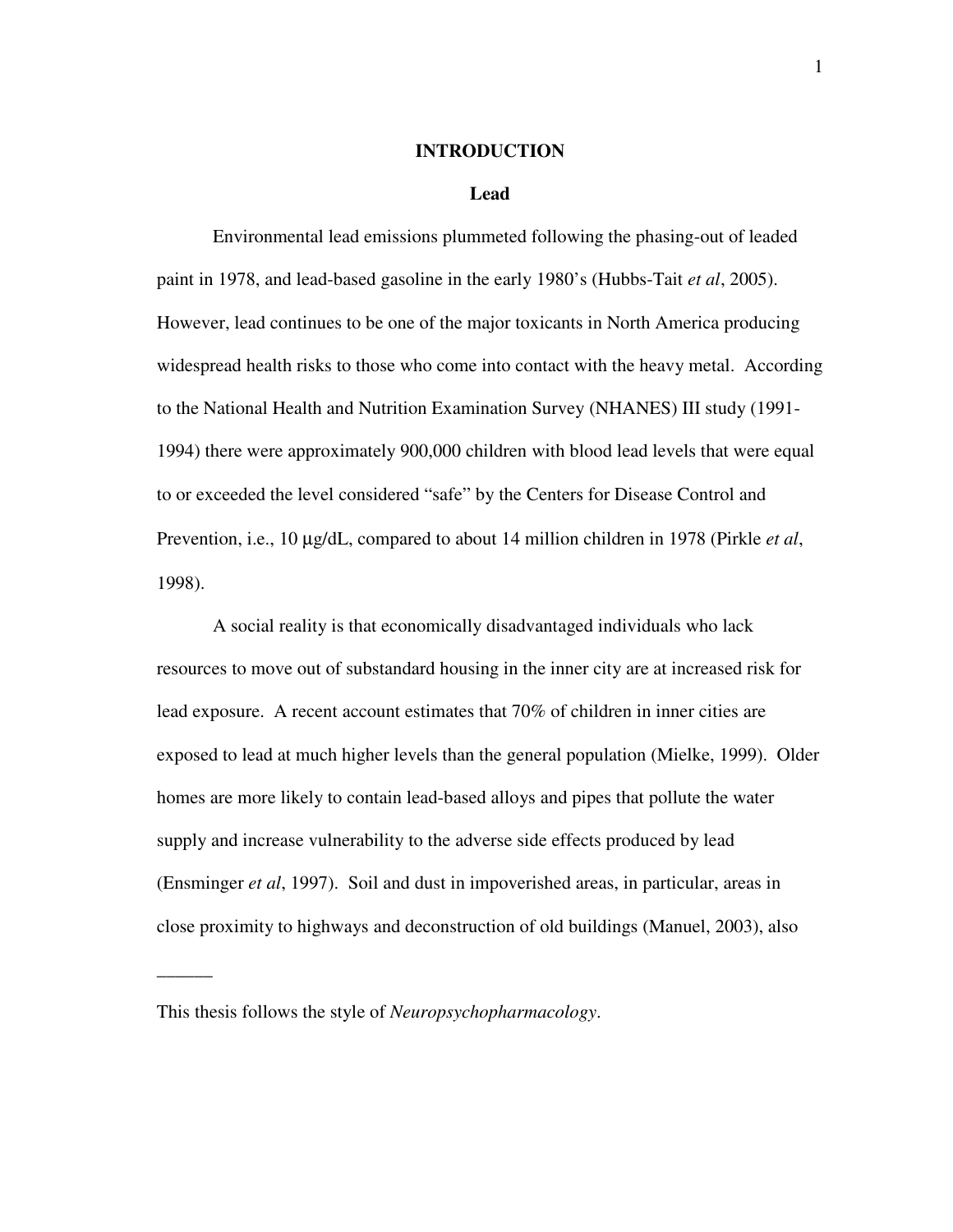contain higher concentrations of past emissions from lead-based gasoline and particles from lead-based paint that are readily airborne (Lanphear *et al*, 2002).

In extreme situations, lead poisoning can take the form of encephalopathy, characterized by seizures, coma, and death (Rosen and Mushak, 2001). Over the past 15 to 20 years, severe acute cases of lead poisoning have declined due to stringent governmental regulations (Pirkle *et al*, 1998). However, research suggests that chronic lead exposure at a level that is considered to be acceptable by current Centers for Disease Control and Prevention (CDC) guidelines (i.e., <10 µg/dL) can produce neurophysiological and neurobehavioral deficits (Bellinger and Needleman, 2003; Canfield *et al*, 2003; Needleman *et al*, 1990, 2002; Tong *et al*, 1998), in particular in children as young as 3-5 years of age (Canfield *et al*, 2003).

### **Lead and Behavior**

Disruptions that occur in the frontal cortex (Volkow *et al*, 2002) may be producing lead-induced impairments early in the developmental phase. These disruptions may explain deficits in self-monitoring behavior and inhibitory functioning of higher order thinking. With a decrease in activity in the frontal cortex, cognitive operations that mediate appropriate judgment of behavior are replaced with automatic, non-directed, sensory-driven behaviors, such as is seen in drug addiction. Hypodopaminergic effects impair functioning of the orbitofrontal cortex (OFC) and anterior cingulate gyrus (CG) contributing to impulsive behavior and impaired inhibition (Volkow *et al*, 2002). This is particularly a problem for children because the frontal cortex is late in developing. It is of further concern in lead-exposed children who have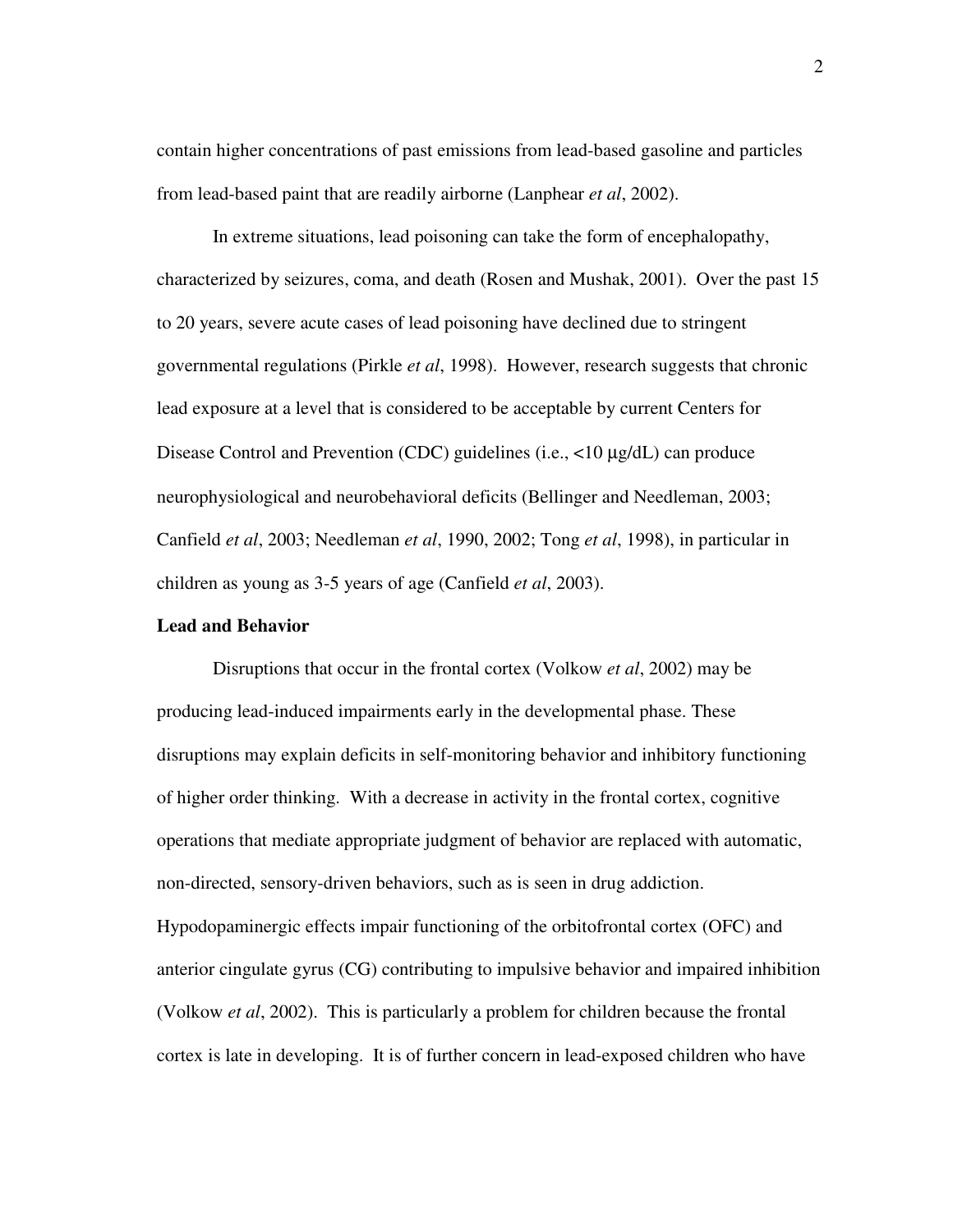lead-induced developmental delays and hypodopaminergic activity at brain sites imperative for self-monitoring behavior (Cory-Slechta, 1997).

In addition to direct neurochemical changes in pregnant, lead-exposed rats, alterations in maternal care have been observed. In experimental settings, nonexposed and lead-exposed female rats have shown idiosyncratic quantitative and qualitative differences in anal-licking and grooming of respective control and lead-exposed pups. These differences may have an impact on behavioral endpoints that persist into adulthood such as drug self-administration patterns (Cuomo *et al*, 1996). In experimental work, this problem is controlled by using only one pup from each litter to avoid confounds that are sometimes evident in studies involving toxic exposure (Holson and Pearce, 1992).

#### **Absorption and Excretion**

Lead is stored in bone for a half-life of up to three decades and can be mobilized and released into blood plasma during periods of stress and high calcium demands, such as pregnancy (Barltrop, 1968; Gulson *et al*, 1997; Roelfzema *et al*, 1987) and lactation (Silbergeld, 1991). Women raised prior to more stringent CDC regulations are at risk for high blood lead levels. Disturbingly, approximately 45-70% of lead in the blood of reproductive age women originates from long-term tissue stores (Gulson *et al*, 1995). Maternal blood lead levels reach a peak during the second trimester, at which point the metal readily crosses the placental barrier and transfers to the fetus (Angell and Lavery, 1982; Barltrop, 1968; Weizsaecker, 2003).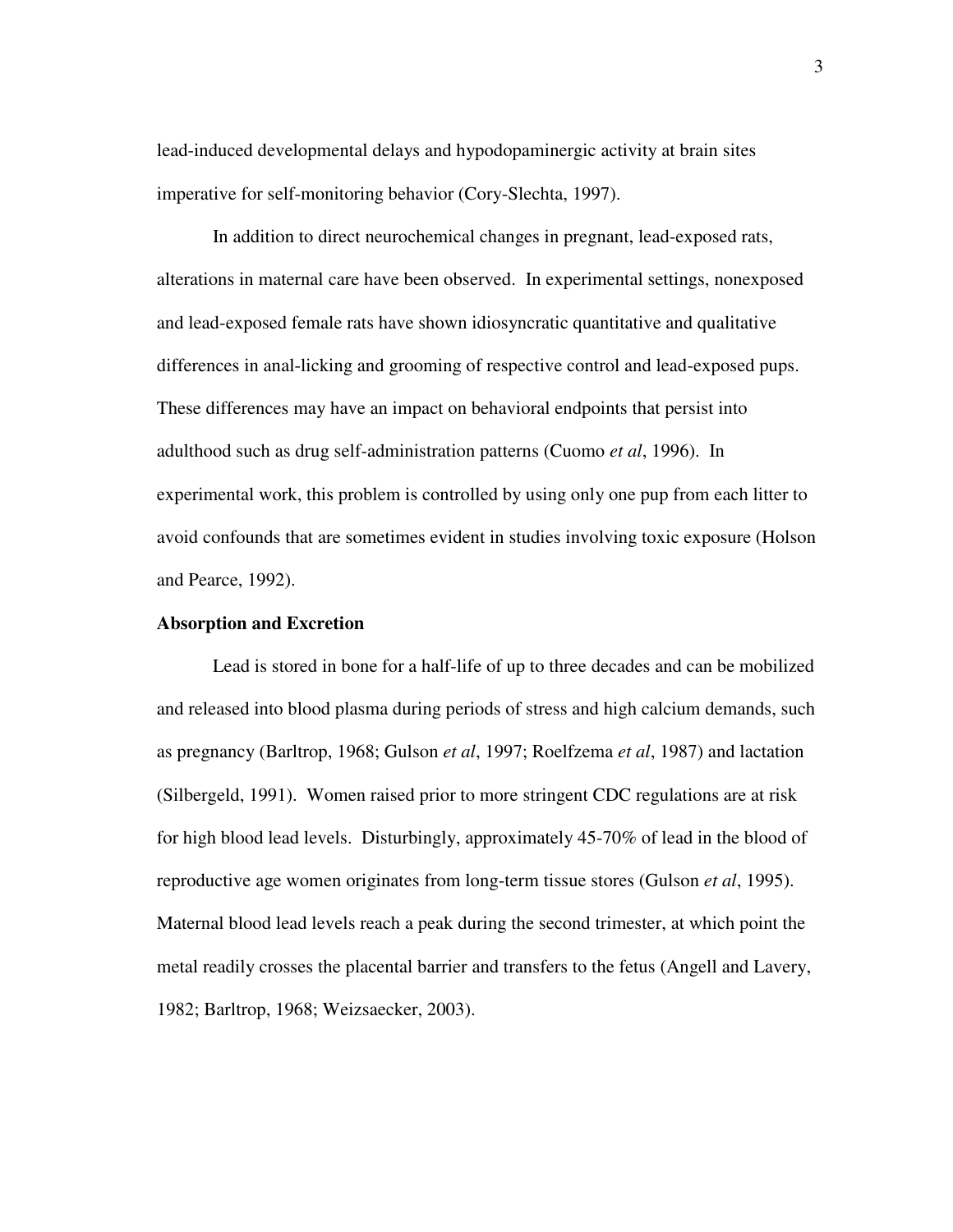The deleterious effects of lead appear to begin *in utero*. Lead is a particular threat to the fetus due to the ease with which it is absorbed by the placenta, crosses the underdeveloped blood brain barrier, and is stored in soft bone structure (Weizaecker, 2003). Consequently, children born to mothers who are, or have been, exposed to lead may be predisposed in the fetal stage and through lactation to develop lead-induced impairments. Even in older children there is increased brain lead absorption and decreased lead excretion, relative to adults (Godwin, 2001). Whereas children absorb up to 50% of ingested lead, adults absorb only 10-20% into their bloodstream (Weizaecker, 2003).

The primary routes for lead exposure are ingestion and inhalation. In children, ingestion occurs primarily via consumption of lead-based paint chips, or contaminated soil. Approximately 5-15% of lead that is absorbed by the body is not excreted. Of this amount, 95% is concentrated in bone and teeth (Gardella, 2001). When ingested, or absorbed through the skin, lead can be carried in blood plasma and bound to hemoglobin. Lead in blood may have a biological half-life approximating one month, a substantially shorter half-life than that of lead in bone [i.e., 20-30 years] (Weizaecker, 2003).

Ingested lead is less easily absorbed than lead that is inhaled (e.g., via airborne dust or soil), 20% to 40% is absorbed and, of that amount, 10%-60% of particles smaller than 5 µg are deposited in the lower respiratory tract where they are absorbed by the lung (Barltrop, 1979). These small lead particles are more likely to be sequestered by the kidney where they later can be released into the bloodstream. When larger particles

4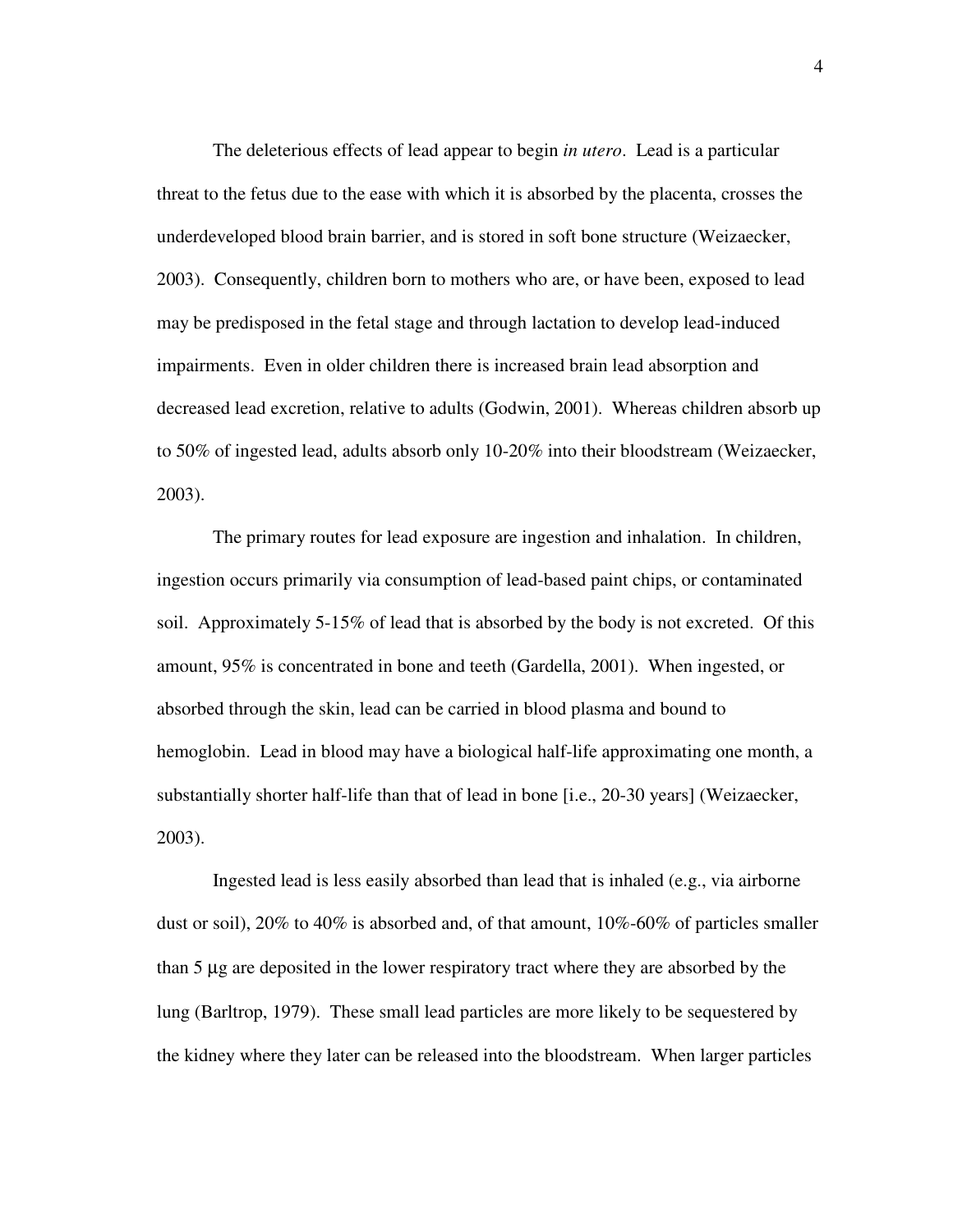of lead are inhaled, they are more easily expelled by the respiratory tract, or are trapped in mucus secretions and transported by ciliary action to the larynx where the lead particles are ultimately swallowed for more efficient excretion (Barltrop, 1979). Thus, even the smallest residual lead particles from decades ago, such as those produced by recent deconstruction of lead-contaminated buildings, can continue to produce exceedingly deleterious health effects that appear to be persistent and irreversible (Canfield *et al*, 2003).

Dietary Deficiency. Calcium, iron, zinc or protein deficiencies that are more frequently encountered in economically disadvantaged individuals increase lead absorption (Hubbs-Tait *et al*, 2005; Lidsky and Schneider, 2003). Increased lead absorption is due to the ability of lead to substitute for calcium and enter an excitable cell via voltage-sensitive calcium channels (Hubbs-Tait *et al*, 2005). On a molecular level, calcium activates a chain of essential mechanisms involved in necessary stages of cellular development, such as proliferation and differentiation. The substitution of lead ions for calcium ions impedes the natural cascade of calcium-dependent cellular mechanisms, and therein, alters neurotransmitter function (Kerper and Hinkle, 1997). Adequate nutrient-intake by the mother during gestation has been shown to decrease harmful maternal to fetal transfer of lead via blood plasma (Gulson *et al*, 1997; Johnson, 2001; Tellez-Rojo *et al*, 2004). Clearly, the need for nutritional intervention remains at a high level. Low iron levels and elevated blood lead levels both are common in minority and economically disadvantaged populations (Hubbs-Tait *et al*, 2005). Anemia that develops from severe or chronic iron deficiency is present in a higher percentage of

5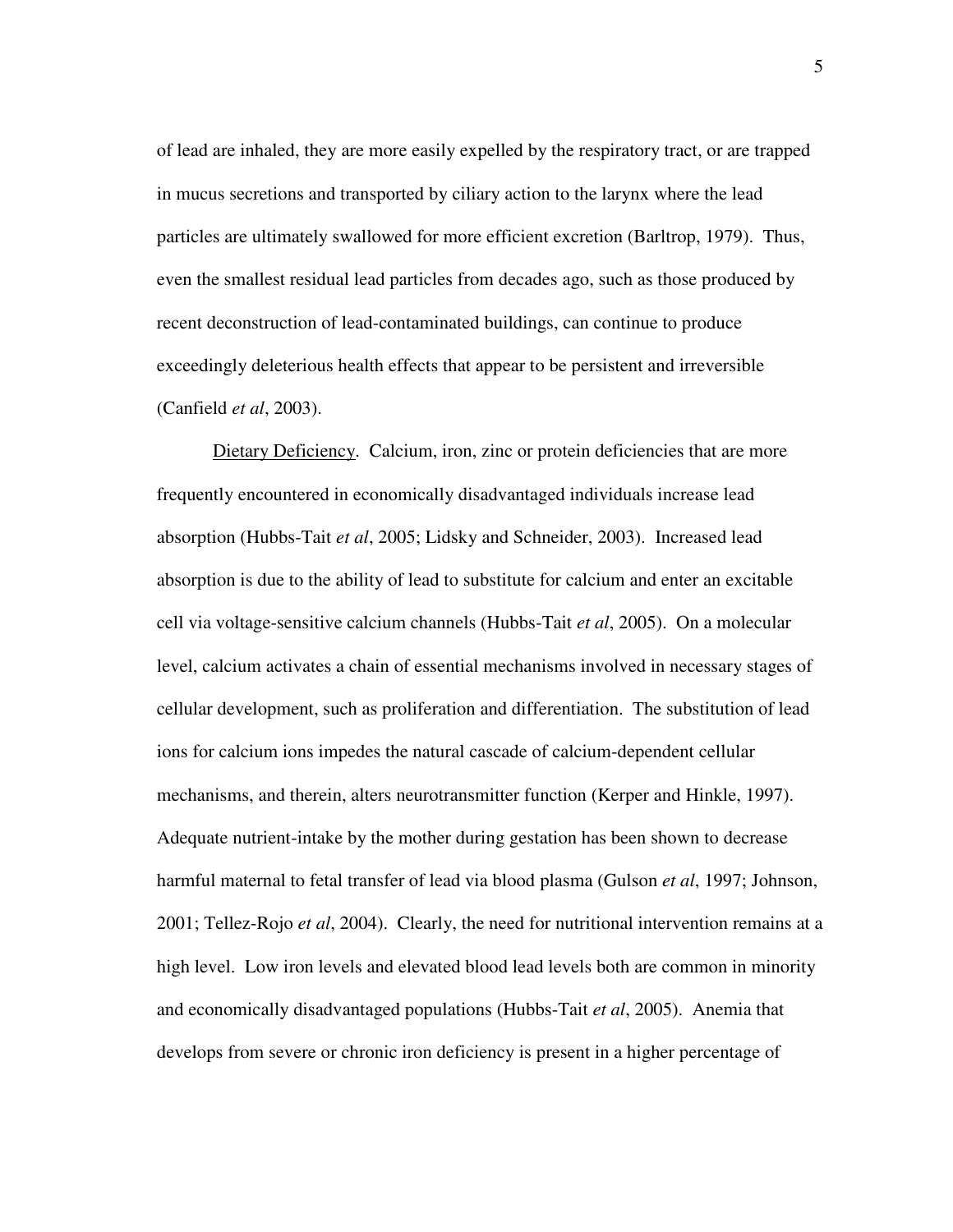children from low- (29%) rather than high-income (5%) families (Mahaffey, 1995). Dietary deficiencies suffered during crucial developmental years disrupt normal synaptic neurotransmission and exert effects that are long-lasting.

#### **Neurodevelopmental Toxicity**

There are two general ways in which lead exerts its neurotoxicant effects. First, lead may alter neuropharmacological mechanisms by interfering with chemical neurotransmission (Lidsky and Schneider, 2003; Silbergeld, 1992). Secondly, lead may act as a neurodevelopmental toxicant by producing changes in the hardwiring of the brain *in utero* (Moreira *et al*, 2001; Silbergeld, 1992). The latter suggestion is a focus of the following section.

Mechanisms of Action. Lead acts as a neurotoxicant by interfering with cellular proliferation, differentiation, and synaptogenesis in the fetus and neonate. Synaptogenesis is a period in development characterized by a growth spurt of nerve cells in the developing brain. For humans, this period spans the sixth month of gestation through the first few years after birth. In rats, synaptogenesis begins one day prior to birth and terminates on postnatal day 14 (Moreira *et al*, 2001). During synaptogenesis, lead as well as other non-competitive and competitive N-methyl-D-aspartate (NMDA) glutamate subtype antagonists may prevent nerve cells from becoming integrated into a neural network. If this occurs, inhibitory neurotransmitter systems that are late to develop can be prematurely deleted by apoptosis, a process whereby nerve cells are genetically programmed to destruct (Moreira *et al*, 2001). Learning impairments, attention deficits, and adult onset of psychiatric disorders are possible results of lead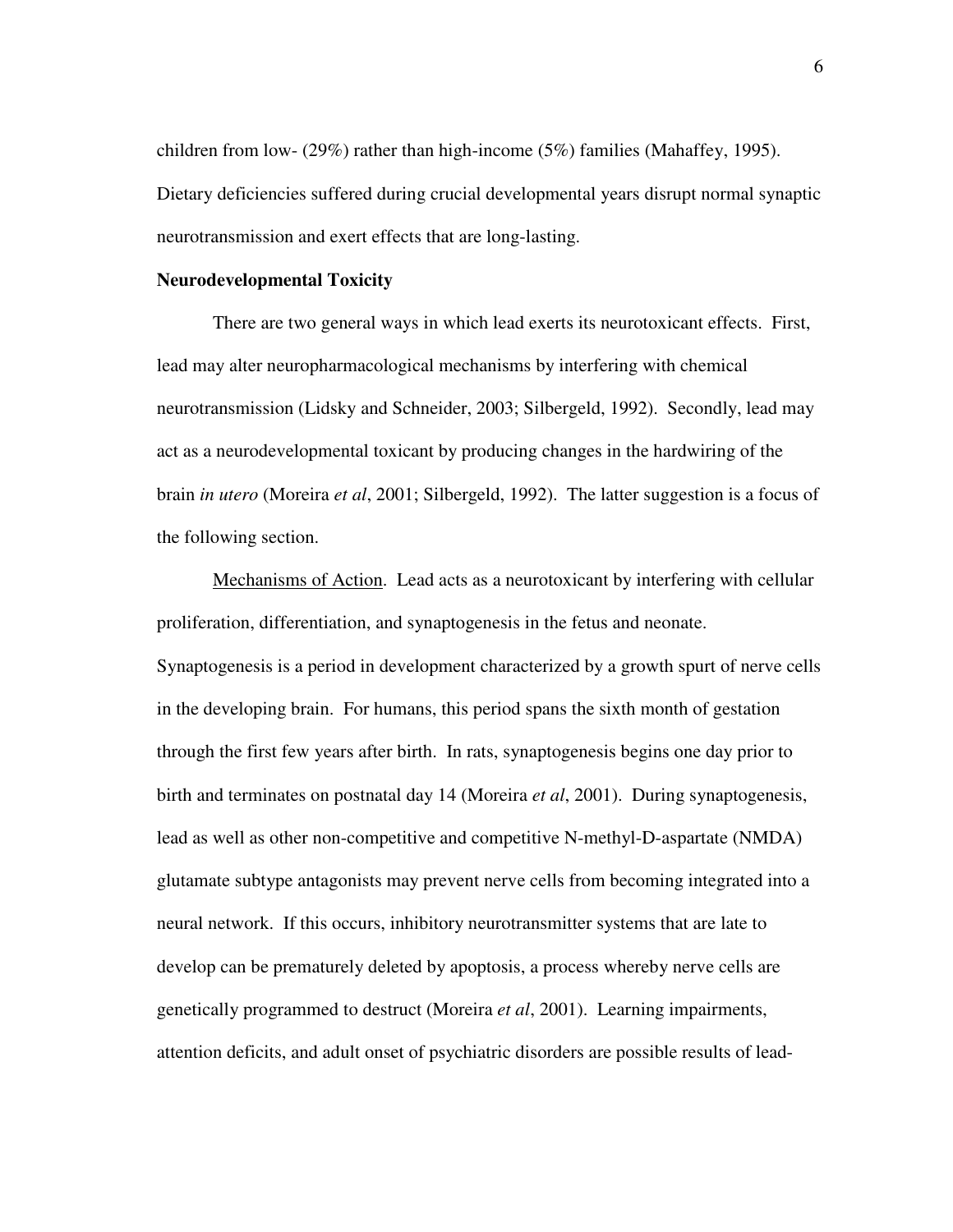induced apoptosis in the developing organism. The consequences may be similar to those of other NMDA receptor antagonists such as alcohol, ketamine and phencyclidine (PCP) that disrupt inhibitory neurons in the cerebral cortex of the fetus following maternal consumption of such substances (Farber and Olney, 2003).

In addition to cellular changes *in utero*, lead can continue to disrupt cellular activity postnatally. The heme biosynthetic pathway is one of the major sites of lead toxicity. By disrupting this pathway, lead impairs the production of hemoglobin, cytochromes, catalases, and peroxidases (Warren *et al.* 1998). One of two variants of  $\delta$ aminolevulinic acid dehydratase (ALAD) is genetically present in the human body. ALAD-1 is the most common, and ALAD-2 is the least common of the two variants. When lead binds to either variant, zinc is displaced and heme biosynthesis is inhibited (Warren *et al*, 1998). In severe cases, insufficient amounts of hemoglobin may produce iron-deficient anemia. Perhaps related, the same individuals who suffer from malnutrition also experience the heaviest lead burdens.

ALAD-2, one of the variants of ALAD, may modify the tissue distribution of lead in the body by sequestering lead in soft tissue where it is less accessible to the central nervous system (CNS). Thus, ALAD-2 may protect against ultimate toxicity of the central nervous system where cognitive impairments are most profound, but enhance toxicity of organs, such as kidney (e.g., renal effects), due to the distribution of lead.

Genetics determine which variant of the allele is expressed. ALAD-2 appears to be differentially expressed in ethnic groups, with approximately 11%-20% of Caucasians and virtually no African-Americans examined expressing this allele (Benkman *et al*,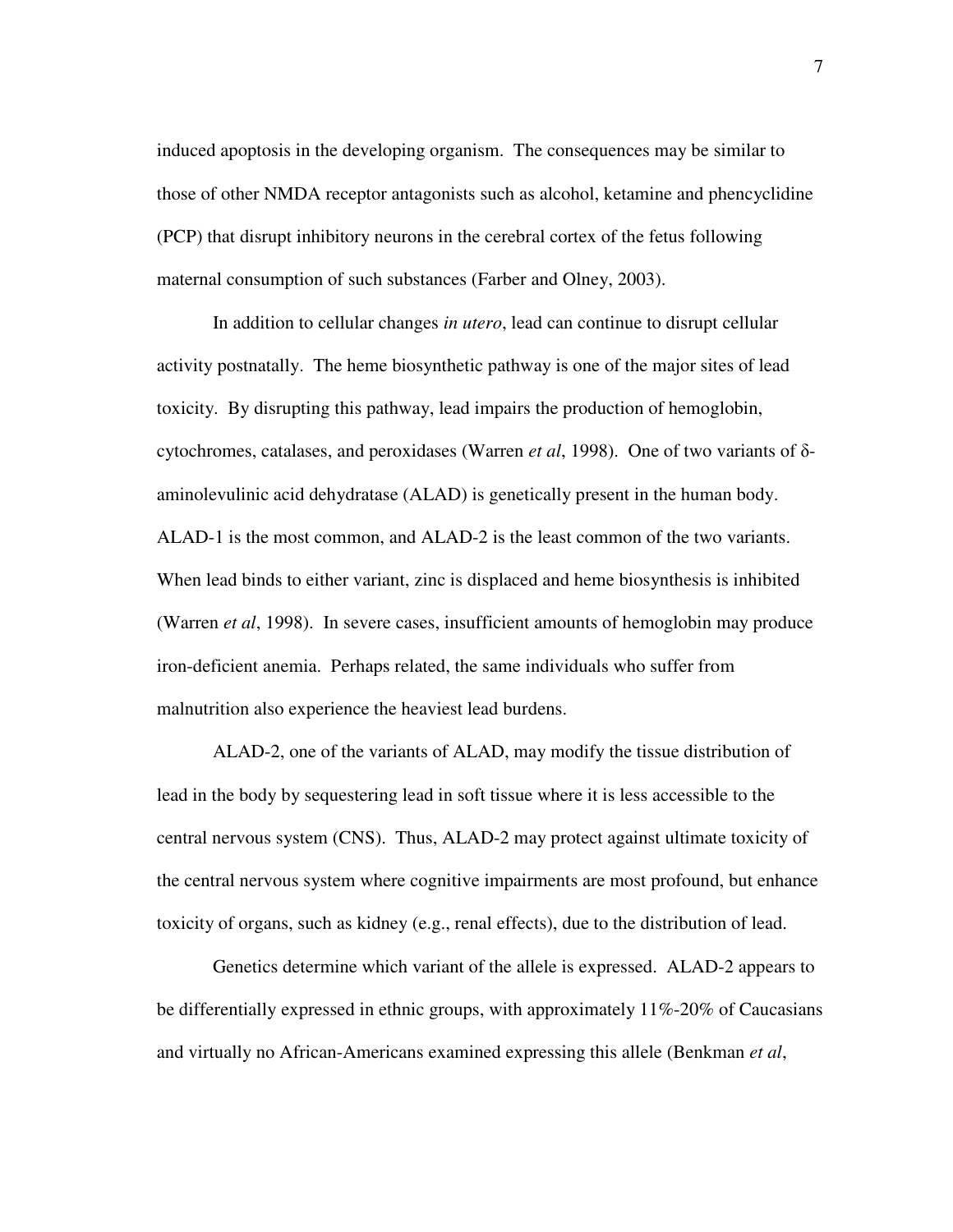1983). This is of importance as adolescent carriers of ALAD-2 performed better on a battery of neuropsychological tests compared to those homozygous for the more common variant of ALAD [i.e., ALAD-1] (Bellinger *et al*, 1994).

Lead also can interfere with heme biosynthesis by accumulating in and damaging mitochondria (Anderson *et al*, 1996), therein preventing the metabolism of sufficient cellular energy, leading to oxidative stress in the cell. This effect is substantiated by *in vitro* studies of brain capillary endothelial cells showing that lead accumulates in the same areas of mitochondria as does calcium (Silbergeld *et al*, 1980). Lead disruptions of mitochondria also can produce excitotoxicity (i.e., an overactivation of glutamate receptors that causes cell death) in otherwise normal glutamate transmission (Lidsky and Schneider, 2003).

Glial cells, similarly to ALAD-2, may play a role in protecting the CNS against the toxic effects of lead. By sequestering lead, glial cells prevent depletion of oxygen from the blood supply via lead-induced oxidative stress (Tiffany-Castiglioni, 1989). Along these lines, younger astroglia, rather than older, are more efficient at clearing lead from the blood supply. However, after chronic or elevated blood lead burdens, astroglia may become saturated and will gradually release sequestered lead into the brain, further contributing to the extended duration of lead effects (Holtzman *et al*, 1987).

Chemical Neurotransmission. Whereas many lead-induced neurotoxic effects occur *in utero*, lead may continue to produce disruptions to the organism long into adulthood via what appear to be permanent alterations to neurotransmission. Perinatal lead exposure alters the neurotransmission of glutamatergic, dopaminergic and gamma-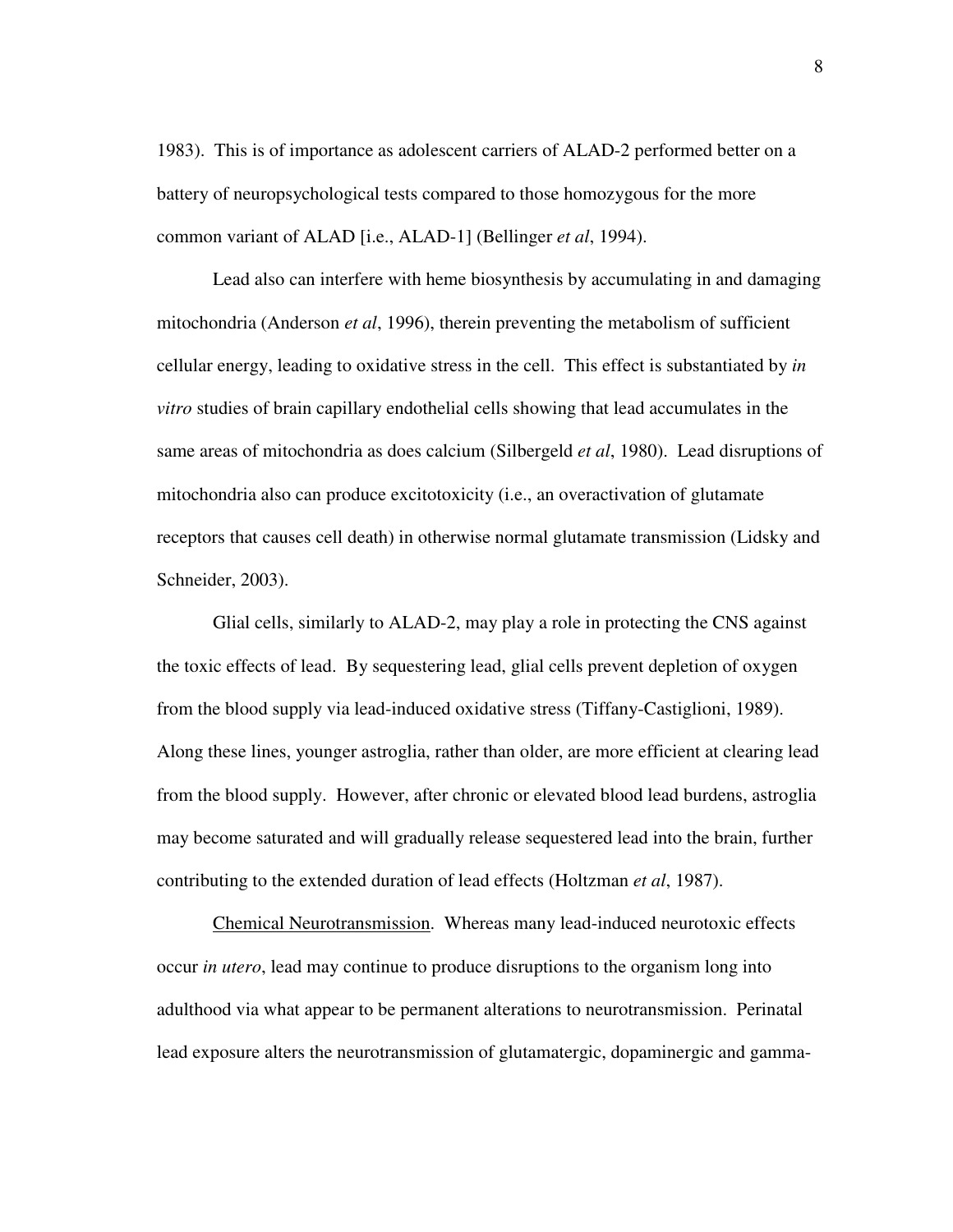amino-butyric acid (GABA) systems that are known to modulate drug sensitivity (Cory-Slechta, 1995; Hu and White, 1994; Lasley *et al*, 2001). Neurotransmitter systems may play a role in the behavioral deficits exhibited in lead-exposed children. Specifically, deficits in abstract thinking, attention span, conceptual reasoning, and visuospatial perception have been documented in children with moderate to high blood lead levels (Rosen and Mushak, 2001). Children with levels of blood lead below those considered safe (i.e.,  $10 \mu g/dl$ ) [CDC,  $1991$ ] exhibit increased distractibility, hyperactivity, inability to inhibit inappropriate responding, preservation of incorrect responses, poor judgment, impulse control (Bellinger *et al*, 1994; Brockel and Cory-Slechta, 1997; Canfield *et al*, 2003; Hubbs-Tait *et al*, 2005), and delinquent behavior (Needleman *et al*, 1996).

*Glutamatergic Systems.* Lead is a noncompetitive antagonist at the NMDA receptor. In addition to NMDA, AMPA (alpha-amino-3-hydroxy-5-methyl-4 isoxazolepropionic acid), kainate (all ionotropic), and g-protein coupled (metabotropic) receptors are the major glutamate ion channel receptor subtypes. After depolarization of the glutamate ion channel, lead takes the place of the newly released magnesium (Mg++) block. Because it is a non-competitive antagonist, lead prevents the influx of ions, in particular calcium, but does not prevent glycine from binding to the glutamate ion channel (Lasley *et al*, 2001). As noted, calcium ions are necessary for a multitude of neurodevelopmental processes to occur, particularly in the immature brain.

MK-801 has been used to assess NMDA (i.e., glutamate) receptors binding in forebrain membrane preparations of adult animals that were exposed to lead during development. Lead appears to exert an antagonistic effect on glutamate receptors,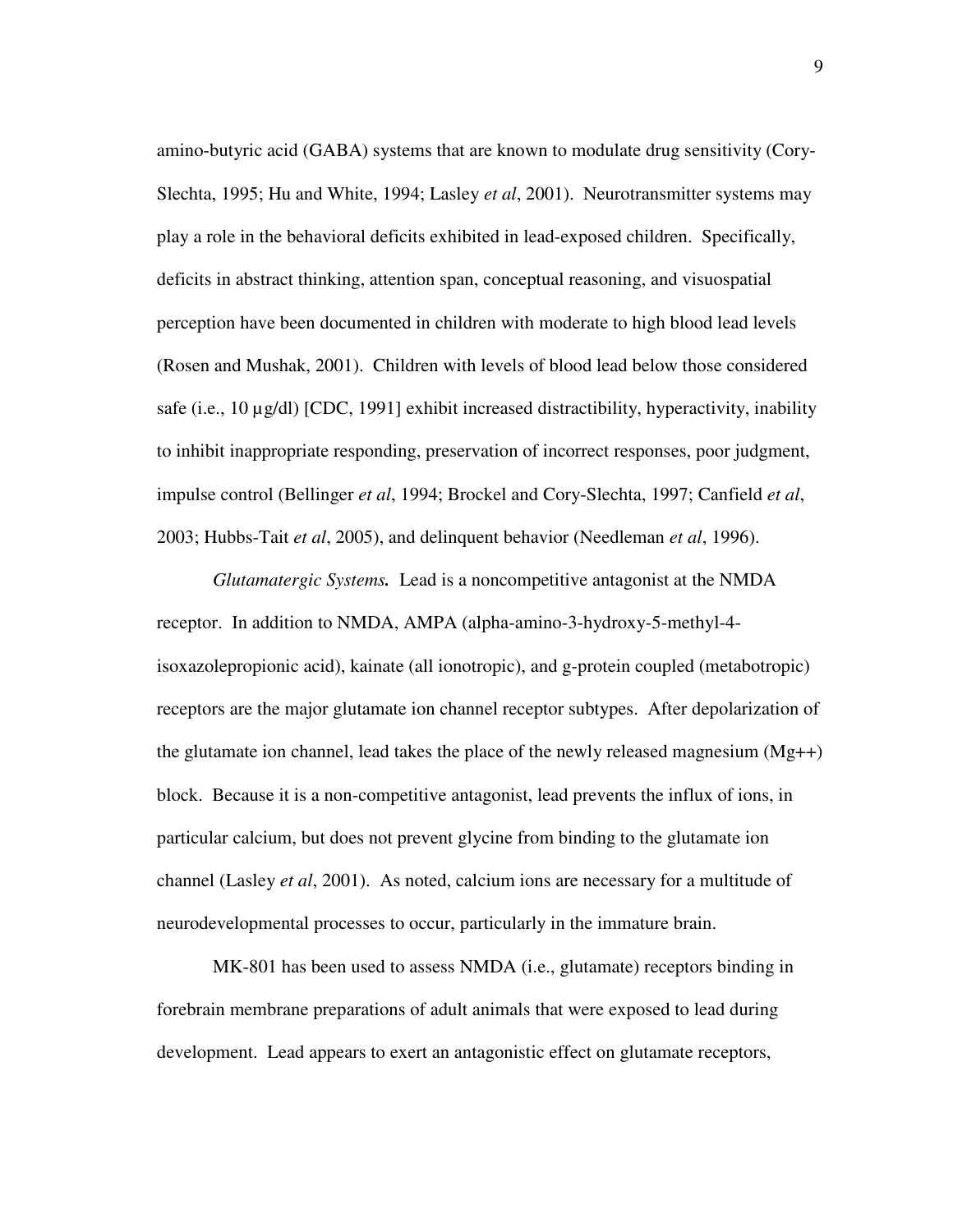producing a compensatory upregulation. A 31% increase in forebrain (Guilarte *et al*, 1993) and a 15-41% increase in hippocampal and cortex MK-801 binding sites were observed in rats exposed to lead, versus controls (Ma *et al*, 1997). However, 15-30% decreases in NMDA receptors also have been found in multiple brain regions following postweaning lead-exposure (Cory-Slechta *et al*, 1997). Lead-induced changes in the sensitivity (or number) of receptors and brain regions affected vary depending on the length and time of lead exposure (Lasley *et al*, 2001).

Lead and other NMDA receptor antagonists, such as MK-801, have been found to block the ability of opiates to establish a conditioned place preference [CPP] (Tzsentke *et al*, 1995; Valles *et al*, 2003) and may inhibit the acquisition of morphine self-administration (Semenova *et al*, 1999). MK-801 given prior to methamphetamine administration also has been shown to prevent the development of behavioral sensitization that accompanies repeated administration of MA. Whereas rats that were treated with saline prior to a methamphetamine challenge showed augmentation of locomotor activation effects, rats treated with a variety of doses of MK-801 showed decreased motor activity at the same methamphetamine challenge (Ohmori *et al*, 1994). These findings suggest NMDA receptor antagonists, such as lead, modify the reinforcing properties of various drugs of abuse, and thus, vulnerability/susceptibility to substance abuse.

*Dopaminergic Systems***.** Dopamine (DA) is the neurotransmitter that is, perhaps, most strongly implicated in the reward potency of drugs of abuse, particularly in the mesolimbic pathway system that originates in the ventral tegmental area (VTA) and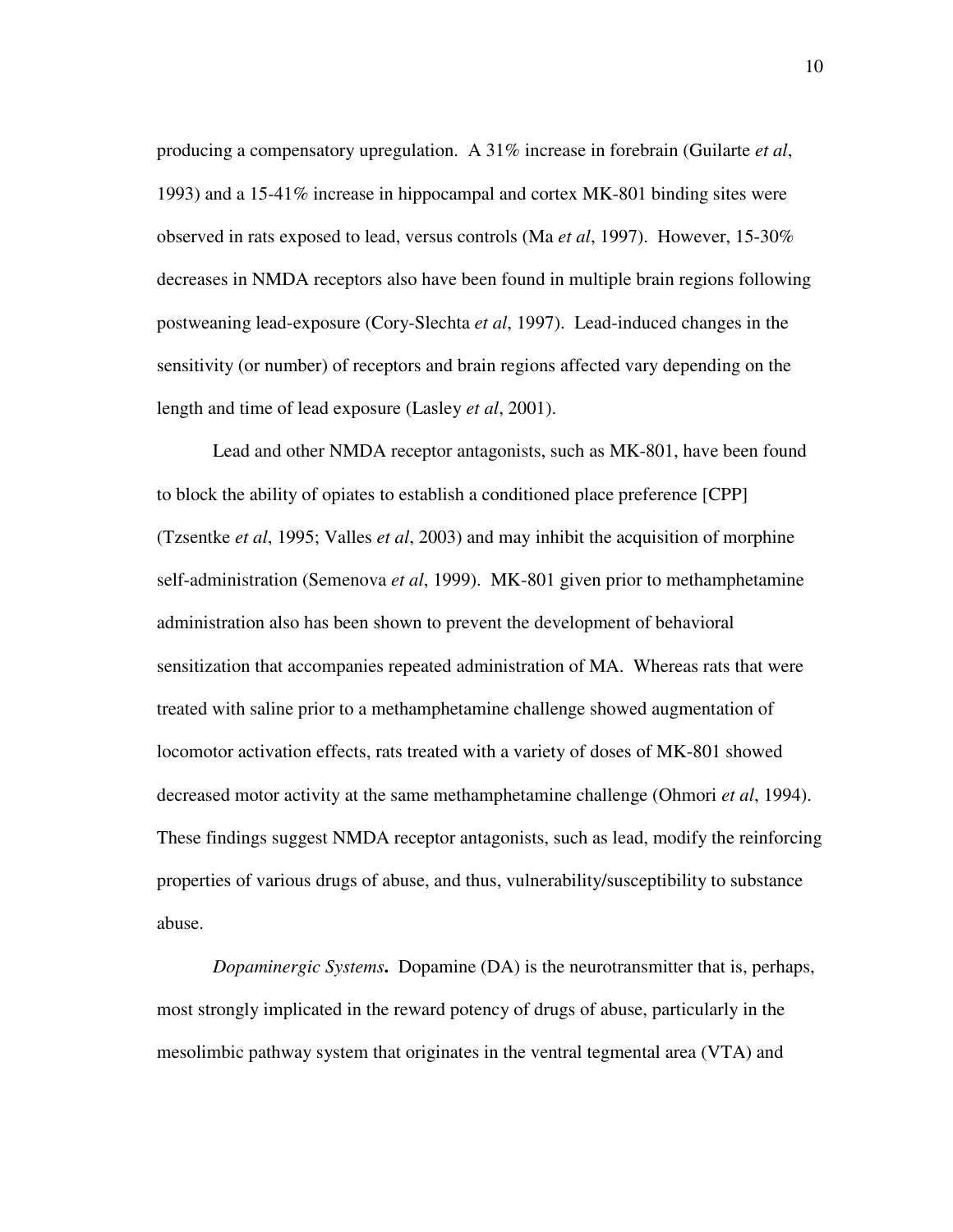projects to the nucleus accumbens (NAcc) and prefrontal cortex. D1- and D2-like dopamine receptors are the most common targets for extracellular dopamine release. The D1-like family includes D1 and D5 receptors. The D2-like family includes D3 and D4 receptors. Whereas D1-like agonists stimulate adenylyl cyclase activity; D2-like dopamine agonists inhibit adenyly cyclase (Waddington *et al*, 2006). Adenylyl cyclase is an enzyme that can be activated or inhibited by G proteins that are coupled to membrane receptors. There are nine known adenylyl cyclase subtypes in mammals. Type V appears to be selectively localized to the corpus striatum and is associated with limbic structures that are important in reward-motivated behavior [e.g., drug-taking, drug-seeking, and relapse] (Self and Nestler, 1998).

Long-term neuroadaptations following chronic drug use may be induced as a result of increases in levels of adenyly cyclase, cAMP and cAMP-dependent protein kinase (PKA). Upregulation of the cAMP system has been attributed with the stimulation of gene transcription and protein synthesis through cAMP response elementbinding (CREB) that may be responsible in the functional tolerance, craving and relapse that follow chronic drug use (Glatt and Snyder, 1993; Self and Nestler, 1998). In the case of short-term adaptive responses, adenylyl cyclase, through cAMP and cAMPdependent protein kinase (PKA), phosphorylates K+ channels and produces prolonged action potentials that lead to a larger influx of calcium and other neurotransmitters through calcium-gated channels.

The D1-like agonists SKF 82958 and SKF 77434 produce a downward shift in cocaine self-administration in the rat (Caine *et al*, 2000). No such downward shift in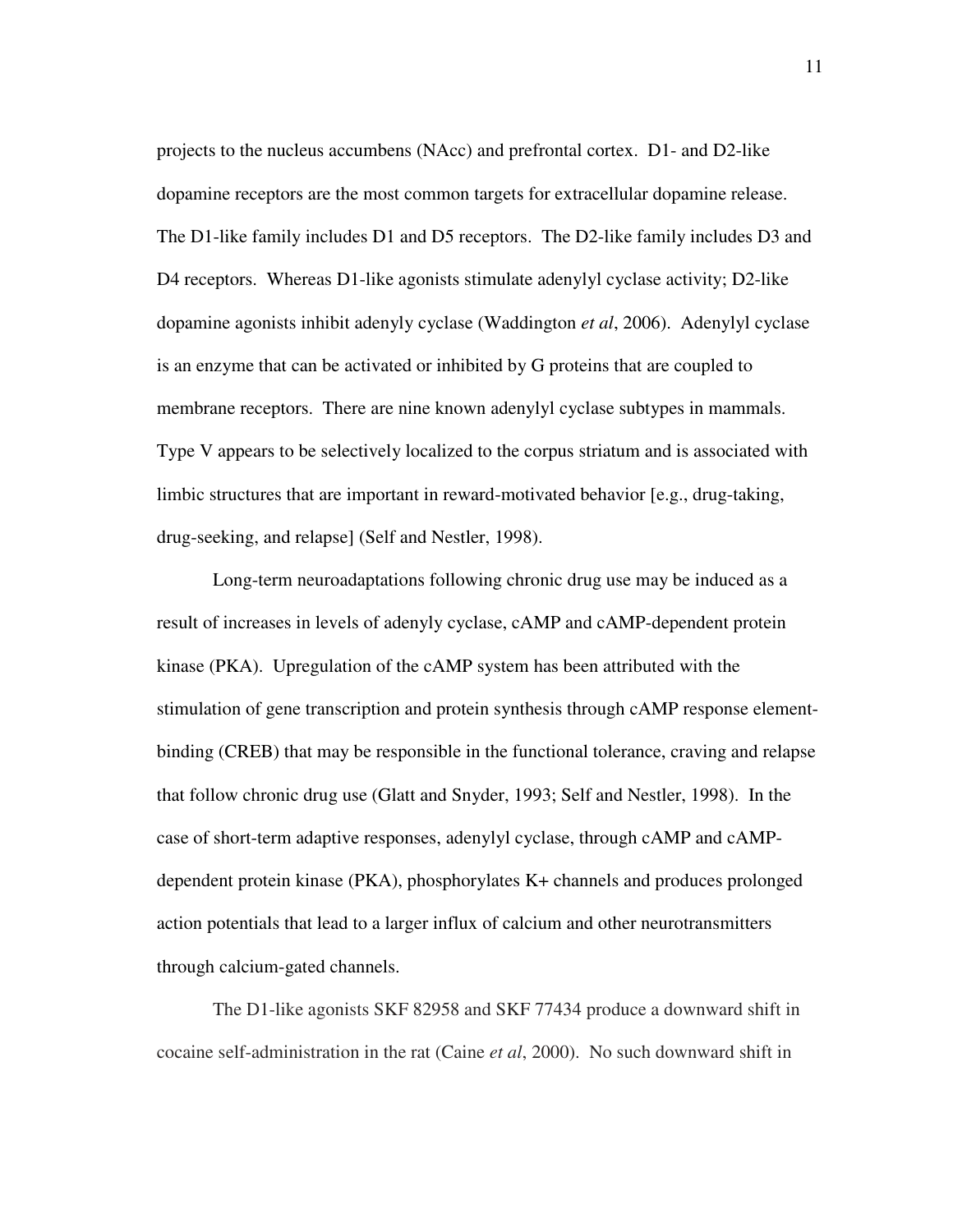self-administration is evident with pretreatment with D2-like agonists. Elsewhere it has been shown that D1-like antagonists such as SCH 23390 or SCH 39166 selectively reduce cocaine self-administration through attenuating the reinforcing properties of the drug (Maldonado *et al*, 1993; Richardson and Roberts, 1996).

Studies on alterations to dopaminergic systems following lead-exposure continue to yield inconsistent findings. Chronic, post-weaning exposure to lead has been shown to significantly decrease binding of  $\left[1^{25}I\right]$  sulpride, a well-characterized ligand for the D2-like family of receptors in cortical areas, but not in the caudate putamen, thalamus, or nucleus accumbens (Ma *et al*, 1999). Conversely, by another account, D2-like receptor activity was decreased in the nucleus accumbens following postweaning lead exposure with no significant changes observed in D1-like, D2-like, or dopamine transporter (DAT) changes in the striatum (Pokora *et al*, 1996). One hypothesis is that lead exposure in the adult phase depletes dopamine availability, thus, an upregulation of D2-like receptors would be expected. However, another hypothesis is that lead stimulates an overflow of dopamine into the nucleus accumbens, thus, a down-regulation or subsensitivity of D2-like receptors would be expected. The time and duration of lead exposure, dose of the dopamine agonist used, and dosing-measurement intervals may all contribute to differing findings in this area. What remains clear is that chronic lead exposure appears to interact with dopamine neuromechanisms implicated in drug-taking behavior.

*Serotonergic Systems.* As noted, dopaminergic systems have been of primary focus in the study of drug-induced reward potency and dependence for many years.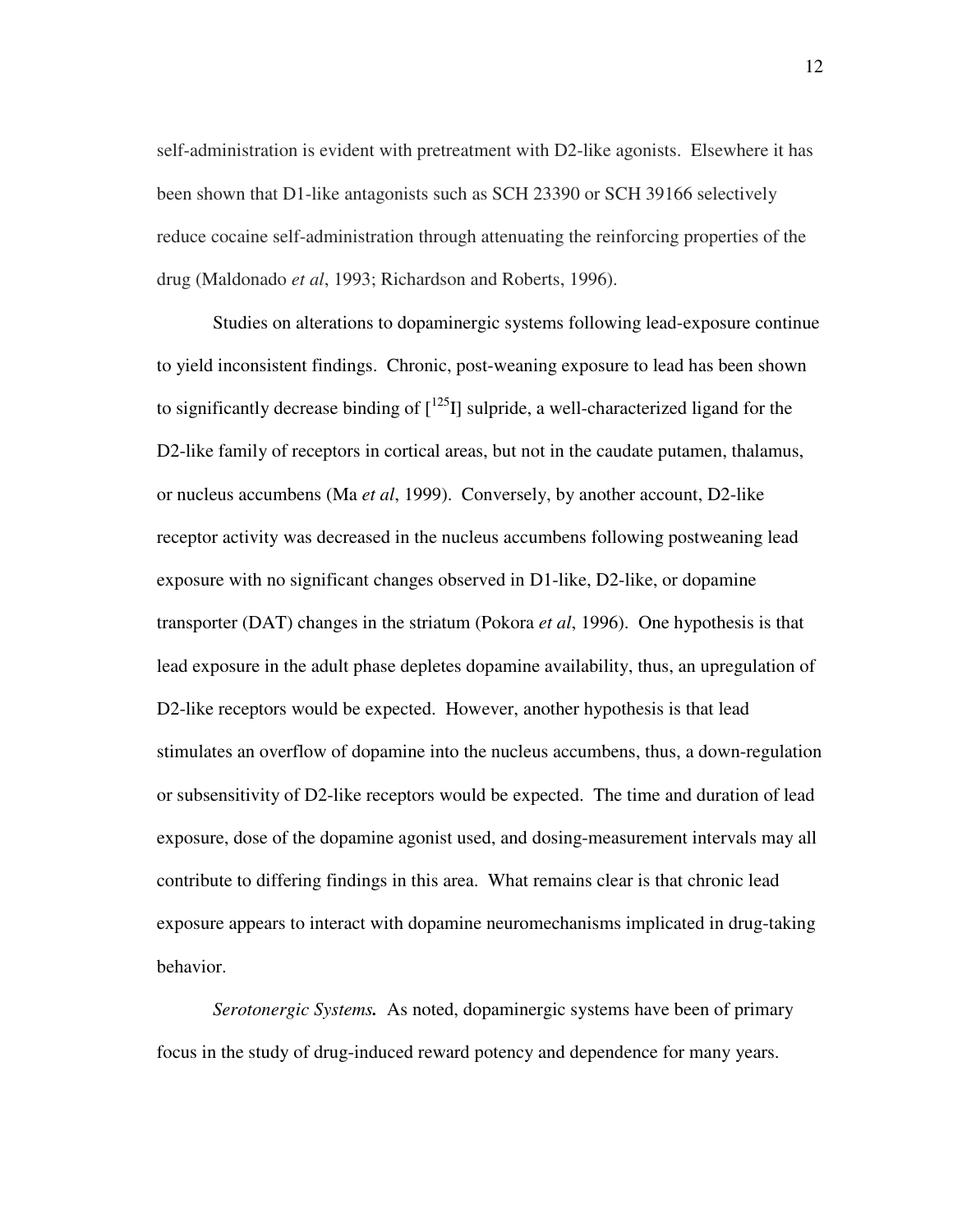However, other transmitter systems such as serotonin (5-HT) also are believed to be of importance in drug-seeking/drug-taking behavior. There are several receptor subtypes for each of the four main classes of serotonin receptors (i.e.,  $5-HT_1$ ,  $5-HT_2$ ,  $5-HT_3$ ,  $5-HT_4$  $HT<sub>4</sub>$ ). Each of the serotonin receptor subtypes has various mechanisms via adenylyl cyclase, phospholipase C, and ion channels that regulate neuroplastic changes important in the development of drug addiction (Saxena, 1995).

In general, serotonin has been found to be sufficient in initiating selfadministration behavior in genetically altered, dopamine-transporter-deficient mice (Rocha *et al*, 1998a). In a study using 5-HT1b receptor knock-out mice, the absence of serotonin 5-HT1b receptors increased the reinforcing effects of cocaine during maintenance (Rocha *et al*, 1998b). However, Tran-Nguyen *et al*, (2001) reported that 5- HT lesions by 5,7 dihydroxytryptamine in cocaine-trained animals attenuated cocaine drug-seeking during extinction and attenuated cocaine-induced reinstatement, possibly via an increase in 5-HT2c receptors.

5HT2c receptors also have been found to inhibit VTA dopaminergic cell body firing, likely through an enhancement of GABA function (Di Matteo *et al*, 1999). In accordance, the 5-HT2c agonist, Ro 60-0175 produced a reduction of extracellular dopamine levels in the NAcc and frontal cortex (Millan *et al*, 1998). Conversely, the selective 5-HT2 antagonist SB 242, 084 increases VTA cell firing and accumbens/frontal cortical DA release (Kennett *et al*, 1997). These studies suggest that different serotonin receptor subtypes play different roles in cocaine reward depending on the phase of cocaine self-administration.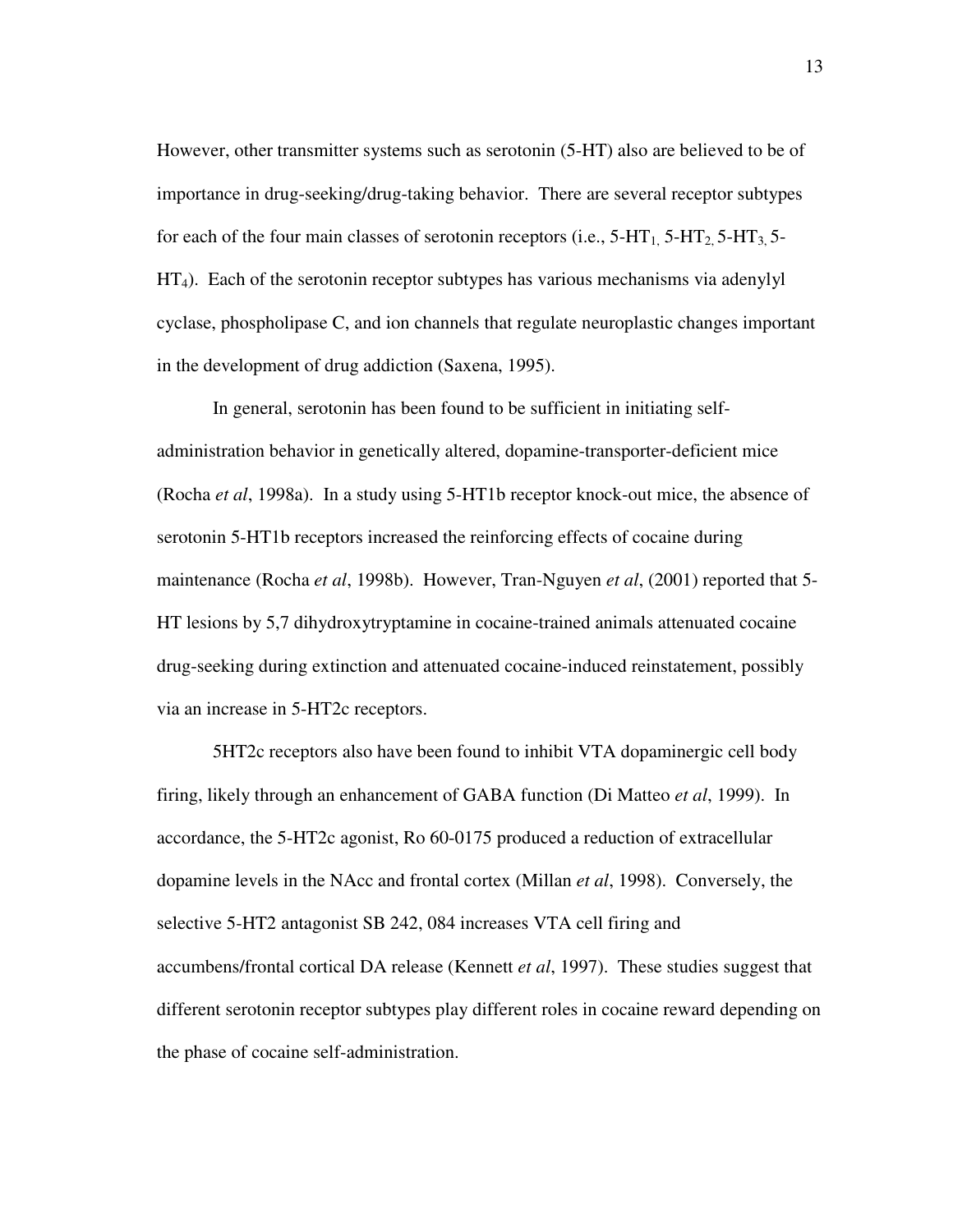*Endorphin Systems.* Opiate receptors in the VTA (Van Ree *et al*, 2000) and possibly the NAcc play a role in the reinforcing effects of opiates (Xi and Stein, 2002). The opiate system modulates electrical brain-stimulation reward, sexual motivation, and potentiates the reinforcing effects of other drugs such as cocaine (Van Ree *et al*, 2000). Various subtypes of opiate receptors are known to exist. Mu-opioid receptors are attributed with the reinforcing effects of opiates, whereas kappa-opioid receptors may modulate drug-taking behavior. A kappa-opioid receptor agonist, U50,488H produced a leftward shift in both morphine and cocaine dose-effect curves, suggesting kappa-opioid agonists may increase sensitivity to the rewarding properties of various drugs of abuse (Kuzmin *et al*, 1997).

*GABA.* The dopaminergic fibers projecting from the VTA to the NAcc have been strongly implicated in opiate self-administration (Stewart and Vezina, 1988). The VTA also is the site of many GABAergic neurons, which are linked to the dopamine cells in the VTA. In the absence of  $\mu$ -opioid receptor activation in the VTA, GABA interneurons inhibit glutamate-stimulated dopaminergic activity. Inhibition of glutamate by GABA, ultimately results in a reduction in the basal firing rate of dopamine projection neurons (Koob, 1992). With the application of a  $\mu$ -opioid receptor agonist (e.g., morphine), however, GABA interneurons are unable to exert inhibitory effects on glutamate, resulting in greater glutamate activation in the region of the VTA and a dopamine increase in the NAcc (Kalivas and Duffy, 1995).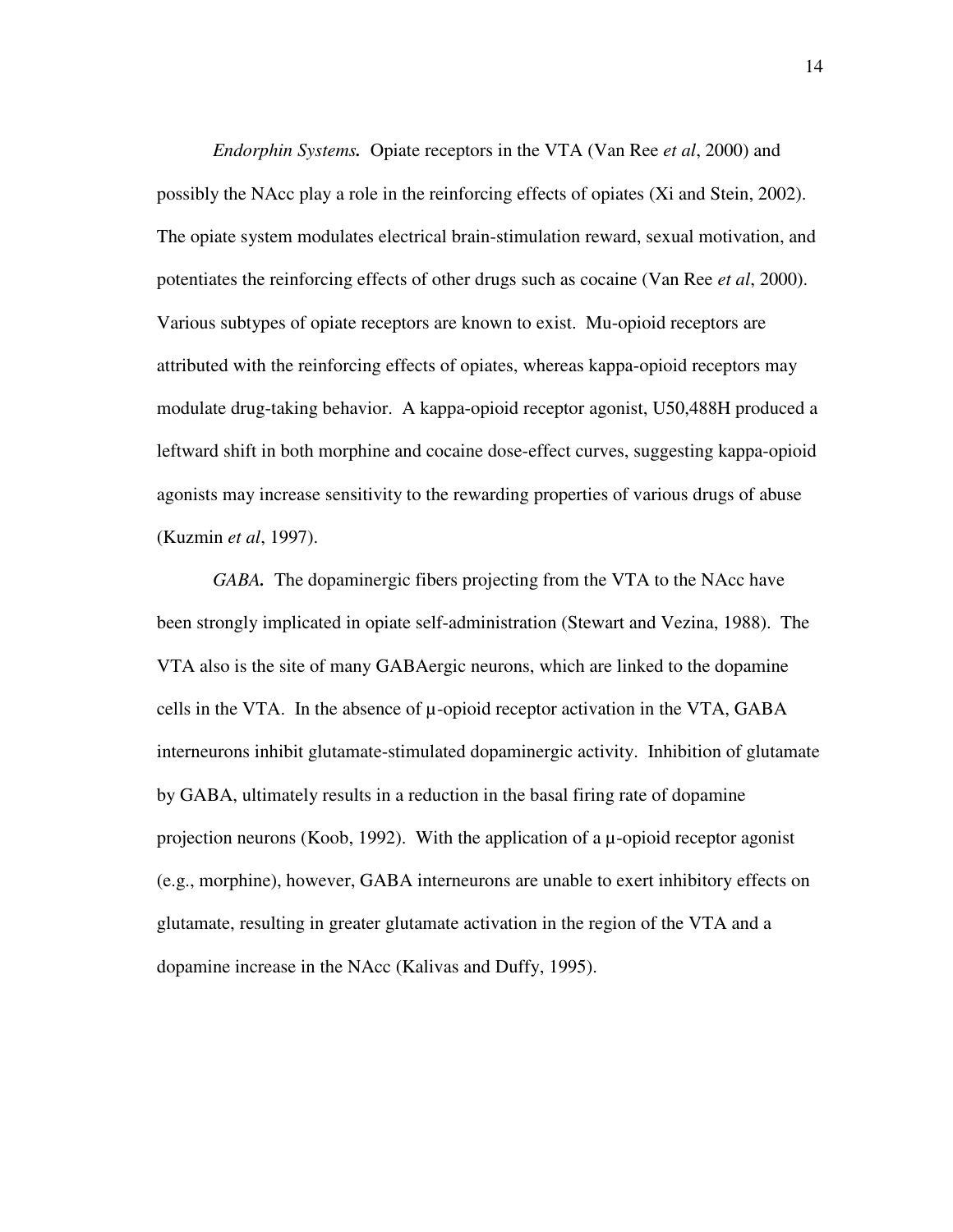#### **Drug Abuse**

Substance abuse or addiction is a primary, chronic, neurobiologic disease, with genetic, psychosocial, and environmental factors influencing its development and manifestations. Addiction is characterized by compulsive use that persists despite the presence of adverse stimuli and harm; e.g., electric shock in concurrence with the presence of a drug in rats (Vanderschuren and Everitt, 2004) and loss of custody of a child or incarceration in the human population. An individual who suffers from substance abuse is unable to cut back on use despite knowledge that a physical or psychological problem is being caused or exacerbated. In addition, impairment or distress results from obtaining the drug or from recovering from drug effects. Failure to fulfill social, occupational, or recreational roles also can ensue (DSM-IV, 1994).

Tolerance can develop following chronic substance use and is characterized by the need for greater intake of a drug in order to produce the same effect. Substance users may take higher doses of the drug, take the drug more frequently, or may change their method of drug intake. Sensitization also develops after chronic substance use and is characterized by an increase in drug efficacy that requires a smaller amount of drug be administered to reach the optimal effect. Withdrawal occurs in the absence of the drug. In the case of many psychostimulants, fatigue, long, disturbed periods of sleep, irritability, intense hunger, depression, psychotic reactions and anxiety may be experienced. Withdrawal from most drugs is accompanied by anhedonia which is characterized by a loss of the capacity to derive pleasure from activities that an individual once enjoyed (Koob and Le Moal, 1997).

15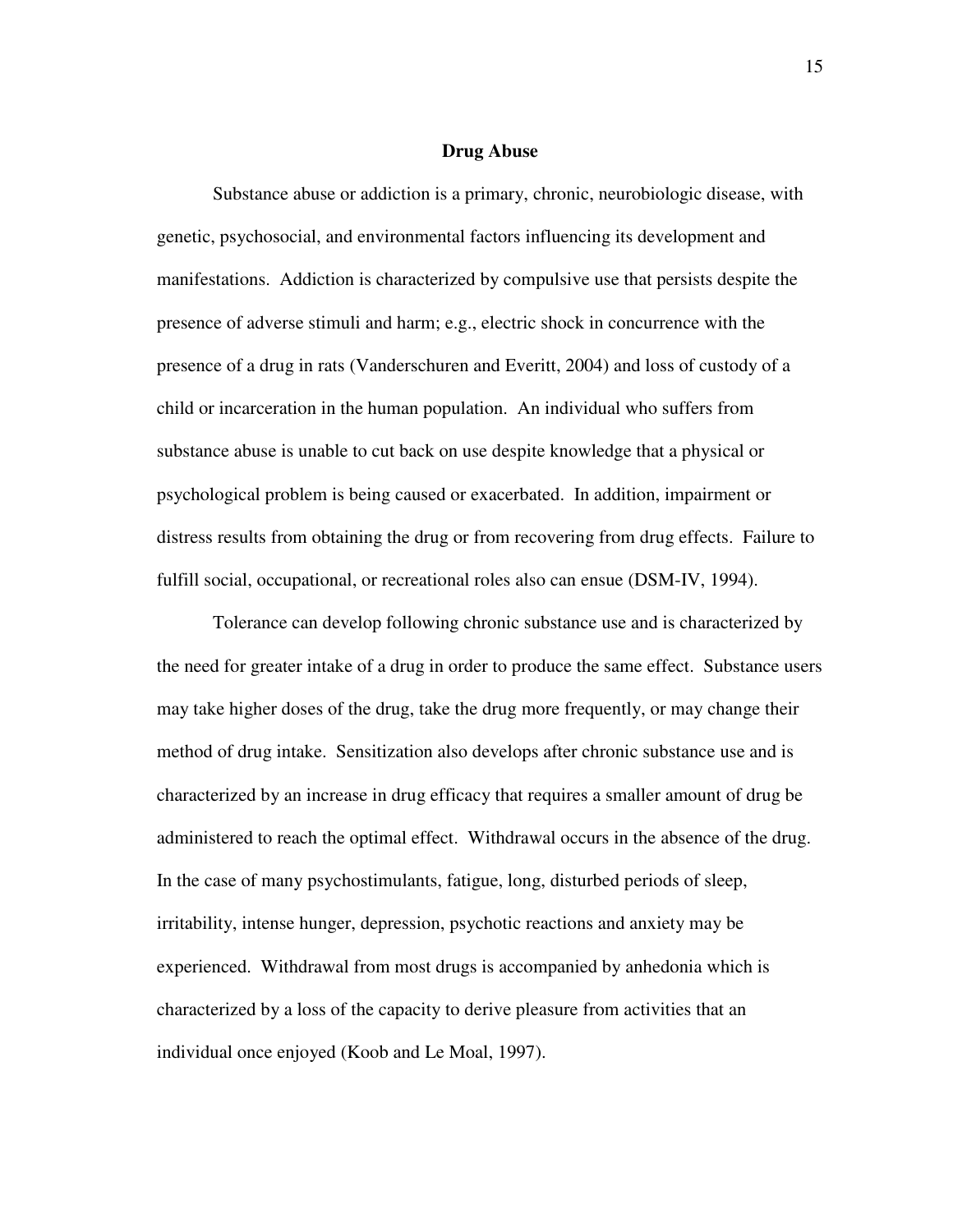### **Severity of Drug Problem**

The cost of addictive disorders spans the price of health, wellbeing, and quality of life to the individual and the individual's family and loved ones. The national direct and indirect costs of drug abuse have been estimated at \$66.9 billion. Alcohol abuse raises the total another \$98.6 billion, and tobacco adds an additional \$72 billion (U.S. Department of Commerce, 1992).

By some accounts, public health problems that can be attributed to drug and alcohol use include violence against women, motor vehicle crashes, the transmission of acquired immunodeficiency syndrome (AIDS) and other sexually transmitted diseases, school failure, unintended pregnancy, low work productivity, homelessness, and suicide (Center for Substance Abuse Prevention, 1994).

### **Human vs. Animal Models**

In preclinical behavioral research, animal models are used to inform the scientific community about human patterns of behavior. Manipulating the transition phases of drug addiction easily is accomplished in animal subjects and offers the benefit of appropriate controls to more accurately assess the role of biological, genetic, and environmental factors in drug abuse.

Concordance exists between pre-clinical and clinical studies of drug use and abuse. For example, the mesolimbic dopamine pathway system that greatly is implicated in the rewarding efficacy of a drug appears to be conserved across species, and research in animal models has been useful in understanding reward-motivated behavior in humans. Similarly to humans, not all animals will self–administer drugs of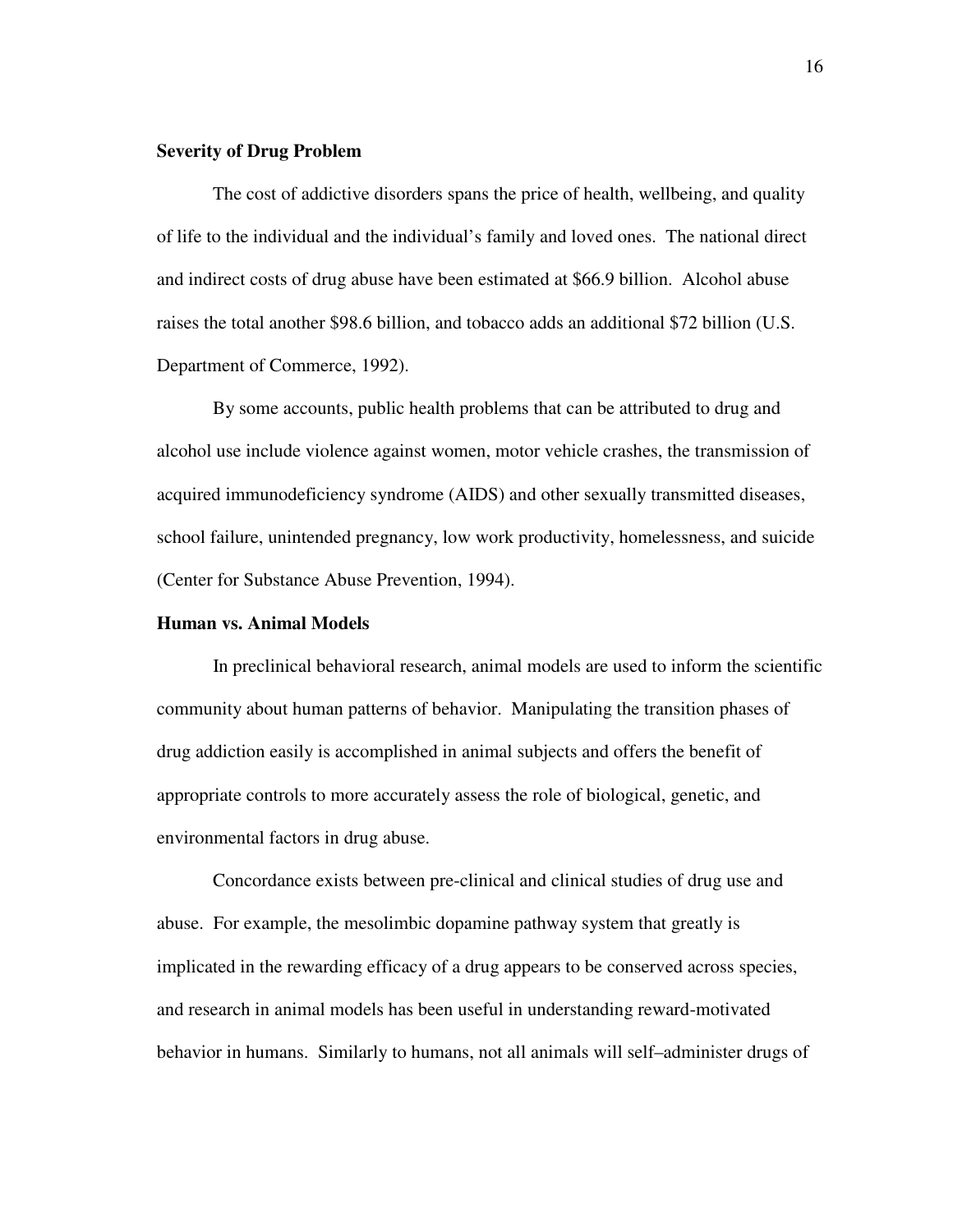abuse in the presence of aversive stimuli. One study suggests that, in the case of drug addiction—as with humans— about 70% of rats will ultimately continue to selfadminister cocaine when the infusion is accompanied by an aversive unconditioned stimulus [i.e., an electric shock in the rat model] (Vanderschuren and Everitt, 2004).

#### **Phases of Addiction**

Addiction is a chronically relapsing disorder that is characterized by three major elements: (1) compulsion to seek and take the drug, (2) loss of control in limiting intake, and (3) emergence of a negative emotional state (e.g., dysphoria, anxiety, irritability) when access to the drug is prevented (Koob, 1997). Drug abuse progresses from presentation of the drug to high and stable drug-seeking (appetitive) and drug-taking (consummatory) behavior. This initial shift is defined as "acquisition" of drug use. Following is the "maintenance" phase where drug-seeking and drug-taking behavior can be examined in order to measure the rewarding efficacy of a drug at various doses, etc. Maintenance patterns of drug use are intermittently interrupted by periods of the cessation of drug-taking. These periods of abstinence (whether forced or voluntary) may be characterized by negative withdrawal symptoms that typically carry opposite effects of those that are present during drug taking. For example, chronic heroin use often produces lethargy, constipation, and euphoria. However, when chronic heroin use is ceased, insomnia, diarrhea, and anhedonia can occur (Koob *et al*, 1997). These negative symptoms may be a key factor for the next phase of drug addiction: relapse [referred to as reinstatement in animal models] (See, 2005). Relapse occurs when drug selfadministration ensues following abstinence. Extinction of drug-taking behavior is the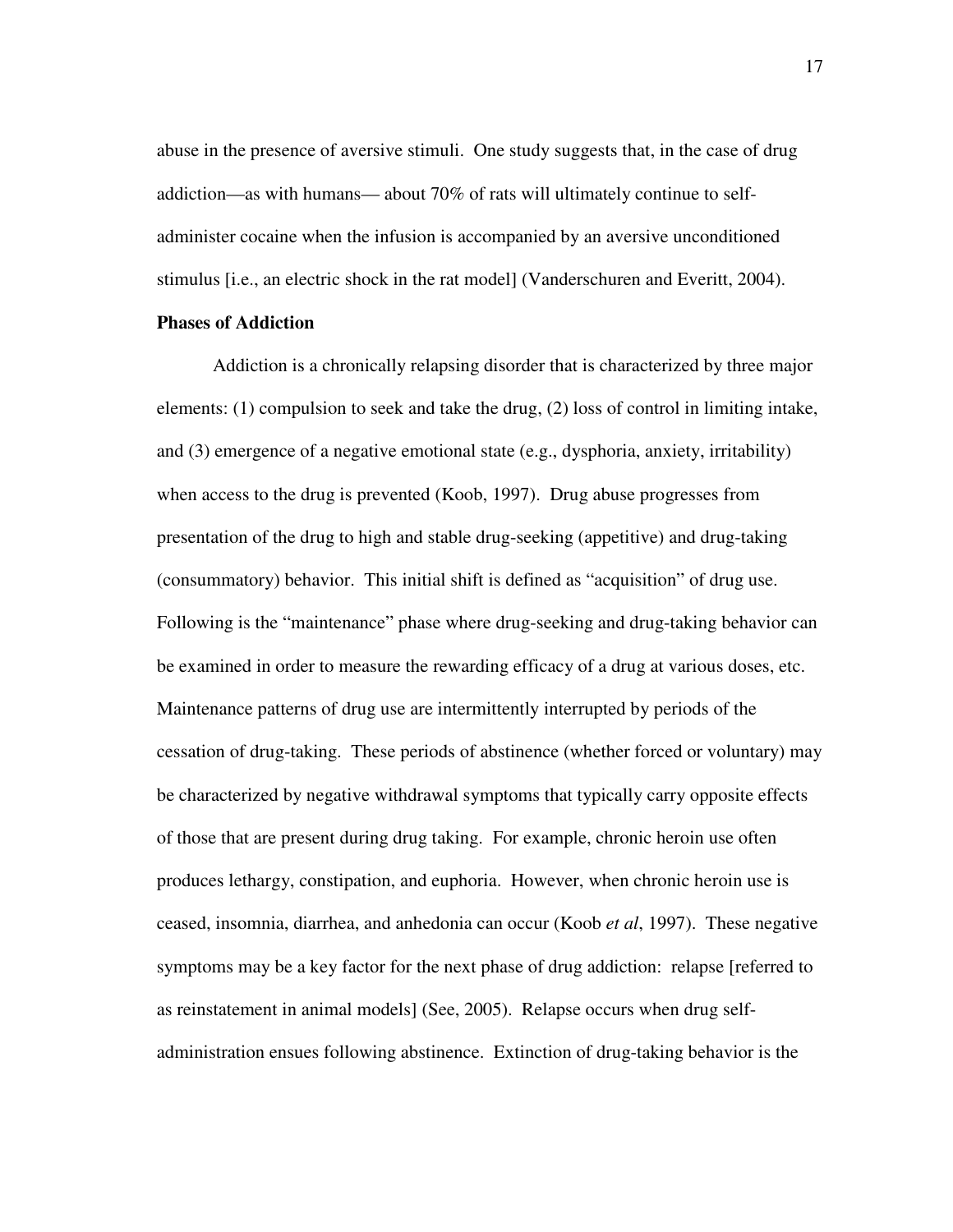desired, but most difficult, endpoint of drug treatment programs. Extinction of drugtaking behavior may be realized in the first attempt. However, following chronic drug use, multiple attempts of extinguishing drug self-administration may be necessary.

#### **Commonly Abused Drugs**

Cocaine. Cocaine is derived from the leaf of the coca plant. It is a stimulant of the central nervous system and an appetite suppressant with abuse liability. Cocaine leaves were chewed by ancient civilizations in Peru and other South American countries, perhaps as early as 3,000 B.C., according to archaeological records. In 1877, one of the first documented cases of the medical use of cocaine was published in the U.S. in the Boston Medical and Surgical Journal. During the next decade cocaine was used as a cure-all in the treatment of everything from dyspepsia to opiate addiction. Cocaine also was used as an anesthetic, as a physical and mental stimulant, and as a diuretic. Other treatments included fever, colds, and sinus conditions. Cocaine also was prescribed to pregnant women for "vomiting of pregnancy" and postpartum cervical lacerations (Kandall, 1996). Eventually, around the year 1885, cocaine found its way to commercial folk medicines easily accessed by the public in the form of over-the-counter remedies and tonics.

*Neurochemistry.* Dopamine (DA) is the neurotransmitter that is perhaps most strongly implicated in the reinforcing potency of drugs of abuse, particularly in the mesocorticolimbic pathway system that originates in the VTA and projects to the NAcc, consequently decreasing activity in the prefrontal cortex. Cocaine exerts its neurophysiological effects by blocking the dopamine transporter and to a lesser extent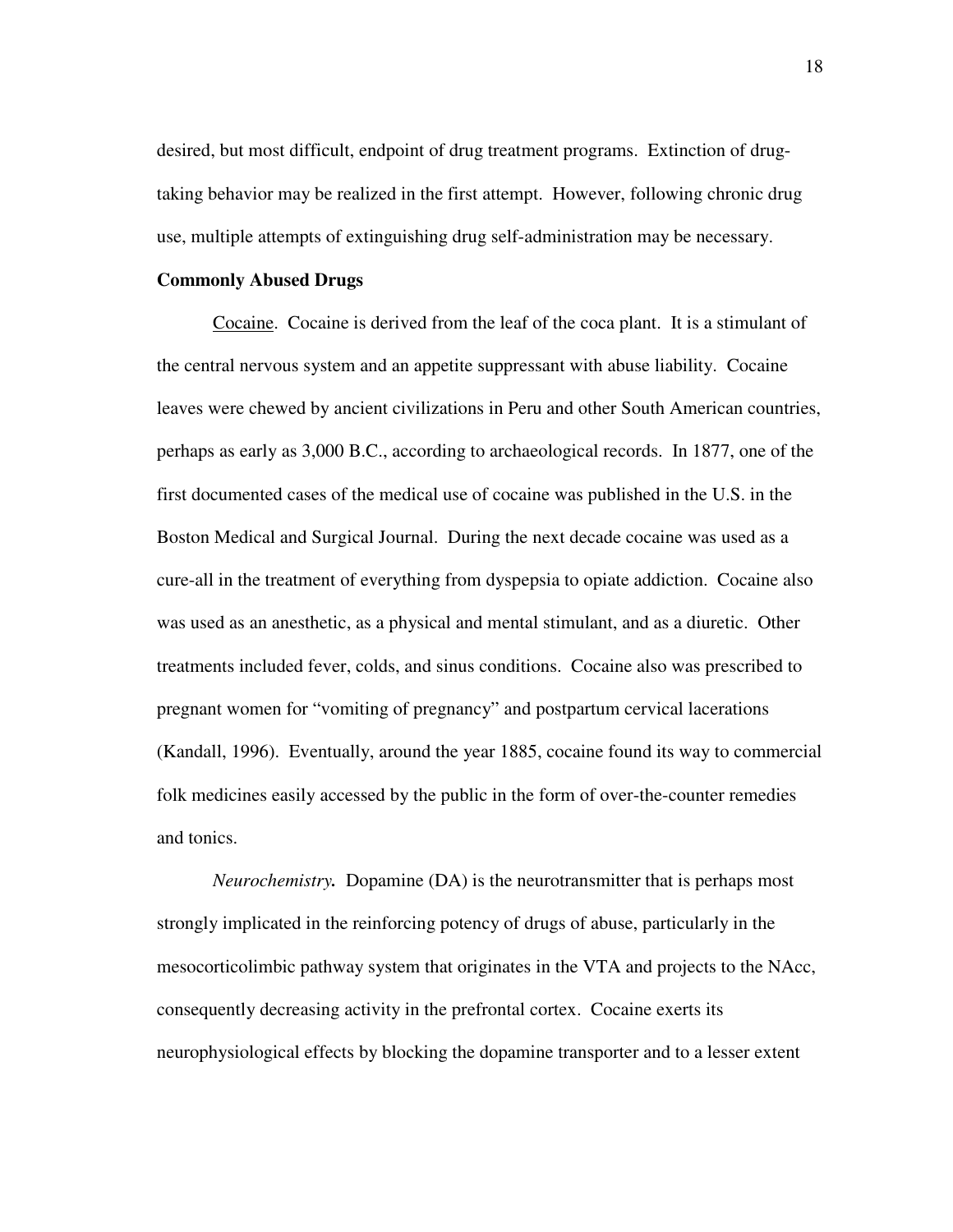norepinephrine and serotonin transporters (Rothman and Baumann, 2003). Blockade of presynaptic VTA-dopaminergic transporter activity markedly increases the levels of dopamine within the synaptic cleft and in turn increases the action of the neurotransmitter on target receptors. This observation is well documented in animal experiments (Self, 2004) and supported in human studies (Schlaepfer, 1997). Central dopaminergic systems are involved in not only motor control but also attention, memory and executive processes and disruption of these systems can result in a multitude of behavioral problems, including attention deficit hyperactivity disorder and cognitive impairments (Moll *et al*, 2001).

Glutamate is another neurotransmitter that augments the reinforcing property of cocaine. Glutamate stimulation in NAcc increases the rewarding efficacy of cocaine, but is not necessary for maintaining cocaine self-administration (Cornish *et al*, 1999; Pulvirenti *et al*, 1992). Sensitization occurs via chronic administration of cocaine into NAcc. Sensitization is prevented using MK-801 (an NMDA receptor antagonist) in VTA, but not induced by exciting NMDA receptors in the VTA, suggesting a vital though not necessary role for VTA dopaminergic projections to the NAcc (Vanderschuren and Kalivas, 2000). GABA and dopamine also have been shown to modulate cocaine-induced reinstatement, possibly via a dorsal prefrontal cortex-NAcc core-ventral pallidum circuit (McFarland and Kalivas, 2001).

Opiates. Opiates are derived from the opium poppy and have been used for the last 2300 years to produce euphoria, analgesia, and suppression of diarrhea and cough. During the temperance movement (e.g., early  $20<sup>th</sup>$  century) some women used opiates as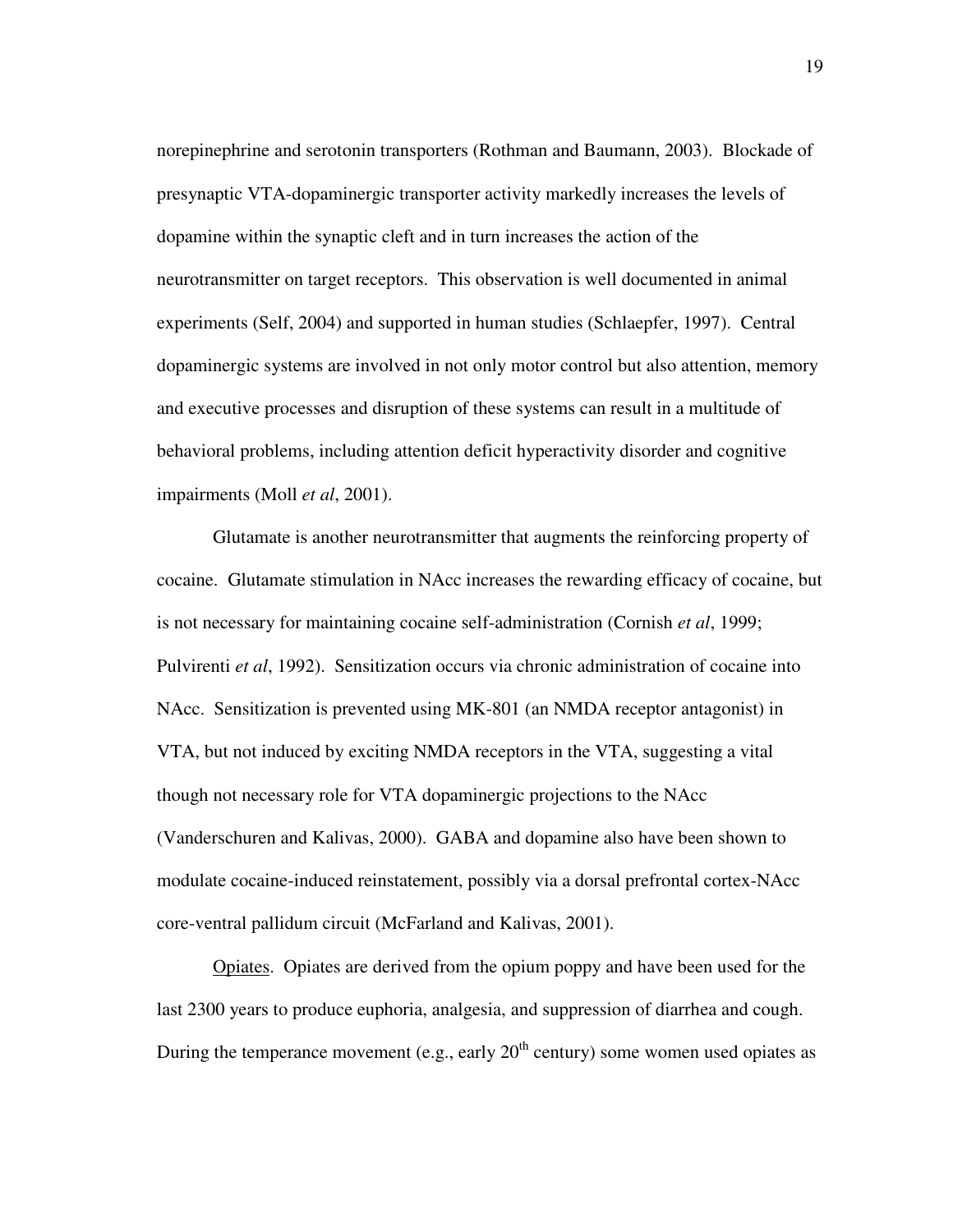a more acceptable alternative to alcohol. For example, in 1782 it was common practice for upper-class, Victorian women to take a dose of opium every morning (Kandall, 1996). This practice was accepted by society in general and physicians in particular who viewed women as more in need of medicinal intervention than their male counterparts (Kandall, 1996).

*Neurochemistry.* The dopaminergic fibers projecting from the VTA to the NAcc have been strongly implicated in opiate self-administration (Koob, 1992). The VTA also is the site of many GABAergic neurons that are linked to the VTA-dopaminergic cells. GABA interneurons exert an inhibitory function on glutamate-stimulated dopaminergic activity, ultimately constraining the basal firing rate of dopamine projection neurons (Koob, 1992). Opiates, however, bind to  $\mu$ -opioid receptors to block the inhibitory effect of GABA interneurons, thus resulting in a glutamate-mediated increase in NAcc dopamine levels (Kalivas and Duffy, 1995). VTA GABAergic and glutamatergic inputs originating in forebrain regions respond to D1-like dopamine receptor blockade by decreasing drug reward, lending to the possibility of dendritically modulated dopamine cell activity by indirect stimulation (Ranaldi and Wise, 2001).

The opiate system modulates electrical brain-stimulation reward, sexual motivation, and potentiates the reinforcing effects of other drugs such as cocaine (Van Ree *et al*, 2000). Various subtypes of opiate receptors, including  $\mu$ -opioid receptors are linked to the reinforcing effects of opiates, whereas kappa-opioid receptors may modulate drug-taking behavior.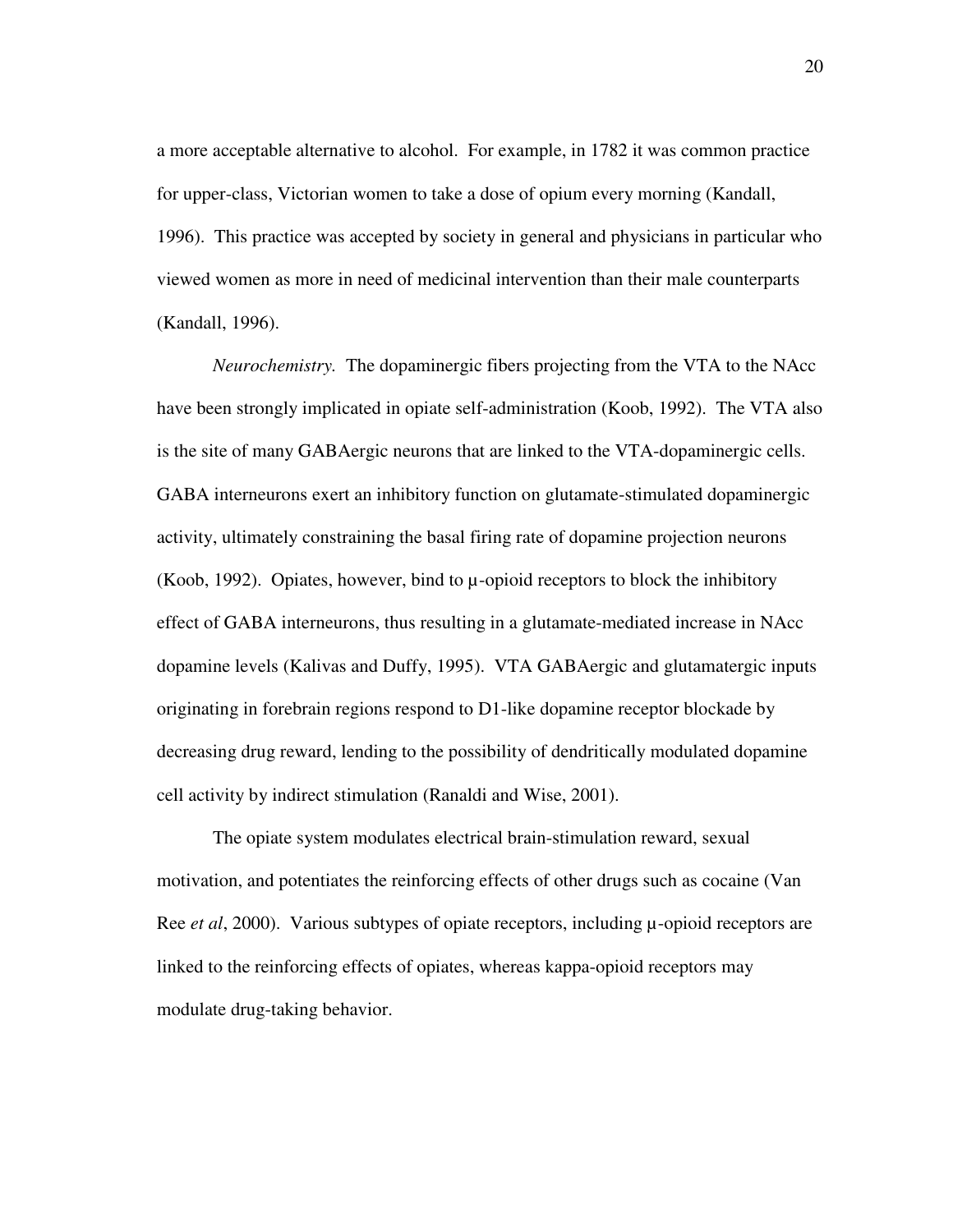Methamphetamine. Methamphetamine is a Schedule II drug, meaning that the drug has a high potential for abuse that can lead to severe psychological or physical dependence, but offers medicinal treatments approved in the United States (e.g., treatment of obesity, narcolepsy and attention-deficit-disorder).

In recent years, the use of synthetic drugs has increased in popularity with methamphetamine and MDMA (ecstasy) at the forefront. Methamphetamine use has spread across the country from the West Coast (e.g., Hawaii and California) to the East Coast, severely impacting the Midwest, Northwest and some areas of the South. Between 1992 and 2003, treatment admission rates nationwide for methamphetamine and amphetamine increased 470 percent in the population aged 12 or older. According to the 2004 National Survey on Drug Use and Health, approximately 11.7 million Americans ages 12 and older (i.e., 4.9 percent of this population) reported trying methamphetamine at least once during their lifetime, and the average age of new users was 22.1 years. However, there is a trend toward decreases in youth (8th, 10th, and 12th graders) methamphetamine use nationwide.

Children who reside in or near clandestine methamphetamine labs are at a great risk of being physically harmed in the toxic environment they inhabit due to explosions from the use of volatile solvents in the synthesis of methamphetamine, or less noticeably, to the noxious fumes that can cause damage to the maturing brain and body. Children of families who produce or consume methamphetamine often suffer from malnutrition, neglect and/or abuse.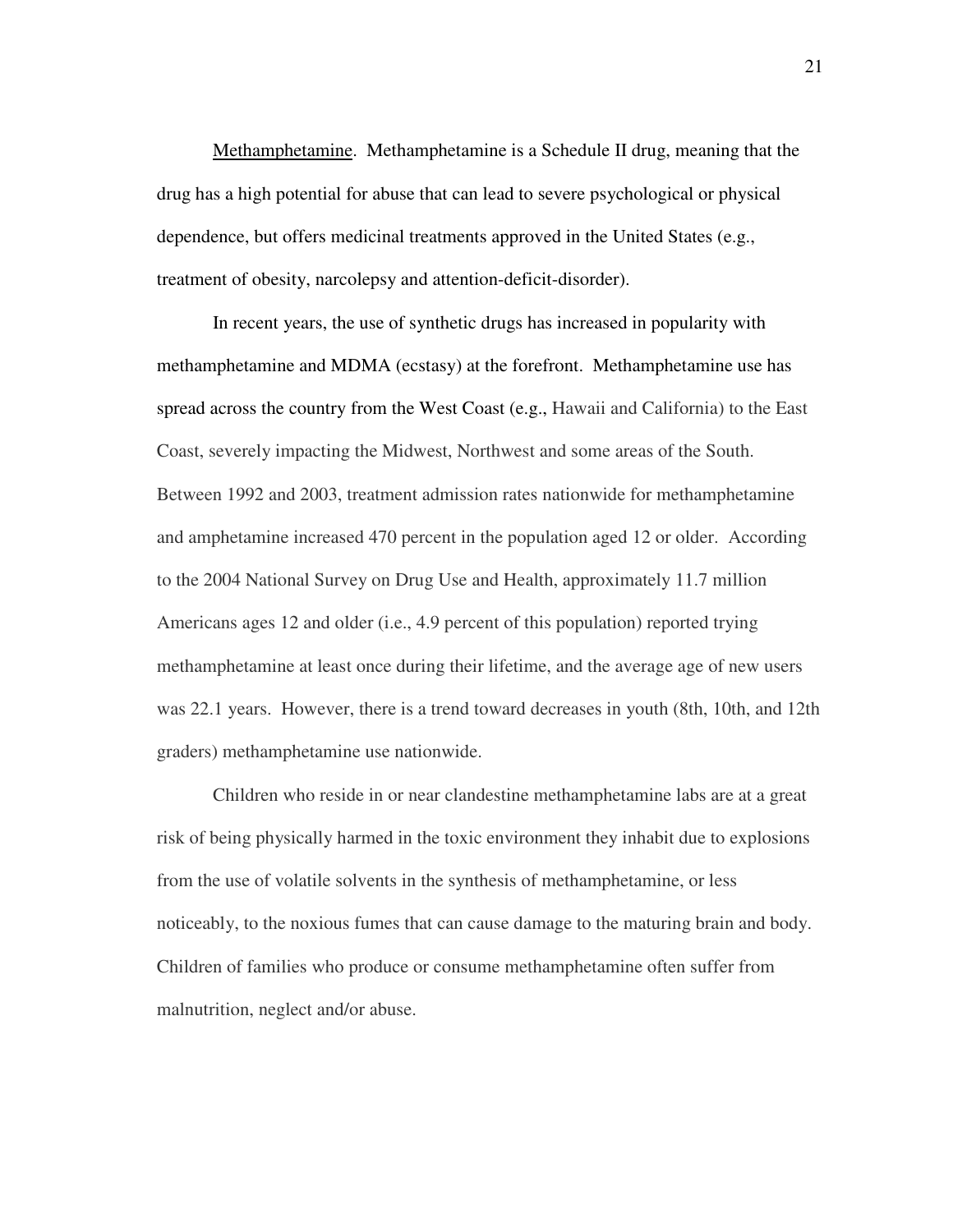*History.* Methamphetamine was first synthesized from ephedrine by the Japanese in 1893. It became widely used during World War II (1940s) when the Japanese, American, and German soldiers used it to combat fatigue and increase performance. The popularity of methamphetamine increased in the United States in the early 1960s when motorcycle gangs began to distribute methamphetamine throughout the West Coast (Meredith *et al*, 2005). Following anti-drug legislation in 1988 the traditional method of producing methamphetamine was replaced by the ephedrine/pseudoephedrine reduction method. This new method was cheaper, simpler, and more potent than its predecessor, resulting in a more addictive and a more easily obtainable version of the drug (Meredith *et al*, 2005).

*Physiology.* As a powerful stimulant, methamphetamine, even in small doses, can result in a number of central nervous system (CNS) actions including increases in wakefulness, physical activity, respiration and euphoria, along with decreases in appetite. Other CNS effects include irritability, insomnia, confusion, tremors, convulsions, anxiety, paranoia, formication (e.g., the sensation of insects creeping over/under the skin), and violent/aggressive behavior. Cardiovascular problems include rapid heart rate, irregular heartbeat, increased blood pressure, and irreversible, strokeproducing damage to small blood vessels in the brain. High doses of the drug can produce lethal levels of hyperthermia, as well as cause convulsions. Methamphetamine is often injected i.v., contributing to increased transmission of hepatitis and HIV/AIDS. Increased sexual appetite and decreased sexual inhibitions also are characteristic of MAuse, further contributing to the spread of sexually transmitted diseases (STDs), not the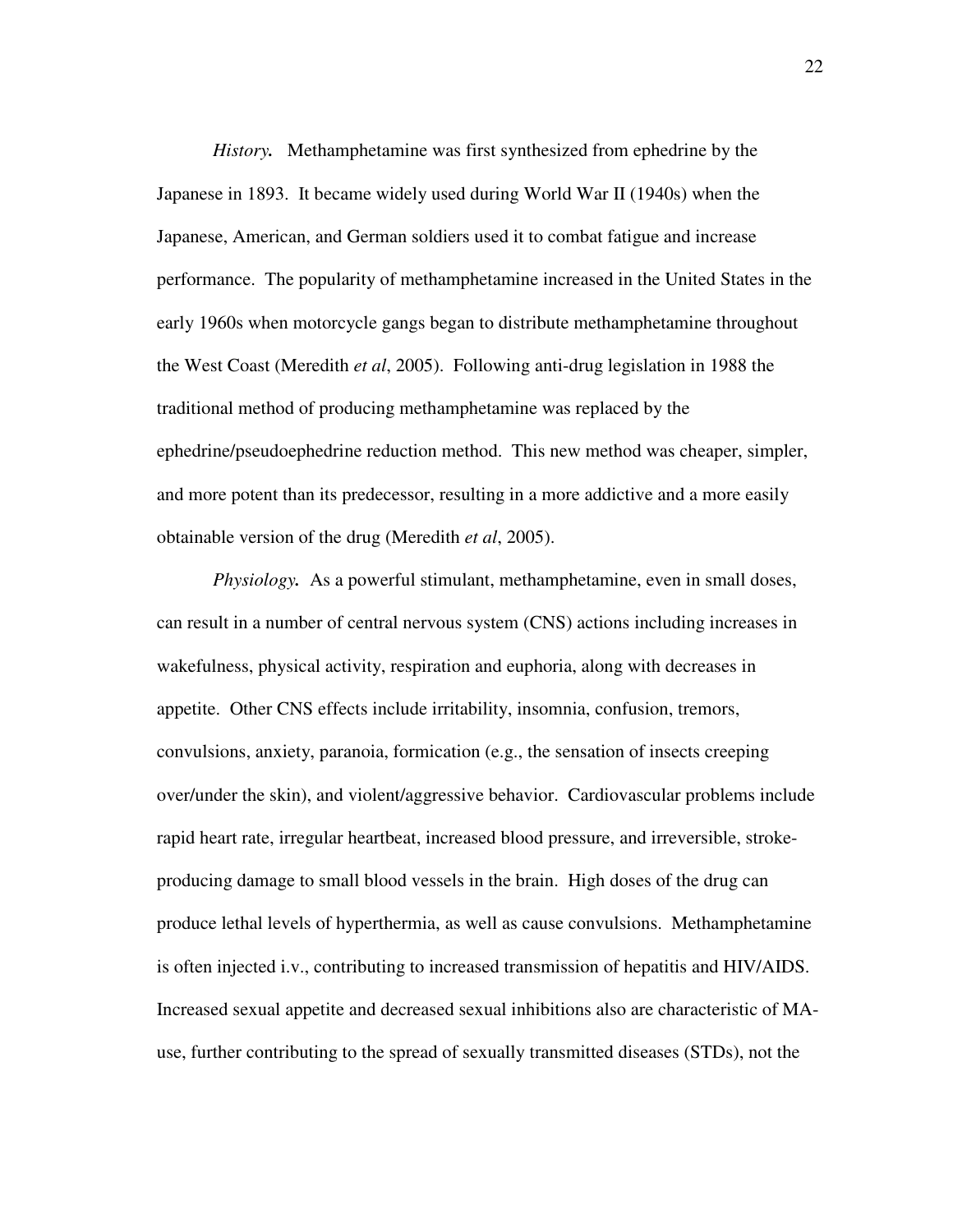least of which are HIV and AIDS. It is unclear whether MA-induced impairments and loss of brain function can be fully recovered.

Although there are no physical manifestations of a withdrawal syndrome when methamphetamine use is ceased, there are several symptoms that occur when a chronic user stops taking the drug. These include depression, anxiety, fatigue, paranoia, aggression, and an intense craving for the drug. To date, there are no safe and tested medications for treating methamphetamine addiction, although currently available behavioral treatments have shown some success. The development of an immunization strategy based on monoclonal antibodies for the treatment of methamphetamine overdose is currently underway.

*Neurochemistry.* Methamphetamine, like cocaine and heroin, exerts powerful addictive properties. However, methamphetamine and cocaine exert different neuropharmacologic functions. Unlike cocaine, methamphetamine is a substrate for dopamine, norepinephrine, and serotonin transporters. That is, methamphetamine binds to the substrate portion of the transporter and is carried into the cell. Once in the cell, methamphetamine inhibits vesicle storage of the neurotransmitter and degradation by monoamine oxidase (MAO), causing a buildup of the neurotransmitter in the cytoplasm. The neurotransmitter is then bound to the inward-facing portion of the transporter and is carried into the synaptic cleft. In this way, methamphetamine not only blocks the reuptake of the neurotransmitter by the transporter, but also causes the transporter to run in reverse (Ranaldi and Poeggel, 2002). Perhaps due to overexcitation of serotonergic and dopaminergic neurotransmission, methamphetamine (but not cocaine) produces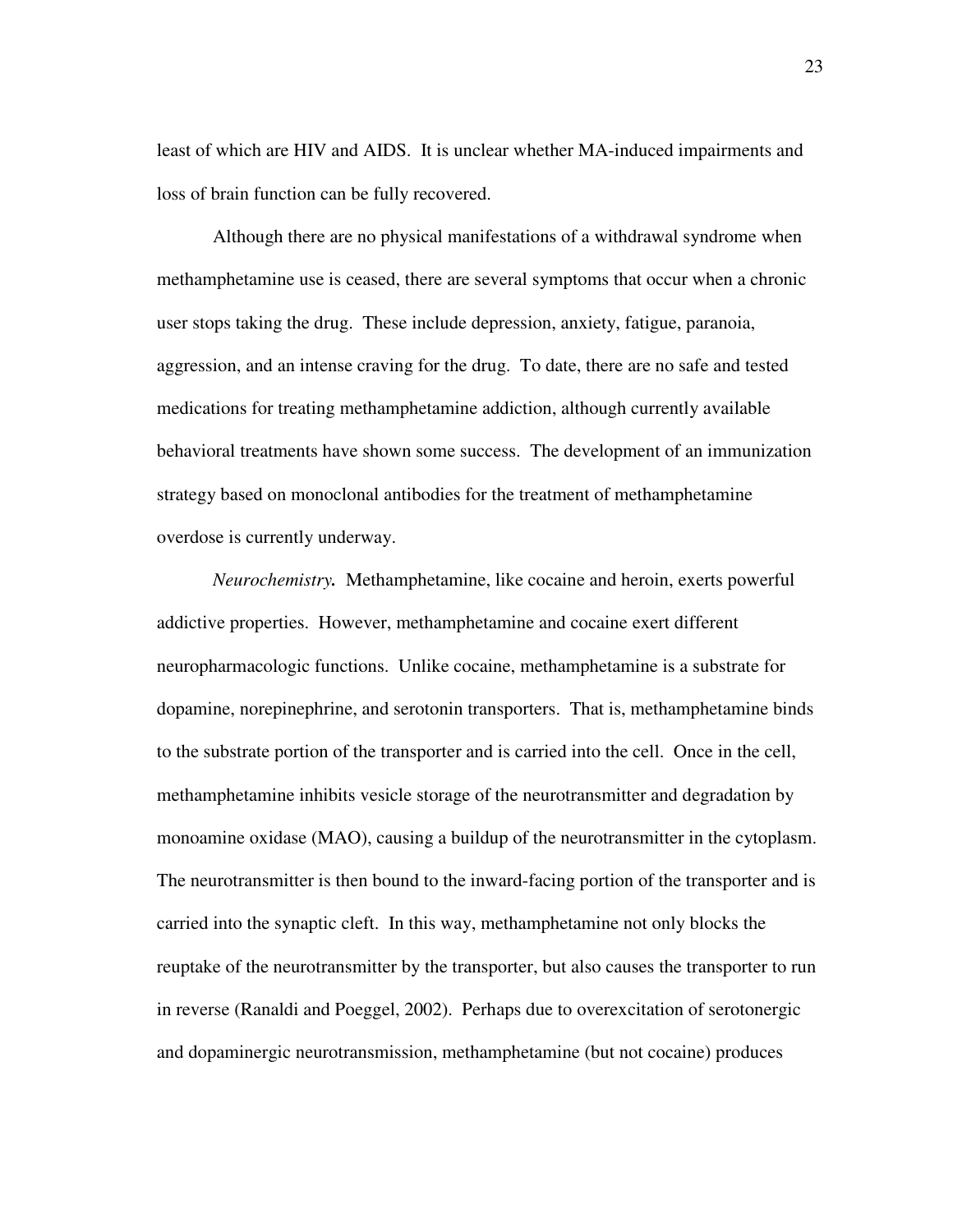profound neurotoxicity of these two neurotransmitters in particular, within the caudate nucleus. Amphetamine is structurally similar to methamphetamine and shares many of the same mechanisms of action. Amphetamine, like methamphetamine increases synaptic availability of dopamine, norepinephrine, and serotonin via reversal of the transporter function; both also deplete dopamine in the caudate nucleus in response to chronic administration. However, methamphetamine exerts differential affinity of reuptake blockade for multiple neurotransmitters when compared to other psychostimulants such as amphetamine and cocaine (Rothman and Baumann, 2003).

*Lead and Methamphetamine.* The effects of perinatal lead exposure on attendant methamphetamine use and abuse have not been studied, to date. However, lead acetate and the production of methamphetamine are greatly correlated. Previously, phenyl-2 propanone (P-2-P), a precursor in the production of methamphetamine was easily available from chemical supply companies, but in attempts to decrease the illicit production of methamphetamine, P-2-P and other precursors have been classified as controlled substances (schedule II). As a result, lead acetate is used as an easily obtainable and inexpensive reagent in the manufacture of methamphetamine. Both chronic, low-level lead exposure and acute, high-level lead exposure through methamphetamine production or use may present long term health risks from persistently elevated blood lead levels (Norton *et al*, 1996).

### **Factors in Addiction**

Sex Differences**.** Sex differences have been found to result in differing sensitivity to drugs of abuse. Specifically, female rats reached acquisition criterion for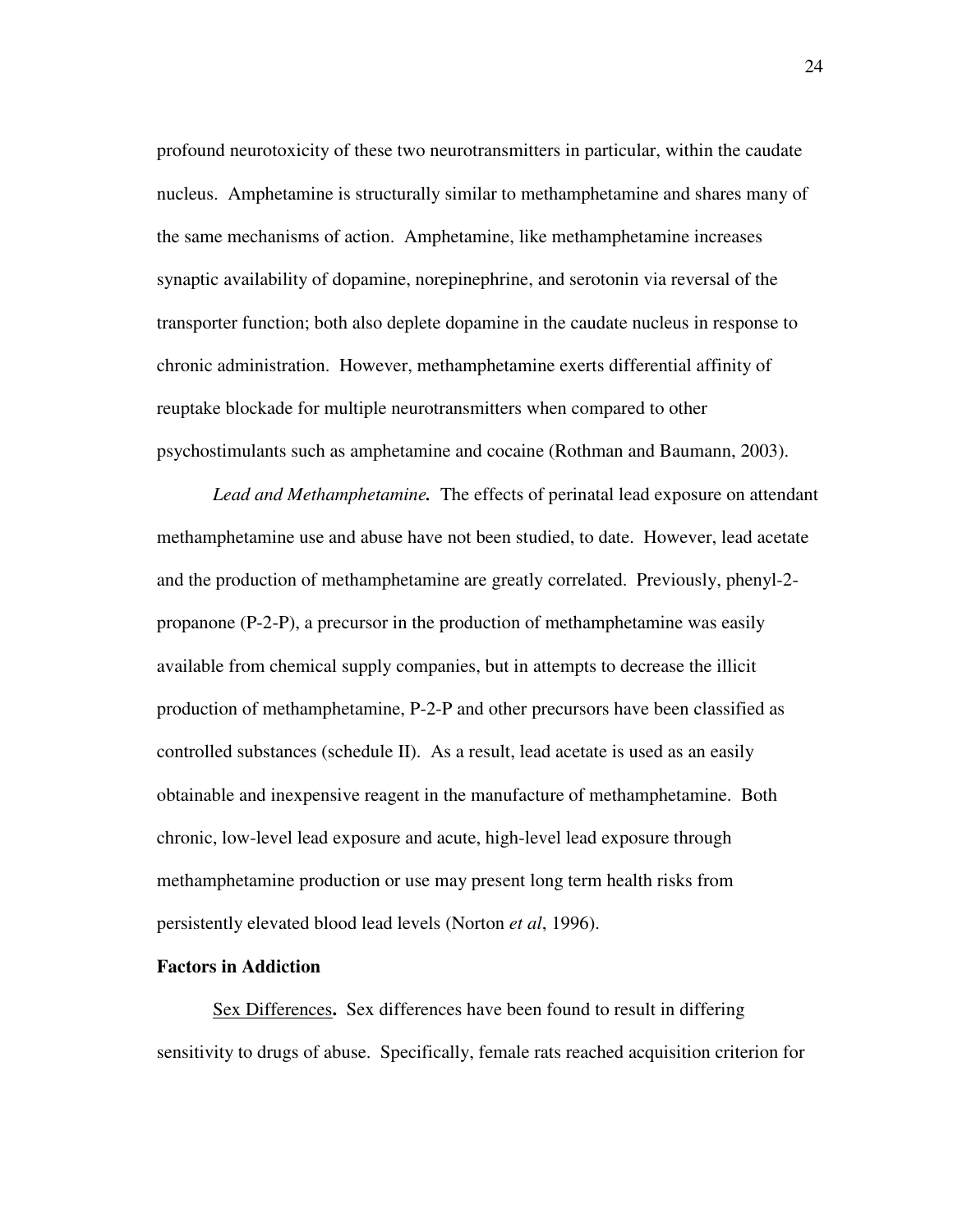cocaine (.20 mg/kg), heroin (.015 mg/kg), and methamphetamine [MA] (.02 mg/kg) selfadministration at a faster rate than males (Lynch and Carroll, 1999; Roth and Carroll, 2004). In the case of both cocaine and methamphetamine, a greater percentage of female rats reached the criterion set for acquisition and self-administered more of the drug after acquisition was met (Lynch and Carroll, 1999; Roth and Carroll, 2004). Elsewhere, a higher percentage of females than males, bred for high saccharin preference, reached criterion for cocaine (.20 mg/kg), but not heroin (.015 mg/kg) acquisition (Lynch and Carroll, 1999). In addition, in a progressive-ratio task that is a measure of drug potency, female rats reached higher breaking points than males, suggesting that the motivation to continue to self-administer methamphetamine is increased in females, even after the initial phase of acquisition of methamphetamine selfadministration. After an extinction period, cocaine-priming (1.0 and 3.0 mg/kg) injections produced an increase in responding on the active lever for saline infusions, and the levels of reinstatement responding were greater in female, rather than in male rats (Lynch and Carroll, 2000).

Appetitive Manipulations. Restricted access to food also has been shown to facilitate drug self-administration of psychostimulants in an animal model (Bollweg *et al*, 1995; Campbell and Carroll, 2001). Enhanced associative learning, increases in locomotor activity, motivation to obtain the drug, or the rewarding efficacy of the drug may be responsible for the facilitation of drug acquisition. Food deprivation is associated with increases in plasma corticosterone in rats and cortisol in humans. These stress-related hormones accumulate in the hippocampus, a structure greatly implicated in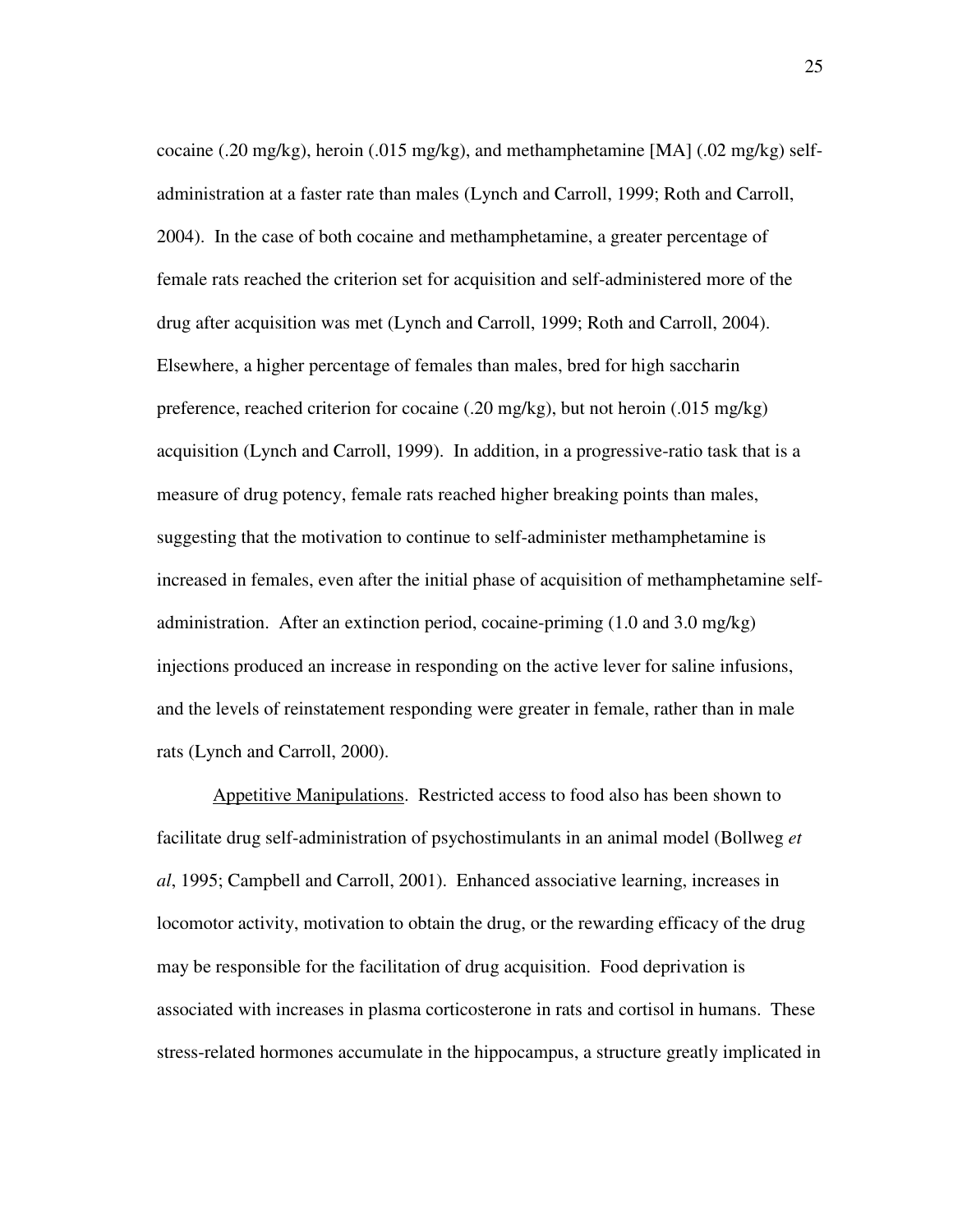learning and memory. Corticosterone also can act directly on striatum, including the accumbens. TMT (trimethyltin), a limbic forebrain neurotoxin that blocks the effects of corticosterone, was used to examine the importance of corticosterone in the drug acquisition of food-deprived animals. Rats that were food-deprived to 75% of their normal body weight were administered TMT during the drug acquisition phase and, unlike controls with normal levels of corticosterone, corticosterone-deficient rats showed a decline in acquisition rates. In addition, endogenous glucocorticoids, vasopressin, and catecholamines have been shown to modulate the strengthened association between lever pressing and drug reward observed following food deprivation (Bollweg *et al*, 1995).

Environment**.** Environmental factors may also modulate the effects of lead neurotoxicity (Guilarte *et al,* 2003). Guilarte found that lead-induced deficits could be reversed by an enriched environment. Immediately after weaning (postnatal day 21), offspring born to dams that were exposed to dietary lead were randomly assigned to either an enriched or impoverished environment. Rat pups in the impoverished environment were housed in isolation with no additional stimuli. The enriched environment provided interaction with seven littermates, toys, hanging hammocks, platforms, tunnels and a running wheel. Although by the end of testing in the adult phase (postnatal day 60) lead was no longer detectable in the blood or brain of the leadexposed group, lead-exposed rats reared in an impoverished environment exhibited impairments in a water maze task. The water maze task is a measure of spatial ability and is believed to require glutamate-dependent, long-term potentiation [LTP] (i.e., a substrate of learning and memory) in the rat hippocampus. Lead-exposed animals raised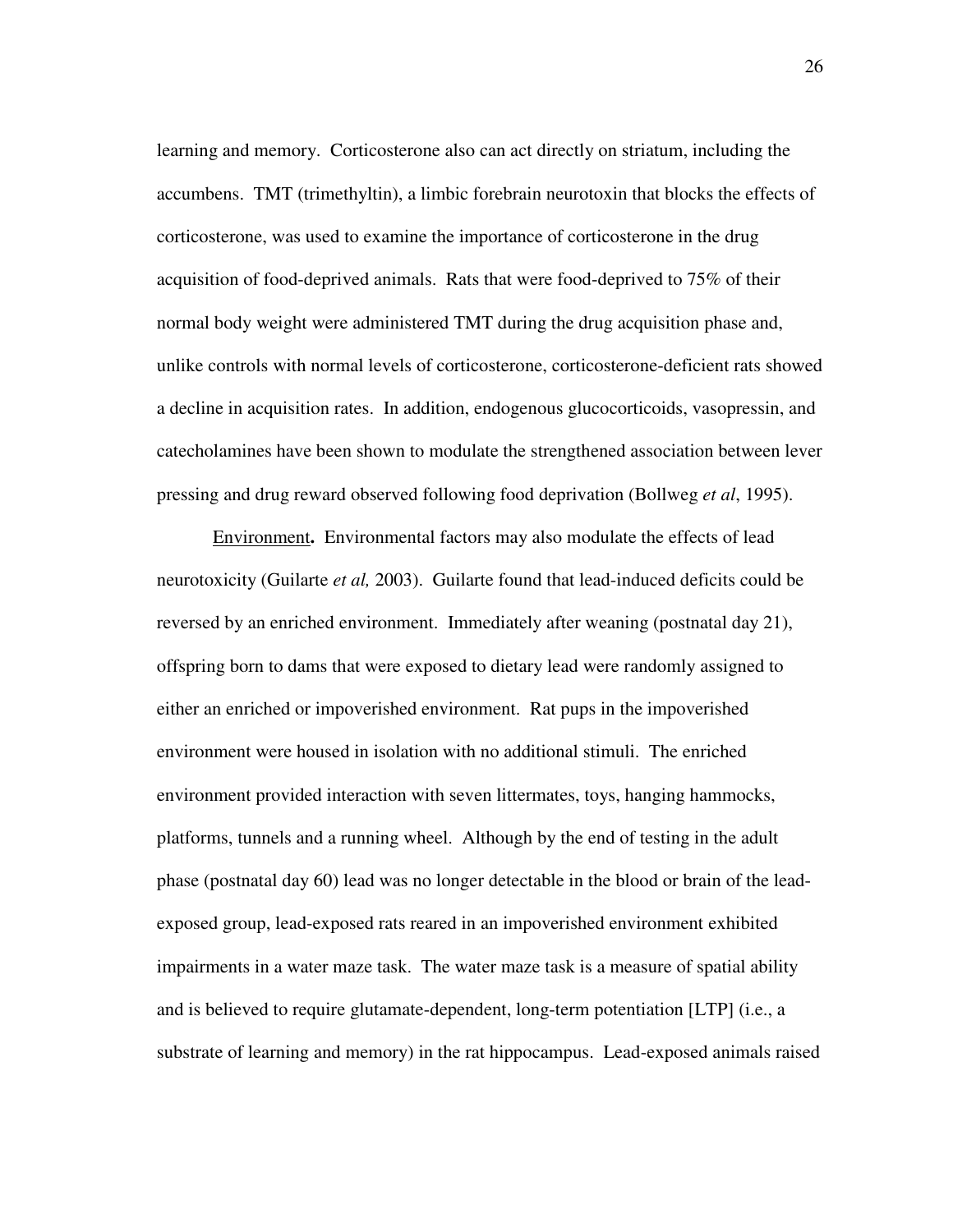in the enriched environment performed comparable to control animals. In fact, leadexposed rats in the enriched environment showed a reversal in the decline of brainderived neurotrophic factor (BDNF) mRNA and recovery of deficits in NMDA receptor subunit 1 (NR1) gene expression that were observed in lead-exposed animals. Deficits in the NR1 subunit impair the proper functioning of gene and protein expression necessary for rat hippocampal LTP (Hubbs-Tait *et al*, 2005). The clinical implications of this study are substantial, suggesting that even when lead burdens on the body are high and diet is controlled, environmental changes are enough to ameliorate leadinduced learning deficits.

Stress. Stress is an environmental factor that has been the topic of much discussion in the area of substance abuse. Stress induction appears to be directly linked to the activation of the hypothalamic pituitary adrenal (HPA) axis (Goeders, 2002a; Goeders, 2002b; Goeders, 2003). Glucocorticoid hormones have been shown to play a role in the long-term maintenance of the sensitized state, whereas suppression of stressinduced corticosterone secretion abolishes the enhanced behavioral responsiveness to amphetamine and morphine produced by different stressors (Koob and Le Moal, 1997).

Manipulation of the GABA receptor complex is known to alter anxiety and stress related behaviors (Nutt and Malizia, 2001), potentially altering cocaine reinforcement (Goeders, 2002a). GABA<sub>A</sub> antagonists, such as bicuculline, possess anxiogenic properties and therein amplify cocaine reward values (Thielen and Shekahar, 2002). Similarly, lead contamination disrupts GABA availability by decreasing amounts of evoked release. In a study where bicuculline was given to perinatally-exposed animals,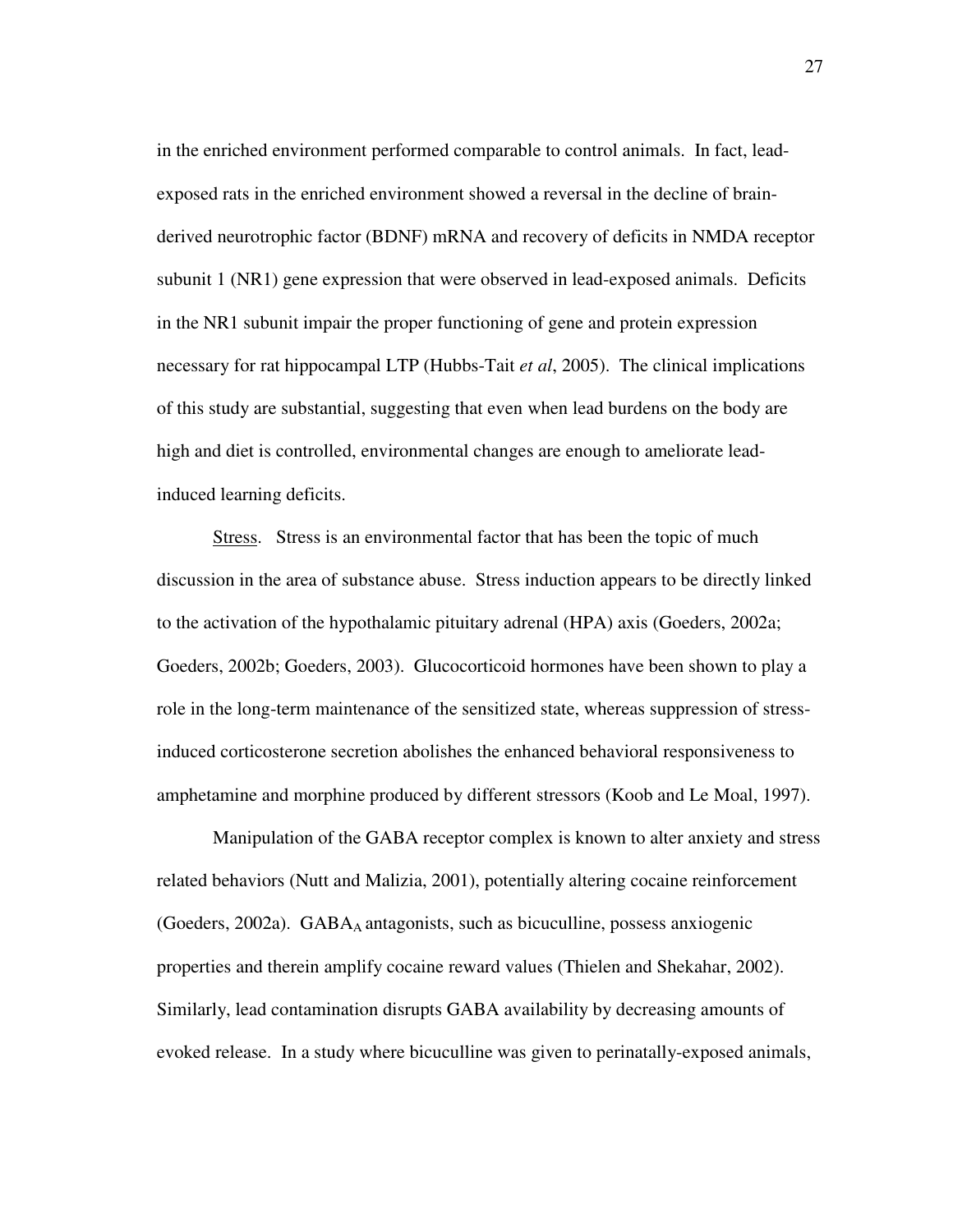a decrease in cocaine (.06 mg/kg) responding was observed perhaps due to an increase in the functional reward value of cocaine (.06 mg/kg), when compared to non-metalexposed controls (Valles *et al*, 2005).

Exposure to high levels of stress *in utero* may also potentiate the effects of lead and produce a susceptibility to drug abuse. Cory-Slechta *et al* (2004) exposed dams to lead for 2 months prior to breeding them with nonexposed males. Female rats were either restrained (stressed) or unrestrained (non-stressed) on gestation days 16 and 17, days crucial to the development of brain structures, such as hypothalamic nuclei, hippocampus, striatum, and frontal cortex (Weinstock *et al*, 1998). Restraint was conducted for 45 minutes three different times on each of two days. The findings implicated an interaction between lead exposure, sex hormones, and maternal stress that would be present in offspring into adulthood. Specifically, male offspring born to dams exposed to lead had the highest amount of elevated corticosterone that appeared to be permanently elevated. The same elevated levels of corticosterone were only observed in females born to dams that experienced both lead-exposure and stress. This study suggests that lead may interact with stress hormones to indirectly enhance susceptibility to stress-induced disorders, brain dysfunction and cognitive deficits (Cory-Slechta *et al*, 2004).

Genetics. In addition to the environment, genetics also may play a role in drug self-administration. Rats that are genetically bred to exhibit a high (vs. low) locomotor response upon presentation of a novel environment also may exhibit an increased sensitivity to the rewarding effects of hedonic drugs (Hooks *et al*, 1994; Piazza *et al*,

28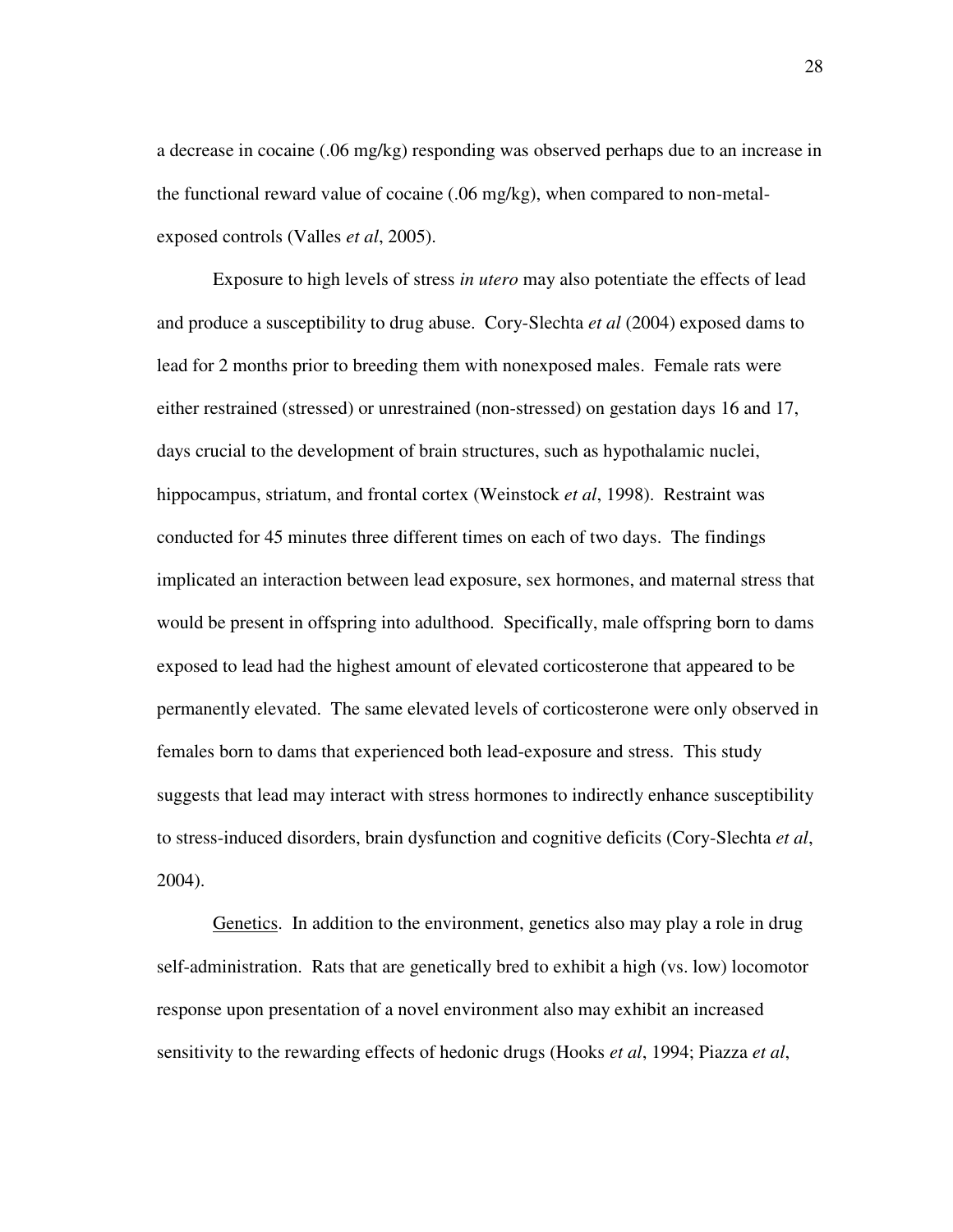1991). The greater sensitivity in high-responders may be correlated with a prolonged secretion of corticosterone in the HPA axis in response to stress. This effect also may be mediated by higher sensitivity to the behavioral and dopamine-activating effects of glucocorticoids (Koob and Le Moal, 2000).

#### **Lead/Drug Interactions**

Animals exposed to lead at different time periods exhibit variable rewarding efficacy for cocaine and opiates. The most pronounced differences occur depending on whether animals are exposed to lead in the adult phase, or are offspring to lead-exposed dams (i.e., perinatal lead exposure).

# **Perinatal Lead Exposure**

Cocaine*.* Sensitization can be characterized by enhanced locomotor activating effects following chronic exposure to stimulants and opiates, and is attributed with the development of neuroadaptations associated with addiction (Robinson and Berridge, 1993). An increased sensitivity to the behavioral effects of cocaine often is observed in perinatally lead-exposed animals. That is, perinatal lead exposure increased the stimulatory properties of cocaine when animals were tested in a locomotor chamber at either postnatal day (PND) 30 or PND 90 (Nation *et al,* 2000). In an acquisition study characterized by minimal experimenter intrusions, a higher percentage of perinatally lead-exposed animals, than controls, reached the criterion for acquisition of i.v. cocaine self-administration, and did so at a faster rate (Rocha *et al*, 2005). Also, Nation *et al* (2004) found that rats perinatally exposed to lead maintained responding at cocaine doses too low to sustain responding in untreated controls. In addition, perinatal lead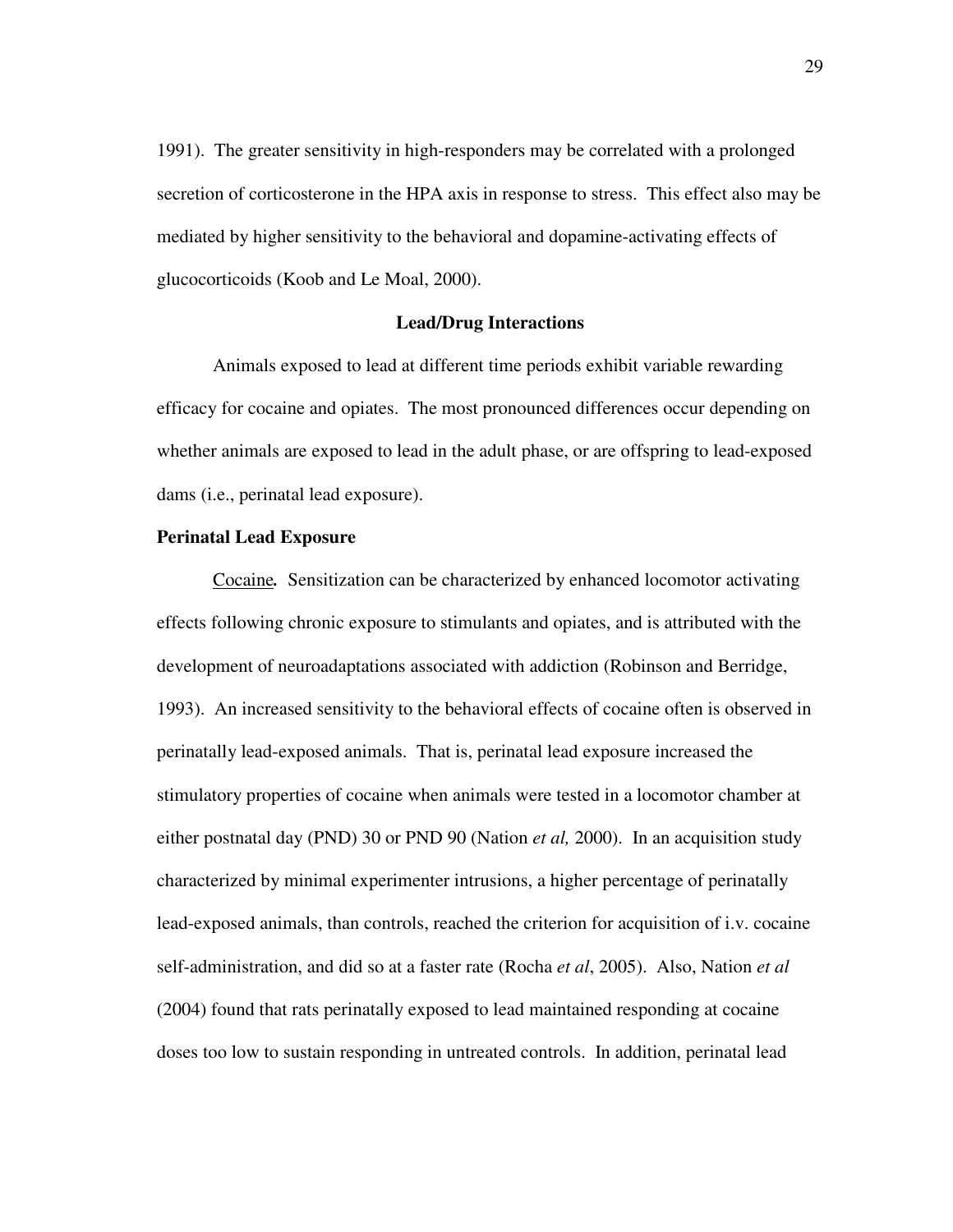exposure resulted in a greater inclination to return to drug-seeking (relapse) at lower doses of a cocaine priming injection, when compared to rats not exposed to lead (Nation *et al*, 2003). That is, after an extinction period in which saline infusions replaced cocaine infusions as the reinforcement outcome for lever responding, lead-exposed animals were more likely than non-exposed controls to return to self-administration behavior (lever responding) following intraperitoneal (i.p.) injections of very low doses of cocaine.

In contrast to an increased propensity to initiate and self-administer cocaine when presented chronically to animals perinatally exposed to lead, a decreased sensitivity is revealed when cocaine is presented in other paradigms. That is, cocaine i.p. injections at the lower doses tested (1.25 and 5 mg/kg) produced an attenuation of drug reinforcement in a CPP study, when administered over 10 days (Miller *et al,* 2000a). Similarly, a decrease in sensitivity to cocaine was observed in a drug discrimination preparation (Miller *et al,* 2001) in animals exposed to lead early in development, in comparison to control animals.

Opiates*.* A pattern of attenuation is evident in animals perinatally exposed to lead when an opiate is used as a reinforcer. In a CPP study, animals perinatally-exposed to lead failed to show a morphine-induced conditioned preference to the side of the chamber previously associated with the administration of morphine (Valles *et al,* 2003). Additionally, in a drug-discrimination study using the kappa-opioid agonist U69,539 that attenuates cocaine reinforcement, cocaine discrimination was shown to be impaired in control, but not lead exposed animals (Miller *et al*, 2001). Findings further suggest that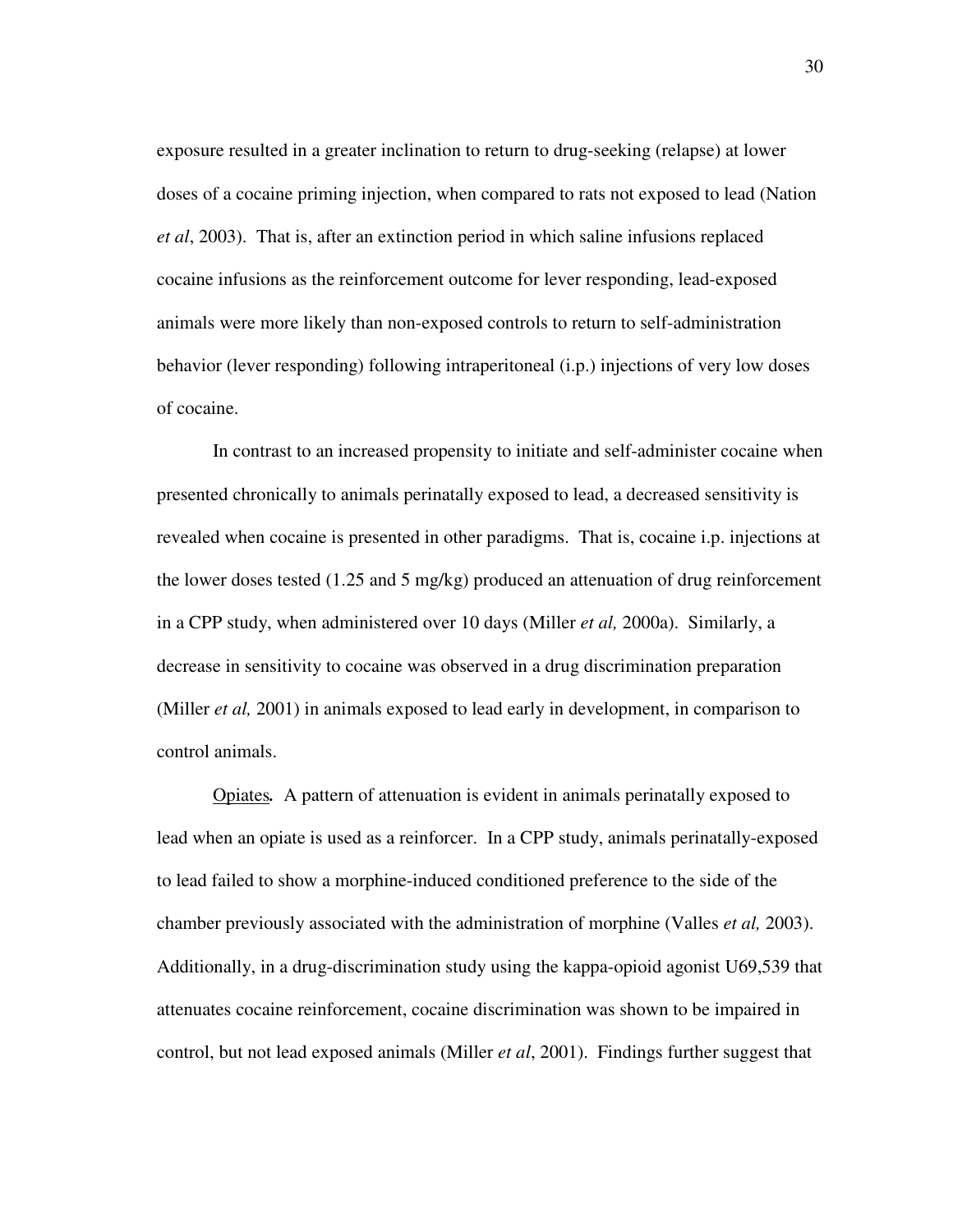developmental lead exposure disrupts the opiate system to a point where the reinforcing efficacy of the drug is significantly reduced when animals are tested as adults. In an intravenous (i.v.) self-administration study, lead-exposed rats responded fewer times for a heroin reinforcer, at least at intermediate doses (Rocha *et al*, 2004). Parallel results were obtained when perinatally lead-exposed animals were tested on a progressive-ratio task, i.e., lead-exposed animals ceased lever pressing for heroin reinforcements at lower ratios than their control counterparts (Rocha *et al*, 2004). In other tasks the same pattern of attenuation is observed.

#### **Adult Lead Exposure**

In the case of cocaine, patterns of drug sensitivity differ depending on whether animals are exposed to lead perinatally or during the adult phase. When animals are exposed to low-levels of lead in adulthood, the locomotor-stimulating properties of cocaine are attenuated (Nation *et al*, 1996b) and the impact of cocaine on schedulecontrolled operant responding (Burkey *et al*, 1997) is reduced. These patterns are directionally opposite from those observed in animals exposed to low-levels of lead perinatally.

Animals that were exposed to dietary lead as adults received a cocaine injection for 14 days prior to daily 1 hr locomotor test sessions. On day 15, animals in all groups received a saline injection, and on day 16 of testing all animals received an i.p. cocaine challenge of one of four doses (3, 10, 20 and 40 mg/kg). Though both groups showed an increase in cocaine responding, the effects of cocaine on locomotor sensitization were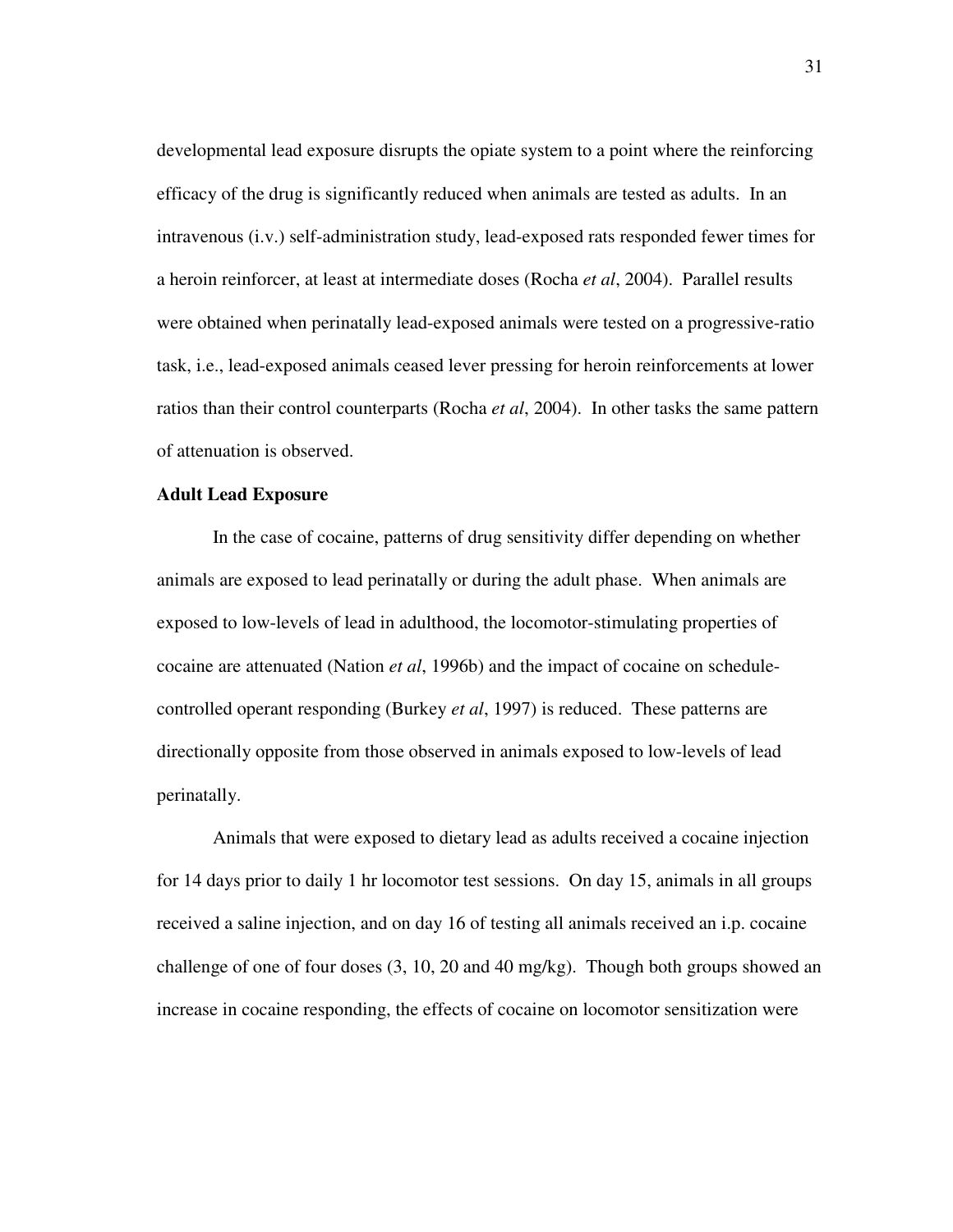less pronounced in lead-exposed animals than controls at the 20 mg/kg dose (Nation *et al*, 1996b).

Opiate patterns of drug sensitivity differ upon time of lead exposure and task examined. Locomotor tasks yield opposite results depending on the time of lead exposure. Rats developmentally exposed to lead show an enhanced behavioral response to morphine in a locomotor activity task, relative to control animals. However, rats exposed to lead during the adult phase show a reduced locomotor response (Miller *et al*, 2001). The effects of adult lead exposure on drug self-administration have not been examined, to date.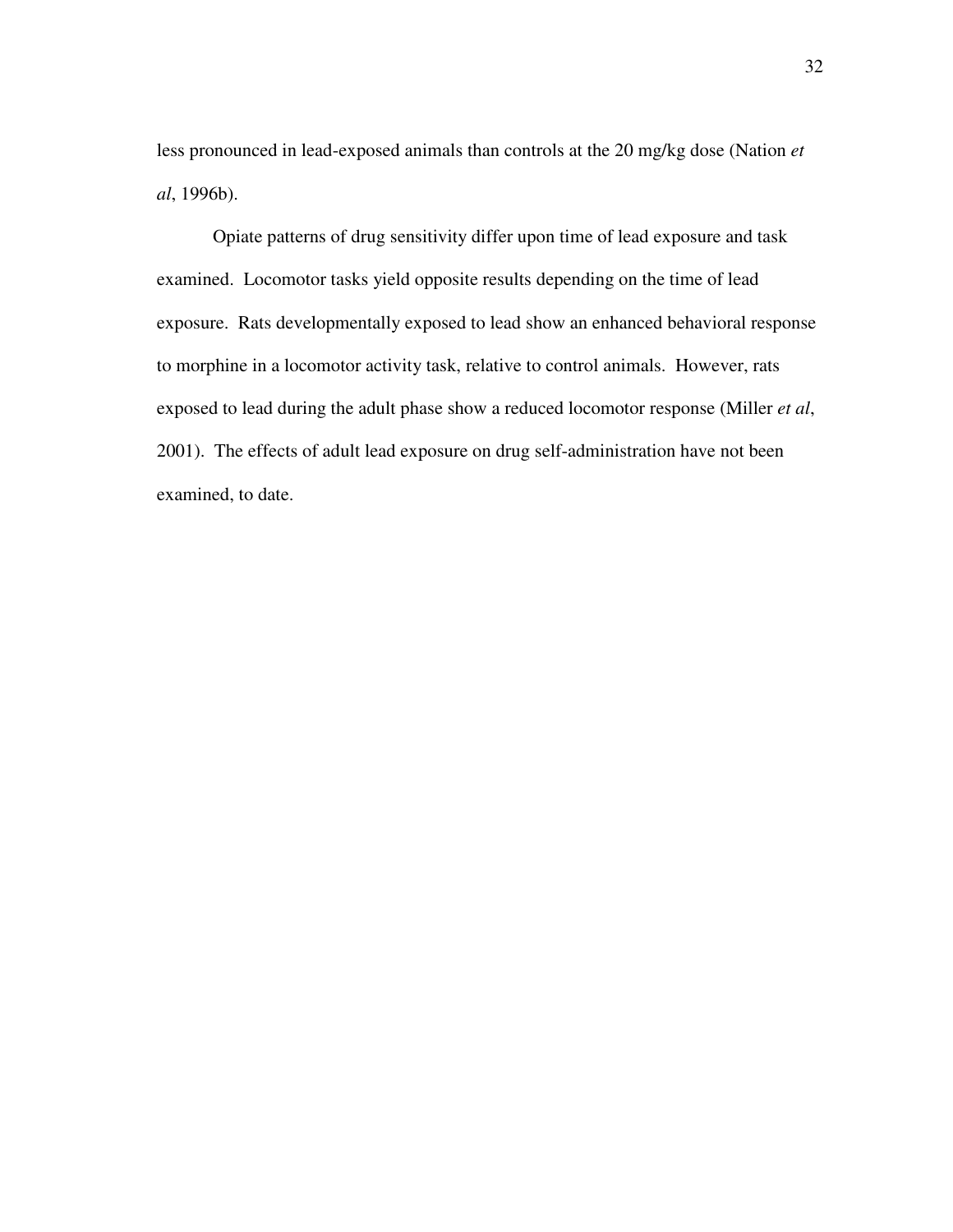#### **OBJECTIVES**

As indicated, methamphetamine use has spread across the country severely impacting major cities and rural counties in the West, Midwest, Northwest and certain areas of the South with no regard for socio-economic status or ethnic group (Meredith *et al*, 2005). The effects of perinatal lead exposure on attendant methamphetamine use and abuse have not been studied, to date. However, lead acetate and the production of methamphetamine are clearly related. Although the incidence of lead-exposure has decreased among the general U.S. population, there is evidence to suggest that lead acetate is being used in the manufacture of methamphetamine, perhaps elevating blood lead levels of individuals using lead-contaminated methamphetamine (Norton *et al*, 1996). Blood lead stores from the mother will be mobilized to her fetus during pregnancy. Furthermore, because lead is stored in bone for a half-life of 20-30 years, the fetus will show lead-induced deficits into adulthood (Gulson *et al*, 1997). Children of families who produce or consume MA, or live in an area where it is produced, are at great risk for malnutrition, neglect and/or abuse. Perhaps producing an additive deleterious effect, calcium, iron, zinc or protein deficiencies due to malnutrition may increase lead absorption (Hubbs-Tait *et al*, 2005; Lidsky and Schneider, 2003).

According to a Substance Abuse and Mental Health Services Administration national survey, approximately 25.2 percent of the people who used cocaine in 2002 were reported to have become dependent on or had become abusers of the drug, whereas 53 percent of those who used heroin were reported to have become dependent on or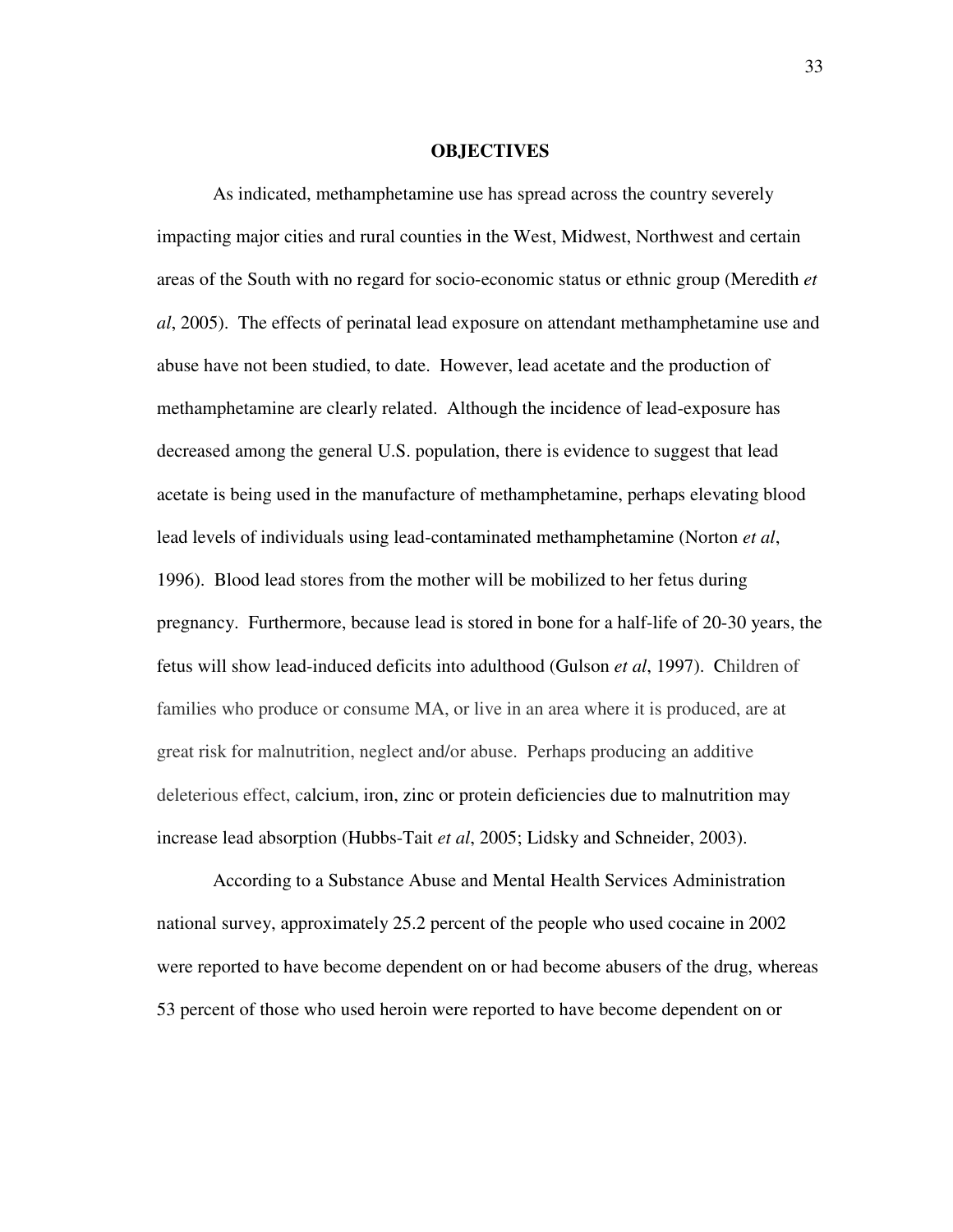abusers of heroin. Yet, as with humans, not all animals that are presented with the opportunity to administer drugs of abuse will do so.

The list of factors that inhibit/expedite acquisition include the following: sex differences, appetitive manipulations, impoverished/enriched environment, stress, and genetics. In addition, individual differences such as high levels of locomotor activity in a novel environment and greater impulsivity have been shown to be correlated with an enhanced vulnerability to initiate drug self-administration (Jentsch *et al*, 2000).

For the present project, four studies were completed to examine the effects of perinatal lead exposure on the transition from methamphetamine selection, use, and abuse. The initial phase of drug self-administration is acquisition (Experiment 1). The acquisition phase is a predictor of later drug-taking behavior, possibly influencing the transition from drug use to abuse. Acquisition patterns were examined using an automated procedure that included a Pavlovian-training component immediately followed by an operant component during which the criterion for acquisition of selfadministration was assessed (Carroll and Lac, 1997).

Maintenance studies can be conducted using various schedules of reinforcement. An FR-2 schedule of reinforcement was used to characterize the methamphetamine dose-effect curve (Experiment 2) for control and lead-exposed animals, using several doses of methamphetamine in a within group design (saline, .01, .02, .04, .08 mg/kg). In addition, a progressive ratio schedule of reinforcement (Experiment 3) was conducted in order to more directly examine the rewarding potency of each methamphetamine dose (Arnold and Roberts, 1997). In addition, the progressive ratio paradigm was used to

34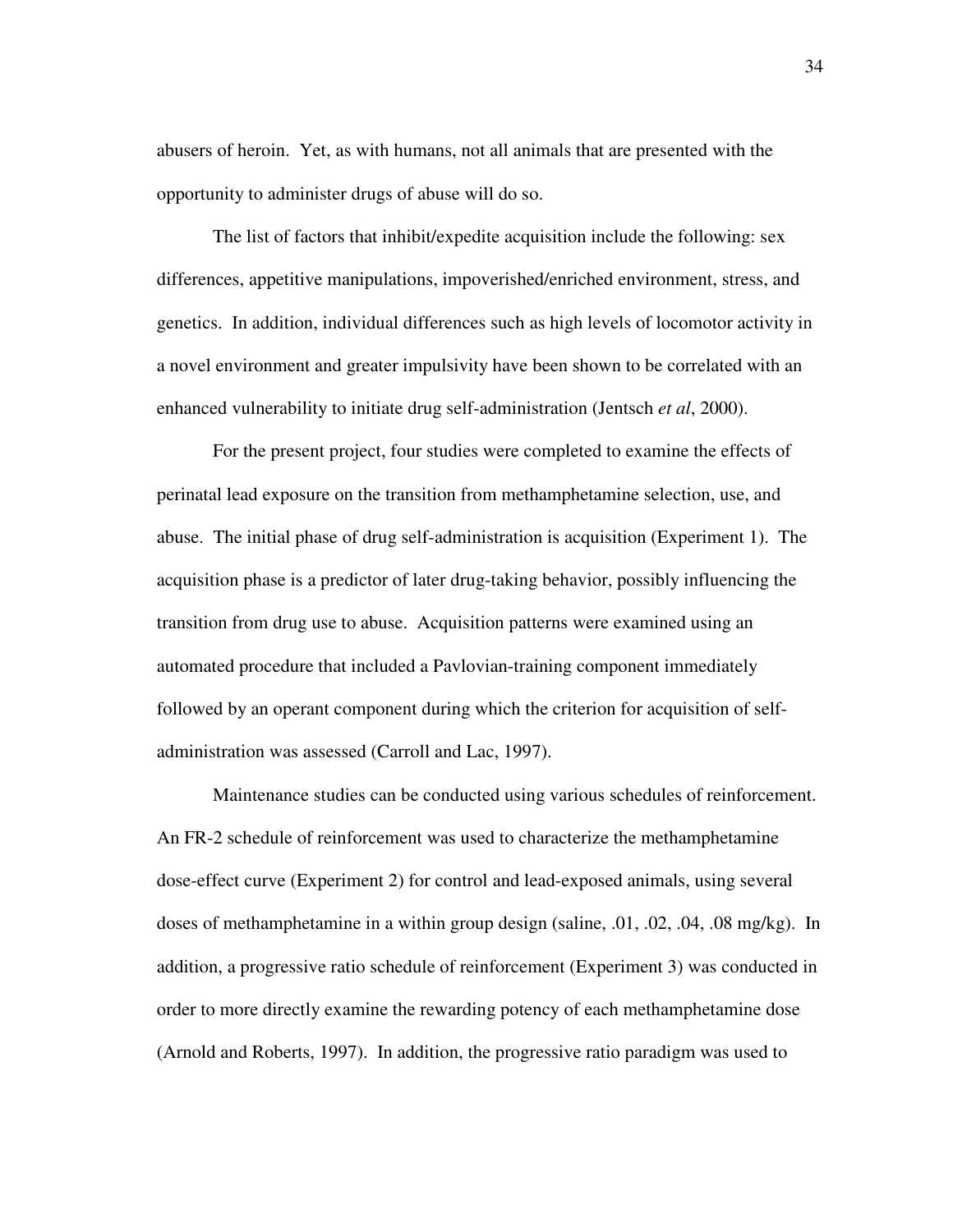clarify interpretation of FR-2 results. With an FR-2 schedule of reinforcement, a decrease in lever-pressing behavior can be due to both an agonistic (less drug is needed to achieve an optimal high) or antagonistic effect (the drug is not self-administered because it fails to be reinforcing) [Arnold and Roberts, 1997]. Finally, reinstatement (a clinically relevant model for human relapse) [Experiment 4] was examined in perinatally lead-exposed rats. After stable responding for methamphetamine was reached, a five-hr procedure was conducted. In the first hr, methamphetamine was available, but was then replaced with saline for the remainder of the 4 hrs of the 5 hr testing session. At the beginning of hr 5, animals received an i.p. injection of one of four (saline, 0.5, 1.0, 1.5 mg/kg) doses of methamphetamine and once again were placed in the operant chamber where only saline was available.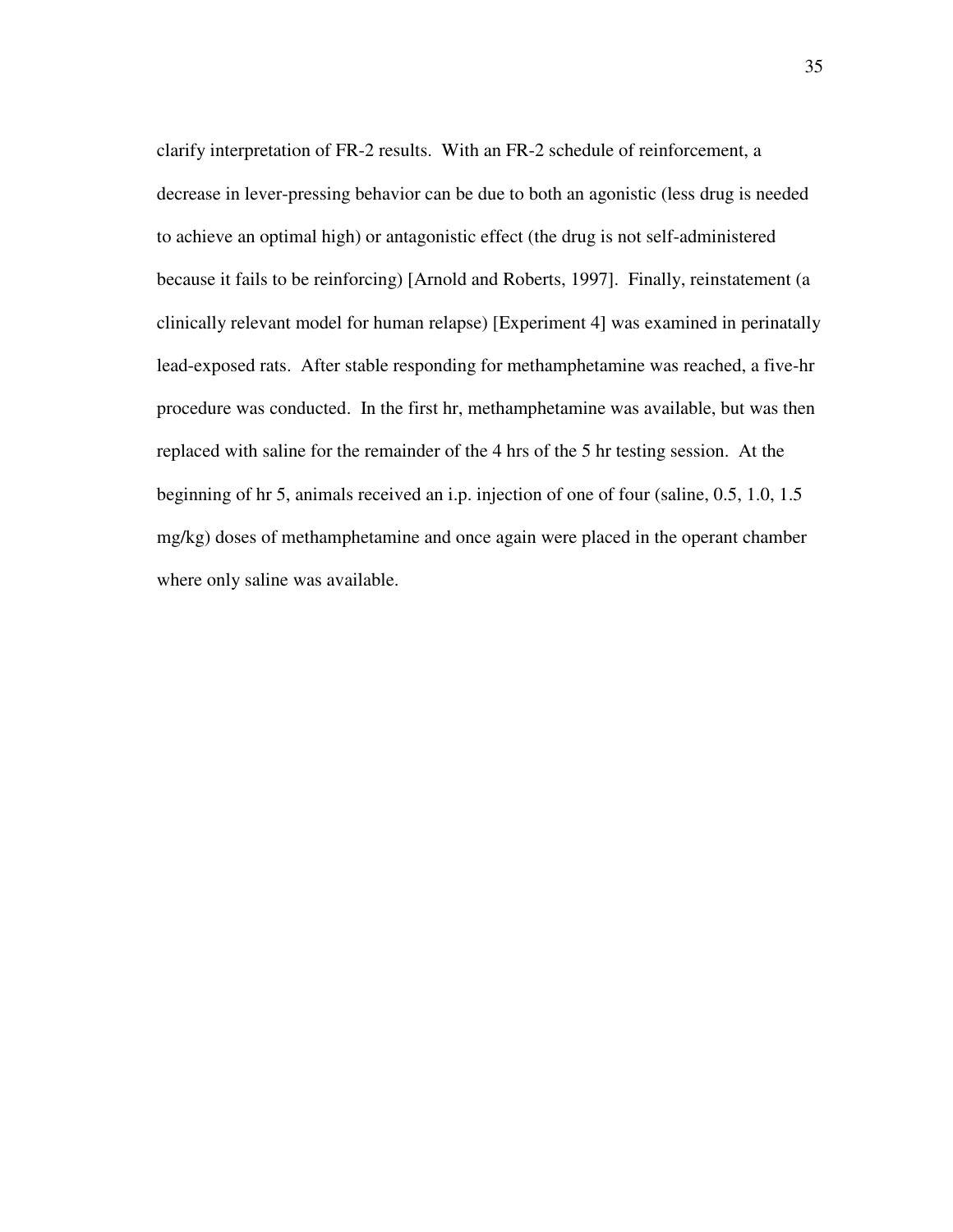#### **EXPERIMENT 1**

Most investigations on drug self-administration in animals focus on phases of drug use following the initial transition from presentation of the drug to subsequent high and stable responding. Drug maintenance, extinction, and relapse (i.e., varying drug doses, organismic and pharmacological manipulations) are all phases of drug-taking that are more commonly studied in animal models of drug use/abuse. In these studies, the environment is manipulated in order to accelerate acquisition of the lever-pressing response in order to permit detailed assessments of parameters related to drug-selection and use. Techniques such as shaping, a day or more of total food and/or water deprivation, priming, etc., are commonly used to accelerate acquisition, therein permitting lengthier periods for evaluation of other, relevant issues.

In order to examine group differences in vulnerability to initiate drug use, a systematic procedure was employed whereby all animals received the same training to make a lever-press response. The autoshaping procedure as described by Carroll and Lac (1993; 1997; 1998) serves this purpose, allowing for the monitoring of vulnerability to self-administer drugs in control and lead-treated animals in a context where shaping methods are automatic and systematic both between and within groups.

#### **Methods**

Accordingly, the purpose of Experiment 1 was to examine relative acquisition rates of psychoactive drug self-administration for offspring (rats) born to dams exposed to 0-mg or 16-mg lead prior to breeding, and throughout gestation and lactation. In Experiment 1, adult control and lead-exposed animals were tested during daily sessions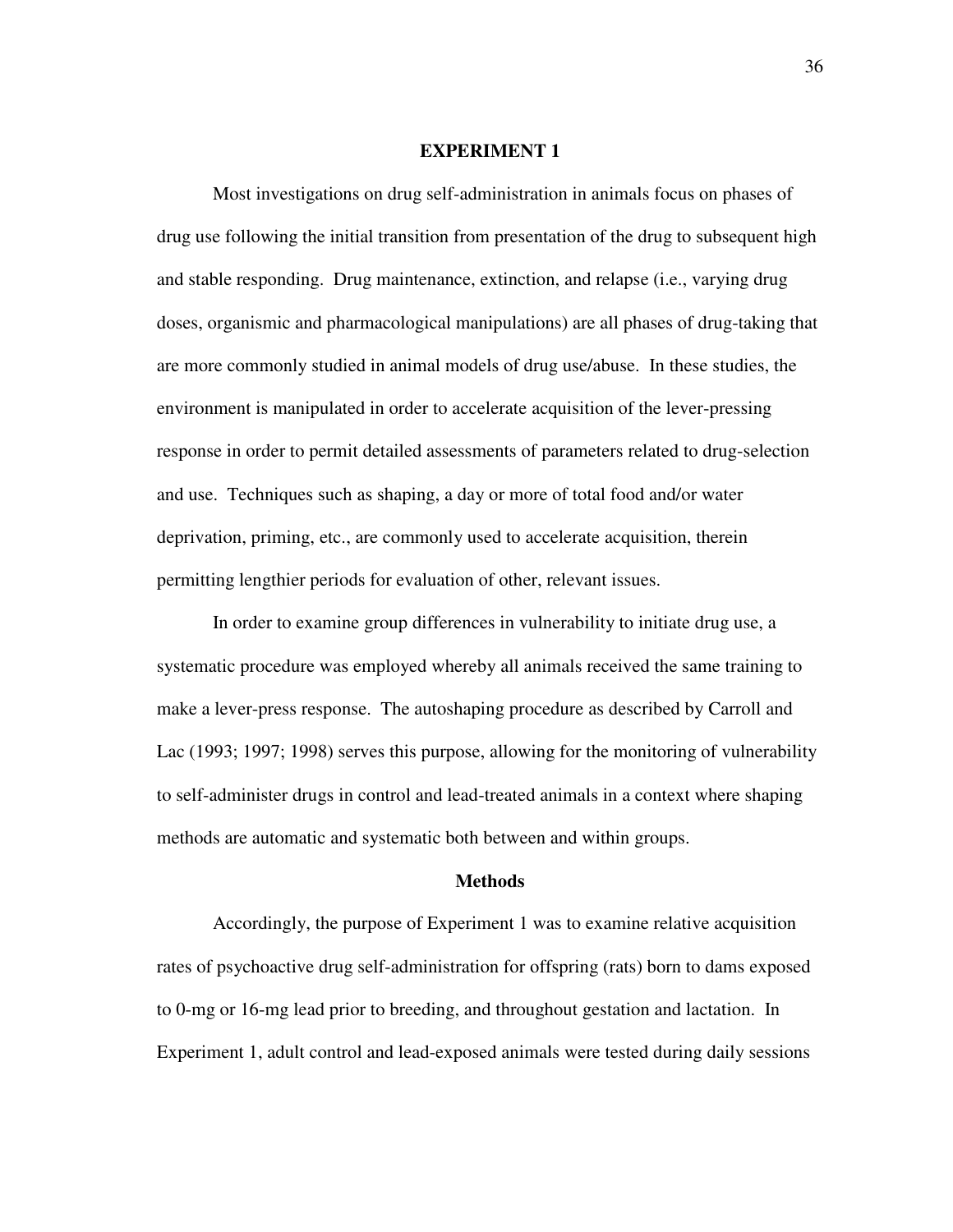that involved an initial 3-hr autoshaping component wherein .02 mg/kg methamphetamine infusions were paired with the extension and retraction of a lever (a Pavlovian procedure).

#### **Animals**

All aspects of the research reported here were approved by the Texas A&M University Laboratory Animal Care Committee (AUP #2002-287). For 30 days, adult female Sprague-Dawley rats (Harlan; Houston, TX) were exposed to 0 (sodium acetate) or 16-mg lead (as lead acetate) daily using a 18 ga gavage needle to administer the respective solutions in a volume of 1.0 ml deionized water. This procedure has been used in previous developmental lead studies to ensure stable blood/tissue levels (cf. Nation *et al,* 2000; 2003; 2004; Rocha *et al,* 2004). The present lead concentration was selected based on previous studies that found it produces differential behavioral effects while not altering dam body weights or the locomotor ability of pups (see Miller *et al,* 2000b). Following this 30-day toxicant exposure period, females were bred with nonexposed males. Once females tested positive for copulatory plugs, the males were removed from the home cage. Females continued to receive their daily doses of the control solution or lead acetate solution throughout the gestation and lactation periods. Standard rat chow (Teklad, Madison, WI) and tap water was available *ad libitum* for dams in the home cage. Litters were culled to eight pups on PND 1, and only one pup from each litter was used in the experiment in order to avoid confounds that are sometimes evident in studies involving toxic exposure (Holson and Pearce, 1992).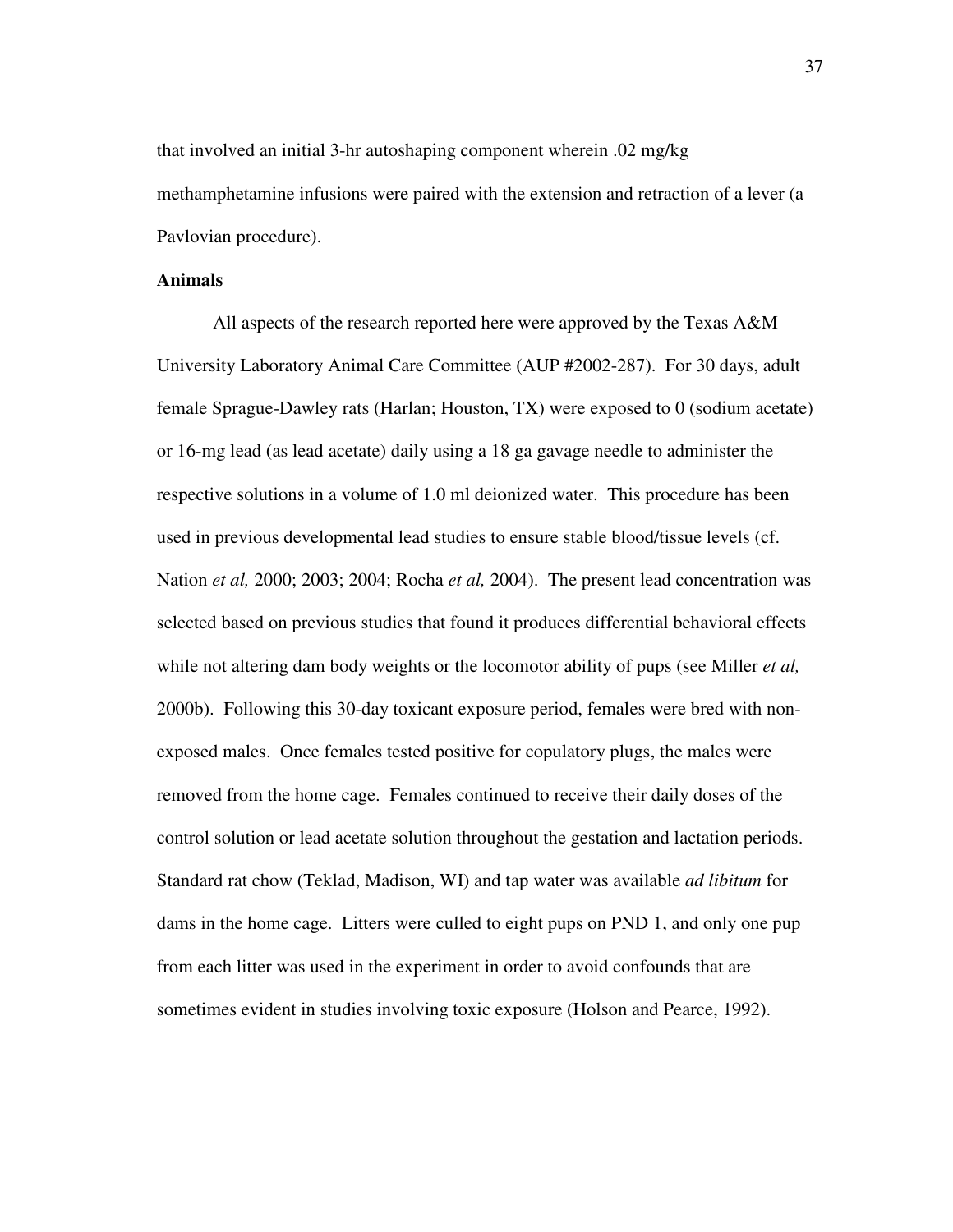For control and lead-exposed dams, 100-150 µl of tail-blood was drawn at breeding, parturition (PND 1), and weaning (PND 21). In addition, at the point of termination of the experiment, brain, kidney, liver, and bone (tibia) were harvested from test animals for lead concentration analyses. Littermates of test animals were sacrificed on PND 1 and PND 21, and blood samples were collected for subsequent analyses.

Rate of pregnancy did not differ between groups (*p*>0.05). On PND 21, pups used for testing were weaned and housed individually. All animals were maintained on a 12-hr light/dark cycle. Testing commenced at approximately 10:00 hrs, two hrs into the 12-hr light cycle.

# **Surgical Procedure**

Surgeries were performed at PND 60, which is a point demonstrated to be well within the adult timeframe of behavioral change produced by developmental lead exposure (Miller *et al*, 2000a; Miller *et al*, 2001; Nation *et al*, 2003; Nation *et al*, 2004). Using a backplate technique, implantation of chronic indwelling jugular catheters was performed using sterile techniques (Nation *et al,* 2003; 2004). Rats were anesthetized using a combination of 50 mg/kg ketamine and 20 mg/kg xylazine. A catheter consisting of 0.25-mm ID Silastic tubing (Dow Corning, Midland, MI) was inserted into the right jugular vein and sutured to muscle tissue in the area of the vein. Using an 11 ga stainless steel tube as a guide, the catheter was passed subcutaneously through the body of the animal and exited the back between the scapulae. A backplate consisting of two stainless steel ovals separated by polypropylene mesh (Ethicon, Somerville, NJ) was sutured to muscle tissue below the skin. The backplate accommodated a spring leash,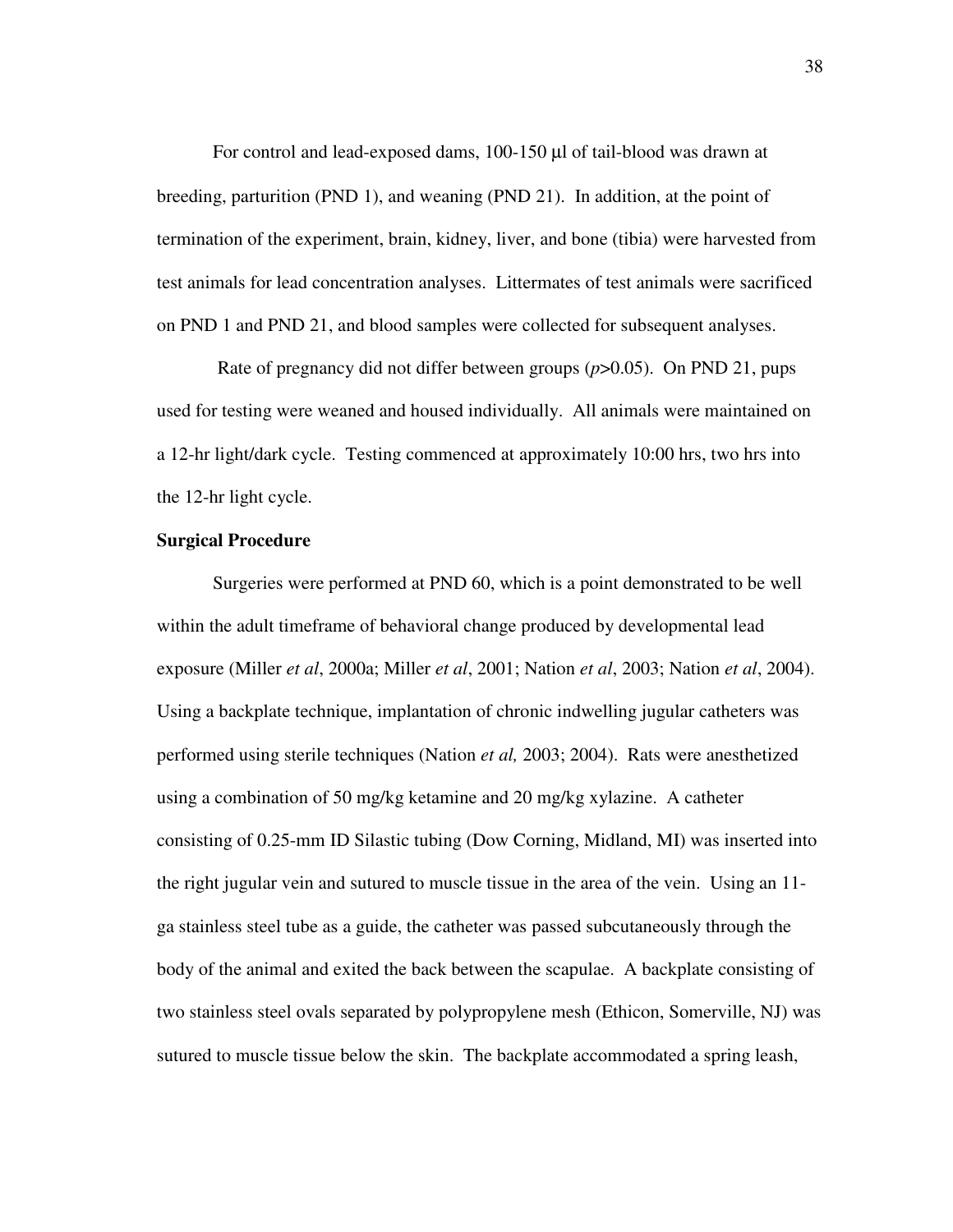through which the catheter was threaded. Connecting to the backplate at one end, the other end of the leash was connected to a single fluid channel swivel. The swivel design permitted an interlock with separate connecting arms located in the home cage and operant test chambers. The movable arm allowed for free movement and delivery of appropriate solutions in either the home cage or test chamber. A 0.51-mm ID catheter continued from the top of the swivel to an infusion pump that controlled solution delivery. The rats were allowed 7 days to recover from surgery before commencing methamphetamine self-administration testing. During this recovery period, each rat received in the home cage automated hourly intravenous infusions  $(200 \mu l)$  of a sterile saline solution containing heparin (1.25 U/ml). Once methamphetamine selfadministration testing commenced, the cannulae were flushed with .2 mls of the heparinized saline solution prior to and following daily test sessions. Each animal continued to receive hourly infusions in the home cage of heparinized saline throughout testing. Catheter patency was checked an equal number of times for each animal during testing, and at the completion of the study, by administering an intravenous infusion of 7.5 mg/kg sodium pentobarbital.

# **Apparatus**

Twelve operant conditioning chambers (Model E-10-10, Coulbourn, Allentown, PA) in sound attenuating cubicles served as the test apparatus. Each chamber had two levers and a stimulus light located above each lever. Infusion pumps (Razel Scientific Instruments; Stamford, CT) controlled drug delivery to each of the boxes. A 20-ml syringe delivered i.v. inf (160 µl) over a 6.00 sec time frame. The system was interfaced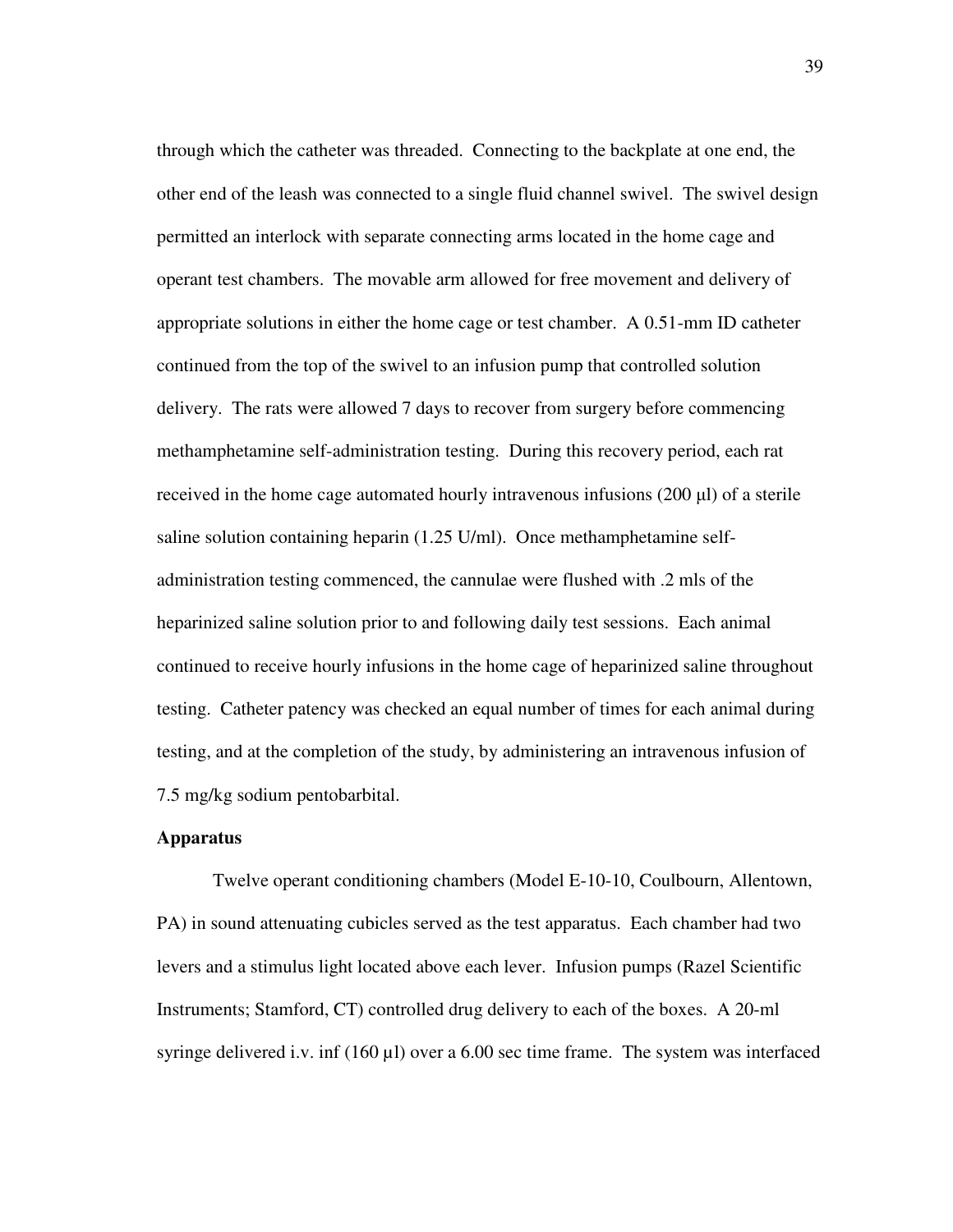with 2 IBM computers, each controlling drug delivery and recording data from 6 chambers.

## **Procedure**

Only in the acquisition study (Experiment 1) were animals restricted to 18 g of standard rat chow in order to maintain animals at approximately 85% of the mean freefeeding weight. This food restriction regimen is similar to that used in other laboratories (e.g., Campbell and Carroll, 2001) and has consistently been shown to accelerate drug acquisition and self-administration (Roth and Carroll, 2004), and the procedure is recommended for autoshaping studies. Food restriction was not conducted in subsequent experiments where active priming injections, etc. were performed to shape behavior. Animals were weighed daily prior to testing. Food was placed in home cages following the end of each daily testing session. Uncontaminated water was available *ad libitum* throughout the study.

The autoshaping procedure consisted of a combination of Pavlovian and operant components wherein animals were first trained to associate the pairing of an automated retractable lever and light cue (conditioned stimuli) and drug infusion (unconditioned stimulus) [Pavlovian conditioning] with the experience of euphorigenic effects (Carroll and Lac, 1993; 1997; 1998). Subsequent to repeated daily Pavlovian training, rats were required to learn to press the correct lever (response) in order to receive the drug reinforcement (stimulus) [operant conditioning]. This procedure was originally developed to train animals to acquire food-reinforced behavior (Brown and Jenkins, 1968). However, more recently, this procedure has been used to study the acquisition of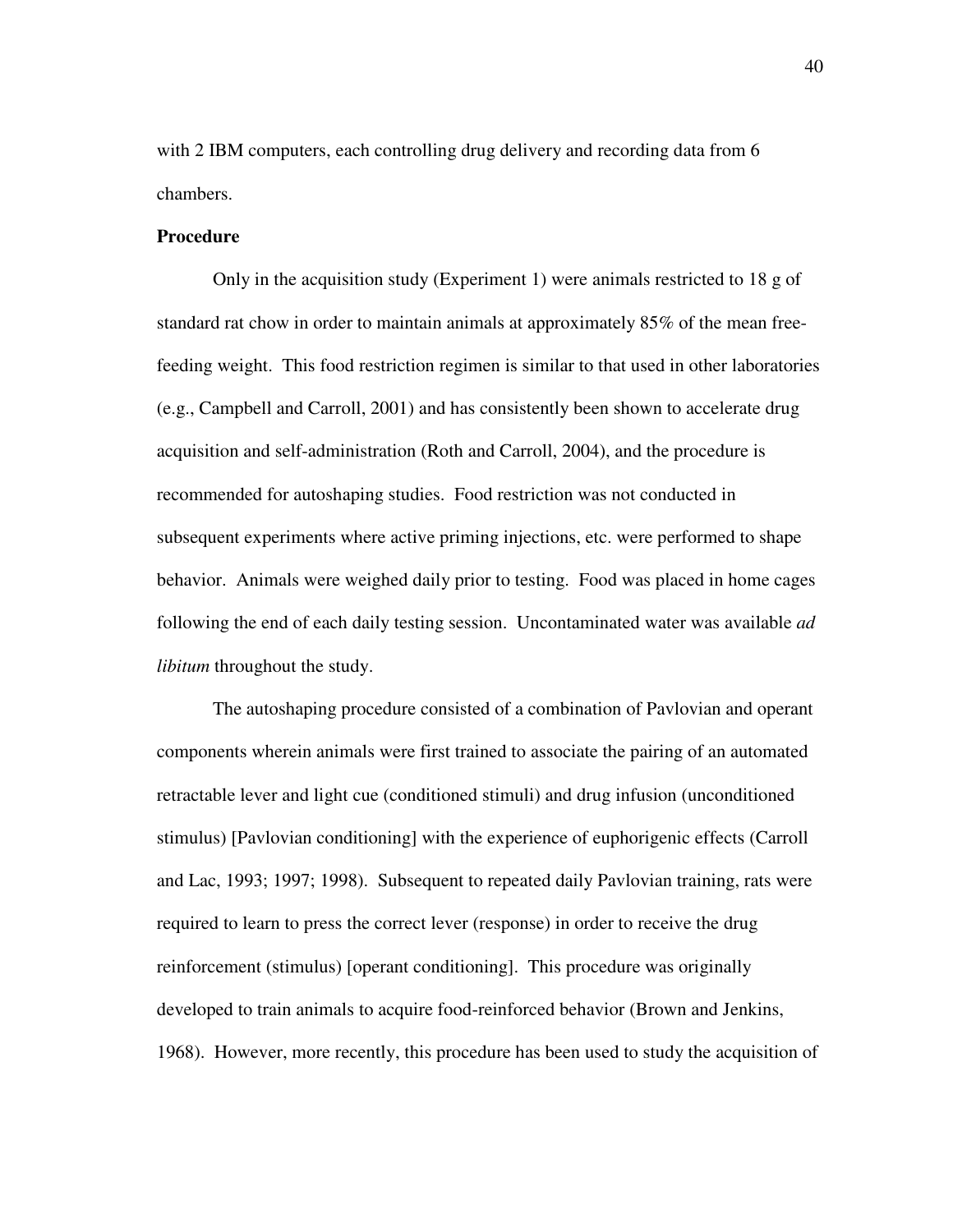drug self-administration in a completely automated procedure, devoid of experimenter manipulations that would otherwise vary unsystematically between and within groups (Campbell and Carroll, 2000; Carroll and Lac, 1993; Carroll *et al*, 2002; Kakade and Dayan, 2002; Roth and Carroll, 2004). With autoshaping, the presentation of drug and the stimuli associated with the drug infusions during the Pavlovian conditioning session is consistent and invariable for all animals (Carroll and Lac, 1993).

Autoshaping Component*.* Control (Group 0-mg; N=7) and lead-exposed (Group 16-mg; N=8) animals were run in two squads, and subject assignment to Coulborn operant chambers and squad was counterbalanced. Each of the 6-hr experimental sessions consisted of two parts, an autoshaping and a self-administration component (3 hrs each). Testing was carried out seven days per week. For the first 3 hrs, during the autoshaping component, testing commenced with the retractable lever withdrawn from the cage (i.e., outside the reach or vision of the animal). After a 90-sec time-out period, the retractable lever extended into the operant chamber at which point the animal received a methamphetamine infusion if it pressed the lever or after 15-sec, whichever occurred first. Once again, a 90-sec time-out period was instituted. As before, the active lever was extended into the chamber and the animal was given 15-sec to press the lever for an immediate infusion of .02 mg/kg methamphetamine, or, if no response occurred, the animal received a non-contingent infusion of .02 mg/kg methamphetamine infusion at the end of the 15-sec period. This cycle repeated for the first 20 min of each hr for 3 hrs (30 total methamphetamine infusions).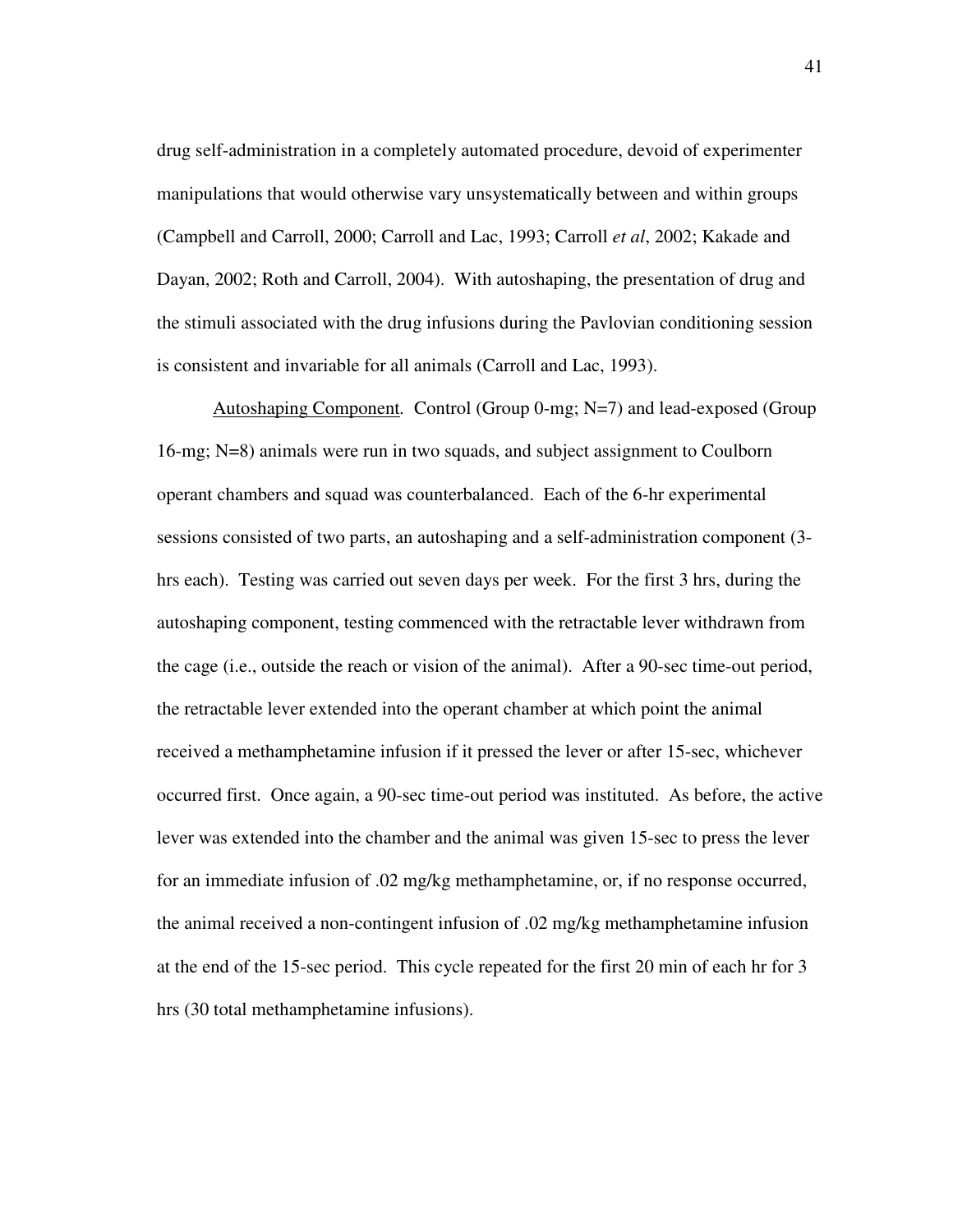With the chamber house-light off, the stimulus light above the active (right) lever was lit for the 6-sec duration and terminated immediately after in the case of both contingent and noncontingent conditions. The inactive (left) lever remained extended inside the chamber throughout the study. Responses on the inactive lever, as well as responses during an infusion, were recorded but had no programmed consequences. As indicated, a .02 mg/kg methamphetamine infusion (.160 ml) was delivered to the animal following each lever retraction regardless of contingency. After the first 20 min of each hr, following the 10 methamphetamine infusions, all stimulus lights were extinguished and the active lever remained retracted for a 40 min time-out session, until testing recommenced at the beginning of the next hr.

Self-administration Component. For the second 3-hr component of the experiment, the retractable lever remained extended and .02 mg/kg methamphetamine infusions were contingent upon lever pressing under an FR-2 schedule. As before, responses on the left lever and responses during an infusion delivery were recorded, but had no programmed consequences. At the end of the 3-hr self-administration period, testing concluded for the day.

The criterion for acquisition of methamphetamine self-administration was a mean of 30 infusions per day over 2 consecutive daily self-administration sessions. This value is half of what had been set previously in studies that used twice the duration of testing time (i.e., 6-hr autoshaping and 6-hr self-administration) [Carroll and Lac, 1997; Carroll and Lac, 1998]. The methamphetamine dose (.02 mg/kg) was chosen based on data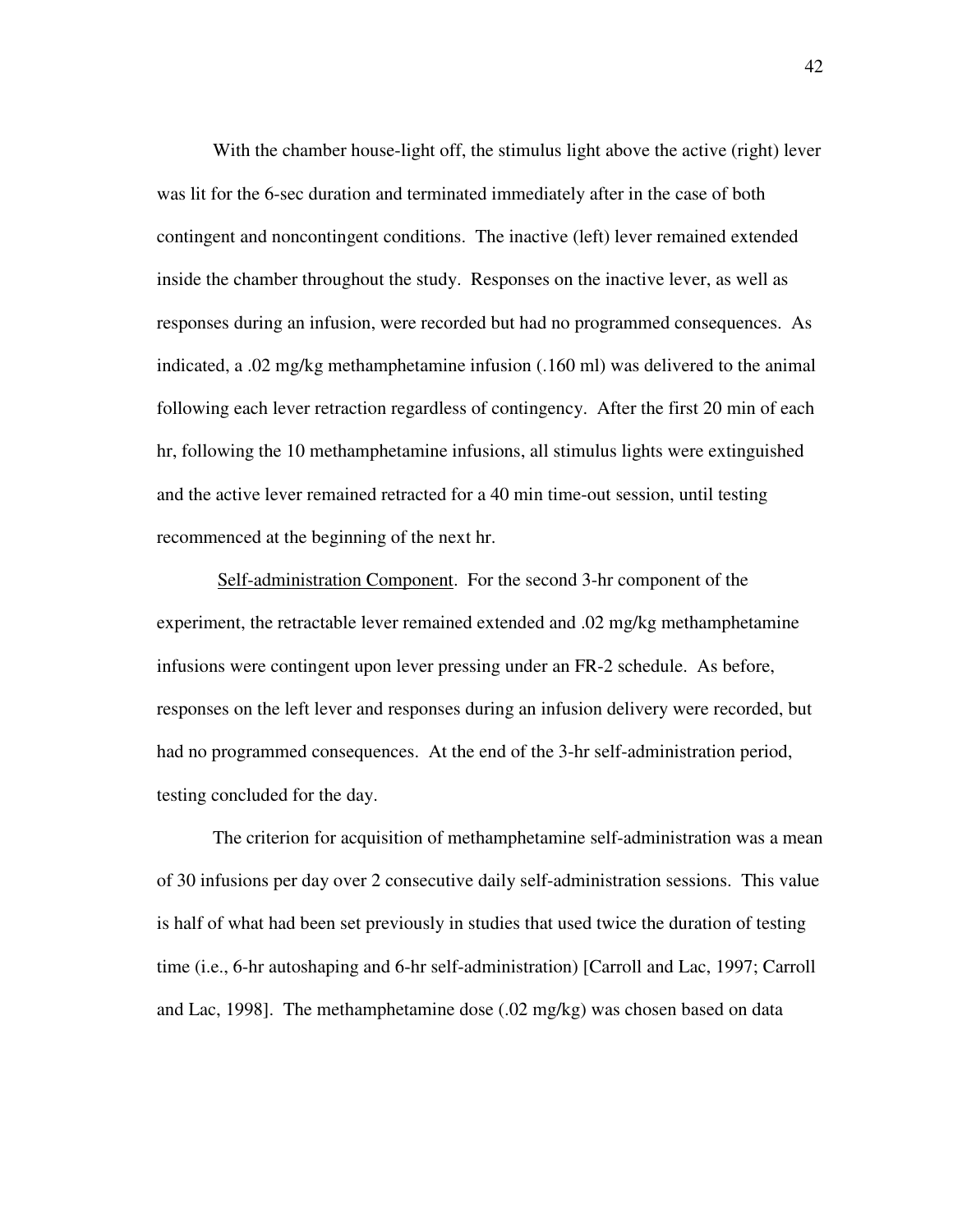from previous studies that show this dose is marginally reinforcing, and does not produce satiation or motoric impairments (Roth and Carroll, 2004).

In order to confirm patency during acquisition training, catheters were flushed twice daily with 0.2 mls of a heparinized saline solution; once prior to and once following each daily testing session. Catheters of questionable patency were flushed with .05 mls of pentobarbital (7.50 mg/ml) followed by 0.2 mls of heparinized saline and these animals were checked for immediate onset of brief anesthesia. At the end of the study, all animals in both exposure conditions received an i.v. infusion of 7.50 mg/kg sodium pentobarbital. Again, catheter patency was verified by rapid onset of brief anesthesia.

# **Drugs**

The Research Technology Branch of the National Institute of Drug Abuse generously supplied the (+,-)methamphetamine HCl administered as the salt. Heparinized saline served as the (+,-)methamphetamine vehicle. Lead acetate was obtained from Sigma Chemical Company (St. Louis, MO).

# **Tissue Collection and Analyses**

After animals recovered from patency verification, control (Group 0-mg) and lead-exposed (Group 16-mg) test animals were anesthetized with sodium pentobarbital (50.00 mg/kg i.p.). Following blood collection via cardiac puncture, brain was rapidly harvested along with kidney, liver, and bone (tibia). Following collection of blood and tissue samples, lead residues were measured via atomic absorption spectrophotometry as described in a detailed report from our laboratory (Dearth *et al,* 2003).

43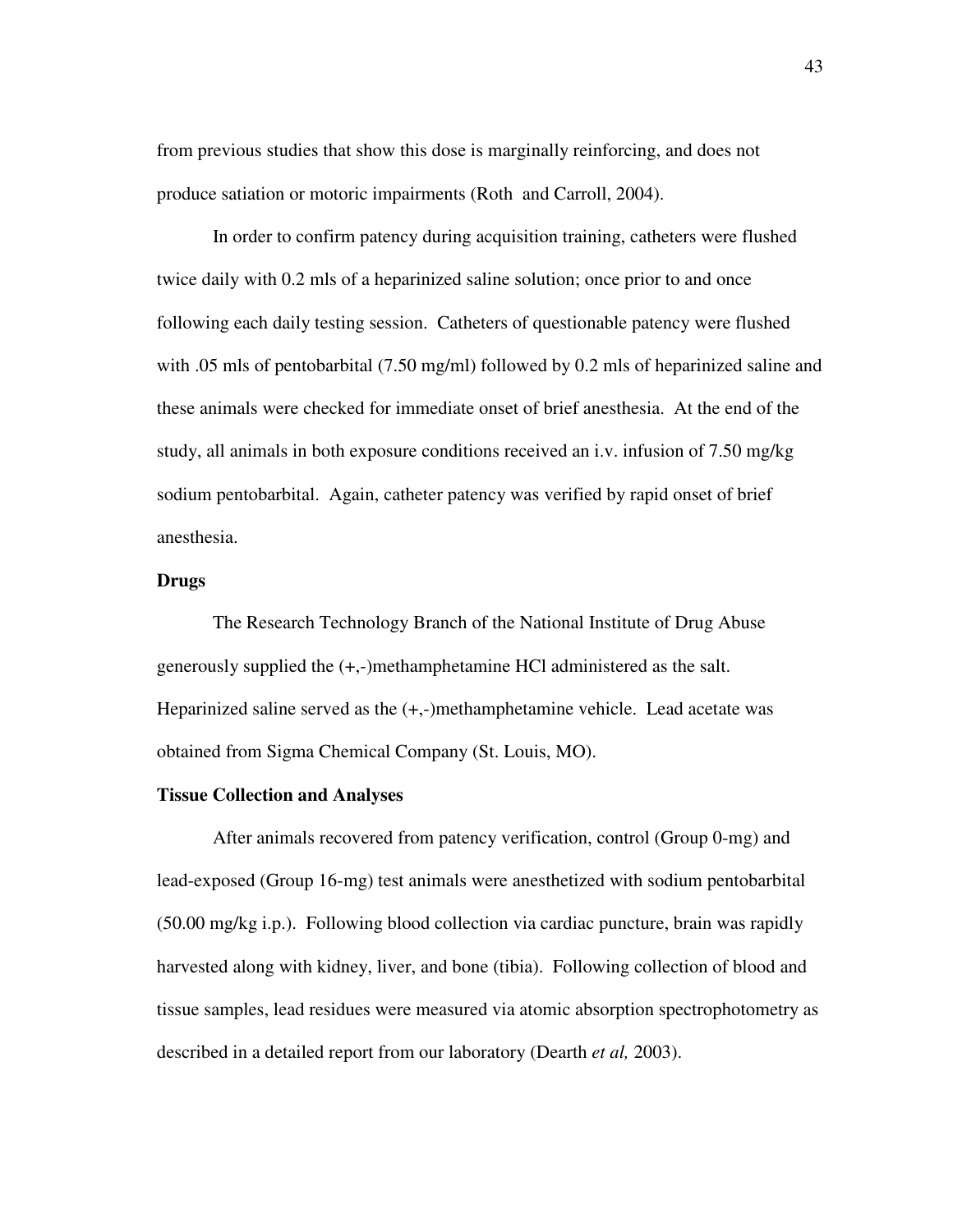# **Statistical Procedures**

Animal body weights during the period of acquisition testing were analyzed using a Groups x Weeks repeated measures analysis of variance (ANOVA) test, with Weeks serving as the within factor. In all cases, Neuman-Keuls post hoc procedure for determining mean differences was used for individual comparisons.

The comparative number of rats meeting the methamphetamine selfadministration acquisition criterion was assessed using a survival analyses test, which is ideally suited for evaluation of performance patterns where animals reach criterion at different rates (Lee, 1992).

#### **Results**

#### **Body Weights**

The analysis of body weights during the period of acquisition testing (mean body weights= 337g±5.30 and 309±7.11 for Groups 0-mg and 16-mg, respectively; *p*> .05) did not show significant group differences. Weekly fluctuations did occur but the pattern of change was uniform across groups.

# **Acquisition of Methamphetamine Self-administration**

Figure 1 illustrates the cumulative percentage of non-exposed (Group 0-mg) and lead-exposed (Group 16-mg) rats meeting criterion (30 lever presses). Five of the eight  $(62.5%)$  animals in Group 0-mg reached acquisition by day 17 of testing-approximately half-way through the 35-day testing period; whereas none of the Group 16-mg animals had reached criterion for acquisition at that point in testing. Ultimately, fewer leadexposed animals achieved the requirements for acquisition of methamphetamine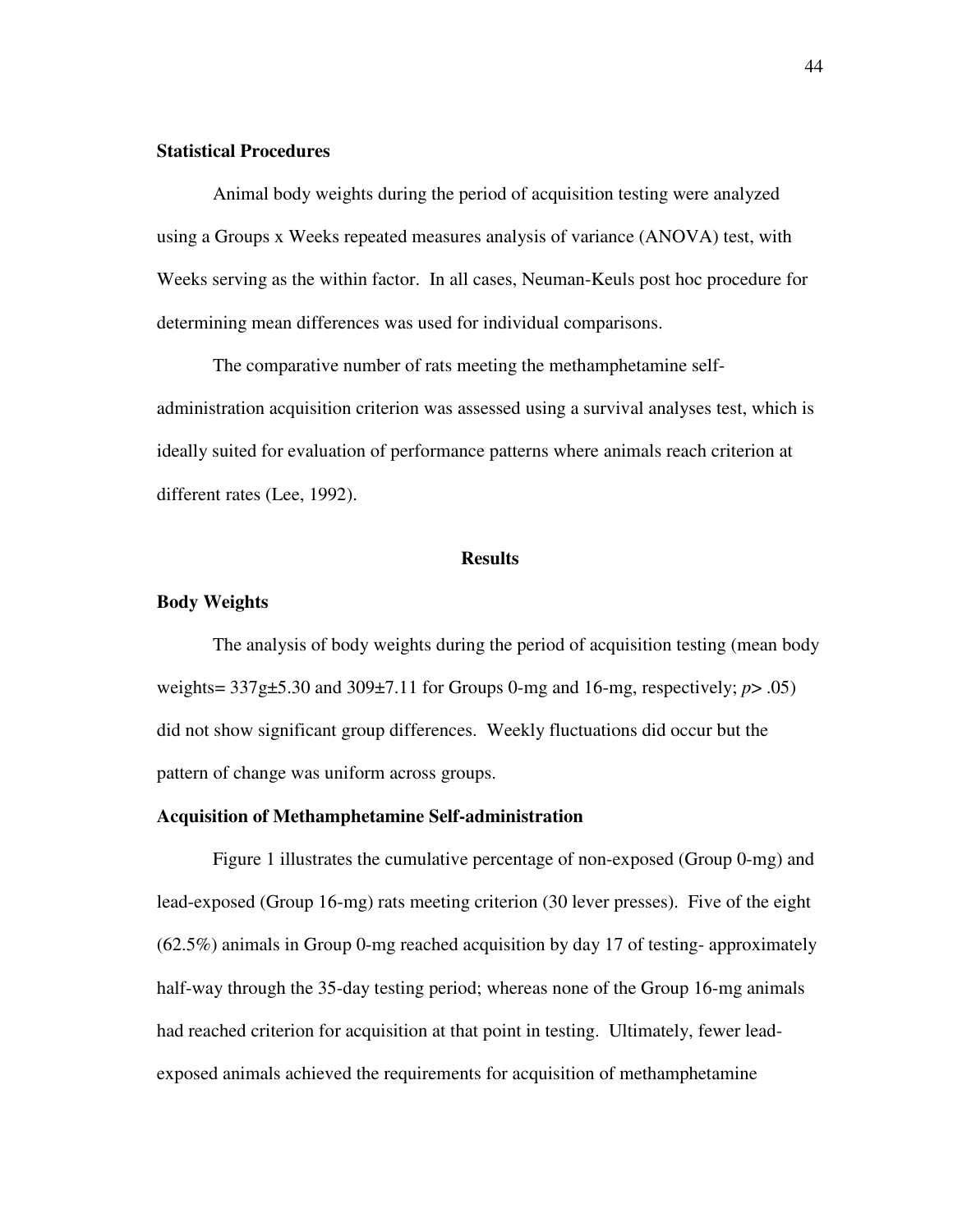

**Fig. 1** Cumulative percentage (%) of Group 0-mg  $(n=8)$  and Group 16-mg  $(n=7)$  rats meeting the criterion for the acquisition of methamphetamine (.02 mg/kg) selfadministration within the 35-day limit. Open symbols and closed symbols represent nonexposed and lead-exposed conditions, respectively.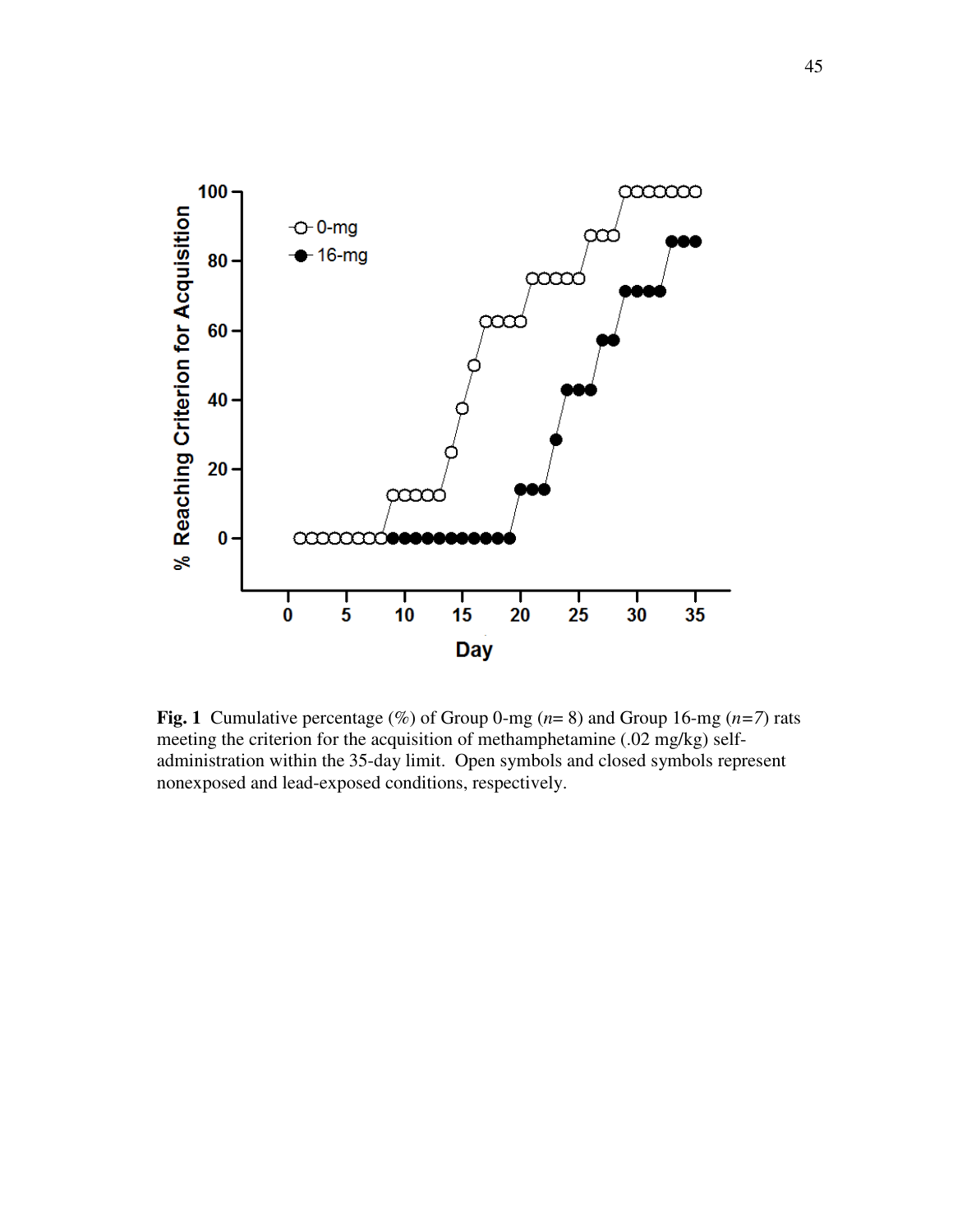self-administration with a cumulative percentage of 85.71% (6 out of 7), in comparison to 100% acquisition rate in the control group (8 out of 8) by the end of testing. As is visually apparent in Figure 1, rates of acquisition of methamphetamine selfadministration were more rapid for control animals, in comparison to lead-exposed animals (survival analysis; Kaplan-Meier, Breslow statistic) [ *X* ²= 5.30=, p< 0.05]). Once animals reached acquisition, stable responding was maintained.

Figure 2 profiles the mean number of active (.02 mg/kg) and inactive lever responses per 5 session blocks for all animals in both exposure conditions. Control animals averaged 1.2 responses on the inactive lever and lead-exposed animals averaged 1.59 lever responses across the 7 week testing period [data not shown]. A 2 Groups x 2 Levers x 7 Blocks of 5 Sessions (1-7) repeated measures ANOVA was performed on these data, with Levers and Blocks of 5 Sessions serving as within factors. Overall, the findings from these analyses revealed that lead-exposed rats administered methamphetamine at lower rates than control animals.

### **Tissue Analyses**

Table 1 presents the mean (SEM) blood lead residue values for nonexposed (Group 0-mg) and metal-exposed (Group 16-mg) dams at breeding, 10 days of gestation, parturition, and weaning for animals that underwent the identical lead exposure regimen as described in Experiments 1-4 of this work. The tissue analyses corresponding to the animals in Experiments 1-4 were not available by the completion of this dissertation. However, over the years, the perinatal (gestation/lactation) lead exposure regimen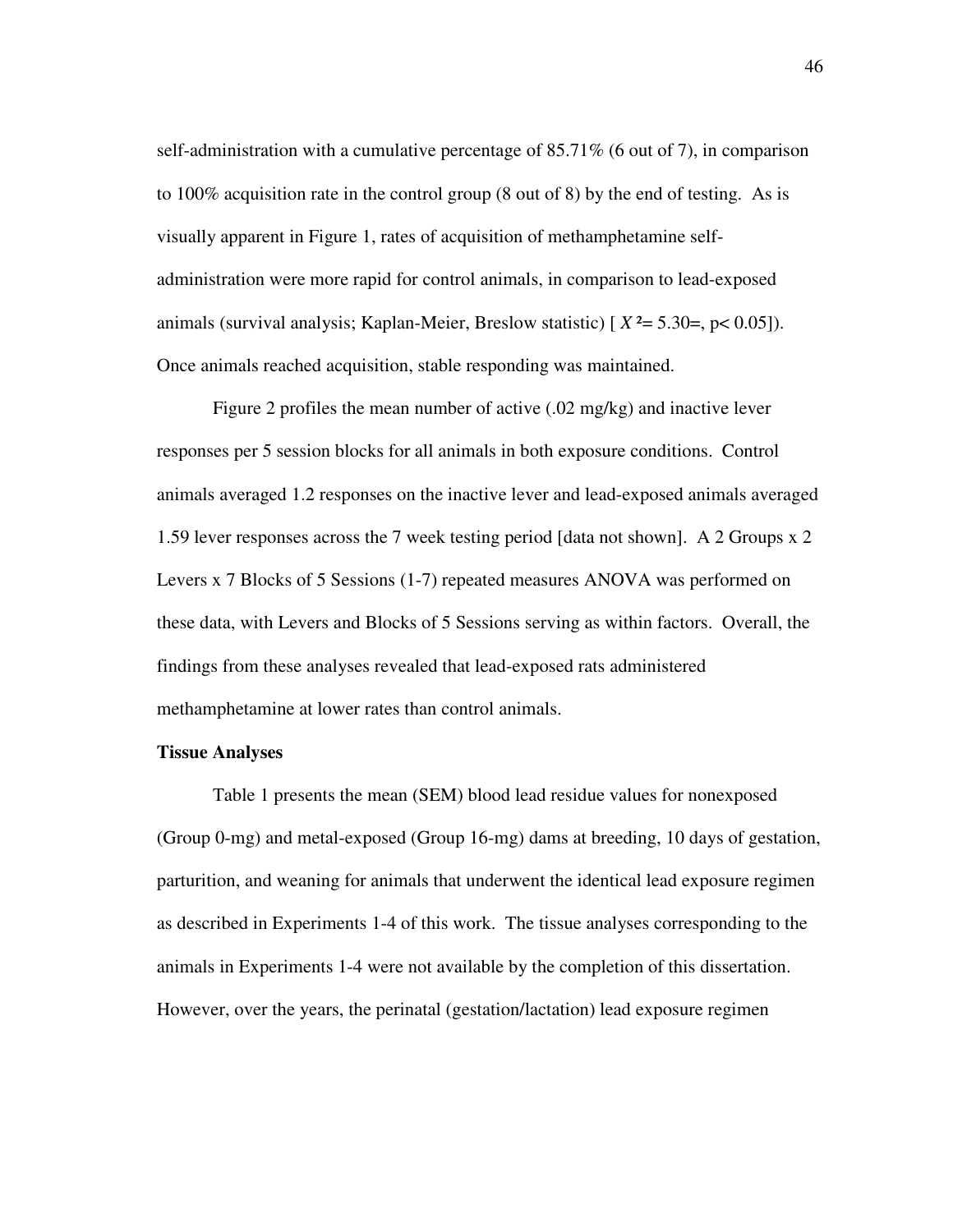

**Fig. 2** Mean active (.02 mg/kg methamphetamine) and inactive lever presses for all animals in Groups 0-mg and 16-mg across successive 5-session blocks. Open symbols and closed symbols represent the nonexposed and lead-exposed conditions, respectively.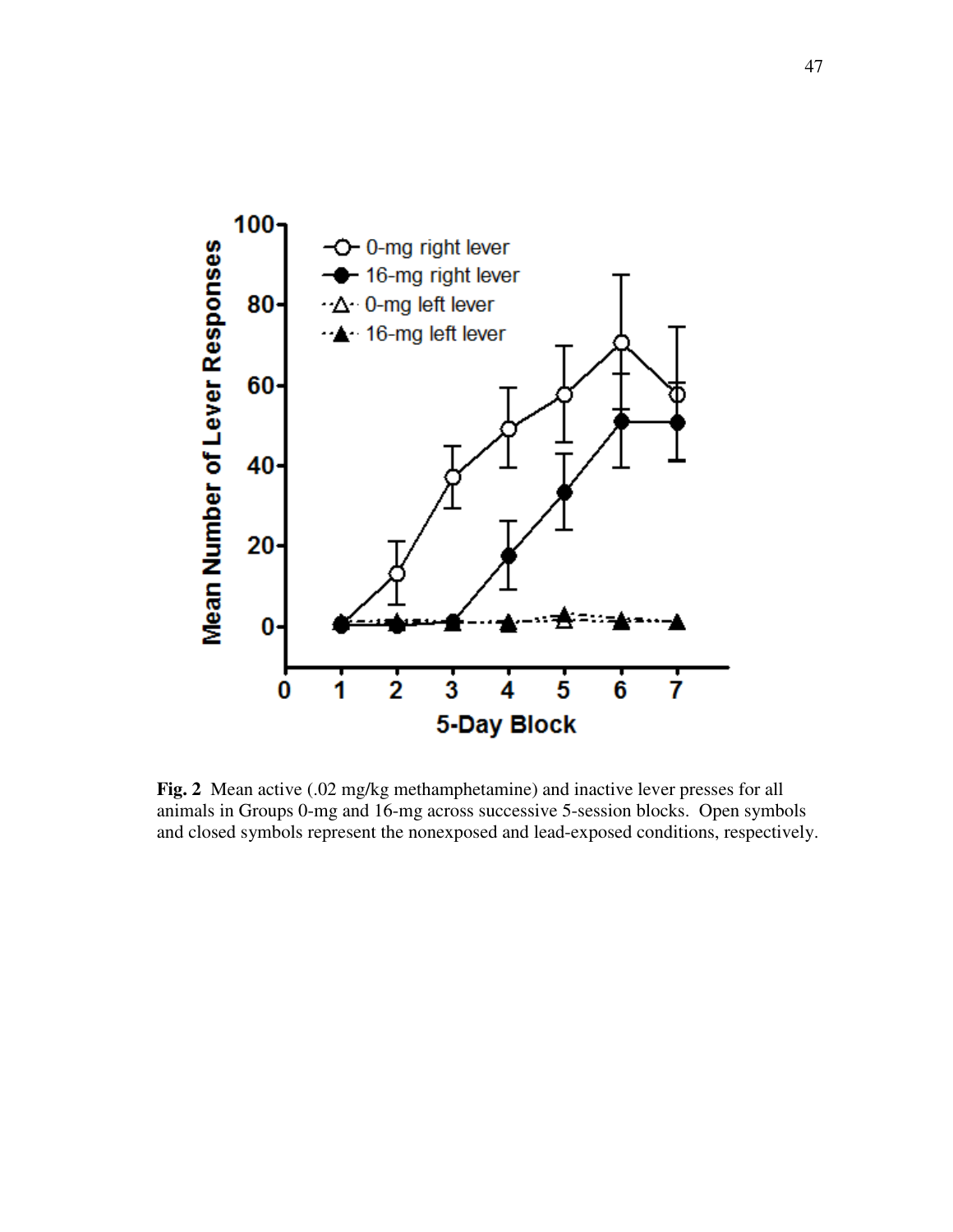outlined in this work, as conducted by Nation *et al* (2003; 2004) and by researchers in his lab (Rocha *et al*, 2004; 2005; Valles *et al,* 2005), has yielded almost identical blood and tissue data across various time points (i.e., gestation day 10, parturition, weaning and completion of study). Thus, there is reason to believe that tissue analyses representative of that which has been found in previous studies of perinatal lead exposure by Nation *et al* will be expected once again in Experiments 1-4. Preliminary tissue data [data not shown] collected from animals in the present work, parallels that found in earlier studies and serves to further justify the presentation of previously collected and analyzed tissue data (c.f., Rocha *et* al, 2005).

By the completion of acquisition testing in Experiment 1, blood lead levels of lead-exposed animals consistently have been shown to return to control levels, i.e., in both groups lead levels had fallen below detectable limits  $\left($  <1  $\mu$ g/dl).

Blood lead concentrations, a conventional marker of lead toxicity, are shown for littermates at PND 1 and PND 21, as well as for test animals at the termination of the experiment. Also, lead concentrations in tissues are indicated for dams sacrificed at weaning.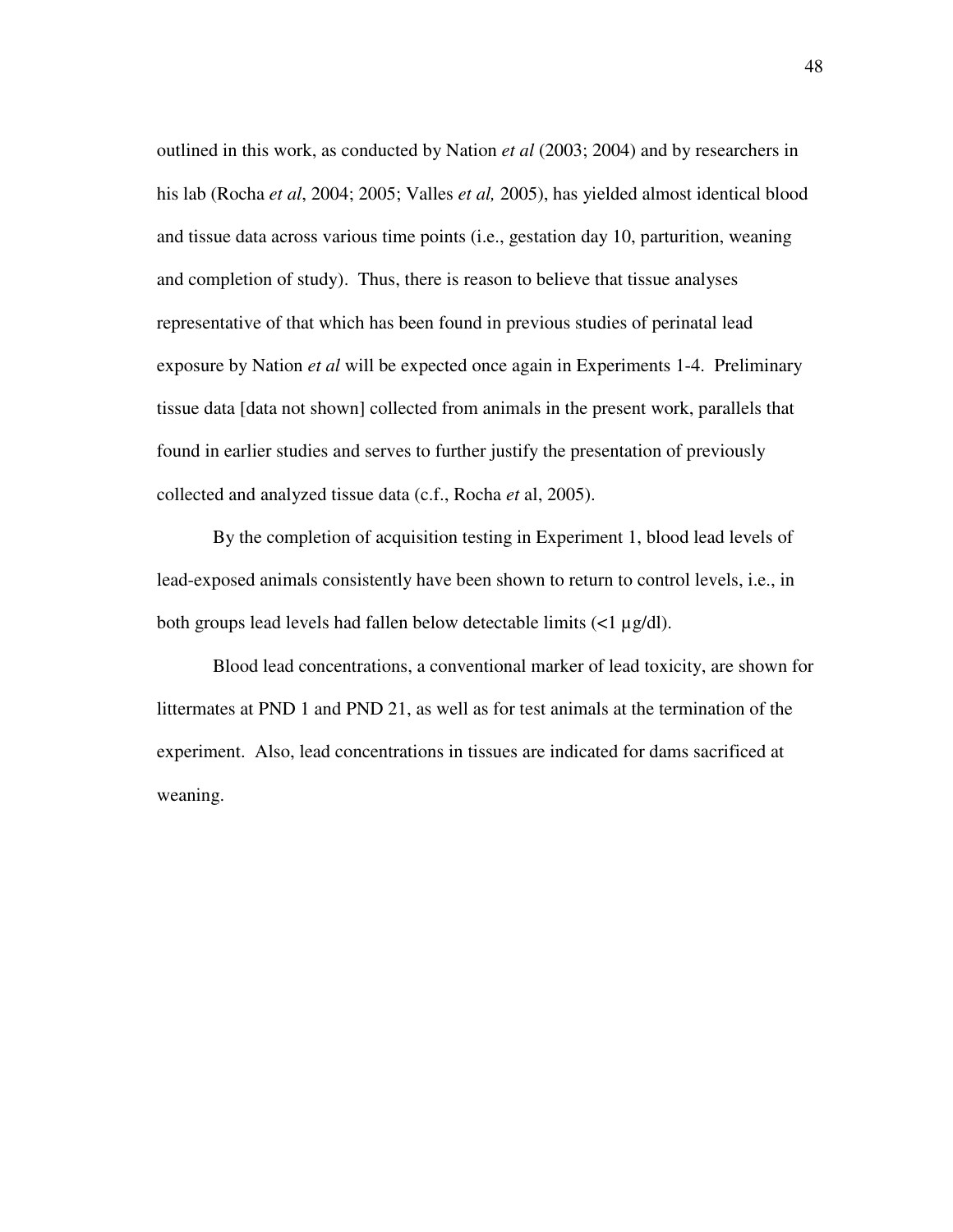**Blood Lead Concentration (g/dl)** Group 0-mg Group 16-mg Dams Breeding  $1.7(.2)$   $37.1(.6)$  \* Parturition (PND 1)  $1.1 (.1)$  58.8 (.3) \* Weaning (PND 21) 2.3 (.003) 38.9 (.3) \* **Littermates** PND 1  $1.8(.03)$   $83.2(.2)$  \* PND 21  $1.2(.01)$   $13.9(.03) *$ Test Animals Termination < .5 < .5 < .5 **Tissue Concentrations of Test Animals at Termination (g/g)** Group Lead-0 Group Lead-16 Brain .003 (.001) .003 .004 .002) Kidney .010 (.002) .034 (.003) Liver .004 (.001) .004 (.001) Tibia .035 (.002) 2.023 (.317) \*

**Table 1** *Mean (SEM) blood and tissue lead concentration values for dams, littermates and test animals. The symbol indicates that control and lead-exposed animals were significantly different (p< .05).*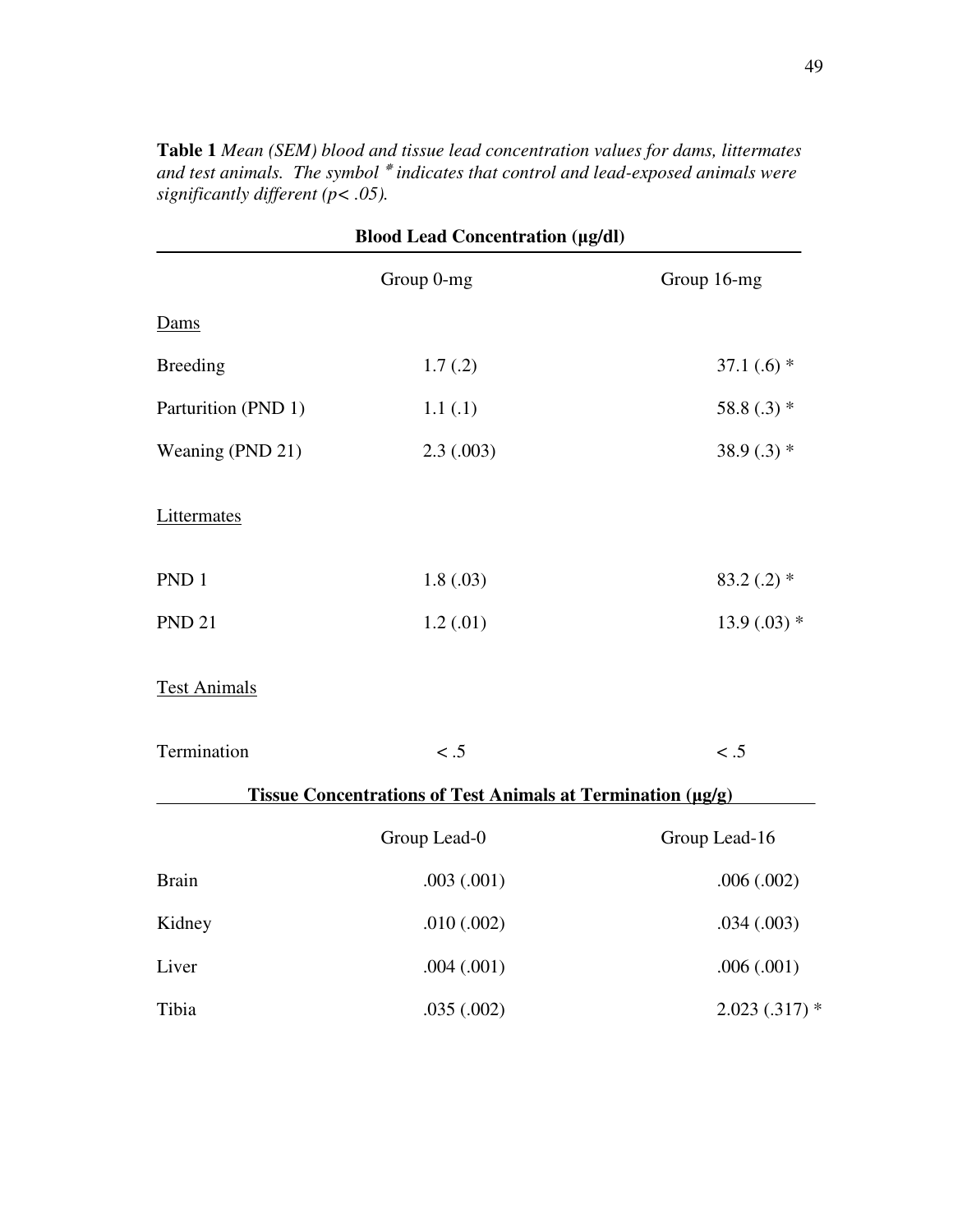#### **EXPERIMENT 2**

In Experiment 2, littermates of lead-exposed animals and control animals were tested on a fixed-ratio 2 (FR-2) using a full range of methamphetamine doses (.01, .02, .04, .08 mg/kg) to characterize the dose-effect curve (Roth and Carroll, 2004). Selfadministration studies with rats often employ a simple fixed ratio (FR) schedule of reinforcement. The FR schedule is useful for exploring patterns of drug intake and can be used in the preliminary examination of drugs with abuse potential (Arnold and Roberts, 1997).

#### **Methods**

# **Animals**

As in Experiment 1, animal maintenance and research were conducted in accordance with the guidelines provided by the Texas A&M University Laboratory Animal Care Committee, and the Public Health Service Policy outlined in the publication of the Guide for the Care and Use of Laboratory Animals (1996). The surgical procedure, apparatus and gavage protocol were as outlined for Experiment 1.

# **Surgical Procedure**

Cather implantation and other surgical procedures were as described in Experiment 1.

# **Apparatus**

The apparatus was the same as described for Experiment 1. The retractable lever remained extended and an i.v. inf .04 mg/kg of methamphetamine was contingent upon lever pressing.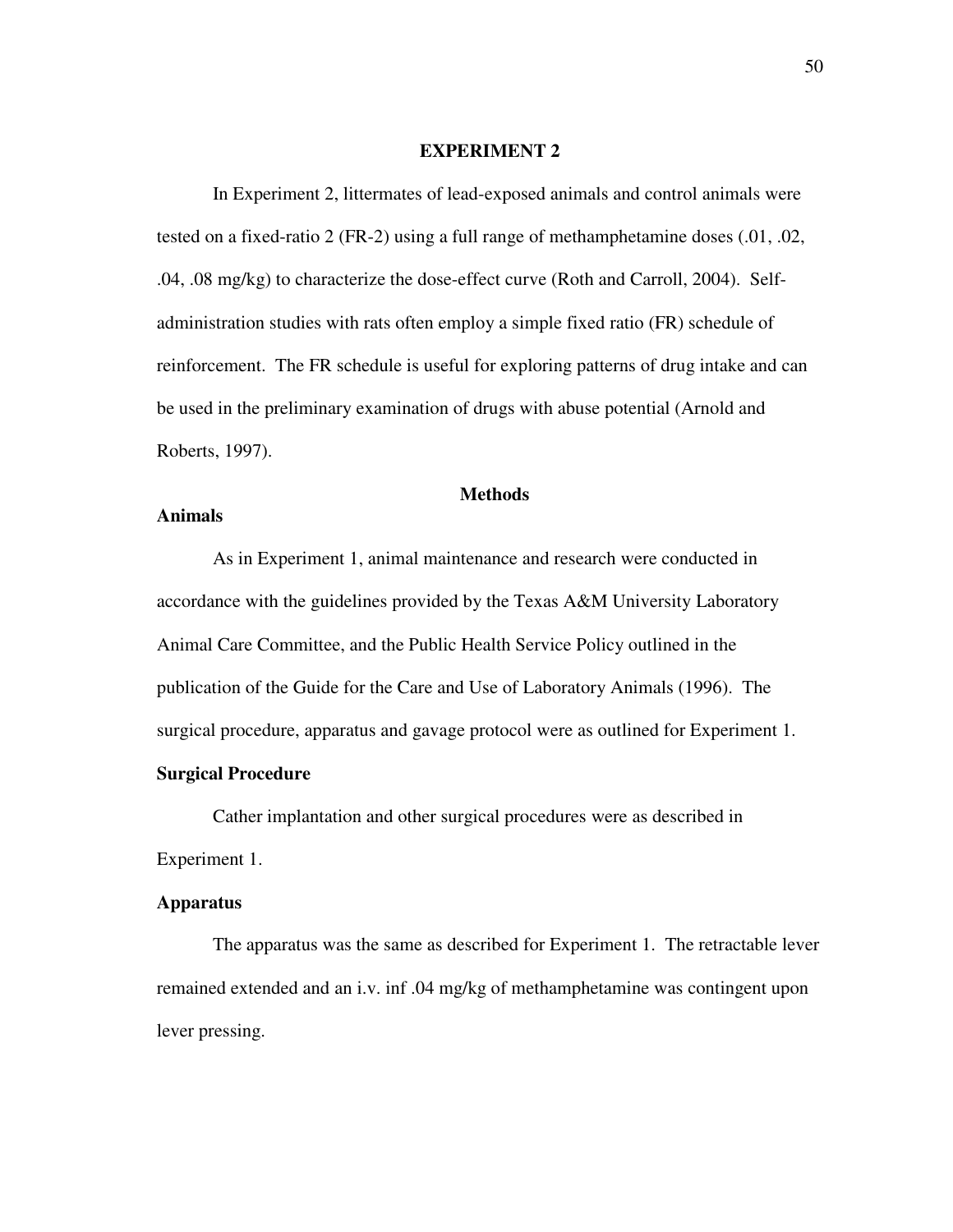### **Procedure**

All control  $(n=7)$  and lead-exposed  $(n=8)$  test animals were shaped to lever press for an infusion of .04 mg/kg methamphetamine on a FR-1 schedule where each depression of the right (active) lever activated the 20-ml syringe infusion pump and resulted in an infusion of methamphetamine and simultaneous illumination of the stimulus light above the lever. Shaping under conditions of methamphetamine reinforcement continued for 5 days. Lever responses on the left (inactive) lever were recorded but had no programmed consequences.

For 7 days after the shaping phase, all animals were trained on a FR-2 reinforcement schedule under which delivery of .04 mg/kg of methamphetamine served as the baseline-training dose. Dose–effect testing began the day immediately following the final day of baseline testing.

During the period of dose–effect testing, drug was available for two successive days at each dose in descending order (.08, .04, .02, .01, saline). Within this selfadministration testing schedule, a stability criterion was imposed between dose–effect test sessions. As a result, during consecutive 2-hr daily baseline sessions FR-2 schedule responding for .04 mg/kg methamphetamine varied less than 20% for all animals in both groups in over 90% of the sessions.

## **Tissue Collection and Analyses**

In a manner parallel to the tissue analyses previously collected and analyzed by Nation *et al* employing an identical perinatal lead exposure regimen, by the completion of testing in Experiment 2, blood lead levels are expected to return to control levels in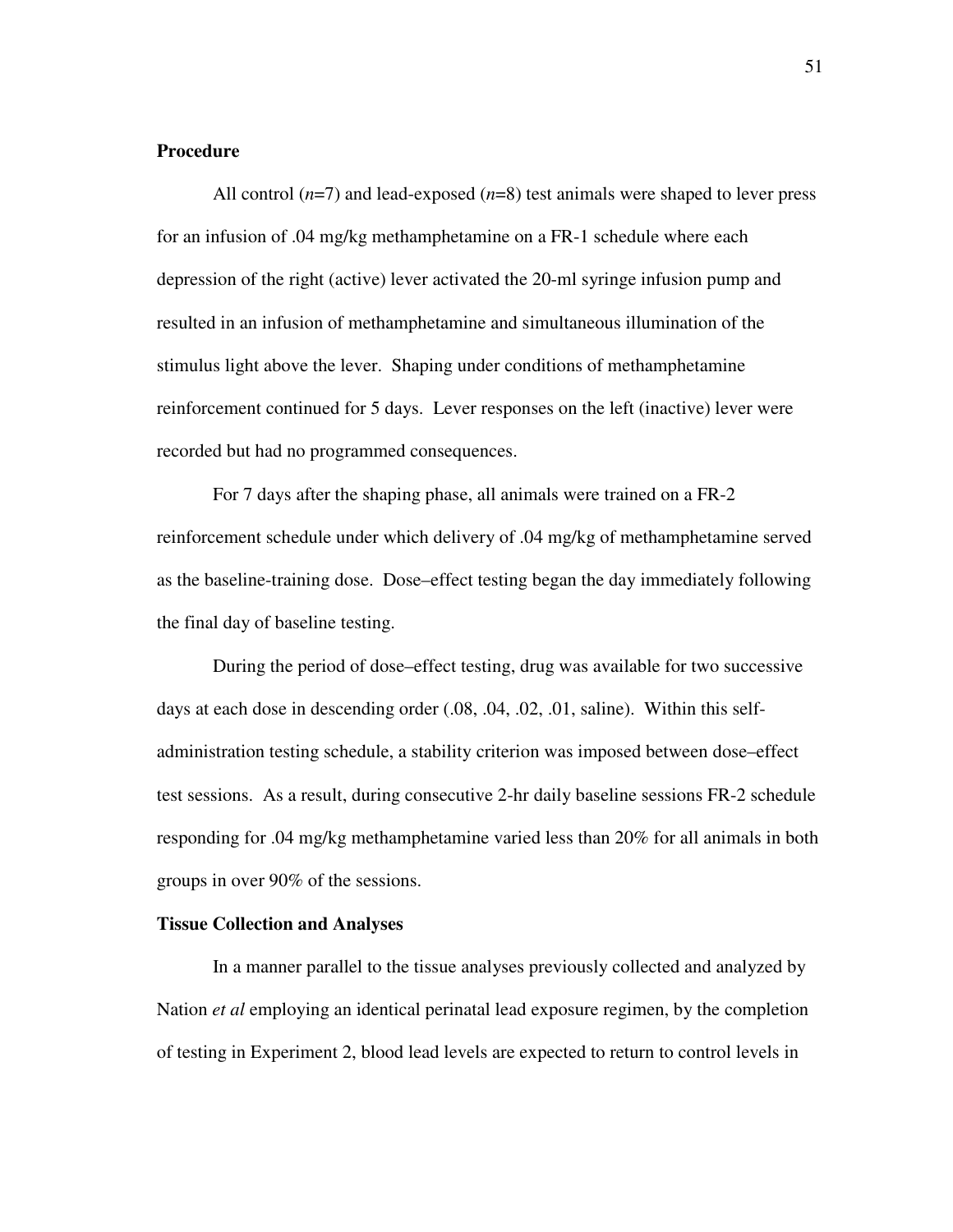both control and lead-exposed groups (i.e., lead levels are expected to have fallen below detectable limits) [see Table 1].

## **Statistical Procedures**

As in Experiment 1, animal body weights during the period of acquisition testing were analyzed using a Groups x Weeks repeated measures analysis of variance (ANOVA) test, with Weeks serving as the within factor. In all cases, Neuman-Keuls post hoc procedure for determining mean differences was used for individual comparisons. The mean total number of lever presses for each 2-day testing session at each dose (saline, .01, .02, .04, .08) of methamphetamine, were analyzed using analysis of variance (ANOVA) tests.

### **Results**

#### **Body Weights**

Body weights for animals during reinstatement testing did not differ between groups (mean body weights=  $357g\text{+}5.58$  and  $364g\text{+}7.49$  for Groups 0-mg and 16-mg, respectively;  $p < .05$ ). Weekly fluctuations did occur but the pattern of change remained uniform across Groups.

# **Methamphetamine Self-Administration**

Baseline Stability. Table 2 presents the mean active (methamphetamine) lever responses and SEM values (in parenthesis) over the respective 2-day baseline training sessions that preceded each testing dose for control (Group 0-mg) and lead-exposed (Group 16-mg) animals. It is apparent that significant shifts in baseline responding did not occur over the course of dose–effect testing for either group, and that self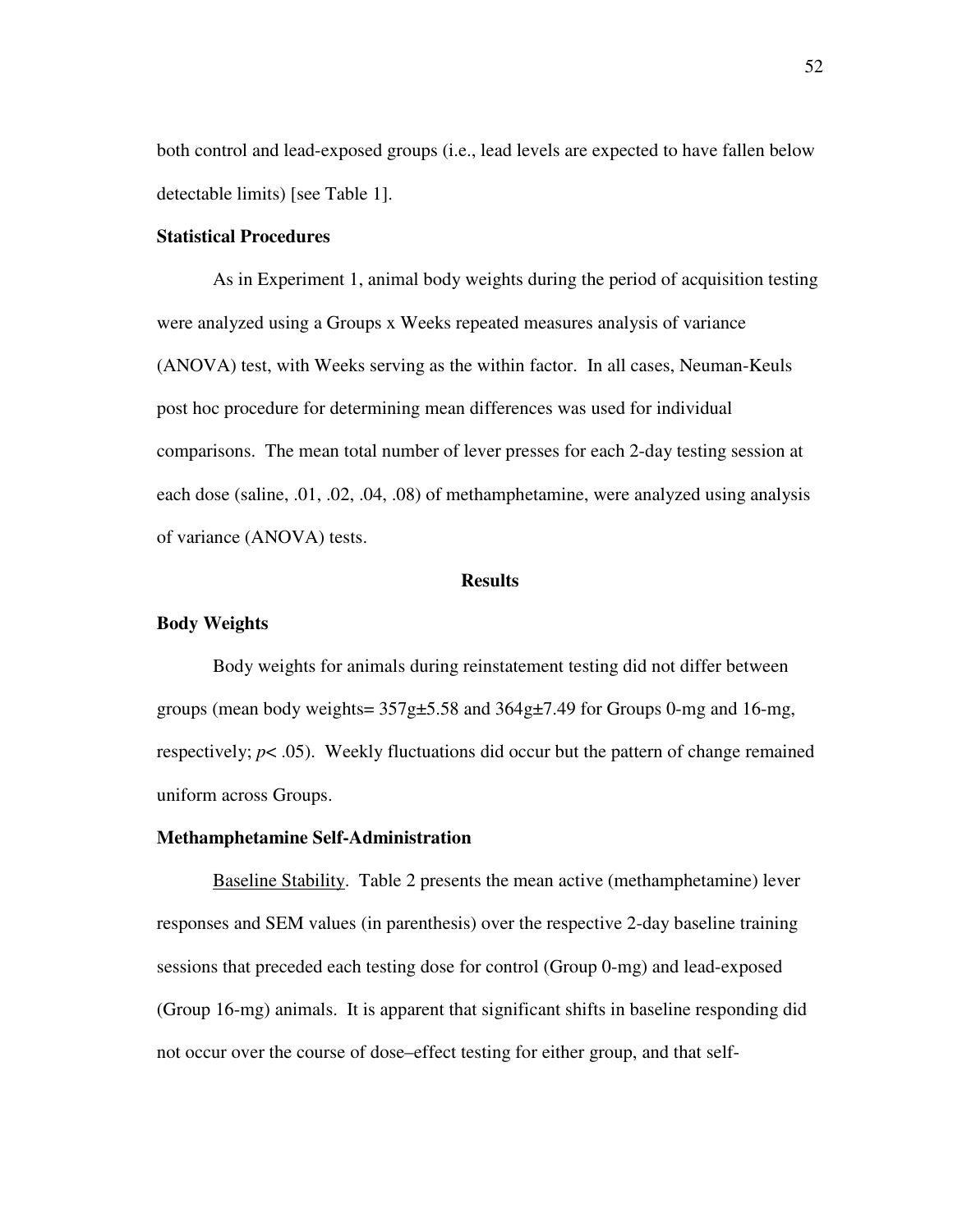administration responding at the baseline dose of .04 mg/kg was essentially the same for Group 0-mg and Group 16-mg (average range). The finding of a nonsignificant Group main effect provided statistical confirmation to this effect.

**Table 2** *Mean active (methamphetamine) lever responses and (SEM) values over the respective 2-day baseline training sessions that preceded each testing dose for control (Group 0-mg) and lead-exposed (Group 16-mg) animals.*

|          | <b>Saline</b> | .01     | .02    | .04    | .08    |
|----------|---------------|---------|--------|--------|--------|
|          | 61.80         | 76.02   | 66.75  | 71.30  | 66.67  |
| Group    |               |         |        |        |        |
| $0$ -mg  | (6.62)        | (11.12) | (4.89) | (6.46) | (5.98) |
| Group    | 52.01         | 74.83   | 65.98  | 63.92  | 65.83  |
| $16$ -mg | (6.10)        | (6.98)  | (4.63) | (4.36) | (4.93) |

# **Dose-Effect Data**

Active methamphetamine self-administration and inactive lever responding are depicted graphically in Figure 3. The statistical unit was the average number of lever responses for each animal across the two test sessions at each dose of methamphetamine. At all methamphetamine doses over the course of dose-effect testing, Group 16-mg animals responded less frequently than Group 0-mg animals. Group differences were significant at saline (*F* (1, 14)=38.91, *p*<0.05), .01 mg/kg (*F* (1, 14)=4.88, *p*<.05), and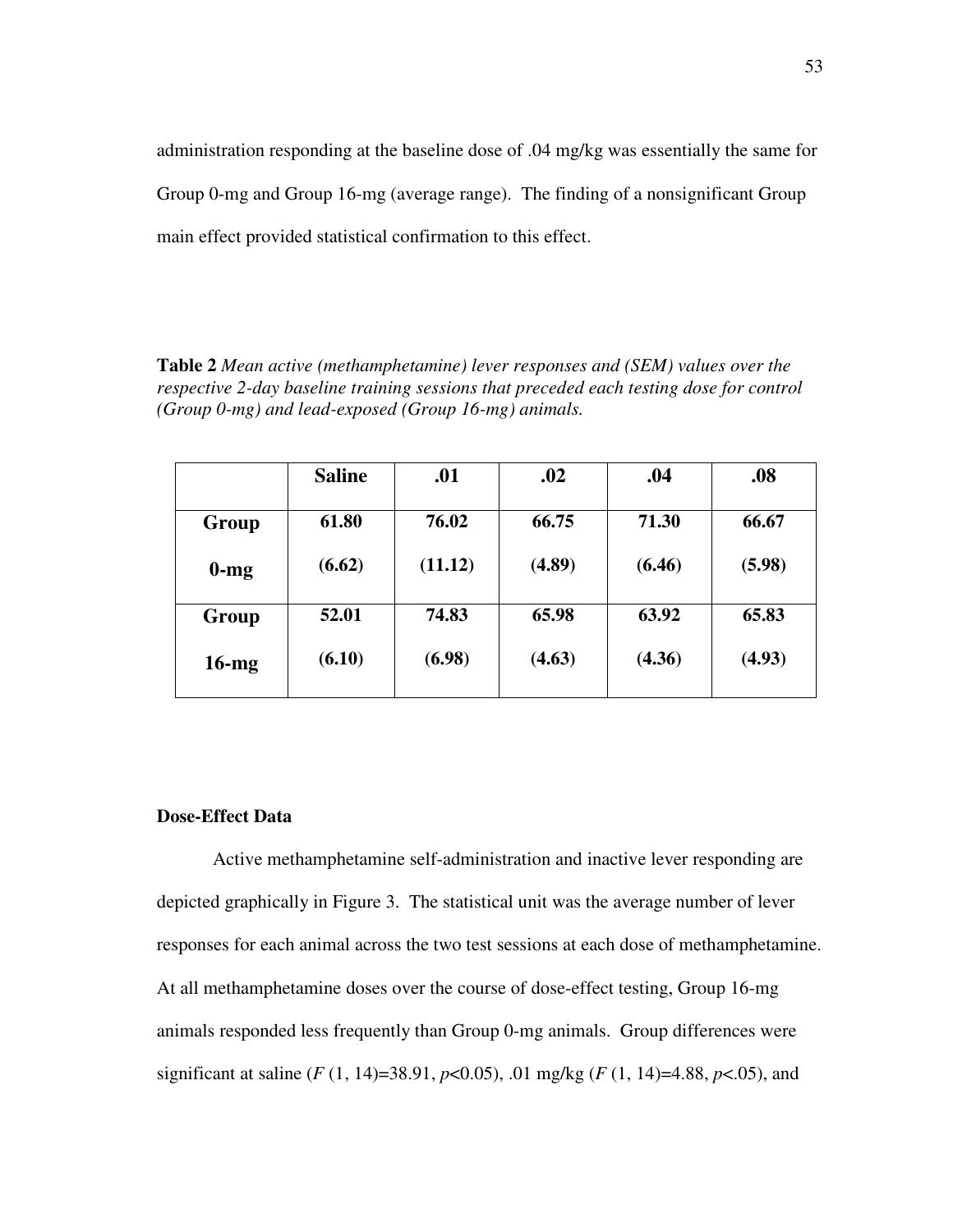.02 mg/kg  $(F(1,14)=3.67, p<0.05)$  doses. The results of the Group x Dose analysis performed on the number of active lever presses showed a significant effect of Group (*F*  $(1, 13)=13.03$ ,  $p<0.05$ ). The only other effect that reached an acceptable level of statistical significance was the main effect of Dose  $(F(4, 52)=97.90, p<0.05)$ .



**Fig. 3** Mean (SEM) active lever presses for Group 0-mg (*n*=7) and 16-mg (*n*=8) at each dose of methamphetamine during dose-effect testing. The *asterisk* indicates that control and lead-exposed animals were significantly different  $(p< 0.05)$ .

In terms of the analysis of inactive lever responding, neither the main effect for Group nor the Groups x Dose interaction was found to be significant. A significant effect of Dose was found  $(F(4, 52)=97.89, p<0.05)$ , and subsequent comparisons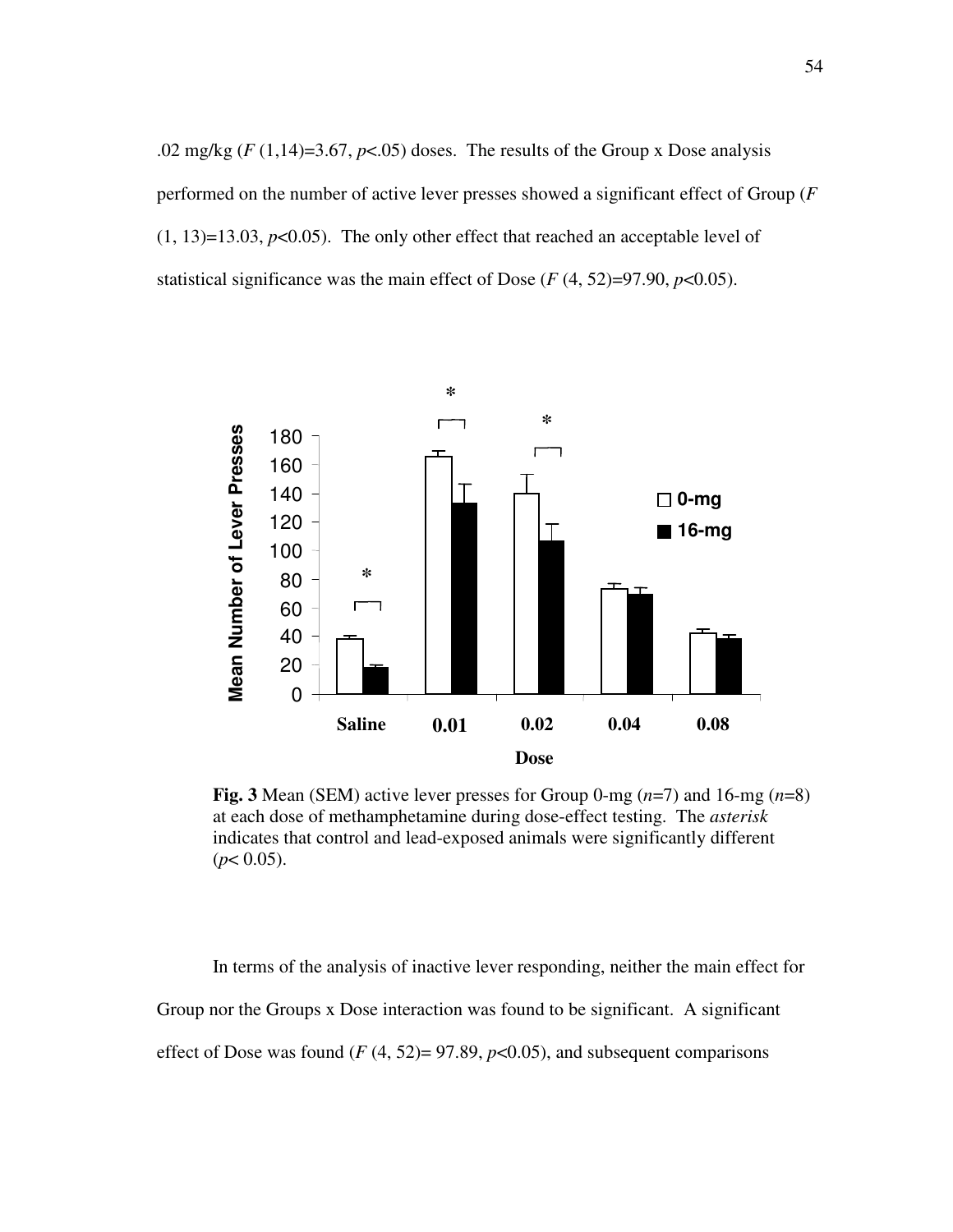indicated inactive lever responding was more frequent at higher test doses of methamphetamine. Active lever responding was greater than inactive lever responding at every test dose  $(p<0.05)$ .

At the end of Experiment 2, as in Experiment 1, each animal in both exposure conditions received an i.v. infusion of 7.50 mg/kg sodium pentobarbital. Catheter patency was verified by rapid onset of brief anesthesia. Each of the animals included in this report had open catheters throughout the study.

#### **Tissue Analyses**

The mean (SEM) blood lead residue values for nonexposed (Group 0-mg) and metal-exposed (Group 16-mg) dams at breeding, 10 days of gestation, parturition, and weaning in a comparable set of animals as was used in Experiment 2 are presented in Table 1. Likewise, blood lead concentrations, a conventional marker of lead toxicity, are shown for littermates at PND 1 and PND 21, as well as for test animals at the termination of the experiment. Lead concentrations in tissues are indicated for dams sacrificed at weaning (see, Table 1).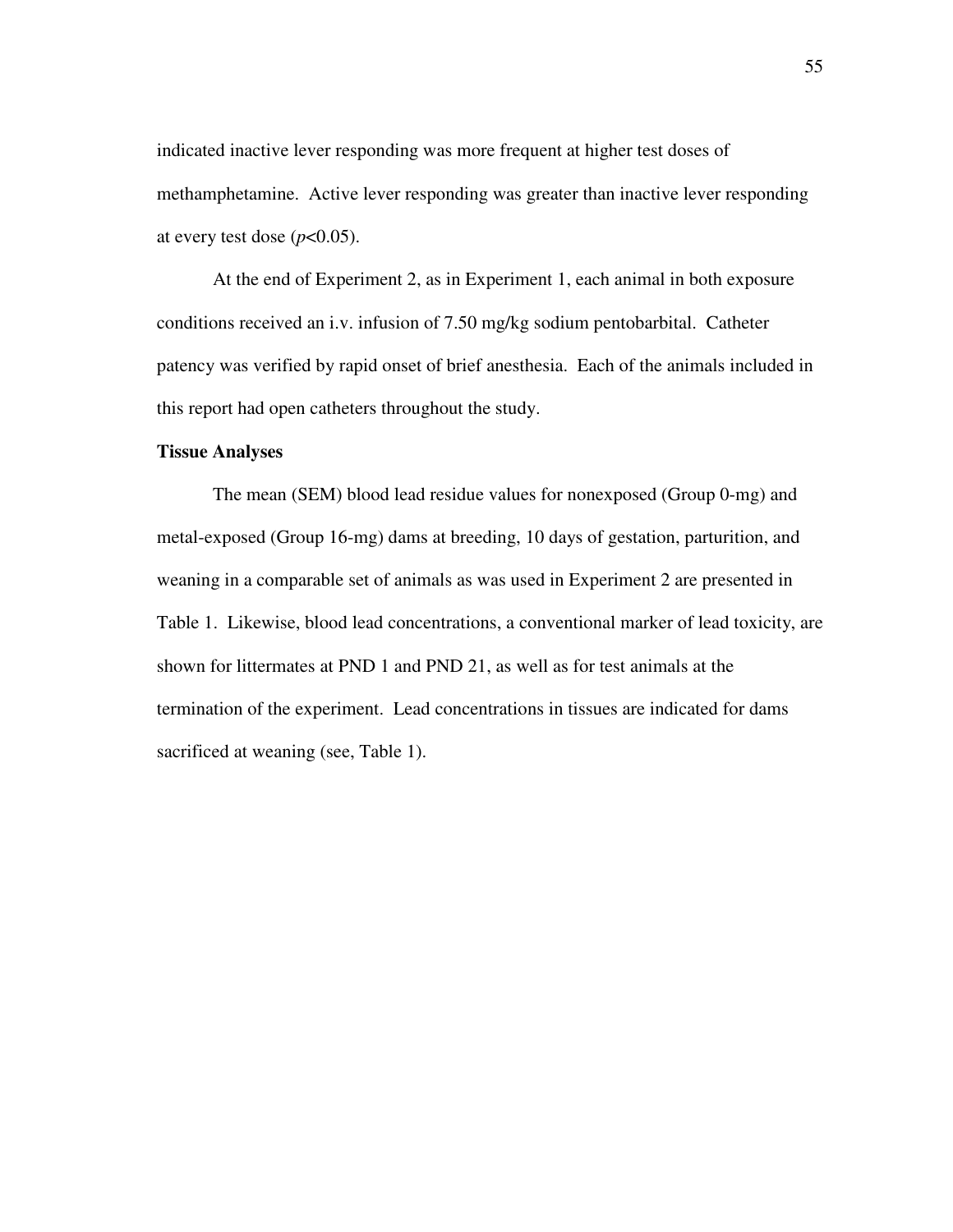#### **EXPERIMENT 3**

The findings from Experiment 2 reflect a general decrease in the selfadministration of methamphetamine among animals developmentally exposed to lead. In other animal studies of hedonic drug use, such a behavioral shift is characteristic of receptor antagonism and may derive from the diminished reinforcement potency of the drug (Caine *et al*, 2000). It is unclear from Experiment 2 what produced the equilibration in responding at the higher doses of methamphetamine. Higher doses of methamphetamine may have overridden lead effects that were responsible for the decreased responding in lead-exposed animals at the lower doses of the drug tested. Also, higher doses of methamphetamine may have produced satiation in both control and lead-exposed animals at a similar rate. Low rate FR schedules of reinforcement pose some weaknesses in that they may not offer more than a general index of rate of drug intake. Thus, simple FR schedules may be inappropriate in studies attempting to assess changes in the reinforcing effects of drugs of abuse. A more challenging schedule of reinforcement, such as progressive ratio (PR), has been cited as offering a more direct measure of the rewarding efficacy of a given dose of a drug (Arnold and Roberts, 1997).

In an effort to clarify interactive effects between perinatal lead exposure and methamphetamine self-administration testing during the adult cycle, Experiment 3 tested non-exposed animals (Group 0-mg) and animals exposed to lead (Group 16-mg) during gestation and lactation on a PR task in which i.v. methamphetamine deliveries served as the reinforcer. In PR procedures, rats complete increasing FR requirements to obtain successive infusions of the reinforcer.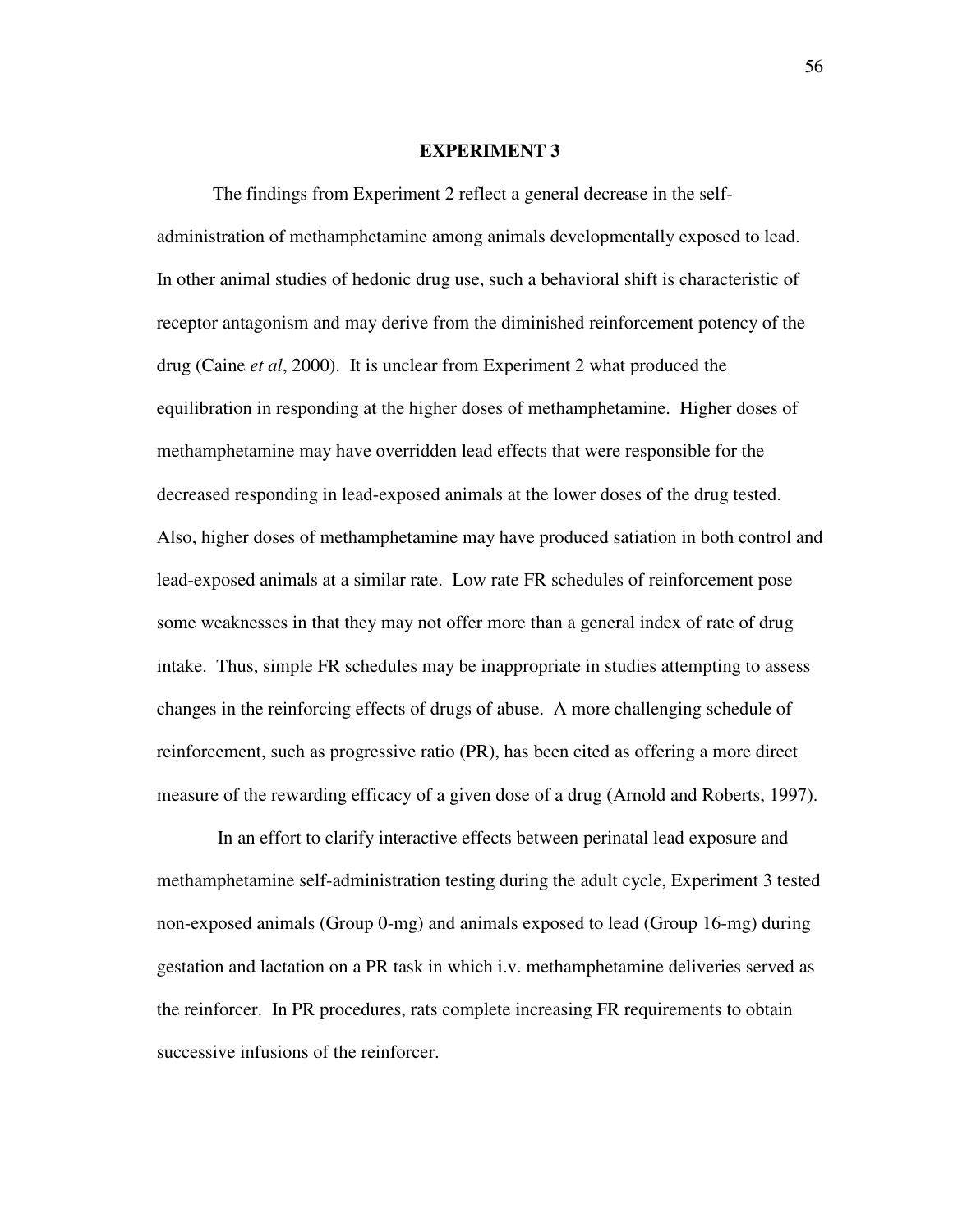#### **Methods**

### **Animals**

As before, female rats were gavaged daily with 0-mg or 16-mg lead for 30 days prior to breeding with non-exposed males. Metal administration continued through pregnancy and lactation and was discontinued at weaning (PND 21). Animals born to control or lead-exposed dams received indwelling jugular catheters as adults and were randomly assigned to one of the four studies. In Experiment 3, animals were tested on a PR schedule in order to more explicitly determine the nature of the change in sensitivity to the drug.

# **Surgical Procedure**

Surgeries were performed at PND 60 using a different surgical procedure than in Experiments 1, 2, and 4. Using a headplate technique, implantation of chronic indwelling jugular catheters was performed under aseptic conditions. Rats were anesthetized with a combination of intraperitoneal (i.p.) injections of ketamine (60 mg/kg) and xylazine (20 mg/kg). Immediately after surgery rats were administered an intramuscular (i.m.) injection of penicillin g potassium (250,000 U/ml). A stereotaxic instrument was used for preparation of the skull of rat prior to implantation of the catheter. Following implantation into the jugular vein, the tubing was passed subcutaneously to the skull of the rat. A pedestal was constructed of dental acrylic fixing the assembly to the skull. The rat was allowed 7 days recovery from surgery before testing began. During this recovery period, each rat received daily i.v. infusions (0.1 ml) of sterile saline solution containing heparin (1.25 U/ml). Cannulae were flushed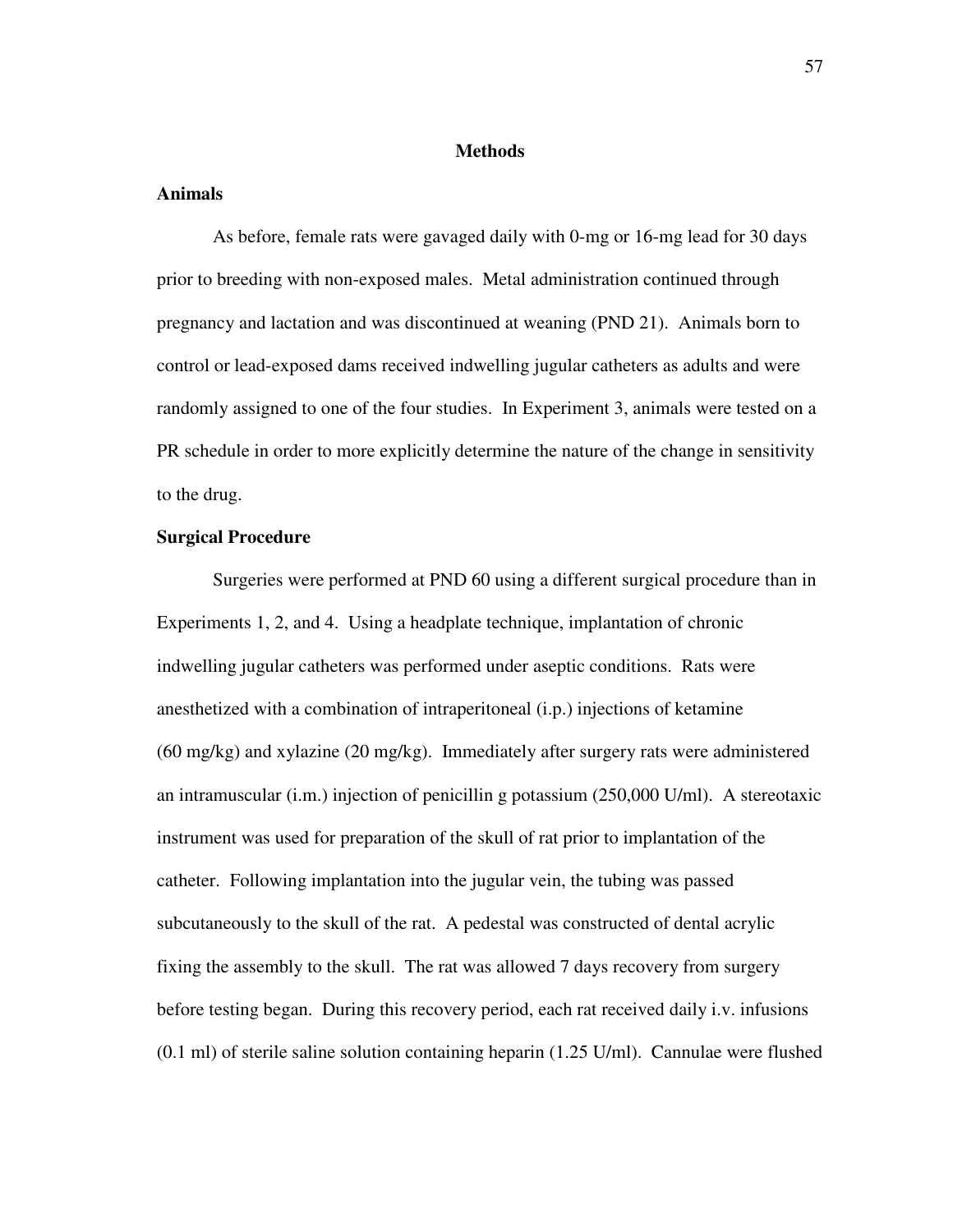daily with heparin saline both prior to and following each testing session.

### **Apparatus**

Experiment 3 employed different apparatus than Experiments 1, 2, and 4. Sixteen operant conditioning chambers (Med Associates, ENV-001; St. Albans, VT) in sound-attenuating cubicles served as the test apparatus. Each chamber had two levers and a stimulus light located above each lever. Infusion pumps (model A with 1-rpm motors, Razel Scientific Instruments; Stamford, CT) controlled drug delivery to each of the boxes. A 20-ml syringe delivered i.v. infusions  $(100 \mu l)$  over a 12.0-s time frame.

All animals received free access to food and water for 7 days while recovering from surgery. Uncontaminated water was available *ad libitum* throughout the study. Animals were weighed daily prior to testing. Food was placed in home cages following the end of each daily testing session.

# **Procedure**

Shaping procedures and baseline training followed the format of Experiments 2 and 4, i.e., methamphetamine was used to shape animals for 5 days, at which point all animals were switched to the baseline-training dose of methamphetamine (.04 mg/kg) for 8 days. The PR schedule followed closely the procedures outlined by Duvauchelle *et al* (1998), as well as those summarized in a previous report by Hubner and Koob (1990). The PR schedule used in this investigation involved an exponential equation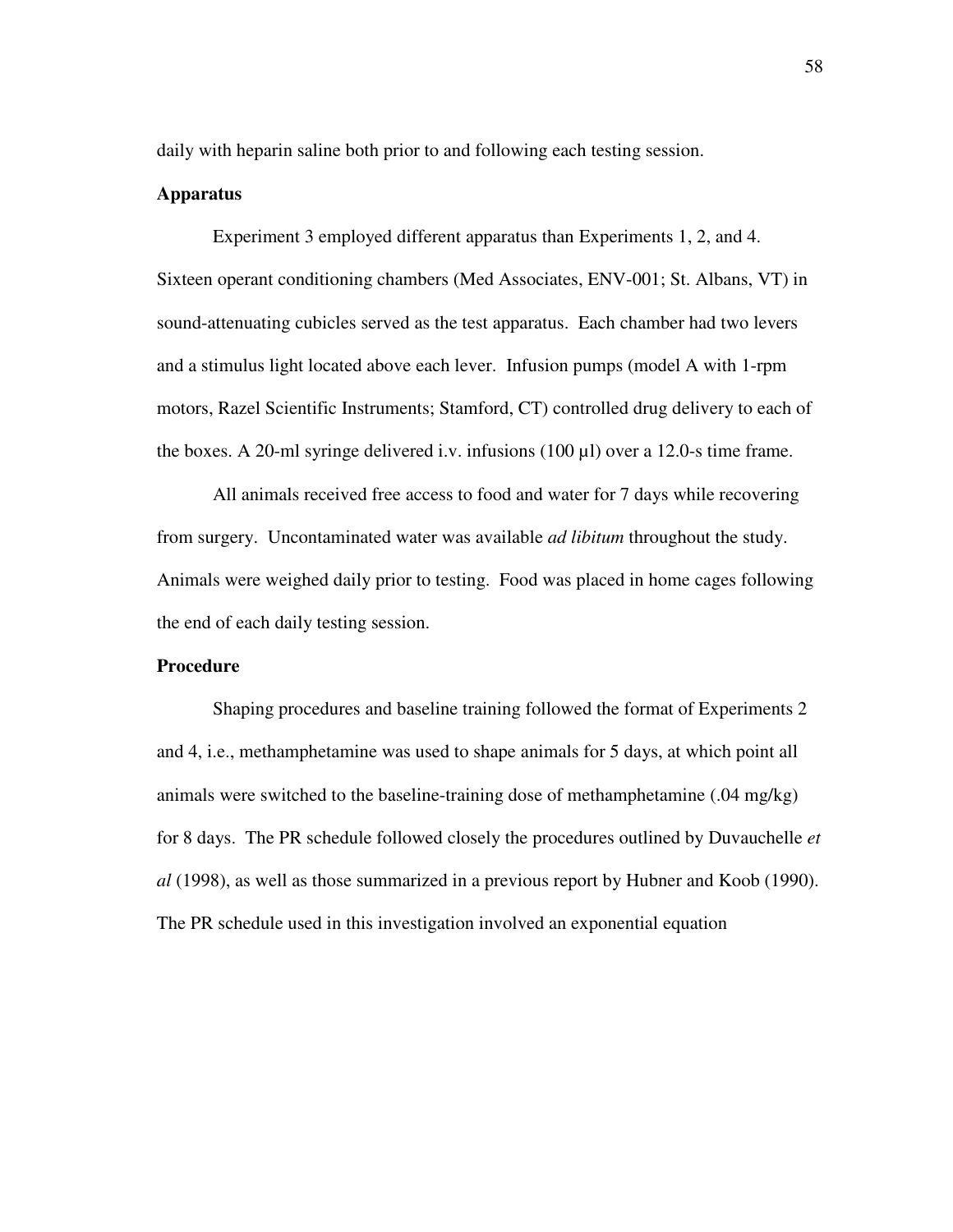in which the reinforcement number is a natural logarithmic function of the ratio value: ratio  $=5 \times \exp$  (reinforcer number  $\times$  0.2) –5. For example, for 16 reinforcements, the ratio progresses as follows: 1, 2, 4, 6, 9, 12, 15, 20, 25, 32, 40, 50, 62, 77, 95, 118.

The PR session ended according to which occurred first; 3 hrs or when the animal failed to complete the ratio for a particular reinforcer within 1 hr from the delivery of the previous reinforcer (breaking point). For both control and lead-exposed animals, a within-subjects assessment procedure was administered with animals receiving doses of vehicle (heparinized saline), .01, .02, .04, .08 mg/kg per infusion methamphetamine in a random order. As in Experiments 2 and 4, a stability criterion was imposed between PR tests sessions. Animals were required to respond for .04 mg/kg methamphetamine across two consecutive 2-hr daily baseline sessions. After stability was obtained on the baseline dose (responding varied less than 20% across sessions), animals were shifted to the PR schedule for a two-day testing session. Contingencies were in place until the breaking point/3-hr session length criteria was satisfied. Another method of analysis that considers the amount of time the animal continues to pursue a drug within a given PR schedule is often included. This measure of Session Duration adds to the understanding of active drug-seeking and reflects the motivation to obtain the drug as well as to index reinforcer efficacy. Latency to initiate the first active lever press response also was considered as a behavioral endpoint. Catheter patency was assessed daily by flushing the catheter with 0.1 ml of a sterile saline solution containing heparin (1.25 U/ml).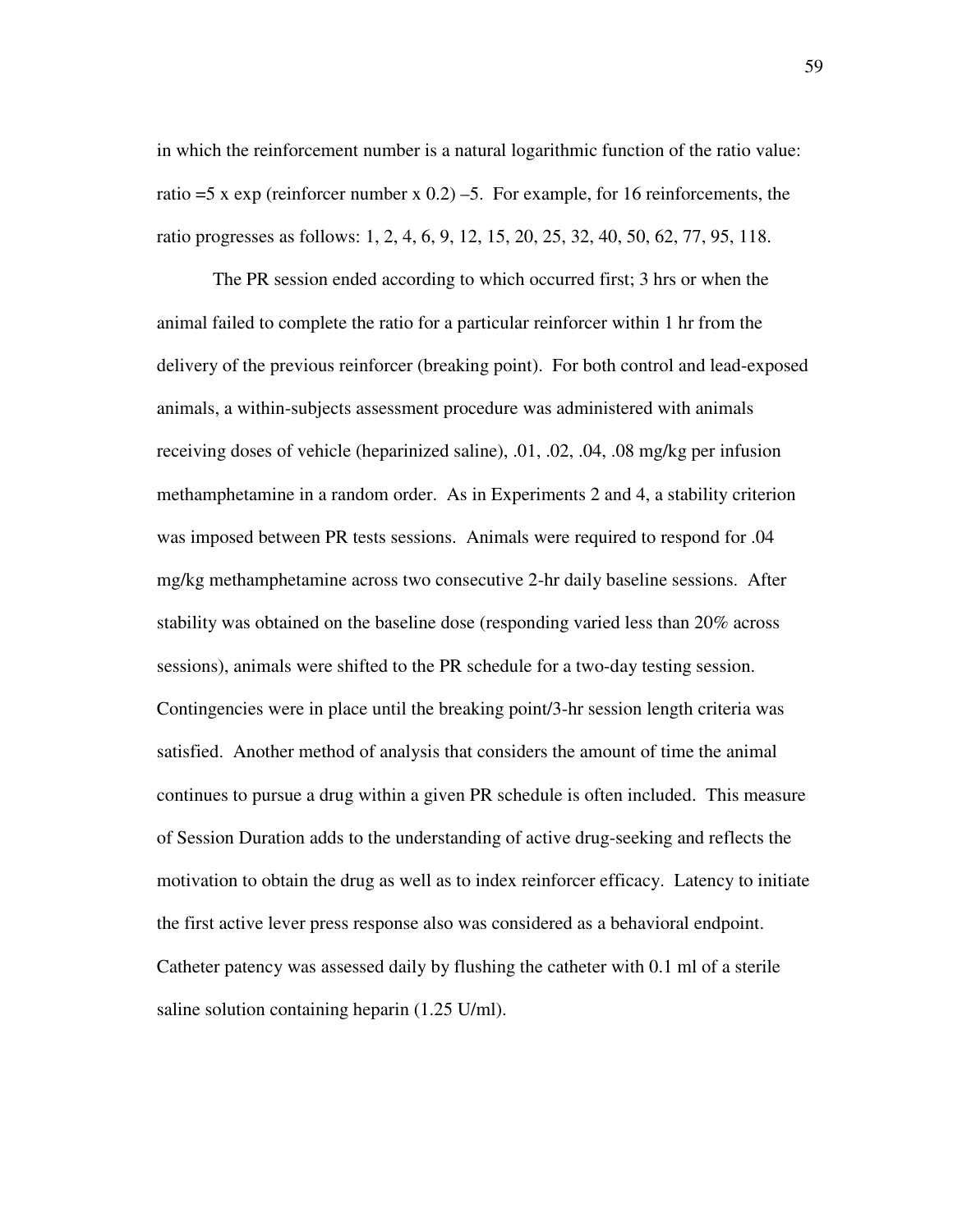## **Tissue Collection and Analyses**

The mean (SEM) blood lead residue values for nonexposed (Group 0-mg) and metal-exposed (Group 16-mg) dams at breeding, 10 days of gestation, parturition, and weaning for animals that underwent a comparable perinatal lead-exposure regimen are presented as a point of reference (see, Table 1). Likewise, blood lead concentrations, a conventional marker of lead toxicity, are shown for littermates at PND 1 and PND 21, as well as for test animals at the termination of the experiment. Also, lead concentrations in tissues are indicated for dams sacrificed at weaning (see, Table 1).

### **Statistical Procedures**

The mean total number of lever presses for each 2-day testing session at each dose (saline, .01, .02, .04, .08) of methamphetamine, were analyzed using analysis of variance (ANOVA) tests.

#### **Results**

## **Body Weights**

Body weights for animals during progressive ratio testing did not differ between groups (mean body weights= 364g±7.12 and 373g±8.42 for Groups 0-mg and 16-mg, respectively; *p*> .05). Weekly fluctuation did occur but the pattern of change remained stable across groups.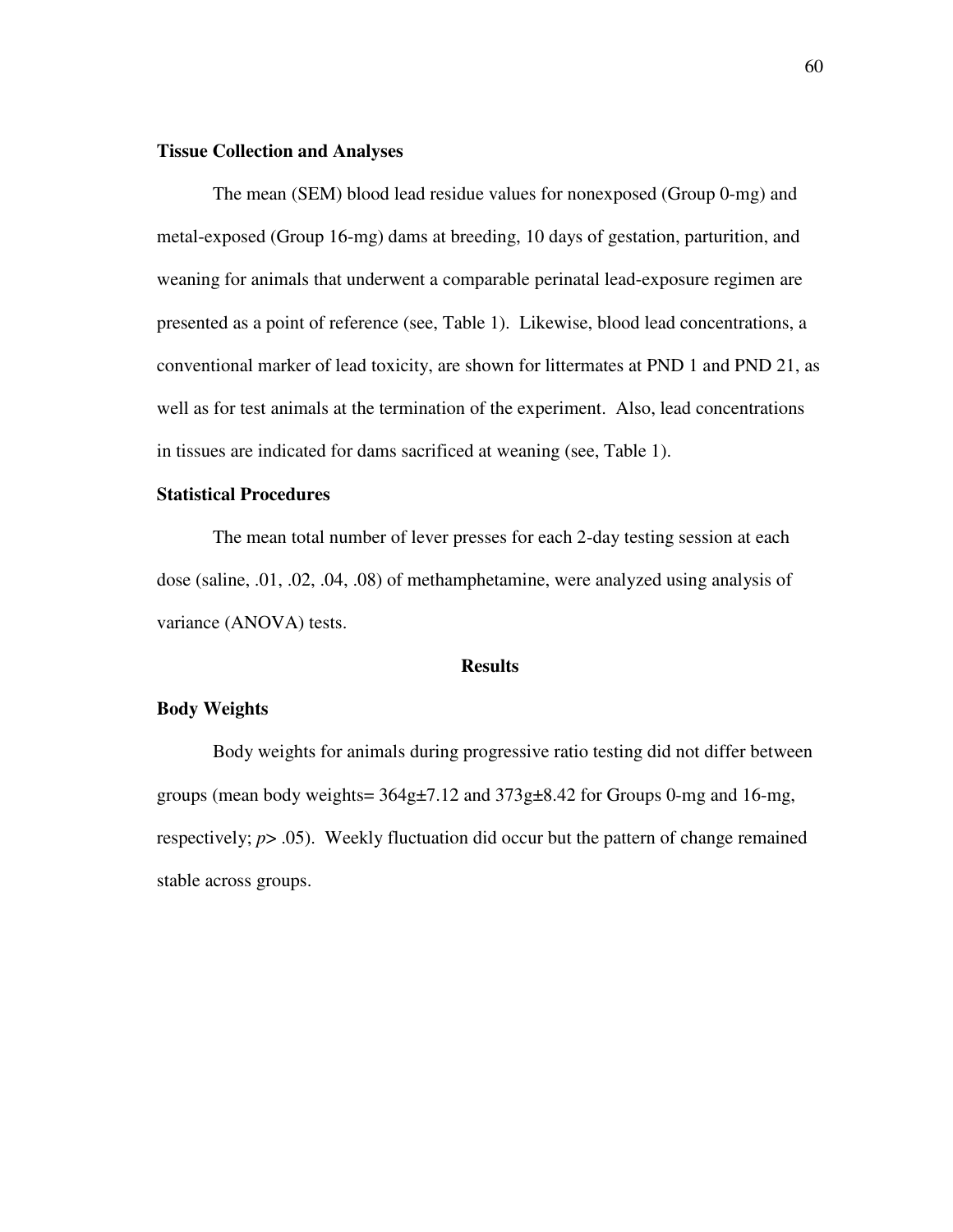# **Progressive Ratio Data**

Baseline Stability. Table 3 presents the mean and SEM baseline values (.04mg/kg methamphetamine (active) lever responses) during the 2-day baseline session that preceded each respective PR testing session at each dose. As expected, baseline performance remained stable for each exposure condition throughout the period of testing.

**Table 3.** *Mean and (SEM) values for average number of active (methamphetamine) lever responses during the 2-day baseline session that preceded each respective PR testing session at each dose.*

|          | <b>Saline</b> | .01    | .02    | .04    | .08    |
|----------|---------------|--------|--------|--------|--------|
| Group    | 46.18         | 46.67  | 43.86  | 47.19  | 46.88  |
| $0$ -mg  | (9.09)        | (5.19) | (4.48) | (7.38) | (5.02) |
| Group    | 49.50         | 34.02  | 44.33  | 41.30  | 49.16  |
| $16$ -mg | (8.63)        | (6.20) | (5.76) | (3.20) | (7.31) |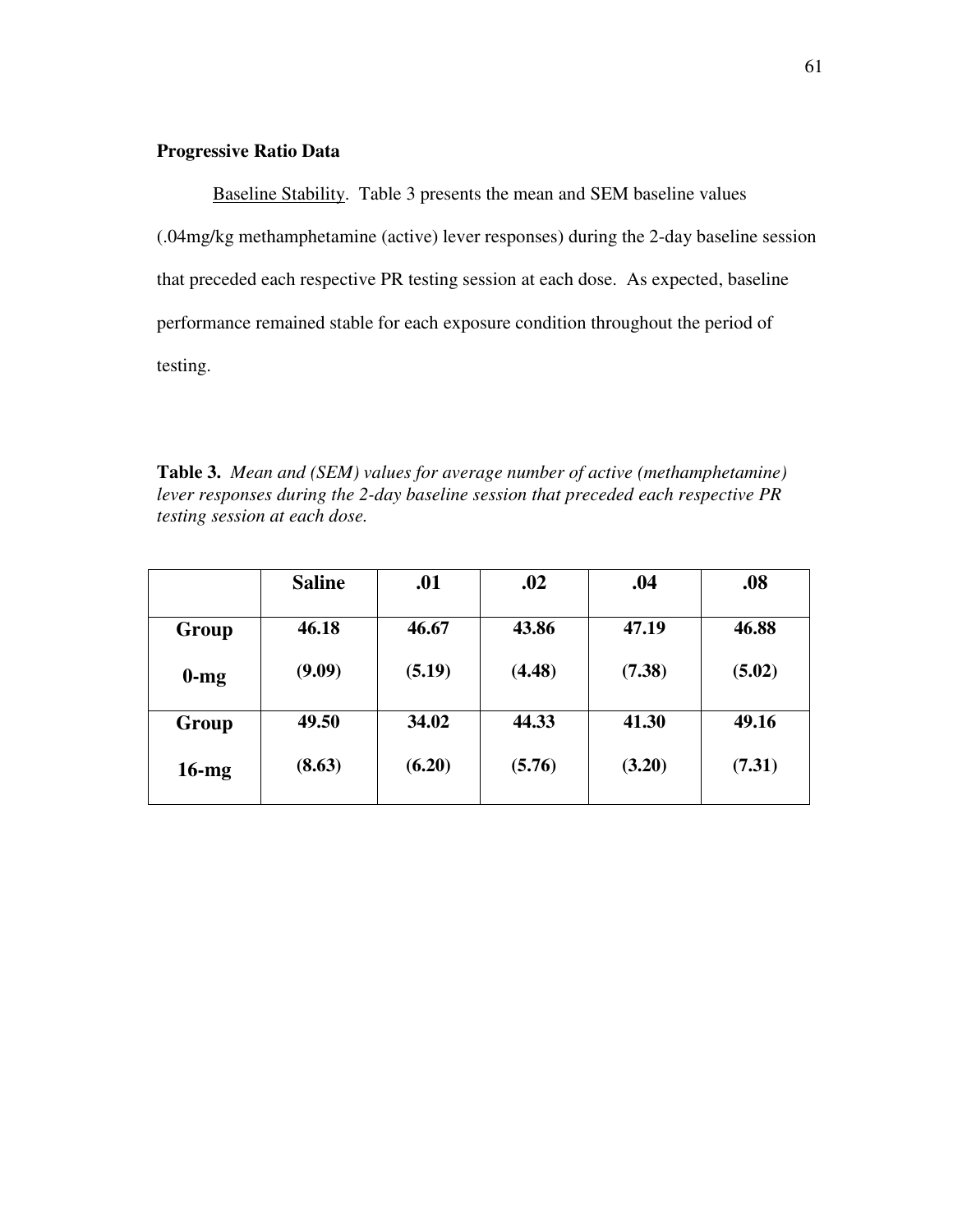Total Number of Lever Presses. Figure 4 shows the respective total mean number of lever presses on the active (methamphetamine) lever for Groups 0-mg  $(\pm)$  and 16-mg  $(\pm)$  at the different doses of methamphetamine reinforcement. The results of the Group x Dose repeated-measures ANOVA on total number of lever presses revealed a main effect for Dose  $(F(4, 48) = 21.49, p < 0.05)$ , as well as a main effect for Group  $(F$  $(1,12)=34.01$ ,  $p<0.05$ ). Individual comparisons indicated that these differences derived from decreasing total number of lever responses per session in lead-exposed animals associated with lower methamphetamine reward outcomes, and that the total number of lever presses per session for Group 16-mg was uniformly lower than the responses of Group 0-mg animals, across the various doses employed in PR testing.

### **Tissue Analyses**

The mean (SEM) blood lead residue values for nonexposed (Group 0-mg) and metal-exposed (Group 16-mg) dams at breeding, 10 days of gestation, parturition, and weaning in a comparable set of animals as was used in Experiment 3 are presented in Table 1. Likewise, blood lead concentrations, a conventional marker of lead toxicity, are shown for littermates at PND 1 and PND 21, as well as for test animals at the termination of the experiment. Lead concentrations in tissues are indicated for dams sacrificed at weaning (see, Table 1).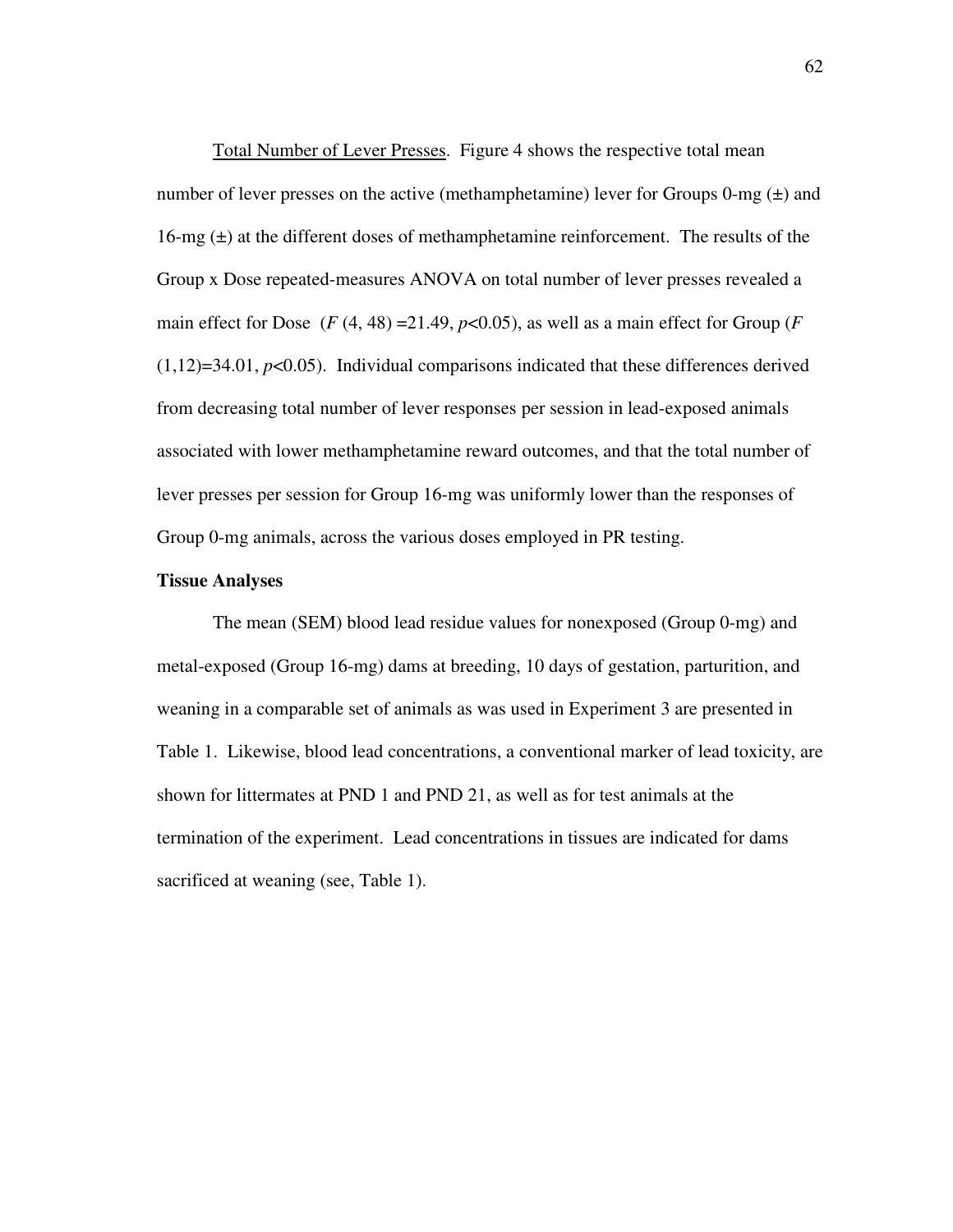

**Fig. 4** Mean (SEM) total number of lever presses in a Session, for Groups 0-mg and 16-mg at each methamphetamine dose tested during the progressive-ratio procedure. The *asterisk* indicates that control and lead-exposed animals were significantly different (*p*<0.05).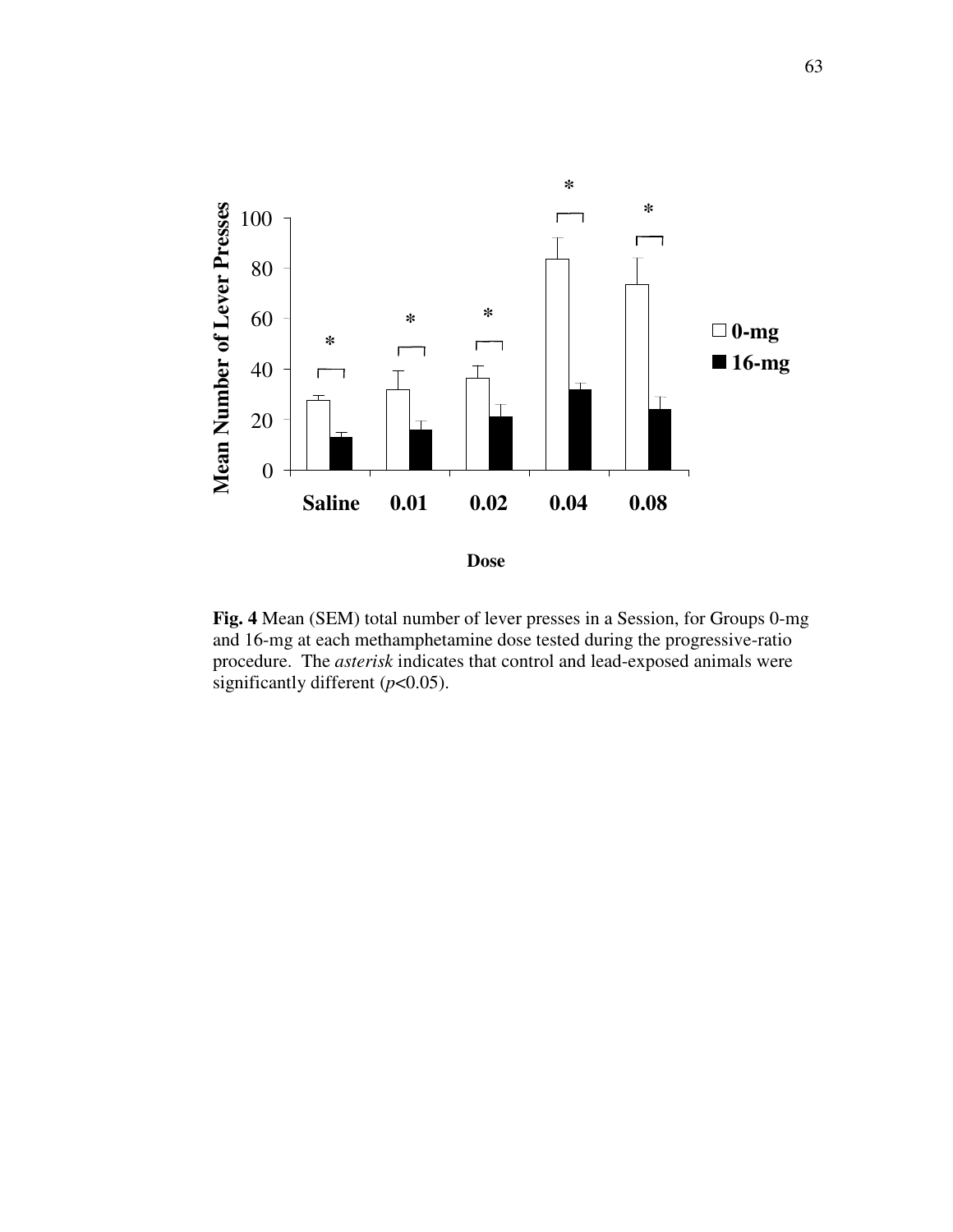#### **EXPERIMENT 4**

Drug abuse is characterized by a high incidence of relapse to drug taking that can become manifest after years of abstinence from drug administration (Cornish *et al*, 1999). Relapse to drug abuse arises from intense craving that can be triggered by a single drug prime or from a conditioned environmental stimulussuch as a stressor or a drug-associated cue. Elevated dopamine transmission in the nucleus accumbens is thought to be a primary mediator of addiction to most drugs of abuse, and methamphetamine abuse is no exception. However, glutamate transmission, and not dopamine transmission, is more highly implicated after repeated exposure to stimulants. For example, craving-induced relapse has been attributed to glutamate, and not dopamine transmission in the nucleus accumbens. Craving is recognized to be a primarymediator of drug-induced reinstatement of drug-seeking behavior (Cornish *et al*, 1999).

Some effects that persist for up to 1 month following the cessation of drug selfadministration can be observed in the nucleus accumbens. Supersensitivity to D1-likemediated responses (Henry and White, 1991; Wolf *et al*, 1994), decreased levels of inhibitory G proteins that inhibit cAMP formation (Self *et al*, 1995; Striplin and Kalivas, 1993; Terwilliger *et al*, 1991), and increased levels of adenyly cyclase that aid in the conversion of cAMP and cAMP-dependent PKA, may be responsible for the functional relapse that follows chronic drug use.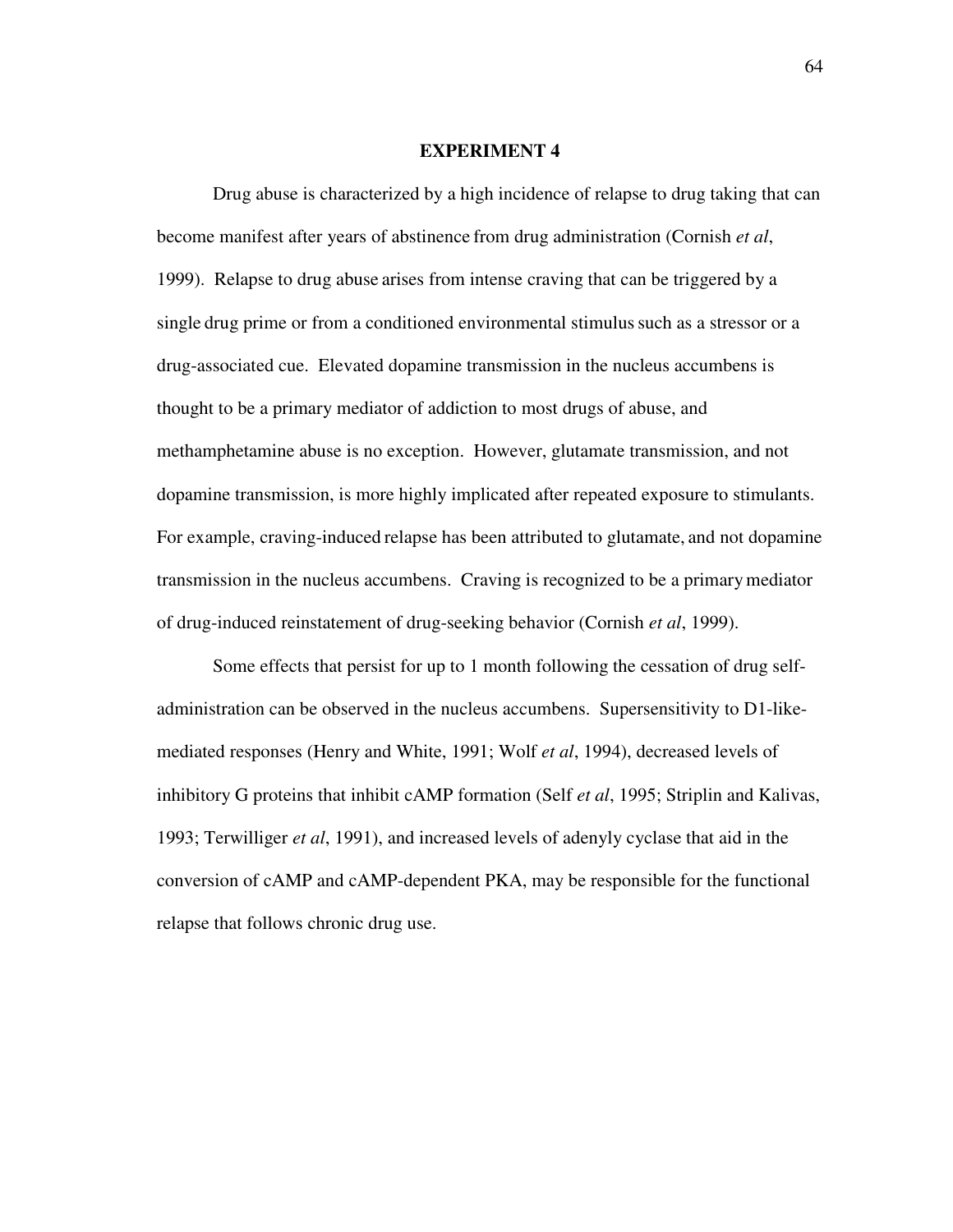## **Methods**

## **Animals**

The lead exposure regimen followed that of previous experiments.

## **Surgical Procedure**

As in Experiments 1 and 2, a backplate surgical technique was used in Experiment 4 to anchor the indwelling jugular catheters to the animals. Surgeries were performed on test offspring at PND 90. As before, animals were allowed 7 days to recover post-surgery.

## **Apparatus**

As in Experiments 1 and 2, Experiment 4 employed twelve operant conditioning chambers (Model E-10-10, Coulbourn, Allentown, PA) in sound attenuating cubicles. **Procedure**

At PND 90, animals were tested in daily 2-hr sessions for steady baseline selfadministration of methamphetamine (.04 mg/kg per inf) on a fixed-ratio schedule where two lever presses resulted in drug delivery (FR-2 schedule). After steady-state responding was established, methamphetamine reinstatement responding was assessed for each group within an extinction paradigm. During the initial 1 hr of reinstatement testing, the previous baseline contingencies were in place, i.e., animals operated under an FR-2 schedule for an infusion of .04 mg/kg methamphetamine. During the 2 hr, 3 hr, and 4 hr of testing saline infusions were substituted for methamphetamine infusions. After responding was extinguished during hr 4, reinstatement of responding was tested by administering an intraperitoneal (i.p.) priming injection of either saline, 0.5, or 1.5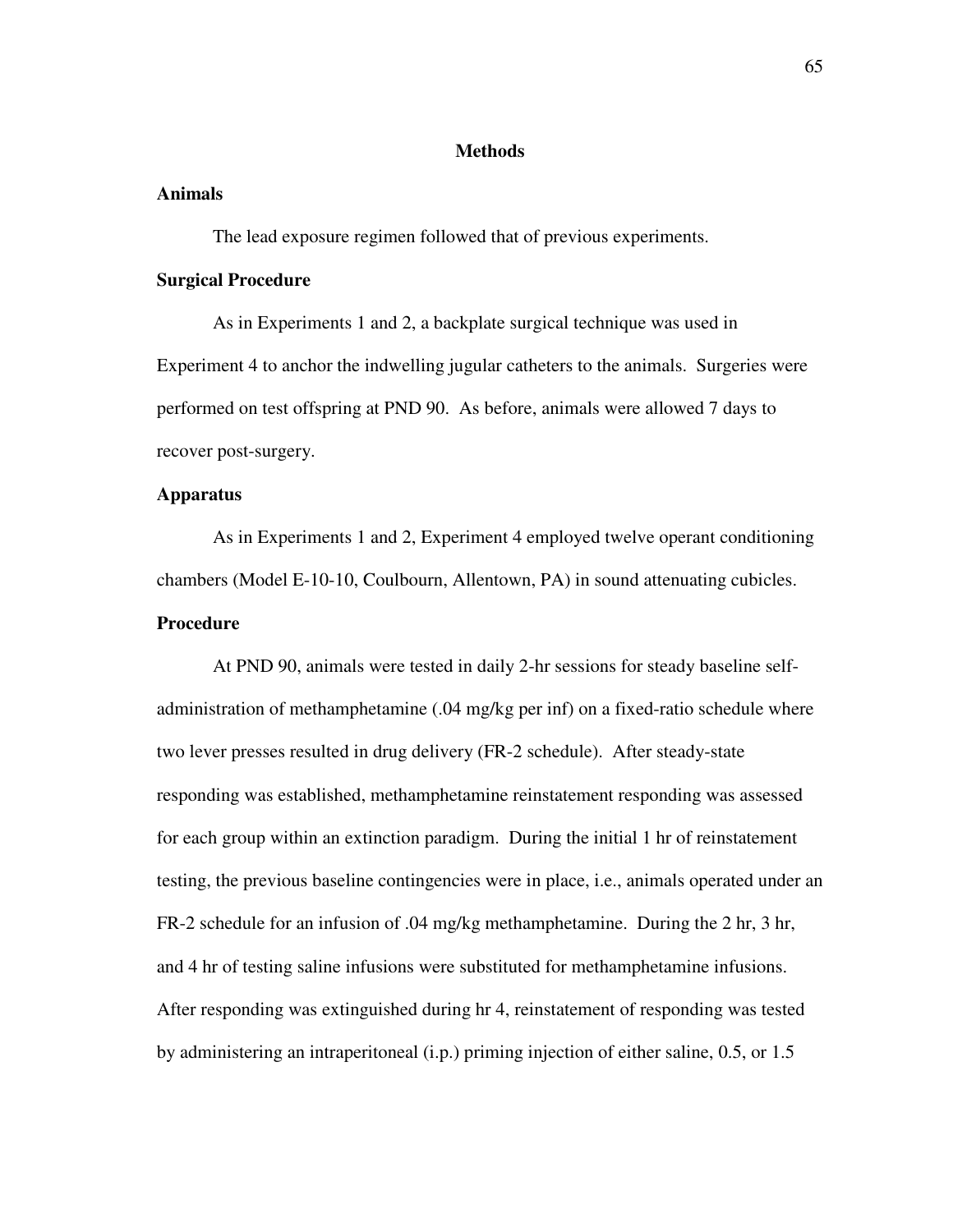mg/kg methamphetamine. Following these injections, lever responding for saline infusions was monitored during hr 5. Between the respective reinstatement test sessions animals were given two days of .04 mg/kg/inf methamphetamine baseline testing on a FR-2 schedule in order to reestablish baseline responding and to measure possible shifts in tolerance that may have occurred following chronic exposure to the psychostimulant.

### **Tissue Collection and Analyses**

The mean (SEM) blood lead residue values for nonexposed (Group 0-mg) and metal-exposed (Group 16-mg) dams at breeding, 10 days of gestation, parturition, and weaning in a comparable set of animals as was used in Experiment 4 are presented in Table 1. Likewise, blood lead concentrations, a conventional marker of lead toxicity, are shown for littermates at PND 1 and PND 21, as well as for test animals at the termination of the experiment. Lead concentrations in tissues are indicated for dams sacrificed at weaning (see, Table 1).

## **Statistical Procedures**

Statistical analyses of behavioral profiles included a 2 Groups (0-mg, 16-mg) x 4 Dose (saline, 0.5, 1.5) repeated measures ANOVA performed on number of responses on baseline days prior to reinstatement testing. Separate 2 Groups x 2 Levers x 4 Doses repeated measures ANOVAs were performed on the hourly data, with Group serving as the between factor and Dose serving as the within factors.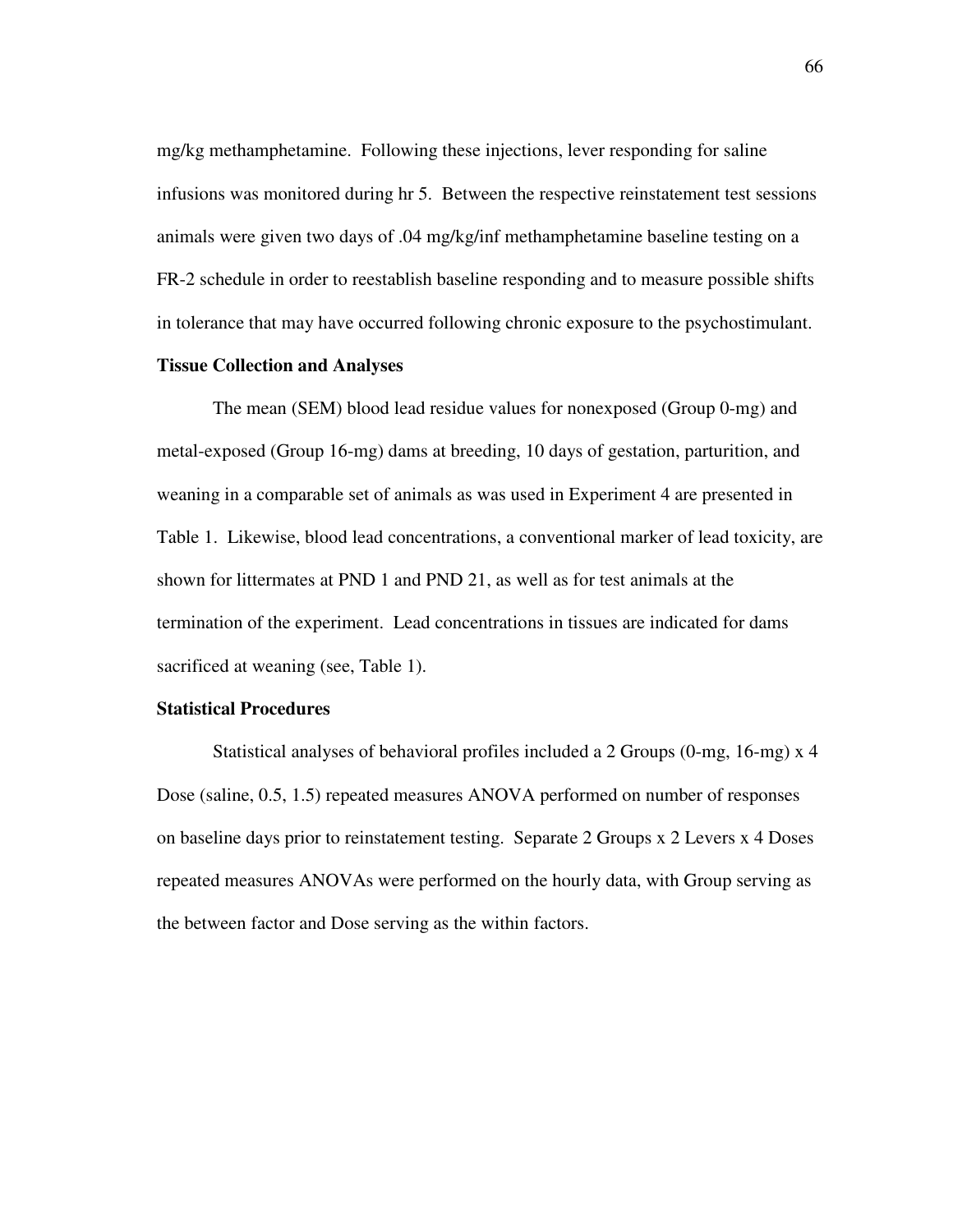### **Results**

## **Body Weights**

Experiment 4 animals started testing at a later PND. Thus, body weights and lead concentrations for animals in Experiment 4 were higher than for animals in Experiments 1, 2, and 3. Body weights for animals during reinstatement testing did not differ between groups (mean body weights=  $364g\text{±}5.31$  and  $373g\text{±}7.12$  for Groups 0-mg and 16-mg, respectively; *p*> .05). By the completion of testing, blood lead levels of lead-exposed animals had returned to control levels, i.e., in both groups lead levels had fallen below detectable limits  $\left($ <1  $\mu$ g/dl) [data not shown].

## **Baseline Data**

Separate analysis of variance (ANOVA) tests were performed on the number of lever presses made during baseline (hr 1) and during each successive three hr sessions of extinction testing at each reinstatement dose. For reinstatement testing (hr 5), the behavioral endpoint was the percent change from baseline (hr 1), i.e., hr 5 performance was compared to hr 1 performance at each reinstatement dose for each animal.

## **Reinstatement Data**

Statistical analyses of behavioral profiles included a 2 Groups (0-mg, 16-mg) x 2 Levers (inactive, active) x 4 Dose (saline, 0.5, 1.0, 1.5) repeated measures ANOVA performed on number of responses on baseline days prior to reinstatement testing. Although more active than inactive lever responses were exhibited, the results of the analysis failed to indicate significant differences by Group or Dose (all *F*<1). Consequently, it was established that the baseline dose of .04 mg/kg methamphetamine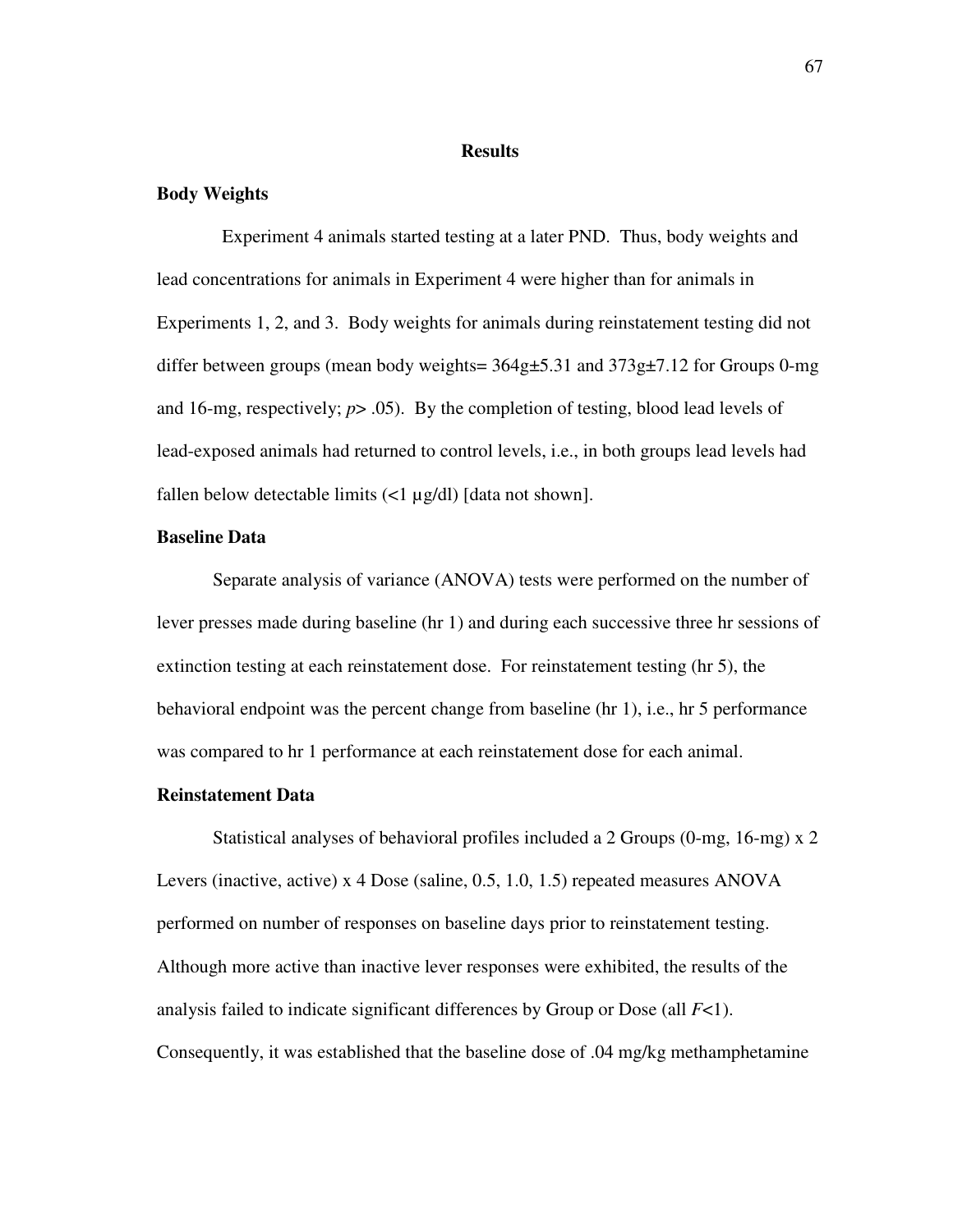remained stable across reinstatement testing Group 0-mg (52.03±10.60) and Group 16 mg  $(52.18\pm7.16)$  were not differ statistically.

Figure 5 (left panel) presents the inactive and active (methamphetamine) lever responses for Group 0-mg and Group 16-mg during the initial 1-hr session at each dose of reinstatement. During this initial period baseline conditions were in place, i.e., FR-2 responding resulted in an infusion of .04 mg/kg methamphetamine. Shown in the additional panels of Fig. 5 are the response records of the two exposure groups across the 3 hrs of extinction (hrs 2-4) where completion of the FR-2 resulted in illumination of the stimulus light, but only a heparinized saline solution was delivered. Separate 2 Groups x 2 Levers x 4 Doses repeated measures ANOVAs were performed on the hourly data, with Group serving as the between factor and Dose serving as the within factors. The results of the analysis of hr 1 failed to show a significant main effect of Groups, and the Groups X Reinstatement Dose interaction was found to be nonsignificant (all *Fs*<1). Both groups responded significantly more on the active lever that resulted in methamphetamine deliveries, relative to inactive lever responding [*F* (1,14)=272.59, *p*<0.01]. These findings basically replicate the aforementioned baseline results. Although there was some indication of group separation during hr 2, the analysis of the data from hr 2 revealed only a significant main effect of Levers [*F* (1,14)=67.53, *p*<0.05]. It is visually apparent from Figure 5 that during hrs 3 and 4 inactive and active lever responding had virtually ceased for both exposure conditions.

The methamphetamine percent of baseline reinstatement data for hr 5 (reinstatement testing) for Groups (0-mg, 16-mg) X 4 Reinstatement Dose (saline, 0.5,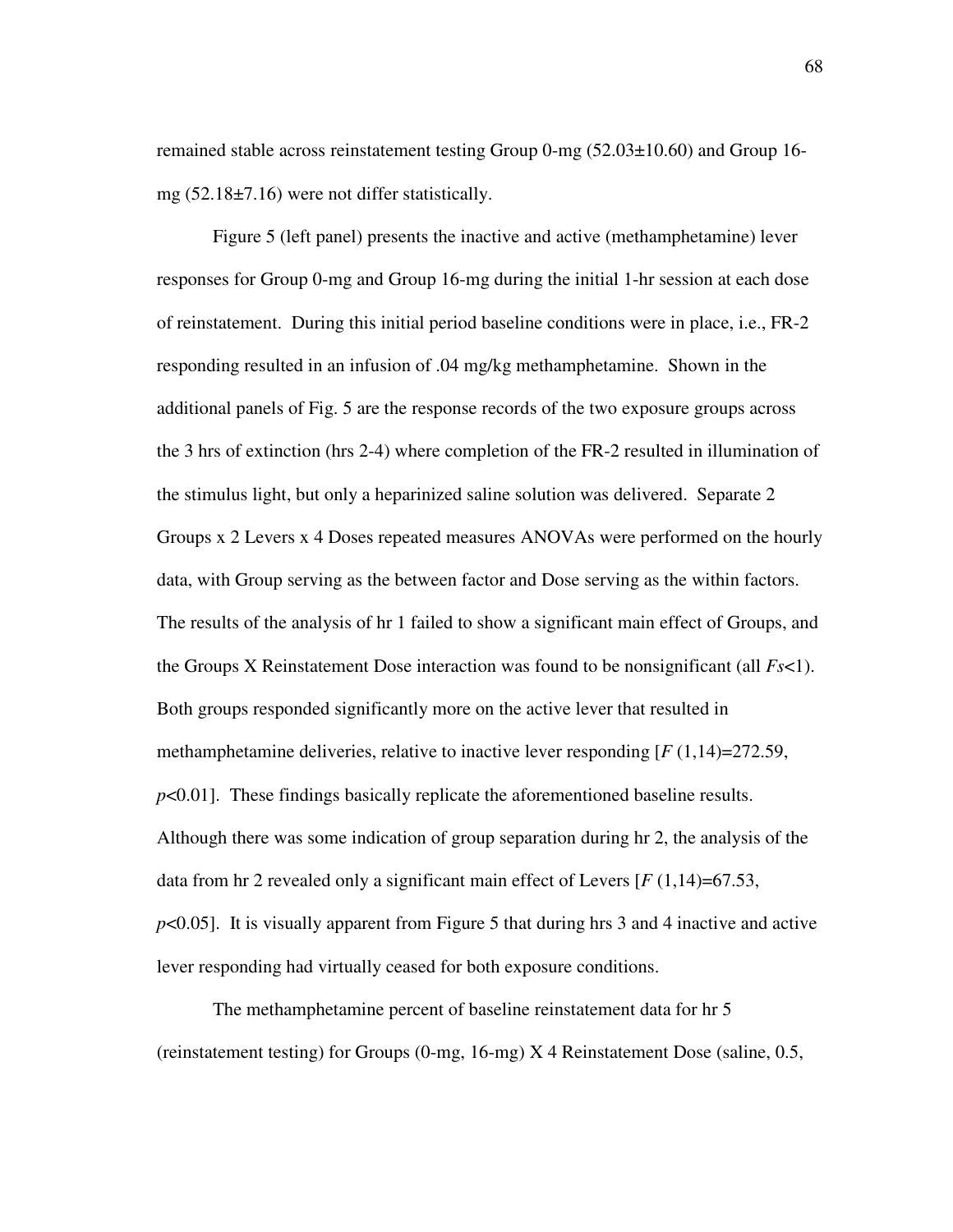1.0, 1.5 mg/kg) repeated measures ANOVA was performed on the percent of baseline measure (see Figure 6). Clearly, there was a dose-dependent increase in reinstatement on the active (methamphetamine) lever for both control and lead-exposed conditions as supported by a main effect for Reinstatement Dose  $[F(3,42)=10.90, p<.05]$ . More importantly regarding the rationale that formed the basis for conducting Experiment 4, a main effect of Groups was found  $(F(3, 42)=4.59, p<0.01)$ . Subsequent comparisons revealed that this effect was due to lower percent of baseline responding on the part of Group 16-mg animals, and this effect was prominently due to lower percent of baseline responding by lead-exposed animals at the reinstatement doses of .50 mg/kg and 1.50 mg/kg methamphetamine  $(F(3,42)=4.59, p<.01)$ .

## **Tissue Analyses**

The mean (SEM) blood lead residue values for nonexposed (Group 0-mg) and metal-exposed (Group 16-mg) dams at breeding, 10 days of gestation, parturition, and weaning in a comparable set of animals as was used in Experiment 3 are presented in Table 1. Likewise, blood lead concentrations, a conventional marker of lead toxicity, are shown for littermates at PND 1 and PND 21, as well as for test animals at the termination of the experiment. Lead concentrations in tissues are indicated for dams sacrificed at weaning (see, Table 1).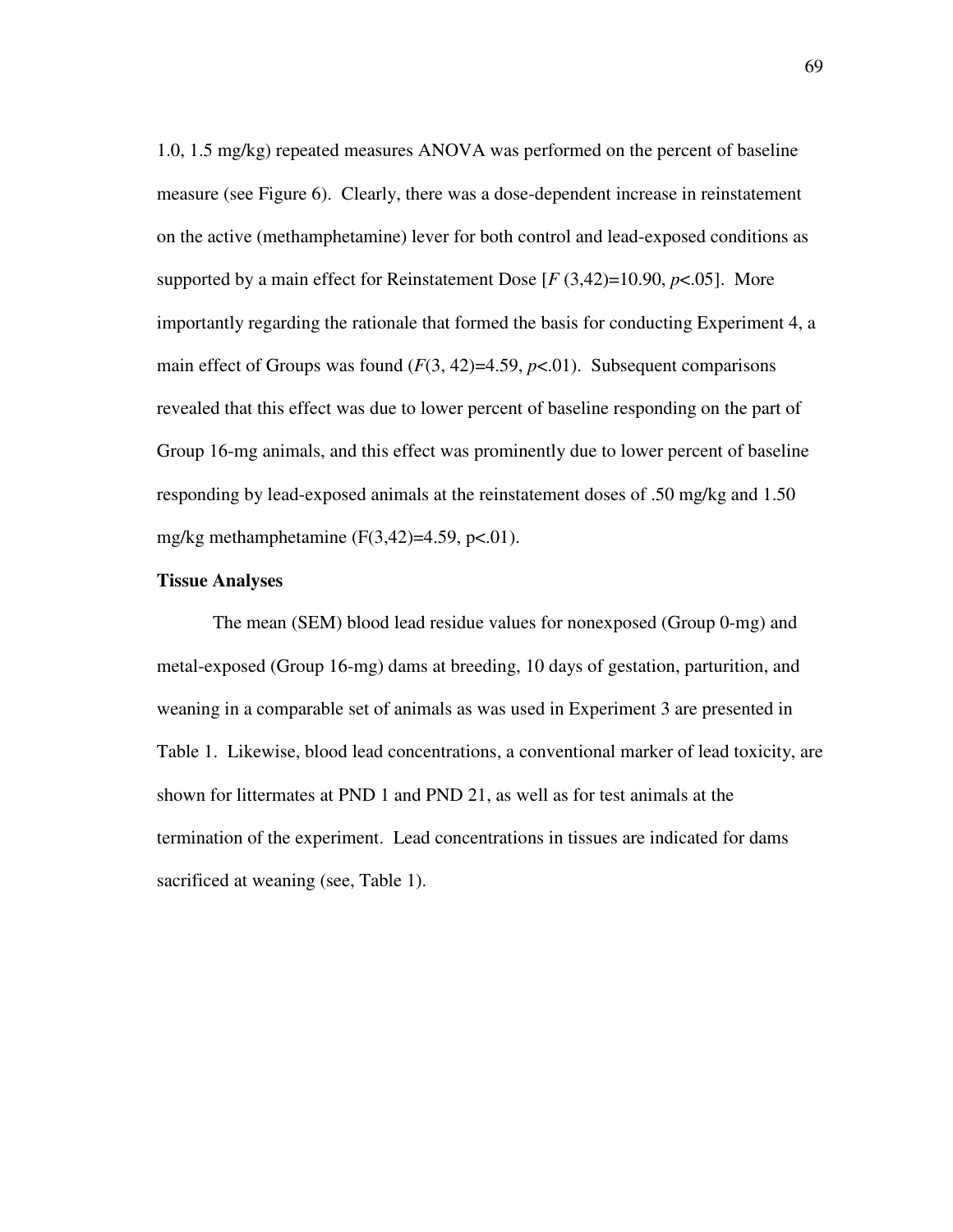

**Fig. 5** Mean (SEM) number of active lever responses for Groups 0-mg (*n*=9) and 16-mg (*n=*7*)* during hrs 1-4. Methamphetamine (.04 mg/kg) was available during hr 1 and saline infusions were delivered during hrs 2-4.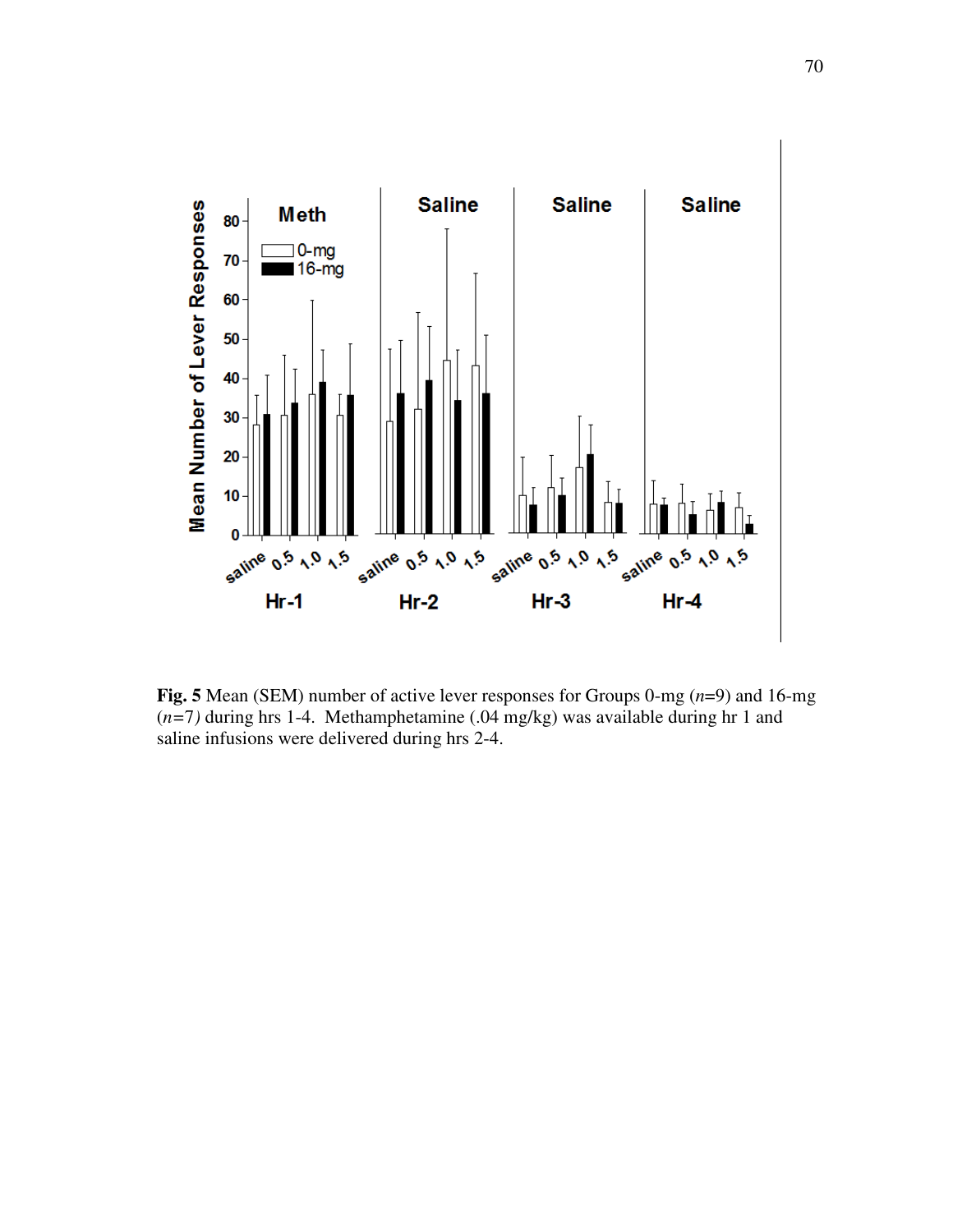

**Fig.** 6 The mean (SEM) % of baseline responding for Groups 0-mg and 16-mg during hr 5 (reinstatement testing) after saline was substituted for .04 mg/kg methamphetamine (i.v.). Drug priming injections (i.p.) preceded reinstatement testing. The *symbol* \* *above the bar* indicates that Group 16-mg administered more saline infusions following the 1.5 mg/kg prime than the control counterparts (Group 0-mg); *p*<0.05.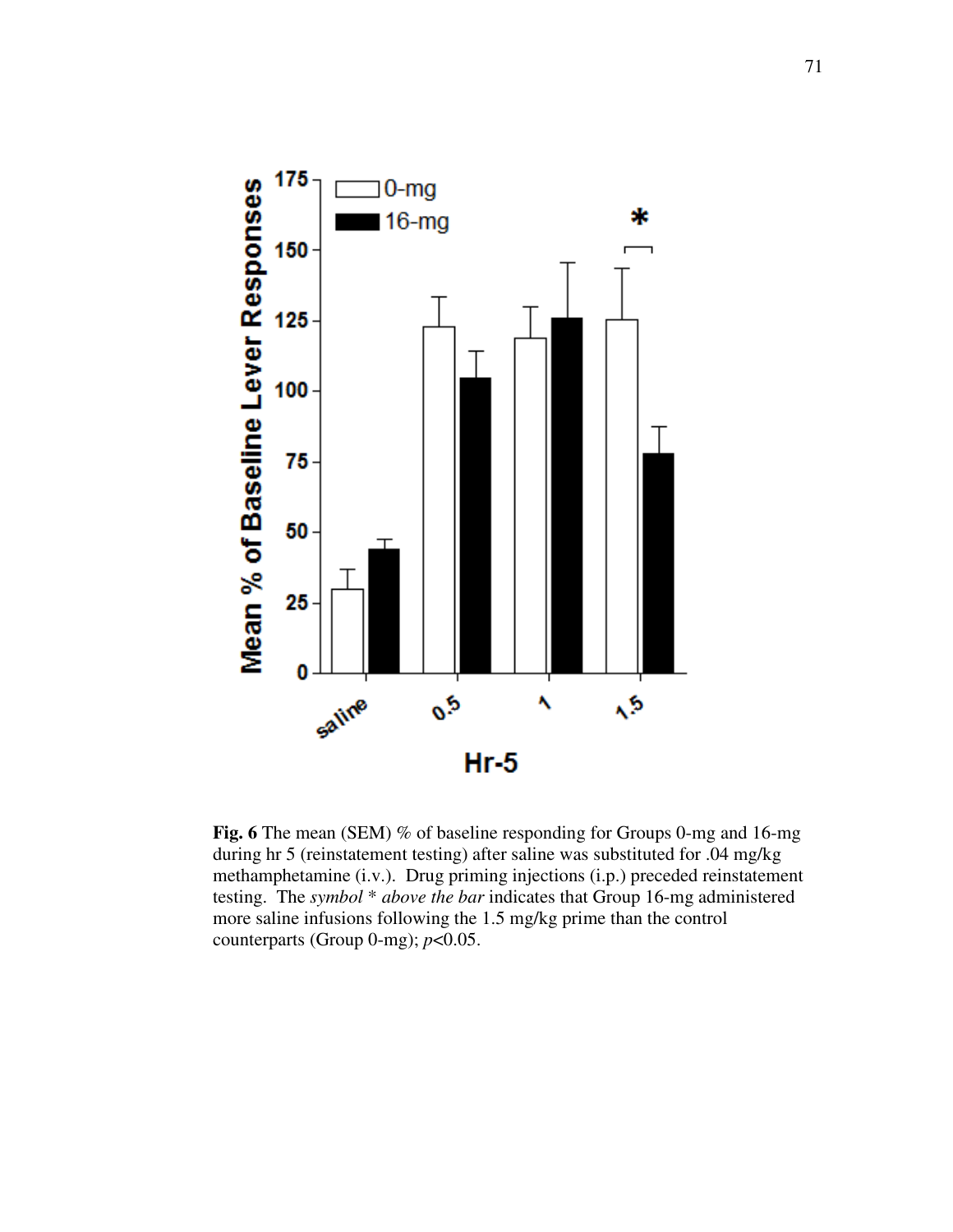### **DISCUSSION AND CONCLUSIONS**

Findings from Experiment 1 revealed that perinatal (gestation/lactation) exposure to environmentally relevant levels of lead resulted in a smaller percentage of rats reaching the criterion for intravenous  $(i.v.)$  methamphetamine  $(0.02 \text{ mg/kg})$  acquisition (30 infusions within the 3-hr instrumental session) during a 35-day training regimen, relative to non-exposed controls. In Experiment 2, animals were tested in an FR-2 schedule of reinforcement employing various doses of methamphetamine. The doseeffect curve yielded a biphasic pattern of attenuation of the self-administration of methamphetamine in lead-exposed animals, with group differences significant at saline and the lower doses tested (i.e., .01 mg/kg and .02 mg/kg). In Experiment 3, a progressive ratio task showed significant group differences in the rewarding efficacy of methamphetamine. Overall, lead-exposed animals showed an attenuated response to the doses of methamphetamine tested, in comparison to control animals. Finally, Experiment 4 tested the propensity for animals to relapse to methamphetamine selfadministration after a period of forced abstinence. As expected, animals perinatally exposed to lead were less likely to reinstate methamphetamine drug-seeking following a drug-cue (i.e., methamphetamine injection [i.p.]) when compared to controls. Group differences were most significant at the highest priming dose of methamphetamine tested (1.5 mg/kg). Generally, lead exposure appeared to decrease the rewarding potency of methamphetamine across various doses when compared to animals not exposed to the heavy metal.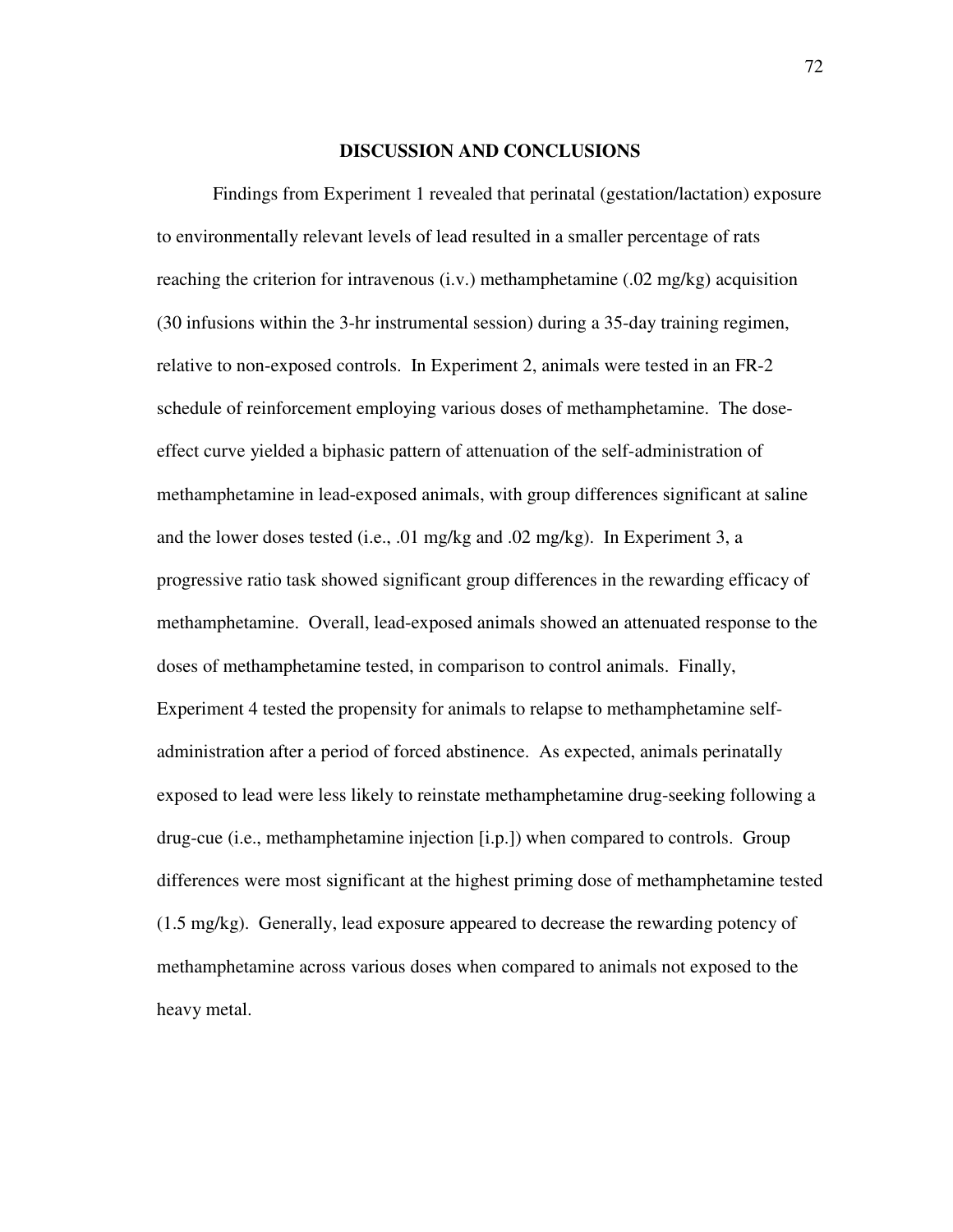The interactive patterns evident for perinatal lead exposure and methamphetamine agree with earlier findings associated with heroin self-administration, but are at odds with the results from previous investigations of the effects of developmental lead exposure on cocaine self-administration. That is, early lead exposure has been shown to attenuate the i.v. self-administration of heroin across a broad range of doses (Rocha *et al*, 2004). In contrast the reinforcing efficacy of cocaine is apparently amplified by perinatal lead exposure in an acquisition preparation identical to that used in Experiment 1 (Rocha *et al,* 2005), and the reinstatement procedure used in Experiment 4 was associated with enhanced cocaine relapse responding in lead-exposed animals following post-extinction administration of various priming injections of cocaine (Nation et al 2003). Moreover, a leftward displacement has been observed in the cocaine dose-effect curve among animals developmentally exposed to lead (Nation *et al,* 2004).

The differential effects of perinatal lead exposure on the phenomenology of selfadministration of various psychoactive drugs is not altogether surprising given the complexity of the patterns of neuroadapation associated with chronic drug taking (Self 2004; Wolf *et al*, 2004). Though methamphetamine and cocaine are categorized as psychostimulants, both drugs are not chemically identical. Pharmacologically, methamphetamine, but not cocaine, reverses the uptake site for dopamine, norepinephrine, and serotonin not only increasing the length of time the neurotransmitters remain in the synaptic cleft, but also further releasing neurotransmitters into the synapse. In this way, methamphetamine produces a rapid,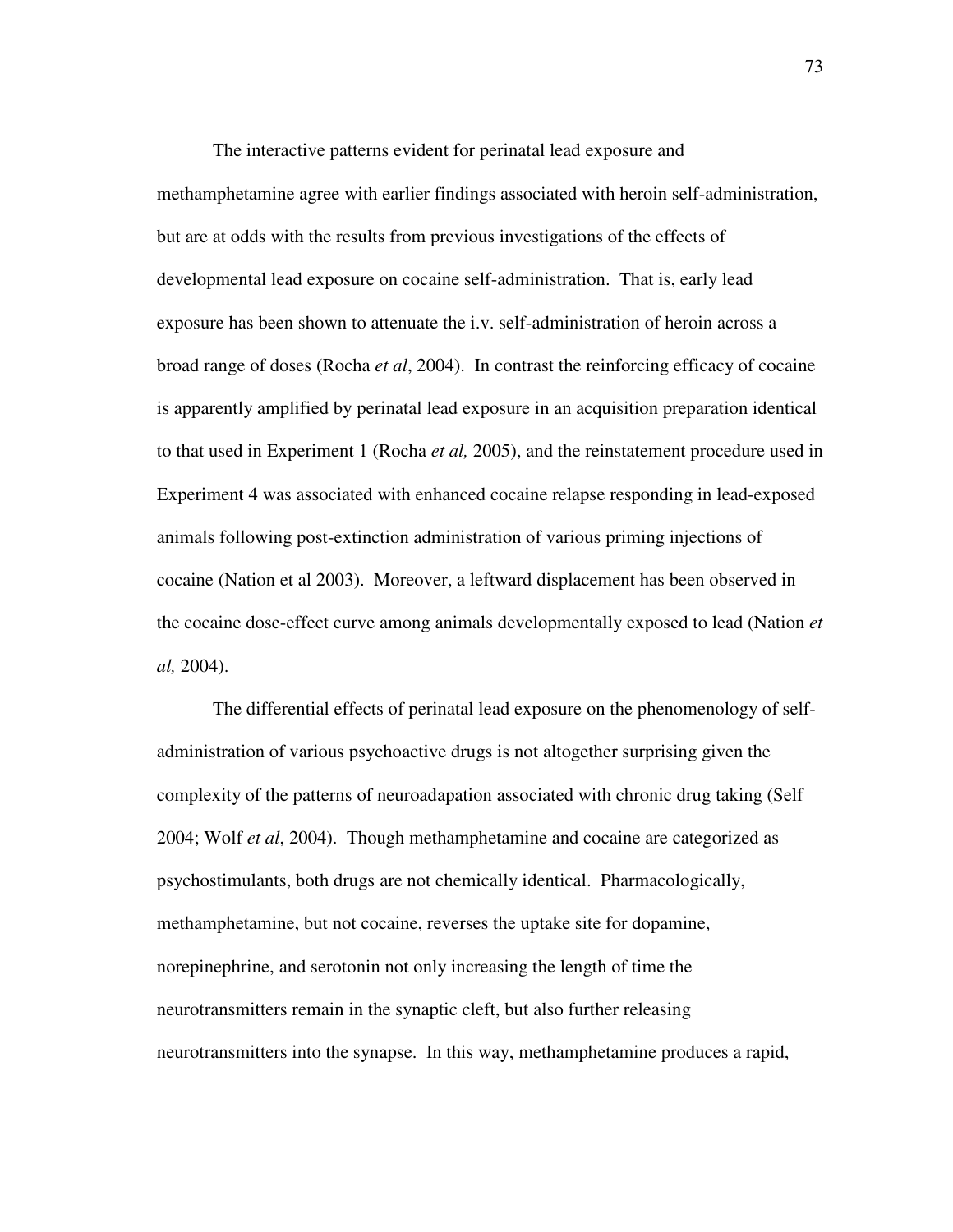though arguably reversible, decrease in serotonin and dopamine receptor function in striatal synaptosomes. Perhaps due to overexcitation of serotonergic and dopaminergic neurotransmission, methamphetamine (but not cocaine) produces profound neurotoxicity at dopamine and serotonin nerve endings, especially in the caudate nucleus (Rothman *et al*, 2003).

In the case of methamphetamine, GABAergic, not glutamatergic, transmission appears to be more highly implicated in behavioral sensitization. Valproate, a mood stabilizing anticonvulsant that increases GABAergic transmission by inhibiting GABA transminase (GABA-T), inhibits the development of methamphetamine- and cocaineinduced behavioral locomotor sensitization. Repeated administrations of valproate also decrease the expression of methamphetamine-induced behavioral sensitization in animals, but are unable to suppress the same expression of sensitization after a cocaine challenge (Li *et al*, 2005). Gabapentin, another drug that increases GABAergic inhibition, was found to attenuate the expression of sensitization to methamphetamine, but not to that of cocaine (Itzhak and Martin, 2000). These studies suggest that GABA plays a larger role in the expression of methamphetamine sensitization, than that of cocaine. Perhaps of importance, lead contamination is known to disrupt GABA availability by decreasing amounts of evoked release (Lasley *et al*, 1999).

Different neurochemical functions can be observed between methamphetamine and cocaine using microdialysis techniques. For example, rats responded differently to a challenge injection during a withdrawal period from either cocaine or methamphetamine (Zhang *et al*, 2001). Methamphetamine was shown to produce a larger accumulation of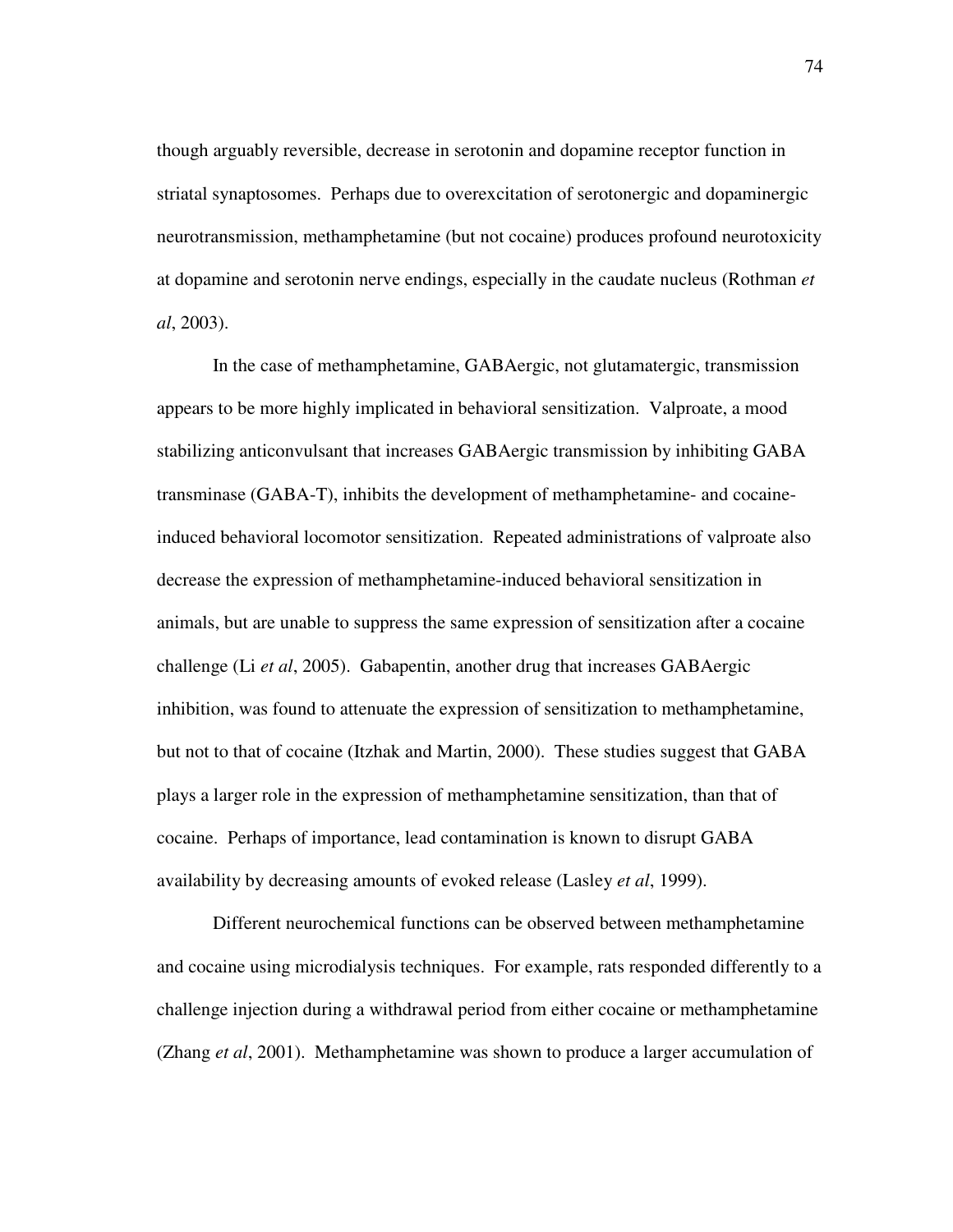dopamine in the extracellular space than cocaine. Specifically, a challenge injection of methamphetamine on day 11 following 10 daily injections resulted in a greater elevation of extracellular dopamine in the caudate putamen when compared to acute exposure of methamphetamine. By contrast, a challenge injection of cocaine resulted in lower dopamine levels in the caudate putamen than those observed for acute exposure of cocaine. In addition, a cocaine challenge increased glutamate overflow in the caudate putamen and the nucleus accumbens; whereas, a methamphetamine challenge increased glutamate overflow in the caudate putamen, but it decreased glutamate in the nucleus accumbens (Zhang *et al*, 2001). These findings suggest that some brain regions are highly implicated in specific functions of drug addiction, more so than others (e.g., VTA is mainly involved in the development of sensitization to psychostimulants, whereas the nucleus accumbens is involved in the expression of sensitization). Thus, some neurotransmitters may be more highly implicated in a particular phase of drug addiction (i.e., acquisition, maintenance, extinction) and may exert more pronounced effects on specific drugs of abuse when a particular brain region is activated more so than another. In addition, neurochemical changes that occur during initial drug administration differ both quantitatively and qualitatively from those observed after chronic drug exposure.

Given the differences between various drugs of abuse, what is at issue is identifying the precise effects of lead exposure on mechanisms underlying functional changes in sensitivity to drugs possessing abuse liability. Although there is a sizeable literature on the effects of postweaning lead exposure on relevant drug-related neural systems (Cory-Slechta, 1995), our understanding of the effects of preweaning lead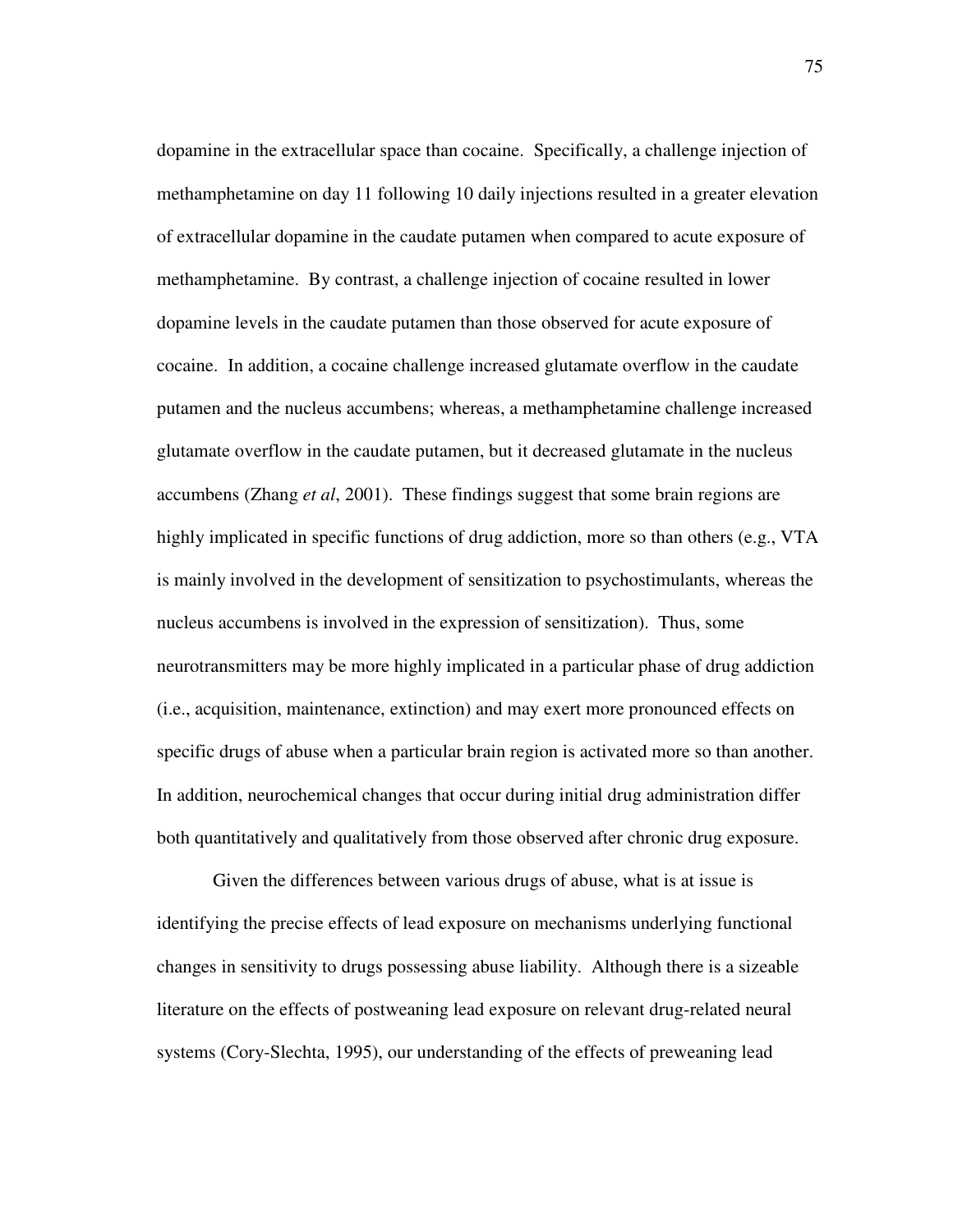exposure on neural mechanisms central to defining drug reactivity is limited (Devoto *et al*, 2001). Even more importantly, virtually no information exists regarding the potential enduring mechanistic changes caused by early lead exposure in instances where the exposure regimen has been discontinued, as was the case in the present investigations. Surely, the present behavioral findings argue that perinatal lead exposure produces longlasting perturbations in neural mechanisms that regulate methamphetamine intake and the propensity for relapse.

The observed differences between control animals and those exposed to lead, perhaps are due to lead-effects early in development that rewire the brain circuitry and create differing levels of involvement by the major neurotransmitters implicated in drugseeking and –taking. The same brain regions that are integral in modulating the rewarding effects of drugs with abuse liability also are sites for the accumulation and possible negative effects of lead toxicity (Cory-Slechta *et al*, 1997). Gene and protein expression of specific glutamate subunits in the morphologically immature brain is known to be impaired by developmental lead exposure (Guilarte, 1998; Guilarte and McGlothan, 2003; Guilarte and Miceli, 1992; Guilarte *et al*, 2003). Perhaps alterations in glutamatergic function contribute to long-lasting changes of methamphetamine, (Ohmori *et al*, 1994; Mark *et al*, 2004; Sonsalla *et al*, 1989) heroin (Xi and Stein, 2002) and cocaine (Kalivas, 2004) effects observed elsewhere and presently in Experiments 1-4.

An expanding literature shows that urban, minority children from low-income families are more frequently targets for lead exposure and exhibit unsafe levels of metal

76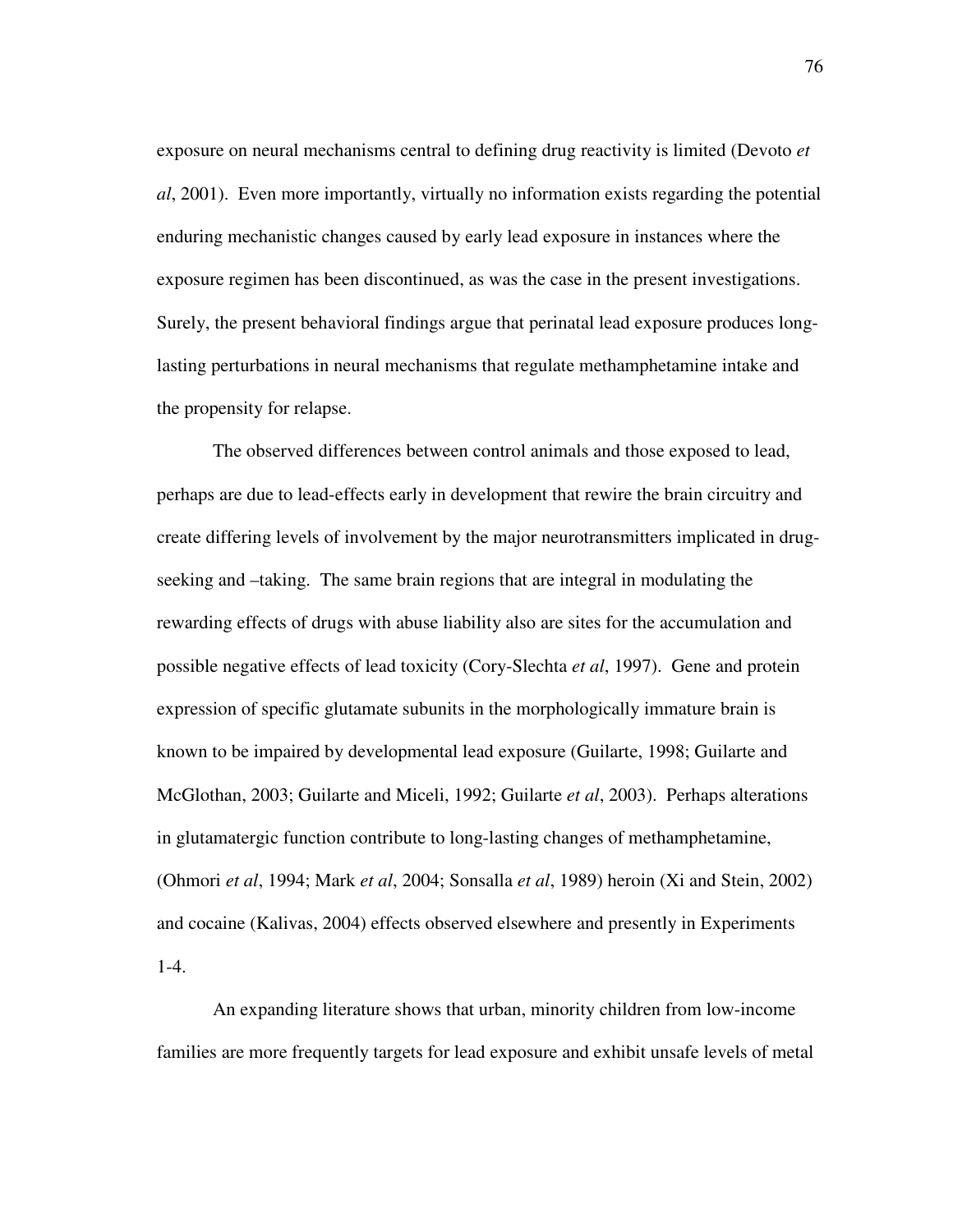traces in blood and residual teeth (Brody *et al*, 1994). Inasmuch as the urban subpopulation also is presented with increased challenges associated with drug use and abuse, the health industry should be especially vigilant to potential links between environmental pollution and drug-abuse liability (Ensminger *et al*, 1997).

Both direct and indirect determinants of drug sensitivity that may be altered by perinatal lead exposure should be considered. Because lead-exposed pups initially exhibited lower body weights than controls, early malnutrition may have produced adverse neuroadaptations that affected self-administration of drugs into the adult phase. In addition, disturbances in metabolic conversion and drug distribution/absorption may persist for lengthy periods following early lead exposure. Another confounding variable may be that children exposed to lead are more likely to live in communities where the incidence of low maternal IQ, poor diet, delinquency and exposure to multiple environmental toxicants are high. Particularly salient to children of families who produce or consume methamphetamine are the risks of malnutrition. Calcium, iron, zinc or protein deficiencies that are characteristic of malnourished individuals have consistently been shown to increase lead absorption (Hubbs-Tait *et al*, 2005; Lidsky and Schneider, 2003), perhaps further contributing to lead-induced cognitive and behavioral disturbances. Socioeconomic factors that are highly correlated with populations in enriched/impoverished areas are concerns that must be taken into account in the interpretation of epidemiologic findings (Hubbs-Tait *et al*, 2005).

It is important to note that in comparable studies using the identical perinatal (gestation and lactation) lead exposure regimen that were used presently in Experiments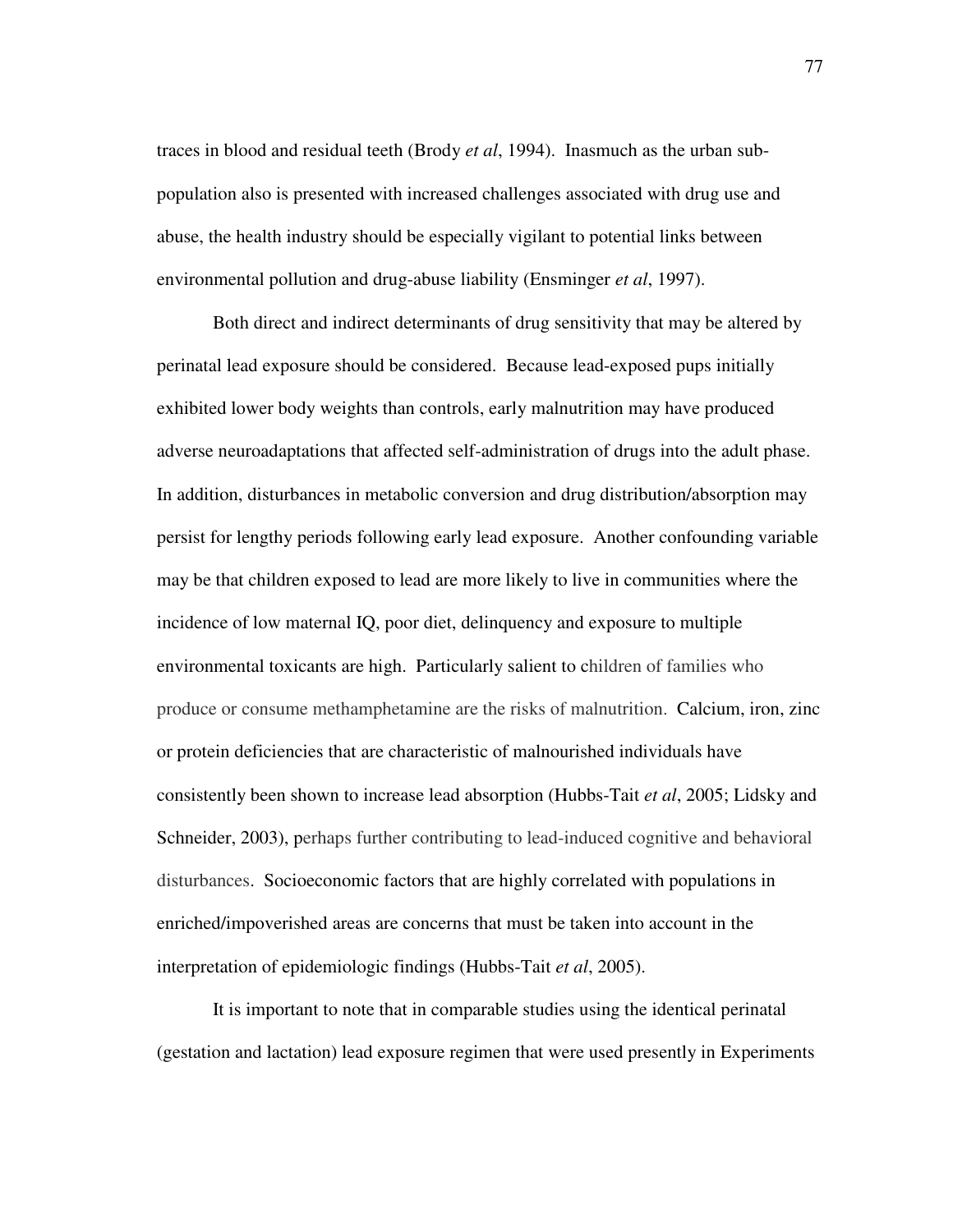1-4, lead had gained clearance from blood, brain, liver, kidney and bone (tibia) by the end of testing, yet the altered behavioral effects persisted (Nation *et al*, 2003; 2004; Rocha *et al*, 2004). These tissue analyses suggest that relatively permanent neuronal alterations in methamphetamine related circuitries occur during a critical period of developmental lead exposure. Disturbingly, it is possible that lead-induced alterations to the organism are taking place *in utero* and have long-lasting and far-reaching effects into adulthood. This fact is of particular salience among the methamphetamine- using and producing population. Although the incidence of lead-exposure has decreased among the general U.S. population, there is evidence to suggest that lead acetate is being used in the manufacture of methamphetamine, thus elevating blood lead levels of individuals using lead-contaminated methamphetamine (Gulson *et al*, 1997).

The findings reported here of lead-based antagonism of methamphetamine drugtaking and –seeking must be interpreted cautiously. Attenuation of the psychoactive properties of drugs with abuse potential may functionally translate into a form of tolerance or counteradaptation (Koob and Le Moal, 1997; Nation *et al*, 1996a). Under such conditions drug self-administration has been shown to increase (Corrigall and Coen, 1991; Koob *et al,* 1987), perhaps in a compensatory effort to regulate the level of subjective affect (Koob and Le Moal, 1997). Accordingly, it must be considered that the apparent antagonism of methamphetamine by developmental lead exposure may actually dispose a drug user to take in greater amounts of the drug once drug-taking behaviors are reliably repeated. In this regard, the present findings could be instructive with respect to identifying possible external (environmental) risk factors associated with the movement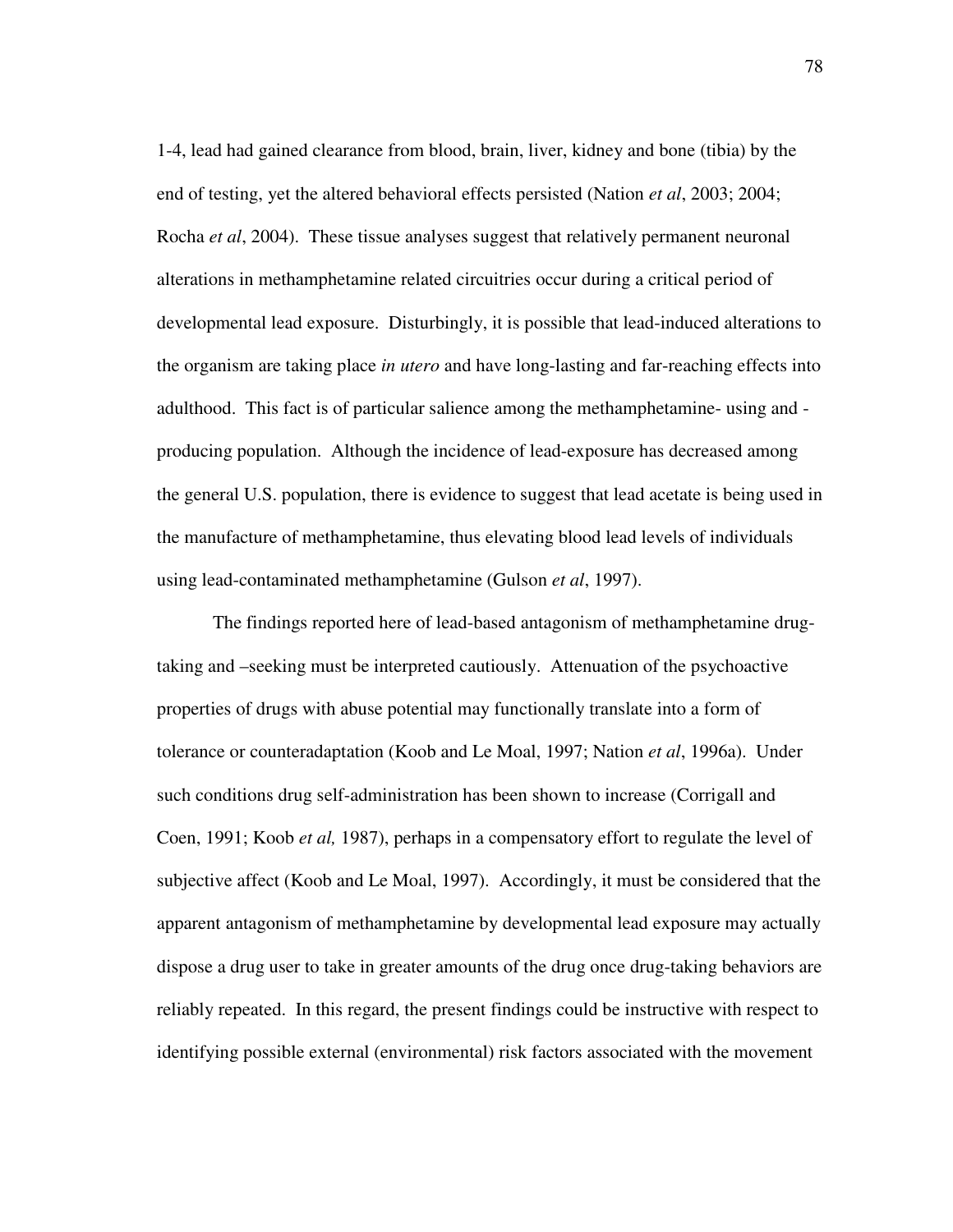from methamphetamine use to methamphetamine abuse.

In summary, drug abuse is a multifaceted problem causing society billions of dollars in loss annually and inestimable costs to the individual, his/her family, and loved ones. Various genetic and psychosocial factors no doubt present a propensity to seek out and administer drugs of abuse. Experiments 1, 2, 3 and 4 of this work help to further elucidate the role of environmental toxicants as possible activating sources in drug selection, drug-seeking, use, and abuse. The data collected from these four studies, along with previous data on the subject, further strengthen the possibility that pollutants in the environment may play a modulatory role in the devastating and destructive health issue that is substance abuse.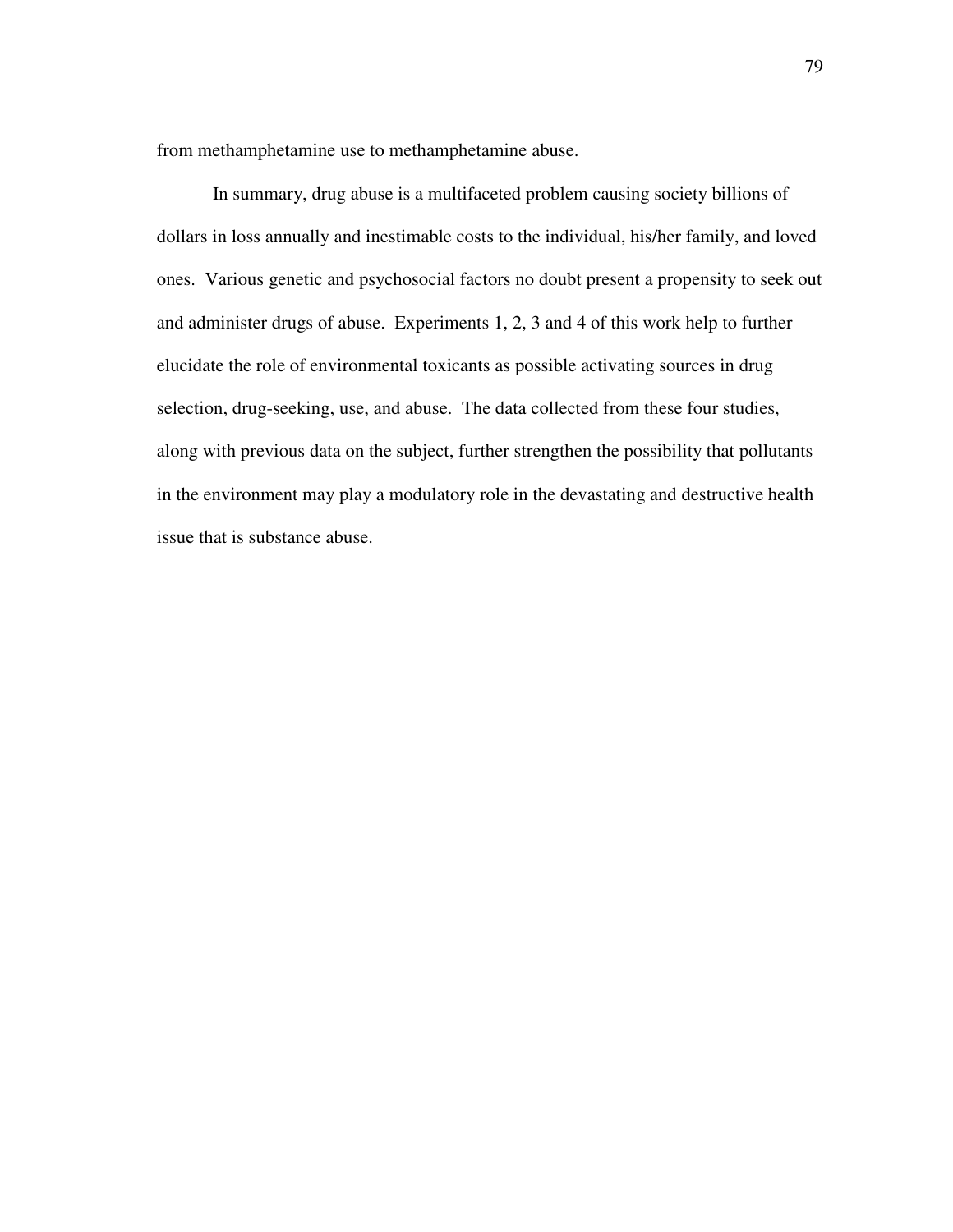#### **REFERENCES**

- Anderson DL, Cunningham WC (1996). Nondestructive determination of lead, cadmium, tin, antimony, and barium in ceramic glazes by radioisotope X-ray fluorescence spectrometry. *J AOAC Int* **79**:1141-1157.
- Angell NF, Lavery, JP (1982). The relationship of blood lead levels to obstetric outcome. *Am J Obstet Gynecol* **142**: 40-46.
- Arnold JM, Roberts DCS (1997). A critique of fixed and progressive ratio schedules used to examine the neural substrates of drug reinforcement. *Pharmacol Biochem Beh* **57**: 441-447.
- Barltrop D (1968) Transfer of Lead to the Human Fetus. In: Barltrop D, Burland WL, eds. *Mineral Metabolism in Paediatrics.* Blackwell Scientific Publications: Oxford, England. pp 135-151.
- Barltrop D, Meek F (1979). Effect of particle size on lead absorption from the gut. *Arch Environ Health Perspect* **34**: 280-285.
- Bellinger DC, Hu H, Titlebaum L, Needleman HL (1994). Attentional correlates of dentin and bone lead levels in adolescents. *Arch Environ Health Perspect* **49**: 98-105.
- Bellinger DC, Needleman HL (2003). Intellectual impairment and blood lead levels. *New Eng J Med* **349**: 500-502.
- Benkman HG, Gogdanski P, Goedde HW (1983). Polymorphism of delta-aminolevulinic acid dehydratase in various populations. *Hum Hered* **33**: 62-64.
- Bollweg G, Balaban C, Cox HJ, Berra B, Sparber SB (1995). Potential efficacy and toxicity of GM1 ganglioside against trimethyltin-induced brain lesions in rats: comparison with protracted food restriction. *Neurotoxicology* **16**: 239-255.
- Brockel and Cory-Slechta (1997). Lead, attention and impulsive behavior: changes in a fixed-ratio waiting-for-reward paradigm. *Pharmacol Biochem Behav* **60**: 545-552.
- Brody DJ, Pirkle JL, Kramer RA, Flegal KM, Matte TD, Gunter EW *et al* (1994). Blood lead levels in the US Population: Phase 1 on the Third National Health and Nutrition Examination Survey (NHANES III, 1988–1991). *JAMA* **272**: 277–283.
- Brown PL, Jenkins HM (1968). Auto-Shaping of pigeons key-peck. *J Exp Anal Beh* **11**: 1-8.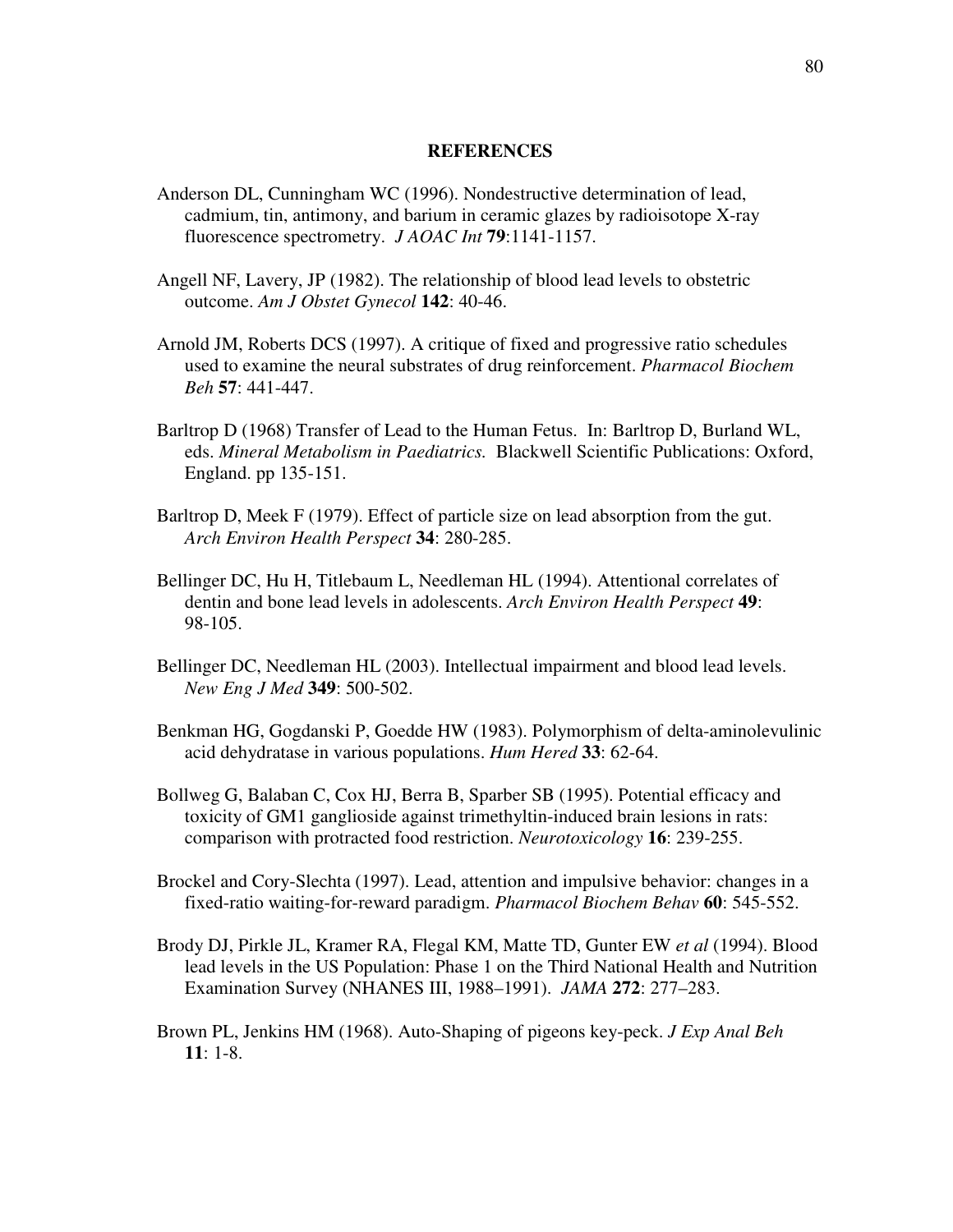- Burkey RT, Nation JR, Grover CA, Bratton GR (1997). Effects of chronic lead exposure on cocaine-induced disturbance of fixed-interval behavior. *Pharmacol Biochem Behav* **56**: 117-121.
- Caine SB, Negus SS, Mello NK, Bergman J (2000). Effects of Dopamine D1-Like and D2-Like Agonists in Rats Trained to Discriminate Cocaine From Saline: Influence of Experimental History. *Exper Clin Psychopharmacol* **8**: 404-414.
- Campbell UC, Carroll ME (2000). Acquisition of drug self-administration: environmental and pharmacological interventions. *Exp Clin Psychopharmacol* **8**: 312-325.
- Campbell UC, Carroll ME (2001). Effects of ketoconazole on the acquisition of intravenous cocaine self-administration under different feeding conditions in rats. *Psychopharmacolog*y **154**: 311-318.
- Canfield RL, Henderson CR, Cory-Slechta DA, Cox C, Jusko TA, Lanphear BP (2003). Intellectual impairment in children with blood lead concentrations below 10 µg per deciliter. *New Eng J Med* **348**: 517-526.
- Carroll ME, Lac ST (1993). Autoshaping i.v. cocaine self-administration in rats: effects of nondrug alternative reinforcers on acquisition. *Psychopharmacolog*y **110**: 5-12.
- Carroll ME, Lac ST (1997). Acquisition of IV amphetamine and cocaine selfadministration in rats as a function of dose. *Psychopharmacolog*y **129**: 206-214.
- Carroll ME, Lac ST (1998). Dietary additives and the acquisition of cocaine selfadministration in rats. *Psychopharmacology* **137**: 81-89.
- Carroll ME, Morgan AD, Lynch WJ, Campbell UC, Dess NK (2002). Intravenous cocaine and heroin self-administration in rats selectively bred for differential saccharin intake: phenotype and sex differences. *Psychopharmacology* **16**: 304-313.
- Centers for Disease Control and Prevention (1991): Preventing Lead Poisoning in Young Children. CDC: Atlanta.
- Cornish JL. Duffy P, Kalivas PW (1999). A role for nucleus accumbens glutamate transmission in the relapse to cocaine-seeking behavior. *Neuroscience* **93**:1359-1367.
- Corrigall WA, Coen KM (1991). Cocaine self-administration is increased in both D1 and D2 dopamine antagonists. *Pharmacol Biochem Behav* **39**: 799-802.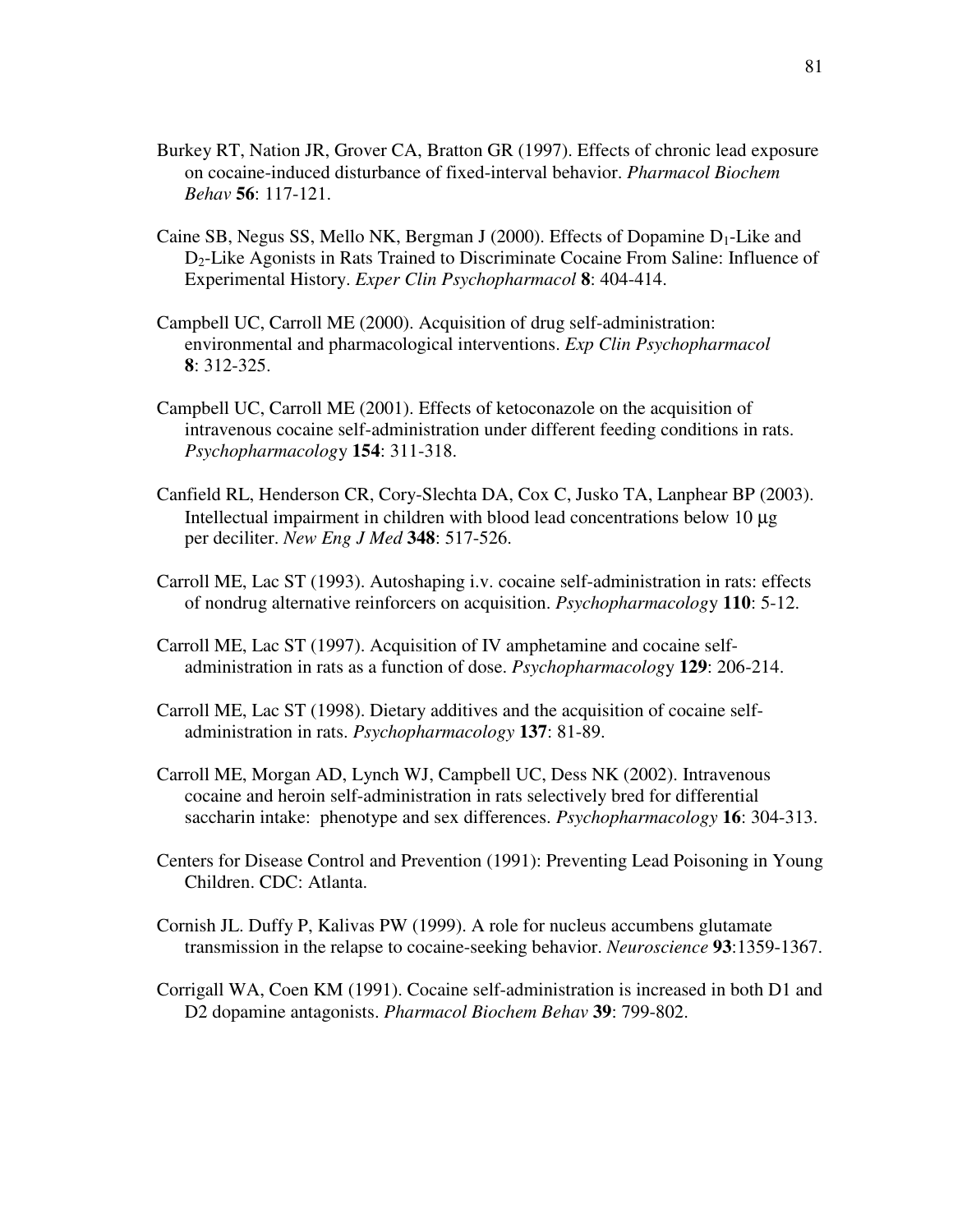- Cory-Slechta DA (1995). Relationships between lead-induced learning impairments and changes in dopaminergic, cholinergic, and glutamatergic neurotransmitter system functions. *Ann Rev Pharmacol Toxicol* **35**:391-415.
- Cory-Slechta DA, McCoy L, Richfield EK (1997). Timecourse and regional basis of Pbinduced changes in MK-801 binding: reversal by chronic treatment with the dopamine agonist apomortphine but not the D1 agonist SKF-82958. *J Neurochem* **68**: 2012-2023.
- Cory-Slechta DA, Virgolini MB, Thiruchelvam M, Weston DD, Bauter MR (2004). Maternal stress modulates the effects of developmental lead exposure. *Environ Health Perspect* **112**: 717-730.
- Cuomo V, De Salvia M, Petruzzi S, Alleva E (1996). Appropriate end points for the characterization of behavioral changes in developmental toxicology. *Environ Health Perspect* **104** (Suppl): 307-315.
- Dearth RK, Hiney JK, Srivasta VK, Burdick SB, Bratton GR, Dees WL (2003). Effects of lead (Pb) exposure during gestation and lactation on female pubertal development in the rat. *Reprod Toxicol* **16**: 343-352.
- Devoto P, Flore G, Ibba A, Fratta W, Pani L (2001). Lead intoxication during intrauterine life and lactation but not during adulthood reduces nucleus accumbens dopamine release as studied by brain microdialysis. *Toxicol Lett* **121**: 199-206.
- Di Matteo V, Di Giovanni G, Di Mascio M, Esposito E (1999). SB 242,084 a selective serotonin<sub>2C</sub> receptor antagonist, increases dopaminergic transmission in the mesolimbic system. *Neuropharmacology* **38**: 1195-1205.
- Diagnostic and Statistical Manual of Mental Disorders [DSM-IV] (1994). American Psychiatric Association: Washington, D.C.
- Duvauchelle CL, Sapoznik T, Kornetsky C (1998). The synergistic effects of combining cocaine and heroin ("speedball") using a progressive-ratio schedule of drug reinforcement. *Pharmacol Biochem Behav* **61**:297-302.
- Ensminger ME, Anthony JC, McCord J (1997). The inner city and drug use: initial findings from an epidemiological study. *Drug Alc Depend* **48**: 175-184.
- Farber NB, Olney JW (2003). Drugs Of abuse that cause developing neurons to commit suicide. *Develop Brain Res* **147**: 37-45.
- Gardella C (2001). Lead exposure in pregnancy: a review of the literature and argument for routine prenatal screening. *Obstet Gynecol Surv* **56**: 231-238.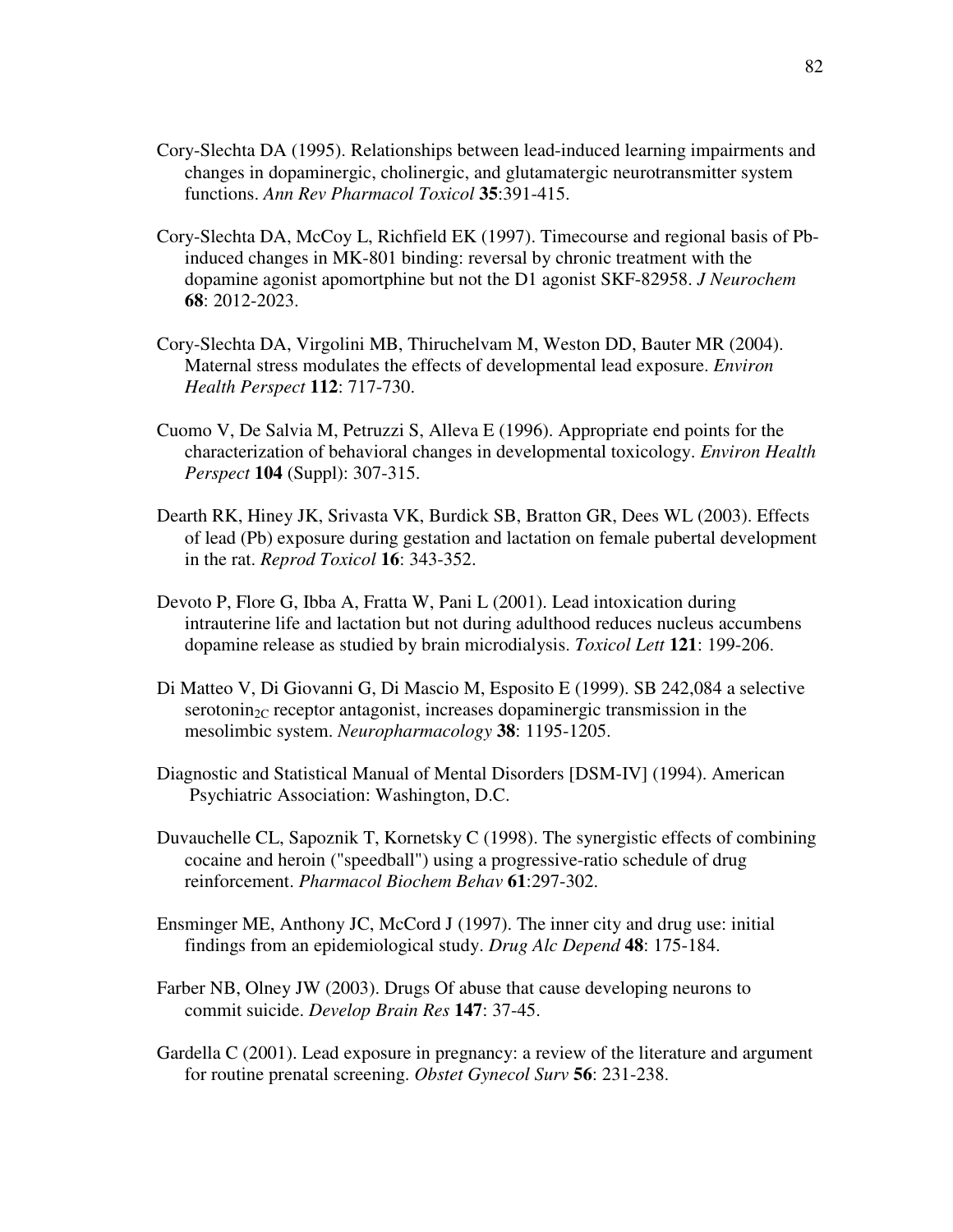- Glatt CF, Snyder SH (1993). Cloning and expression of an adenyly cylcase localized to the corpus striatum. *Nature* **361**: 536-538.
- Godwin (2001). The biological chemistry of lead. *Curr Opin Chem Biol* **5**: 223-227.
- Goeders NE, Guerin GF (1994). Non-contingent electric footshock facilitates the acquisition of intravenous cocaine self-administration in rats. *Psychopharmacology* **114**: 63-70.
- Goeders NE (2002a). The HPA axis and cocaine reinforcement. *Psychoneuroendocrinology* **27**: 13-33.
- Goeders NE (2002b). Stress and Cocaine Addiction. *J Pharmacol Exp Ther* **301**: 785-789.
- Goeders NE (2003). The impact of stress on addiction. *Eur Neuropsychopharmacol* **13**: 435-441.
- Guilarte TR, Miceli RC (1992). Age-dependent effects of lead on  $[^{3}H]$  Mk-801 binding to the NMDA receptor-gated ionophore: in vitro and in vivo studies. *Neurosci Lett* **148**: 27-30.
- Guilarte TR, Miceli RC, Altmann L, Weinsberg F, Winneke G, Weigand H (1993). Chronic prenatal and postnatal Pb+2 exposure increases [3H] MK-801 binding sites in adult rat forebrain. *Eur J Pharmacol* **248**: 273-275.
- Guilarte TR (1998). The N-methyl-D-aspartate Receptor, Physiology, and Neurotoxicology in the Developing Rat Brain. In: Doe, J., editor. *Handbook of Developmental Neurotoxicology.* Academic Press: New York. pp 285-304.
- Guilarte TR, McGlothan JL (2003). Selective decrease in NR1 subunit splice variant mRNA in the hippocampus of  $Pb^{2+}$  -exposed rats: implications for synaptic targeting and cell surface expression of NMDAR complexes. *Mol Brain Res* **113**:37-43.
- Guilarte TR, Toscano CD, McGlothan JL, Weaver SA (2003). Environmental enrichment reverses cognitive and molecular deficits induced by developmental lead exposure. *Ann Neurol* **53**: 50-56.
- Gulson BL, Mahaffey KR, Mizon KJ, Korsch MJ, Cameron MA, Vimpani G (1995). Contribution of tissue lead to blood lead in adult female subjects based on stable lead isotope methods. *J Lab Clin Med* **125**: 703-712.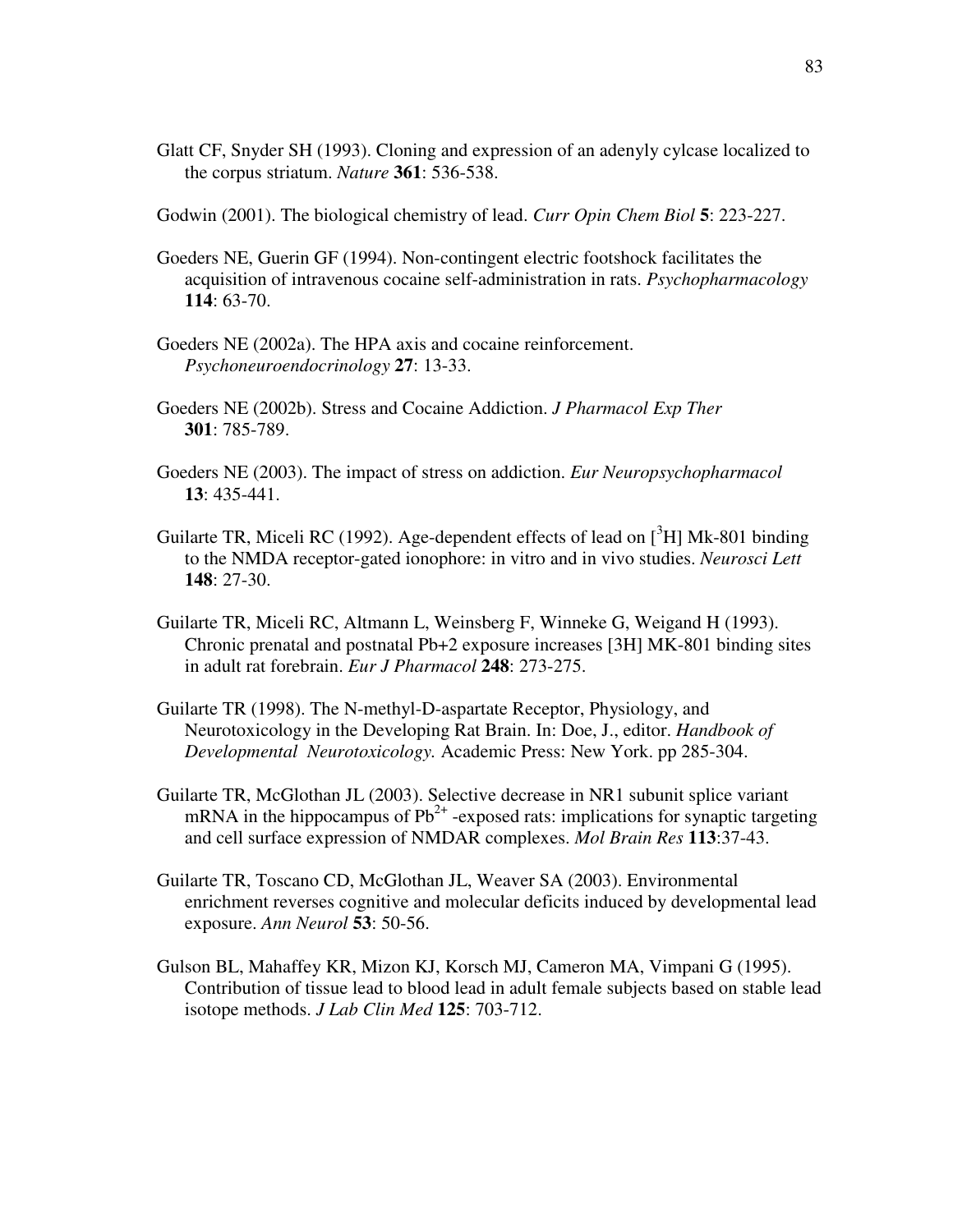- Gulson BL, Jameson CW, Mahaffey KR, Mizon KJ, Korsch MJ, Vimpani G (1997). Pregnancy increases mobilization of lead from maternal skeleton. *J Lab Clin Med* **130**: 51-62.
- Henry DJ, White FJ (1991). Repeated cocaine administration causes persistent enhancement of D1 dopamine receptor sensitivity within the rat nucleus accumbens. *J Pharmacol Exp Ther* **258**: 882-890.
- Holson RR, Pearce B (1992). Principles and pitfalls in the analysis of prenatal treatment effects in mulitparous species. *Neurotoxicol Teratol* **14**: 221-228.
- Holtzman D, Olson JE, De Vries C, Bensch K (1987). Lead toxicity in primary cultured cerebral astrocytes and cerebellar granular neurons. *Toxicol Appl Pharmacol* **89**: 211-225.
- Hooks MS, Juncos JL, Justice JB, Meiergerd SM, Povlock SL, Schenk JO, Kalivas PW (1994). Individual locomotor response to novelty predicts selective alterations in D1 and D2 receptors and mRNAs*. J Neurosci* **14**: 6144-6152.
- Hu XT, White FJ (1994). Loss of D1/D2 dopamine receptor synergisms following repeated administration of D1 or D2 receptor selective antagonists: electrophysiological and behavioral studies. *Synapse* **17**: 43-61.
- Hubbs-Tait L, Nation JR, Krebs NF, Bellinger DC (2005). Neurotoxicants, micronutrients, and social environments. Individual and combined effects on children's development. *Psychol Sci Pub Int* **6**: 57-121.
- Hubner CB, Koob GF (1990). The ventral pallidum plays a role in mediating cocaine and heroin self-administration in the rat. *Brain Res* **508**: 20-29.
- Itzhah Y, Martin JL (2000). Effect of riluzole and gabapentin on cocaine- and methamphetamine- induced behavioral sensitization in mice. *Psychopharmacology* **151**: 226-233.
- Jentsch JD, Roth RH, Taylor JR (2000). Object retrieval/detour deficits in monkeys produced by prior subchronic phencyclidine administration: evidence for cognitive impulsivity. *Biol Psychiatry* **48**: 415-424.
- Johnson MA (2001). High calcium intake blunts pregnancy-induced increases in maternal blood lead. *Nutr Rev* **59**: 152-156.
- Kakade S, Dayan P (2002). Acquisition and extinction in autoshaping. *Psychol Rev* **109**: 533-544.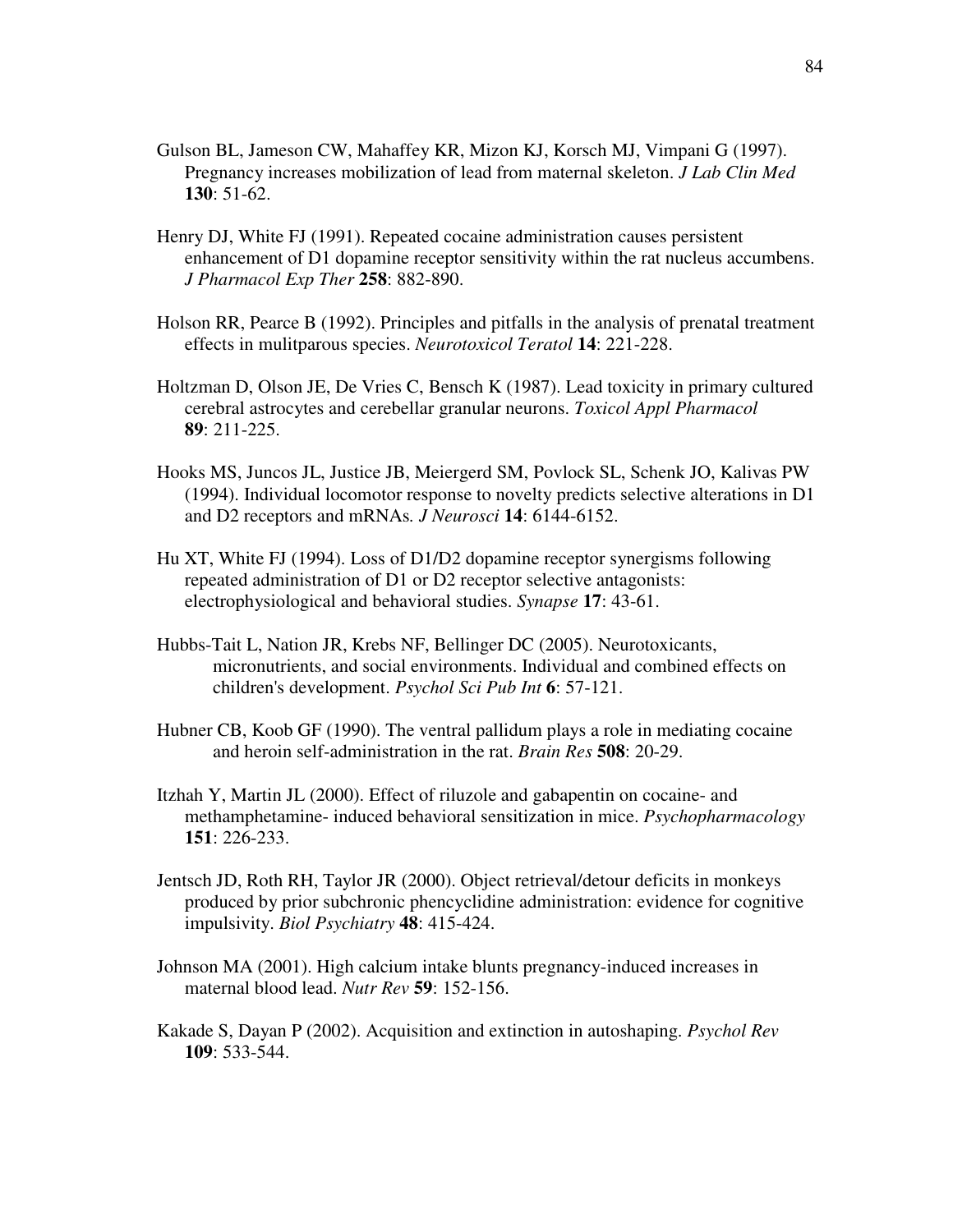- Kalivas PW, Duffy P (1995). D1 receptors modulate glutamate transmission in the ventral tegmental area. *J Neurosci* **15**: 5379-5388.
- Kalivas PW (2004). Glutamate systems in cocaine addiction. *Current Opinion Pharmacol* **4**: 23-29.
- Kandall SR (1996): Substance and Shadow: A History of Women and Addiction in the United States-1850 to the Present. Harvard University Press: Cambridge, MA.
- Kennett GA, Wood MD, Bright F, Trail B, Riley G, Holland V, Avenell KY, Stean T, Upton N, Bromidge S, Forbes IT, Brown AM, Middlemiss DN, Blackburn TP (1997). SB 242,084, a selective and brain penetrant  $5-HT_{2C}$  receptor antagonist. *Neuropharmacology* **36**: 609-620.
- Kerper LE, Hinkle PM (1997). Cellular uptake of lead is activated by depletion of intracellular calcium stores. *J Biologic Chem* **272**: 8346-8352.
- Koob GF, Le HT, Creese I (1987). The D1 receptor antagonist SCH23390 increases cocaine self-administration in the rat. *Neurosci Lett* **79**: 315-320.
- Koob GF (1992). Neural mechanisms of drug reinforcement. *Ann NY Acad Sci* **654**: 171-191.
- Koob GF, Le Moal M (1997). Drug abuse: hedonic homeostatic dysregulation. *Science* **278**: 52-58.
- Koob GF, Caine SB, Parsons L, Markou A, Weiss F (1997). Opponent process model and psychostimulant addiction. *Pharmacol Biochem Behav*. **57**: 513-521.
- Koob GF, Le Moal M (2000). Drug addiction, dysregulation of reward, and allostasis. *Neuropsychopharmacology* **24**: 97-129.
- Kuzmin AV, Semenova S, Gerrits MAFM, Zvartau EE, Van Ree JM (1997). Kappaopioid receptor agonist U50,488H modulates cocaine and morphine selfadministration in drug-naive rats and mice. *Eur J Pharmacol* **321**: 265-271.
- Lanphear BP, Hornung R, Ho M, Howard CR, Eberle S, Knauf K (2002). Environmental lead exposure during early childhood. *J Pediatr* **140**: 40-47.
- Lasley SM, Green MC, Gilbert ME (1999). Influence of exposure period on in vivo hippocampal glutamate and GABA release in rats chronically exposed to lead. *Neurotoxicology* **20**: 619-629.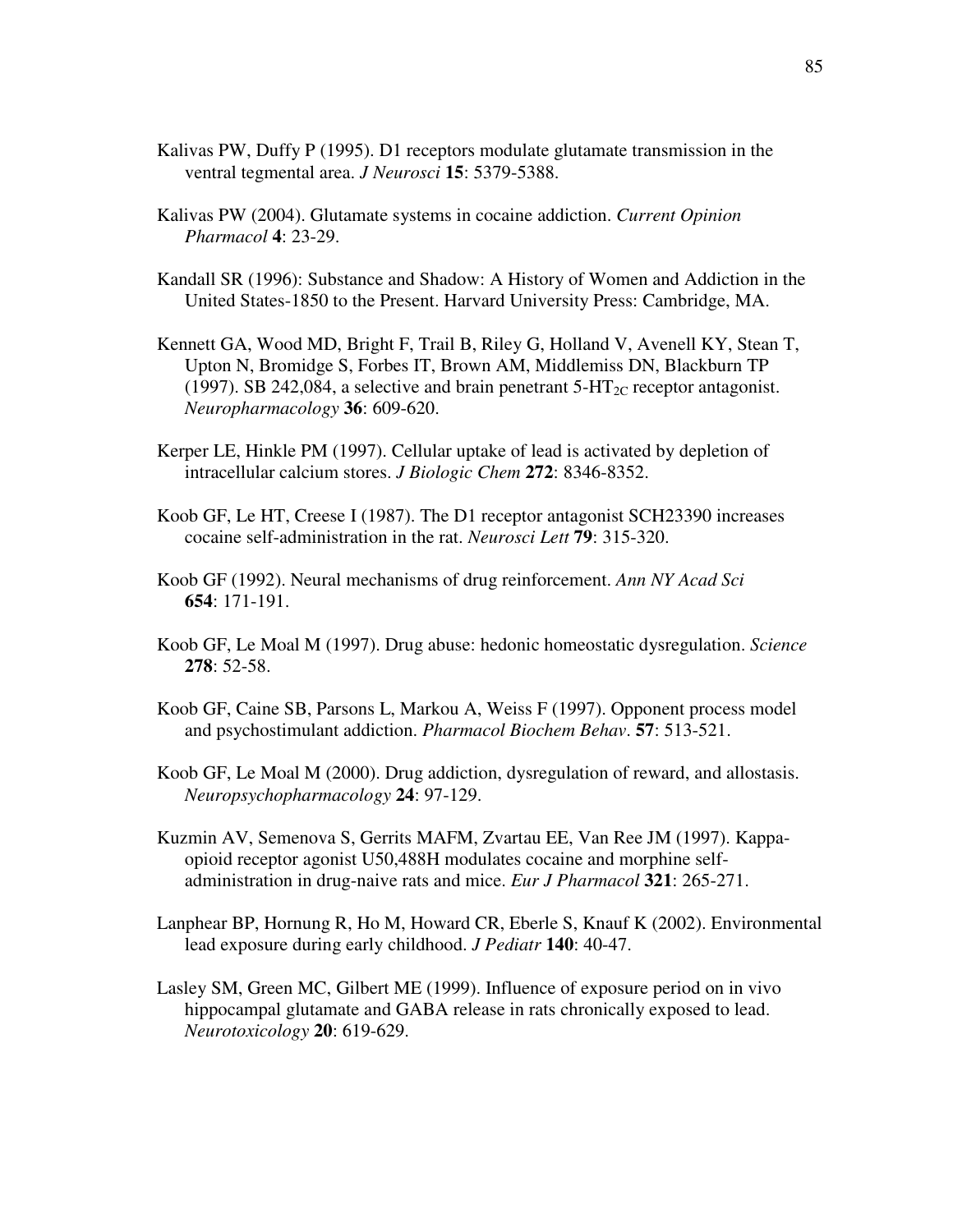- Lasley SM, Green MC, Gilbert ME (2001). Rat hippocampal NMDA receptor binding as a function of chronic lead exposure level. *Neurotoxicol Teratol* **23**: 185-189.
- Lee ET (1992): Statistical Methods for Survival Analysis. John Wiley & Sons: New York.
- Li JX, Han R, Deng YP, Chen SQ, Liang JH (2005). Different effects of valproate on methamphetamine- and cocaine- induced behavioral sensitization in mice. *Behav Brain Res* **161**: 125-132.
- Lidsky TI, Schneider, JS (2003). Lead neurotoxicity in children: basic mechanisms and clinical correlates. *Brain* **126**: 5-19.
- Lynch WJ, Carroll ME (1999). Sex differences in the acquisition of intravenously selfadministered cocaine and heroin in rats. *Psychopharmacology* **158**: 165-174.
- Lynch WJ, Carroll ME (2000). Sex differences in the reinstatement of intravenously self-administered cocaine in rats. *Psychopharmacology* **148**: 196-200.
- Ma T, Chen H-H, Chang HL, Hume AS, Ho IK (1997). Efffects of chronic lead exposure on [3H] MK-801 binding in the brain of rat. *Toxicol Lett* **92**: 59-66.
- Mahaffey KR (1995). Nutrition and lead: strategies for public health. *Environ Health Issues* **103** (Suppl): 191-196.
- Maldonado R, Robledo P, Chover AJ, Caine SB, Koob GF (1993). D<sup>1</sup> dopamine receptors in the nucleus accumbens modulate cocaine self-administration in the rat. *Pharm Biochem Behav* **45**: 239-242.
- Manuel JS (2003). Unbuilding for the environment. *Environ Health Perspect* **111**: 880-887.
- Mark KA, Soghomonian J-J, Yamamoto BK (2004). High-dose methamphetamine acutely activates the striatonigral pathway to increase striatal glutamate and mediate long-term dopamine toxicity. *J Neurosci* **24**: 11449-11456.
- McFarland K, Kalivas PW (2001). The circuitry mediating cocaine-induced reinstatement of drug-seeking behavior. *J Neurosci* **21**: 8655-8663.
- Meredith CW, Jaffe C, Ang Lee K, Saxon AJ (2005). Implications of chronic methamphetamine use: a literature review. *Harvard Rev Psychiatry* **13**: 141-154.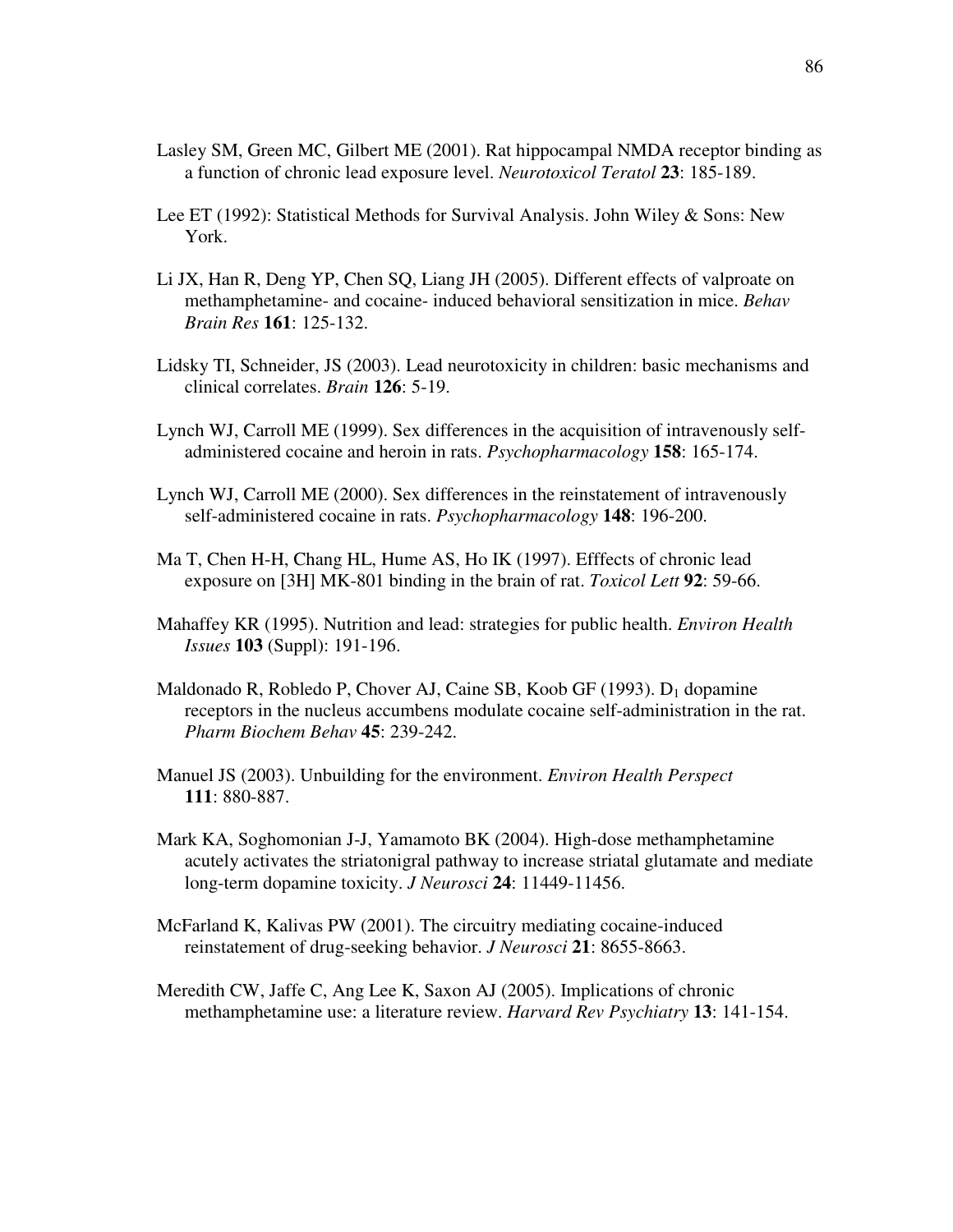- Mielke HW, Gonzalez CR, Smith MK, Mielke PW (1999). The urban environment and children's health: soils as an integrator of lead, zinc, and cadmium in New Orleans, Louisiana, U.S.A. *Environ Res* **81**: 117-129.
- Millan MJ, Dekeyne A, Gobert A (1998). Serotonin  $(5-HT)_{2C}$  receptors tonically inhibit dopamine (DA) and noradrenaline (NA), but not 5-HT, release in the frontal cortex in-vivo. *Neuropharmacology* **37**: 953-955.
- Miller DK. Nation JR. Bratton GR (2000a). Perinatal exposure to lead attenuates the conditioned reinforcing properties of cocaine in male rats. *Pharmacol Biochem Behav* **67**:111-119.
- Miller DK, Nation JR, Jost TE, Schell JB, Bratton GR (2000b). Differential effects of adult and perinatal lead exposure on morphine-induced locomotor activity in rats. *Pharmacol Biochem Behav* **67**: 281-290.
- Miller DK, Nation JR, Bratton GR (2001). The effects of perinatal lead exposure to lead on the discriminative properties of cocaine and related drugs. *Psychopharmacology* **158**: 165-174.
- Moll GH, Hause S, Ruther E, Rothenberger A, Huether G (2001). Early methylphenidate administration to young rats causes a persistent reduction in the density of striatal dopamine transporters*. J Child Adol Psychopharmacol* **11**: 15-24.
- Moreira EG, Vassilieff I, Vassilieff VS (2001). Developmental lead exposure: behavioral alterations in the short and long term. *Neurotoxicol Teratol* **23**: 489-495.
- Nation JR, Livermore CL, Bratton GR, Schenk S (1996a). Chronic cadmium exposure alters cocaine self-administration in adult male rats. *Exper Clin Psychopharmacol* **4**: 264-271.
- Nation JR, Livermore CL, Burkey RT (1996b). Chronic lead exposure attenuates sensitization to the locomotor-stimulating effects of cocaine. *Drug Alc Depend* **41**:143-149.
- Nation JR, Heard HM, Cardon AL, Valles R, Bratton GR (2000). Perinatal lead exposure alters the stimulatory properties of cocaine at PND 30 and PND 90 in the rat. *Neuropsychopharmacology* **23**: 444-454.
- Nation JR, Cardon AL, Heard HM, Valles R, Bratton GR (2003). Perinatal lead exposure and relapse to drug-seeking behavior in the rat: a cocaine reinstatement study. *Psychopharmacology* **168**: 236-243.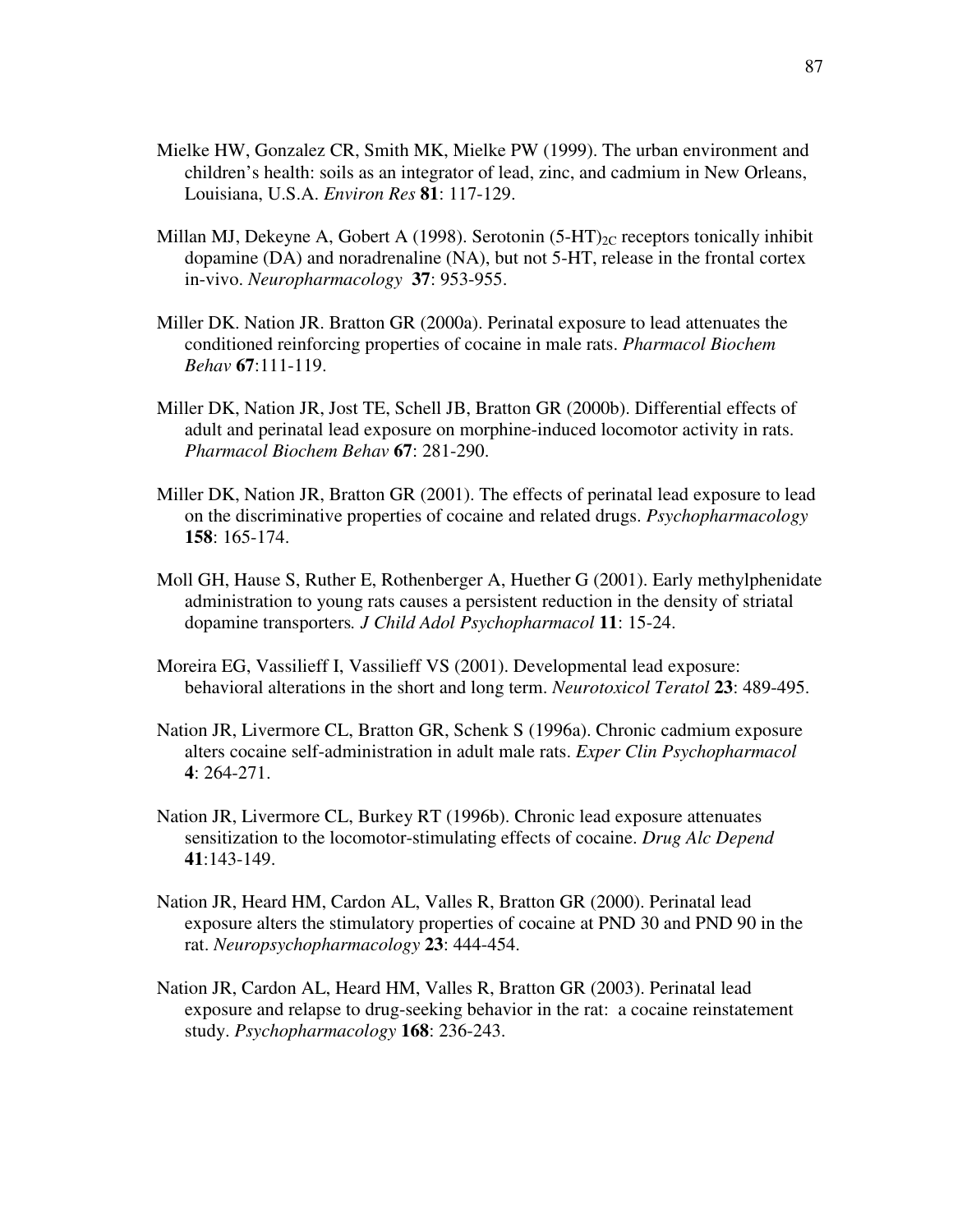- Nation JR, Smith KR, Bratton GR (2004). Early developmental lead exposure increases sensitivity to cocaine in a self-administration paradigm. *Pharmacol Biochem Behav* **77**: 127-135.
- Needleman HL, Schell A, Bellinger D, Leviton A, Allred EN (1990). The long-term effects of exposure to low doses of lead in childhood: an 11-year follow-up report. *New Eng J Med* **322**: 83-88.
- Needleman HL, Riess JA, Tobin MJ *et al* (1996). Bone lead levels and delinquent behavior. *JAMA* **275**: 363-369.
- Needleman HL, McFarland C, Ness RB, Fienberg SE, Tobin MJ (2002). Bone lead levels in adjudicated delinquents: A case control study. *Neurotoxicol Teratol* **24**: 711-717.
- Norton RL, Burton BT, McGirr J (1996). Blood lead of intravenous drug users. *J Tox Clinic Tox* **34**: 425-430.
- Nutt DJ, Malizia AL (2001). New insights into the role off the GABA(A) benzodiazepine receptor in psychiatric disorder. *Br J Psychiatry* **179**: 390-396.
- Ohmori T, Abekawa T, Muraki A, Koyama T (1994). Competitive and noncompetitive NMDA antagonists block sensitization to Methamphetamine. *Pharmacol Biochem Behav* **48**: 587-591.
- Piazza PV, Rouge-Pont F, Deminiere JM, Kharoubi M, Le Moal M, Simon H (1991). Dopaminergic activity is reduced in the prefrontal cortex and increased in the nucleus accumbens of rats predisposed to develop amphetamine self-administration. *Brain Res* **567**: 169-174.
- Pirkle JL, Kaufman RB, Brody DJ, Hickman T, Gunter EW, Paschal DC (1998). Exposure of the US population to lead, 1991-1994. *Environ Health Perspect* **106**: 745-750.
- Pokora MJ, Richfield EK, Cory-Slechta DA (1996). Preferential vulnerability of nucleus accumbens dopamine binding sites to low-level lead exposure: time course of effects and interactions with chronic dopamine agonist treatments. *J Neurochem*. **67**:1540-1550.
- Pulvirenti L, Maldonado-Lopez R, Koob GF (1992). NMDA receptors in the nucleus accumbens modulate intravenous cocaine but not heroin self-administration in the rat. *Brain Res* **594**: 327-330.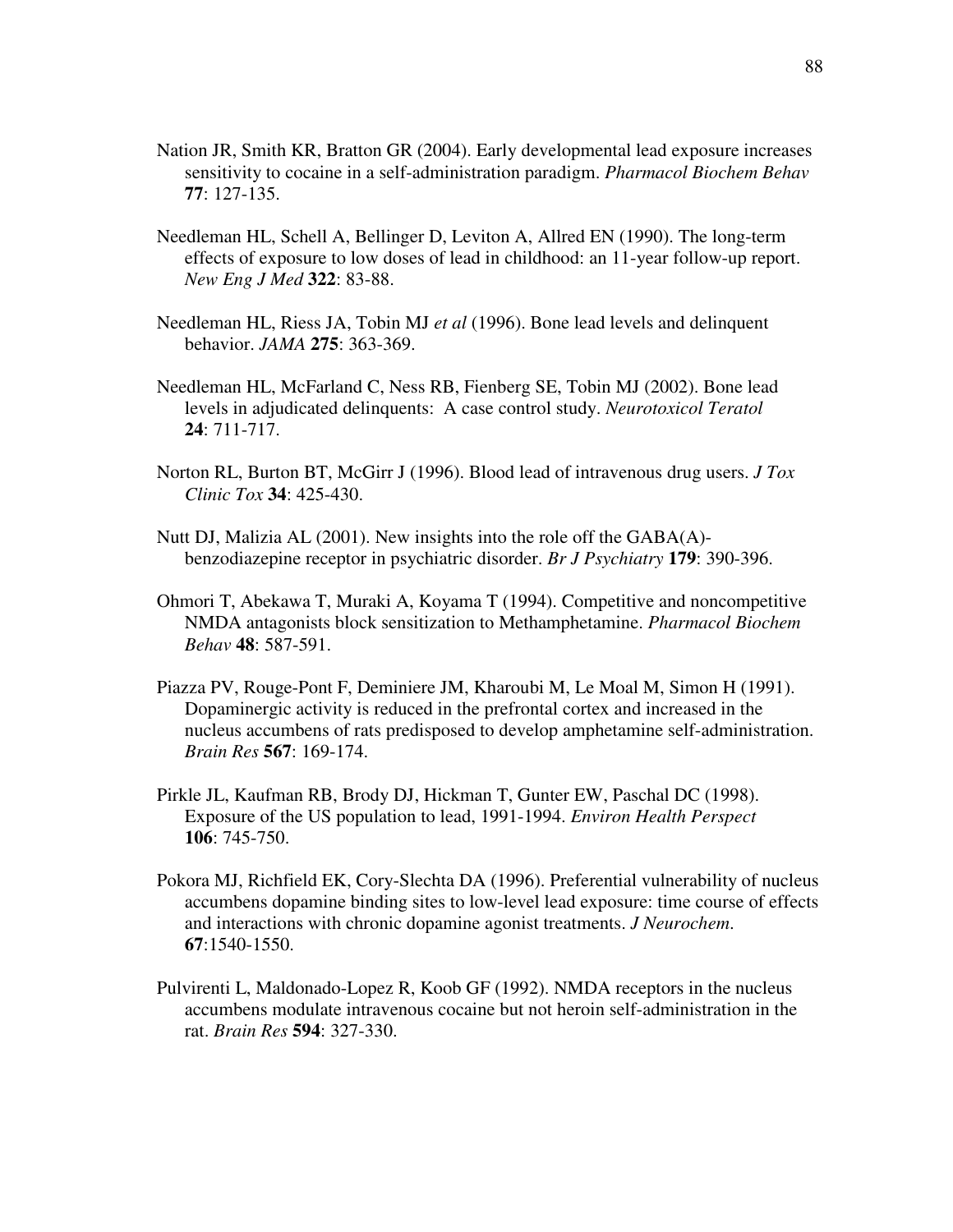- Ranaldi R, Wise RA (2001). Blockade of D1 dopamine receptors in the ventral tegmental area decreases cocaine reward: possible role for dendritically released dopamine. *J Neurosci Methods* **21**: 5841-5846.
- Ranaldi R, Poeggel K (2002). Baclofen decreases methamphetamine self-administration in rats. *NeuroReport* **13**: 1107-1110.
- Richardson NR, Roberts DCS (1996). Progressive ratio schedules in drug selfadministration studies in rats: a method to evaluate reinforcing efficacy. *J Neurosci* **66**: 1-11.
- Robinson TE, Berridge KC (1993). The neural basis of drug craving: An incentivesensitization theory of addiction. *Brain Res Rev* **18**: 247-291.
- Rocha BA, Fumagalli F, Gainetdinov RR, Jones SR, Ator R, Giros B, Miller GW, Caron MG (1998a). Cocaine self-administration in dopamine-transporter knockout mice. *N Neurosci* **1**: 132-137.
- Rocha BA, Scearce-Levie K, Lucas JJ, Hiroi N, Castanon N, Crabbe JC, Nestler EJ, Rene H (1998b). Increased vulnerability to cocaine in mice lacking the serotonin-1B receptor. *Nature* **393**: 175-178.
- Rocha A, Valles R, Cardon AL, Bratton GR, Nation JR (2004). Self-administration of heroin in rats: effects of low-level lead exposure during gestation and lactation. *Psychopharmacology* **174**: 203-210.
- Rocha A, Valles R, Cardon AL, Bratton GR, Nation JR (2005). Enhanced Acquisition of Cocaine Self-Administration in Rats Developmentally Exposed to Lead. *Neuropsychopharmacology* **30**: 2058-2064.
- Roelfzema WH, Roelofsen AM, Peereboom-Stegeman JH (1986). Glycogen distribution in the placenta of rats, as influenced by cadmium exposure during pregnancy. *Placenta* **7**: 450.
- Rosen JF, Mushak P (2001). Primary prevention of childhood lead poisoning- The only solution. *New Eng J Med* **344**: 1470-1471.
- Roth ME, Carroll ME (2004). Sex differences in the acquisition of IV methamphetamine self-administration and subsequent maintenance under a progressive ratio schedule in rats. *Psychopharmacology* **172**: 443-449.
- Rothman RB. Baumann MH (2003). Monoamine transporters and psychostimulant drugs. *Eur J Pharmacol* **479**: 23-40.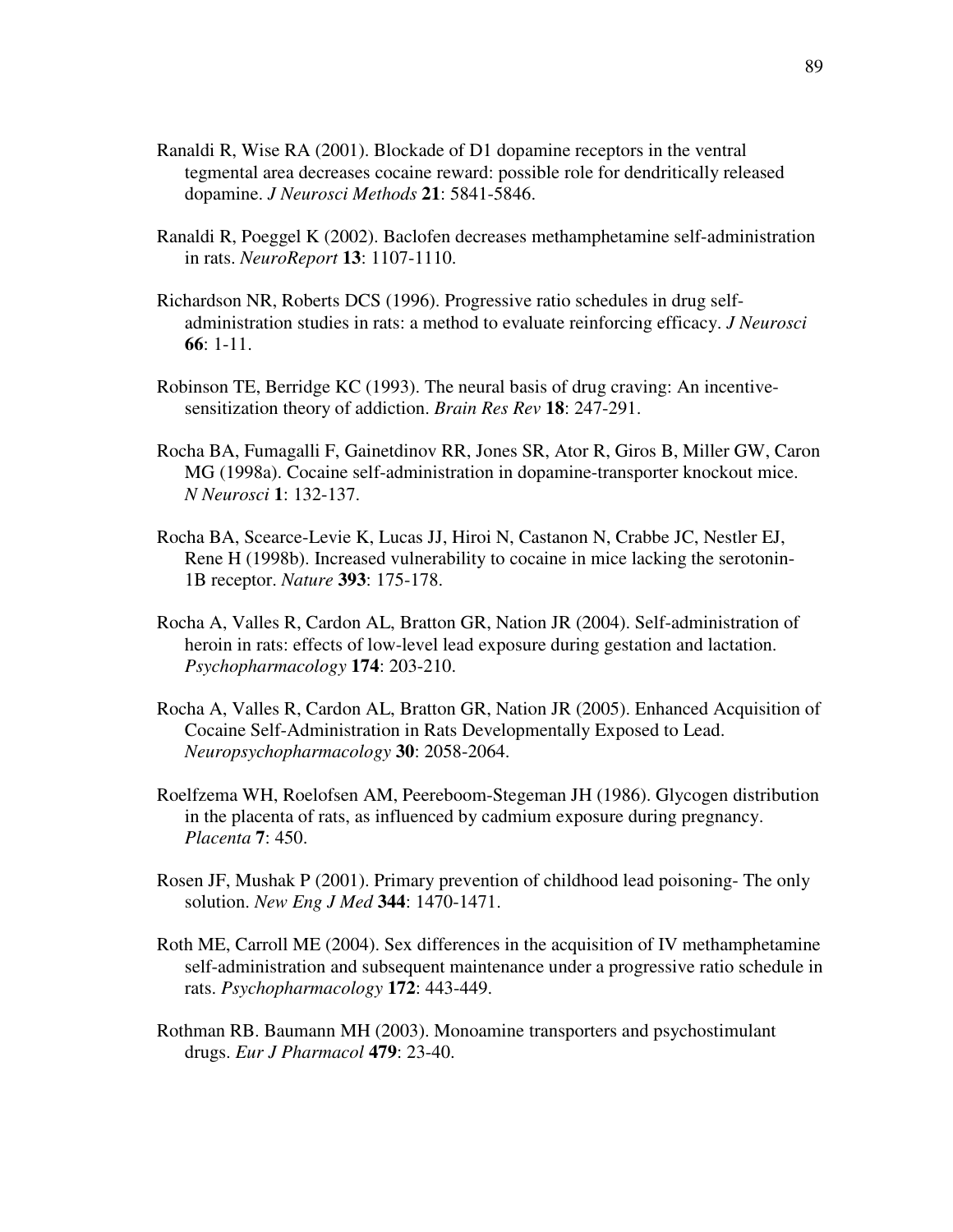- Saxena PR (1995). Serotonin receptors: subtypes, functional responses and therapeutic relevance. *Pharmacol Ther* **66**: 339-368.
- Sclaepfer TE, Pearlson GD, Wong DF, Marenco S, Dannals RF (1997). PET study of competition between intravenous cocaine and [11c]raclopride at dopamine receptors in human subjects. *Am J Psychiatry* **154**: 1209-1213.
- See RE (2005). Neural substrates of cocaine-cue associations that trigger relapse. *Eur J Pharmacol* **526**: 140-146.
- Self DW, Nestler EJ (1995). Molecular mechanisms of drug reinforcement and addiction. *Ann Rev Neurosci*. **18**: 463-495.
- Self DW, McClenahan AW, Beitner-Johnson D, Terwilliger RZ, Nestler EJ (1995). Biochemical adaptations in the mesolimbic dopamine system in response to heroin self-administration. *Synapse* **21**: 312-318.
- Self DW, Nestler EJ (1998). Relapse to drug-seeking: neural and molecular mechanisms. *Drug Alc Depend* **51**: 49-60.
- Self DW (2004). Regulation of drug-taking and –seeking behaviors by neuroadaptations in the mesolimbic dopamine system. *Neuropharmacology* **47**: 242-255.
- Semenova S, Danysz W, Bespalov A (1999). Low-affinity NMDA receptor channel blockers inhibit acquisition of intravenous morphine self-administration in naive mice. *Euro J Pharmacol* **378**: 1-8.
- Silbergeld EK, Hruska RE, Miller LP (1980). Effects of lead in vivo and in vitro on GABAergic neurochemistry. *J Neurochem* **34**: 1712-1718.
- Silbergeld EK (1991). Lead in bone: implications for toxicology during pregnancy and lactation. *Environ Health Perspect* **91**: 63-70.
- Silbergeld EK (1992). Mechanisms of lead neurotoxicity, or looking beyond the lamppost. *FASEB* J **6**: 3201-3204.
- Sonsalla PK, Niklas WJ, Heikkila RE (1989). Role for excitatory amino acids in methamphetamine-induce nigrostriatal dopaminergic toxicity. *Science* **243**: 398-400.
- Stewart J, Vezina P (1988). A comparison of the effects of intra-accumbens injections of amphetamine and morphine on reinstatement of heroin intravenous selfadministration behavior. *Brain Res* **457**: 287-294.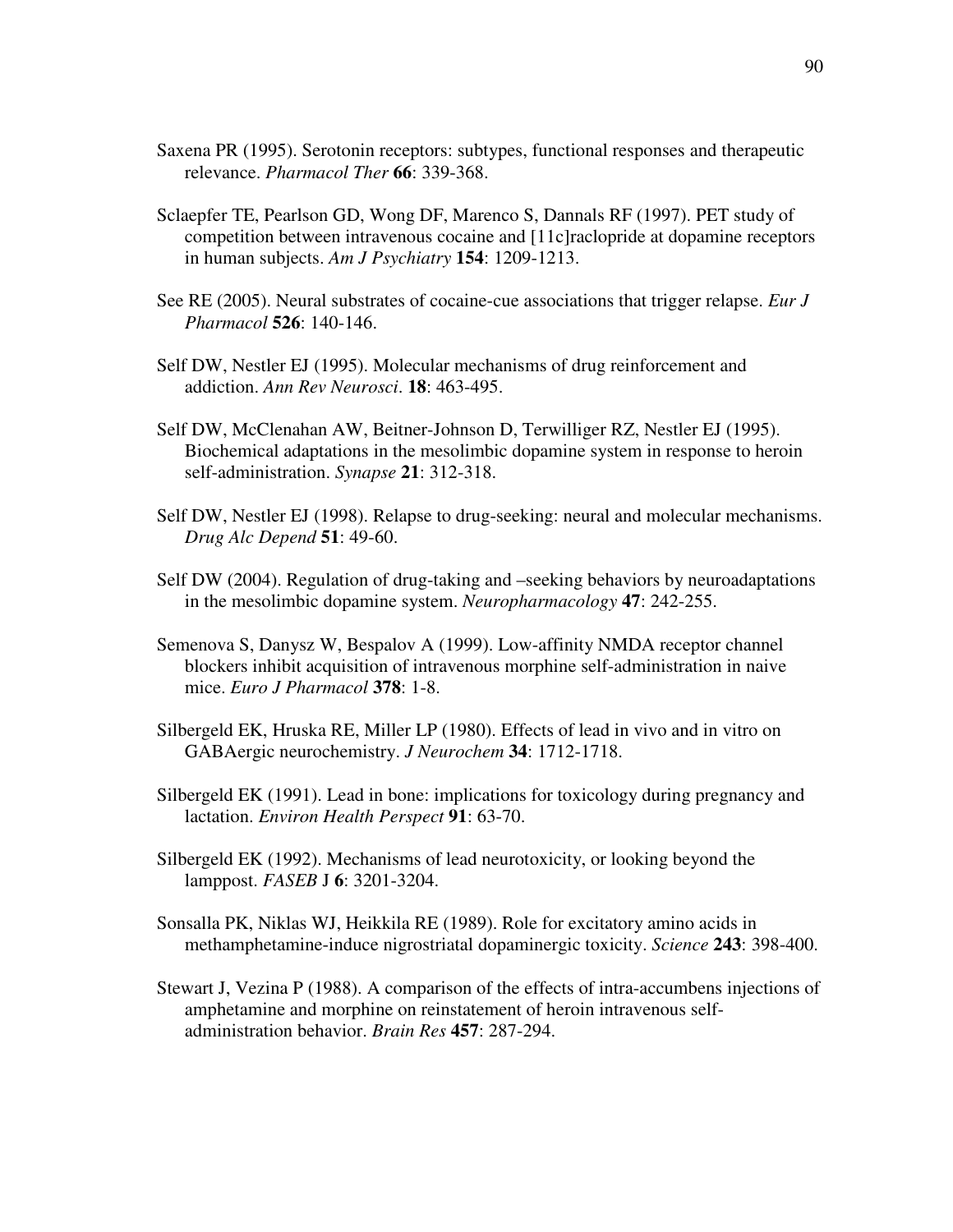- Striplin CD, Kalivas PW (1993). Robustness of G protein changes in cocaine sensitization shown with immunoblotting. *Synapse*. **14**: 10-15.
- Tellez-Rojo MM, Hernandez-Avila M, Lamadrid-Figueroa H, Smith D, Hernandez-Cadena L, Mercado A, Aro A, Schwartz J, Hu H (2004). Impact of bone lead and bone resorption on plasma and whole blood lead levels during pregnancy. *Am J Epidemiol* **160**: 668-678.
- Terwilliger RZ, Beitner-Johnson D, Sevarino KA, Crain SM, Nestler EJ (1991). A general role for adaptations in G-proteins and the cyclic AMP system in mediating the chronic actions of morphine and cocaine on neuronal function. *Brain Res* **548**:100-110.
- Thielen SK, Shekhar A (2002). Amygdala priming results in conditioned place avoidance. *Pharmacol Biochem Behav* **71**: 401-406.
- Tiffany-Castigliani E, Sierra EM, Wu JN, Rowles TK (1989). Lead toxicity in neuroglia. *Neurotoxicology* **10**: 417-443.
- Tong S (1998). Lead exposure and cognitive development: persistence and a dynamic pattern. *J Paediatric Child Health* **34**: 114-118.
- Tran-Nguyen LT, Bellew JG, Grote KA, Neisewander JL (2001). Serotonin depletion attenuates cocaine seeking but enhances sucrose seeking and the effects of cocaine priming on reinstatement of cocaine seeking in rats. *Psychopharmacology* **157**: 340-348.
- Tzchentke TM, Schmidt WJ (1995). N-methyl-D-aspartic acid-receptor antagonists block morphine-induced conditioned place preference in rats. *Neurosci Lett* **193**: 37-40.
- U.S. Department of Commerce (1992): Statistical Abstract of the United States. Tables No. 211 and 1204. US Govt. Print Off: Washington, DC.
- Valles R, Cardon AL, Heard HM, Bratton GR, Nation JR (2003). Morphine conditioned place preference is attenuated by perinatal lead exposure. *Pharmacol Biochem Behav* **75**: 295-300.
- Valles R, Rocha A, Cardon A, Bratton GR, Nation JR (2005). The effects of the GABA<sub>A</sub> antagonist bicuculline on cocaine self-administration in rats exposed to lead during gestation/laction. *Pharmacol Biochem Behav* **80**: 611-618.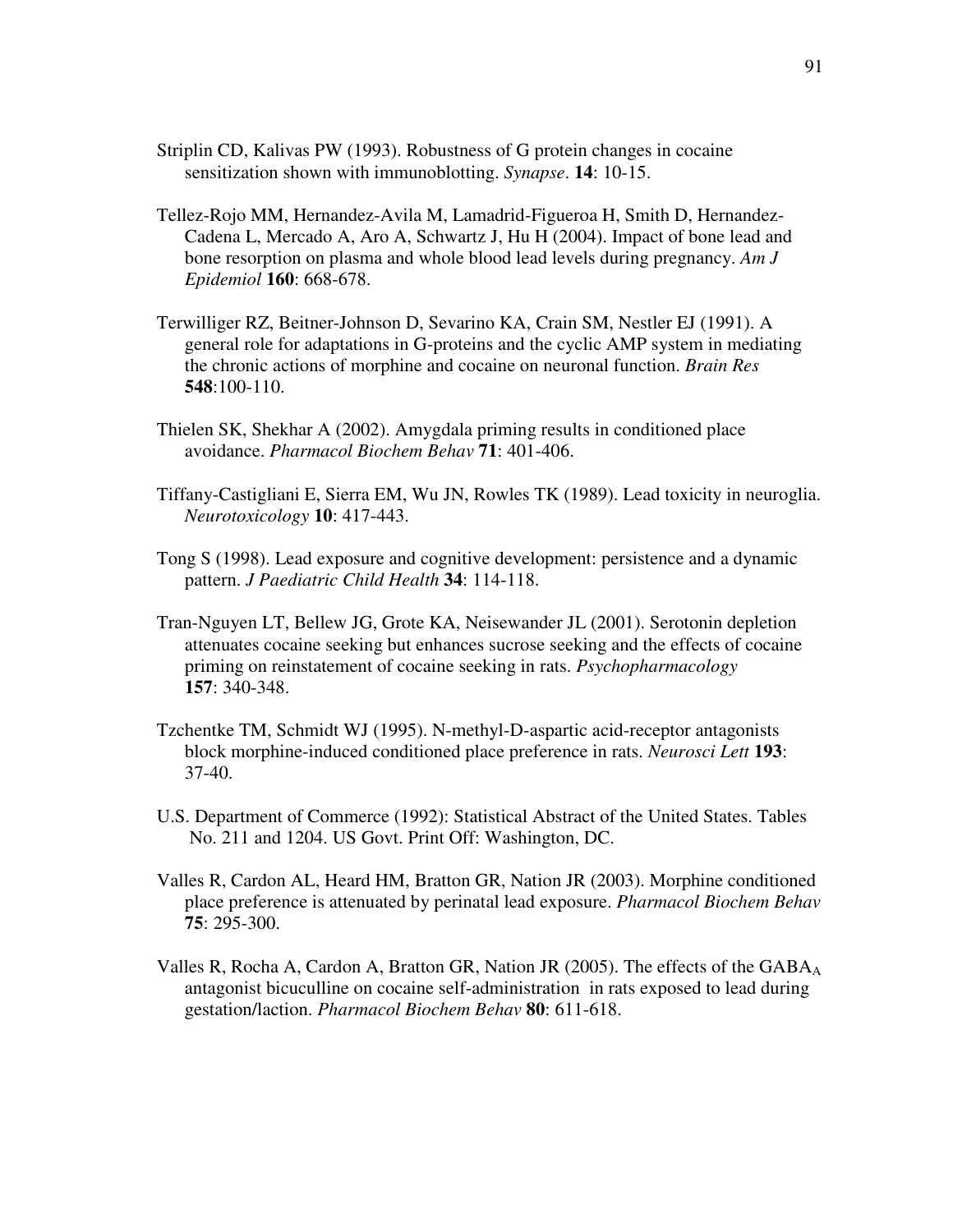- Van Ree JM, Niesink RJM, Van Wolfswinkel LV, Ramsey NF, Kornet MLMW, Van Furth WR, Vanderschuren LJMJ, Gerrits MAFM, Van den Berg CL (2000). Endogenous opioids and reward. *Eur J Pharmacol* **405**: 89-101.
- Vanderschuren LJ, Kalivas PW (2000). Alterations in dopaminergic and glutamatergic transmission in the induction and expression of behavioral sensitization: a critical review of preclinical studies. *Psychopharmacology* **151**: 99-120.
- Vanderschuren LJ, Everitt BJ (2004). Drug seeking becomes compulsive after prolonged cocaine self-administration. *Science* **305**:1017-1019.
- Volkow ND, Fowler JS, Wang G-K, Goldstein RZ (2002). Role of dopamine, the frontal cortex and memory circuits in drug addiction: insight from imaging studies. *Neurobiol Learn Mem* **78**: 610-624.
- Waddington JL, O'Tuathaigh C, O'Sullivan G, Tomiyama K, Koshikawa N, Croke DT (2006). Phenotypic studies on dopamine receptor subtype and associated signal transduction mutants: insights and challenges from 10 years at the psychopharmacology-molecular biology interface. *Psychopharmacology* **181**: 611-638.
- Warren MJ, Cooper JB, Wood SP, Shoolingin-Jordan PM (1998). Lead poisoning, haem synthesis and 5-aminolaevulinc acid dehydratase. *Trends in Biochem Sci* **23**: 217- 221.
- Weinstock M, Poltyrev T, Schorer-Apelbaum D, Men D, McCarty R (1998). Effect of prenatal stress on plasma corticosterone and catecholamines in response to footshock in rats. *Physiol Behav* **64**:439-444.
- Weizaecker K (2003). Lead toxicity during pregnancy. *Prim Care Update Ob/Gyns* **10**: 304-309.
- Wolf ME. White FJ. Hu XT (1994). MK-801 prevents alterations in the mesoaccumbens dopamine system associated with behavioral sensitization to amphetamine. *J Neuroscience* **14**:1735-1745.
- Wolf ME, Sun X, Mangiavacchi S, Chao SZ (2004). Psychomotor stimulants and neuroplasticity. *Neuropharmacology* **47**: 61-79.
- Xi ZX, Stein EA (2002). GABAergic mechanisms of opiate reinforcement. *Alcohol and Alcoholism* **37**: 458-494.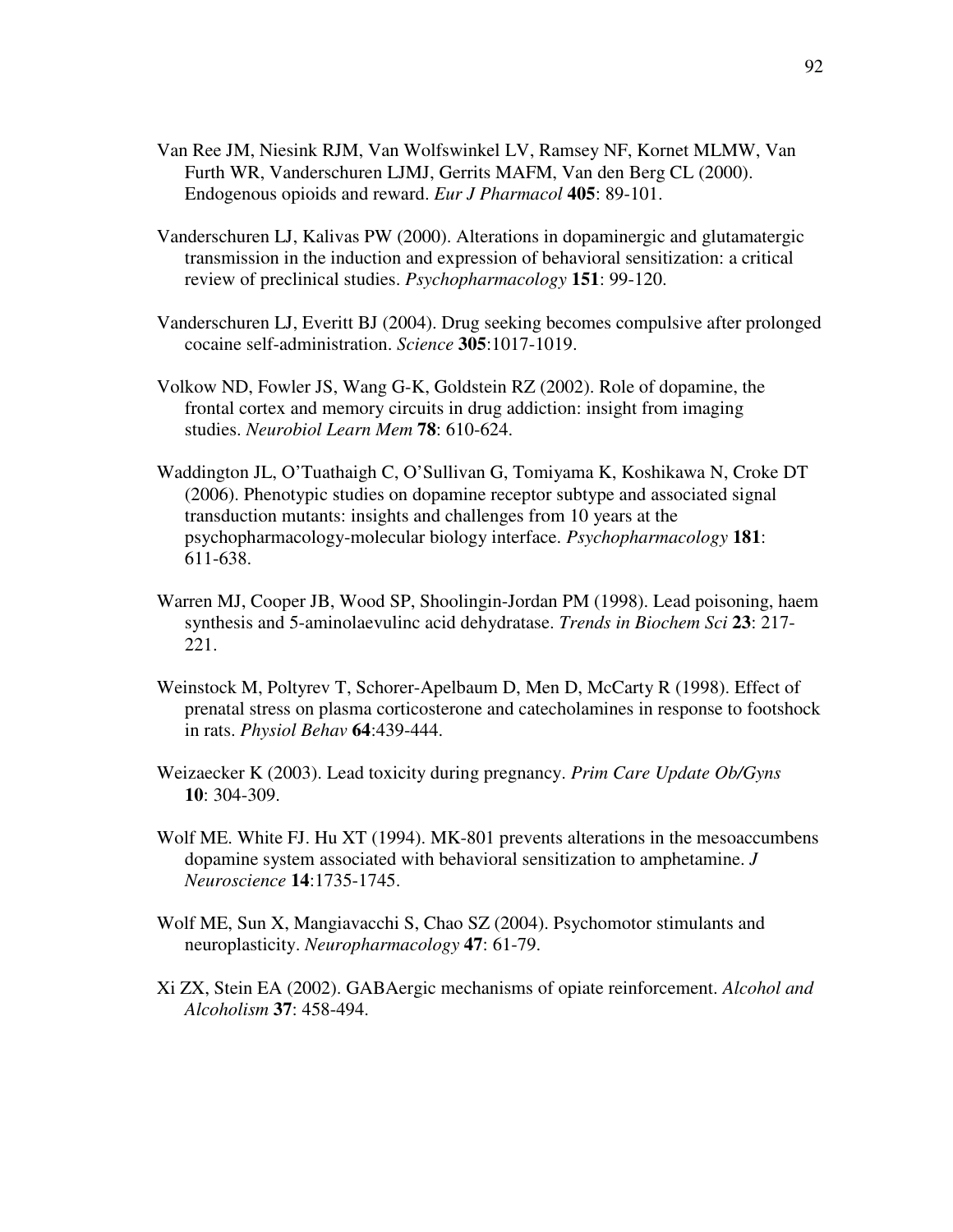Zhang Y, Loonam TM, Noailles P-AH, Angulo JA (2001). Comparison of cocaine- and methamphetamine- evoked dopamine and glutamate overflow in somatodendritic and terminal field regions of the rat brain during acute, chronic, and early withdrawal conditions. *Annal NY Acad Sci 937*: 93-120.